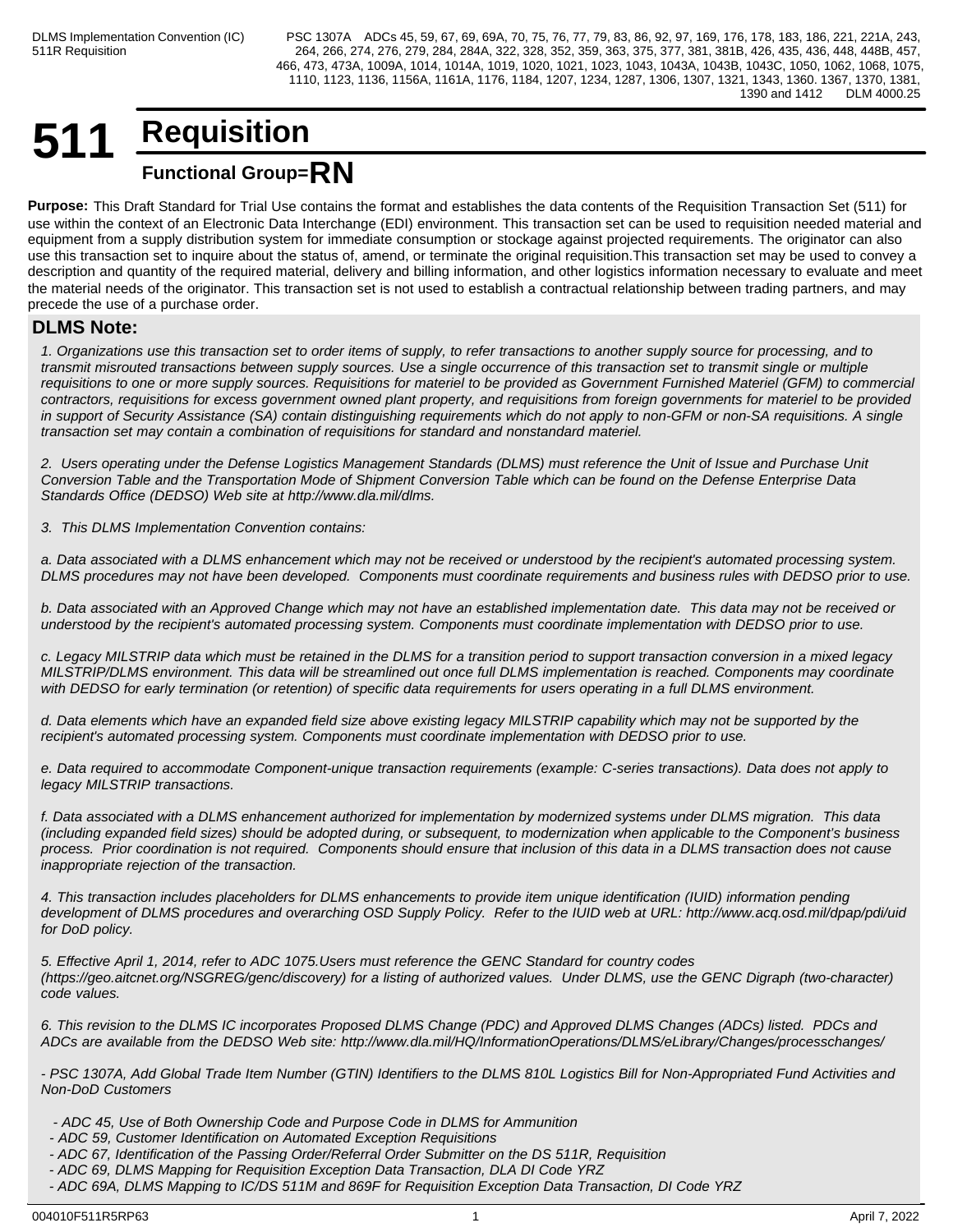*- ADC 70, DLMS Mapping for DLA Directed MRO (Requisition), DI Code C0A/C01 and DLA Directed MRO (Referral Order), DI Code CQA/CQ1*

 *- ADC 75, DLA Unique Identification of Internal Delivery Date in Requisitions*

 *- ADC 76, Air Force Unique Management Coding for NMCS/MICAP*

 *- ADC 77, Air Force Unique Management Coding for Materiel Management Aggregation Code (MMAC)*

 *- ADC 79, Requisition/Referral Order for Owner-Directed Disposition of Service-Owned Stocks, Centrally Managed/Stored by DLA*

 *- ADC 83, Revision to DS 511R to Identify Ordered by Activity*

 *- ADC 86, Revision to DLMS Supplement 511R to Transmit Requisition Image Transactions*

 *- ADC 92, Qualifier Additions to Segment FA2*

 *- ADC 97, Long Item Description for DMLSS Requisition Processing*

 *- ADC 169, Inclusion of Data Supporting UID of Items in DLMS Requisition and Material Release Processes*

 *- ADC 176, Revision to Requisition Format to Accommodate Commodity-Unique (Mapping Products) Data*

 *- ADC 178, DS 511R Requisition to Support DEPMED Unit of Assembly*

 *- ADC 183, DS 511R Requisition Revisions Supporting DoD EMALL Part Number Catalog Orders*

 *- ADC 186, DLMS Requisition Revisions to Support Theatre Enterprise-Wide Logistics System (TEWLS)*

 *- ADC 221, Communication of Unit Price and Total Price under DLMS*

 *- ADC 221A, Revised Procedures associated with the DLMS Enhancement for Communication of Unit Price*

 *- ADC 243, Identification of Army Single Stock Fund (SSF) Requisitioning Actions and Edit Action Code (EAC) Authorization* 

 *- ADC 264, DLMS Enhancement for Part-Numbered Requisition Format and USAF Unique Rules for Descriptive Information including Technical Order (T.O.) Number* 

 *- ADC 266, U.S.A.F. Lateral Requisition Routing Identifiers*

 *- ADC 274, DLMS and DLSS Changes to Support Army Exchange Pricing*

 *- ADC 276, Addition of Party to Receive Copy to Support Requirements for Theater Enterprise-Wide Logistics System (TEWLS) Requisitions*

 *- ADC 279, Automated Downgrade for Priority Abuse and Reporting Procedures (Supply/MILSTRIP)*

 *- ADC 284, Revisions to DLMS Supplements to Add Shop Service Center (SSC) for BRAC Inventory Management and Stock Positioning (IMSP)*

 *- ADC 322, Addition of Local Catalog ID qualifier to Support Requirements for Theater Enterprise-Wide Logistics System (TEWLS) Requisitions (Supply)*

 *- ADC 284A, Revisions to DLMS Supplements to Add Shop Service Center (SSC) for BRAC Inventory Management and Stock Positioning (IMSP)*

 *- ADC 328, "Off-Line" Requisition Processing: Internet Ordering Application Request for Component Verification of Funds Availability and Recording of the Financial Obligation*

 *- ADC 352, Request for Management Code for PQDR Replacement Requisitions*

 *- ADC 359, Perpetuation of the Denial Management Code to the DLMS Requisition and Modification of Air Force BRAC IMSP SDR Procedures (Supply/SDR)*

 *- ADC 363, Revise (DS) 511R, Requisition to Address Requirements of Navy Usage of Management Code in Multiuse Field of A4\_ (Referral Order/Lateral Redistribution Order for Retail Assets)*

 *- ADC 375, New Management Code for Navy-Funded Non-Production Support Materiel Ordered under BRAC SS&D/IMSP*

 *- ADC 377, Transaction Copies Required for DLA Support of Navy BRAC SS&D/IMSP DLRs, Navy Program-Managed Materiel, and Nuclear Consumable Support Materiel*

 *- ADC 381, Procedures and Additional Data Content supporting Requisitions, Requisition Alerts, and Unit of Use Requirements under Navy BRAC SS&D/IMSP*

 *- Approved Administrative Addendum ADC 381B, Administrative Revision to Identify Delivery Location Position*

 *- ADC 426, Intra-Navy DLMS 511R, Requisition, and 940R, Redistribution Order, Inclusion of Requested Storage Activity*

 *- ADC 435, DLMS Revisions for Standard Financial Information Structure (SFIS) Compliance* 

 *- ADC 436, Administrative Revisions to DLMS Supplements to Remove Obsolete Routing Identifier Code (RIC) "Streamline" Notes and Update MILSTRIP/DLMS Documentation Associated with Routing Identifiers*

 *- ADC 448, Implementation of International Organization for Standardization (ISO) 3166-1 Codes for the Identification of Countries and their Subdivisions*

 *- ADC 448B, Delayed implementation for International Organization for Standardization (ISO) 3166-1 Codes for the Identification of Countries and their Subdivisions*

 *- ADC 457 Intra-DLA Revisions to Procedures and DLMS 511R Requisition to Support Directed Release of Materiel (Post-Post Action) by DLA Disposition Services Field Offices under Reutilization Business Integration (RBI)*

 *- ADC 466, Revised Procedures to Support Requisitioning and Transaction Exchange associated with DLA Disposition Services under Reutilization Business Integration (RBI)*

 *- ADC 473, DLMS Revisions to Add the Associated Purchase Order Number in Support of the DLA Interface with the Exchange - ADC 473A, DLMS Revisions to Add the Associated Purchase Order Number (Supports DLA Interface with the Exchange, Navy Exchange*

*Service Command (NEXCOM), and Marine Corps Exchange (MCX) Non-Appropriated Funds (NAF) Activities and Non-DoD Customers) - ADC 1009A, DLMS Enhancements for Requisitioning to Improve Use of Mark-for Addressing, Expand Authorized Priority Designator*

*Validation, Correct EMALL Purchase/Credit Card Format Rules, and Require Distribution of Status for Requisitions associated with Purchase/Credit Card Payment*

 *- ADC 1014, Revised Procedures for Inclusion of Contract Data in Transactions Associated with Government Furnished Property (GFP) and Management Control Activity (MCA) Validation of Contractor Furnished Materiel (CFM) Requisitions*

 *- ADC 1014A, Revised Procedures for Inclusion of Contract Data in DLMS Transactions – Updated Mapping for Concurrent Identification of the Manufacturing Directive Number (MDN) and the Contract Line Item Number (CLIN)*

 *- ADC 1019, Small Arms/Light Weapons (SA/LW) Local Stock Number (LSN) Assignment for use by DLA Disposition Services in DLMS 511R, 527R, 846C, 846R, and 947I, under Reutilization Business Integration (RBI) (Supply)*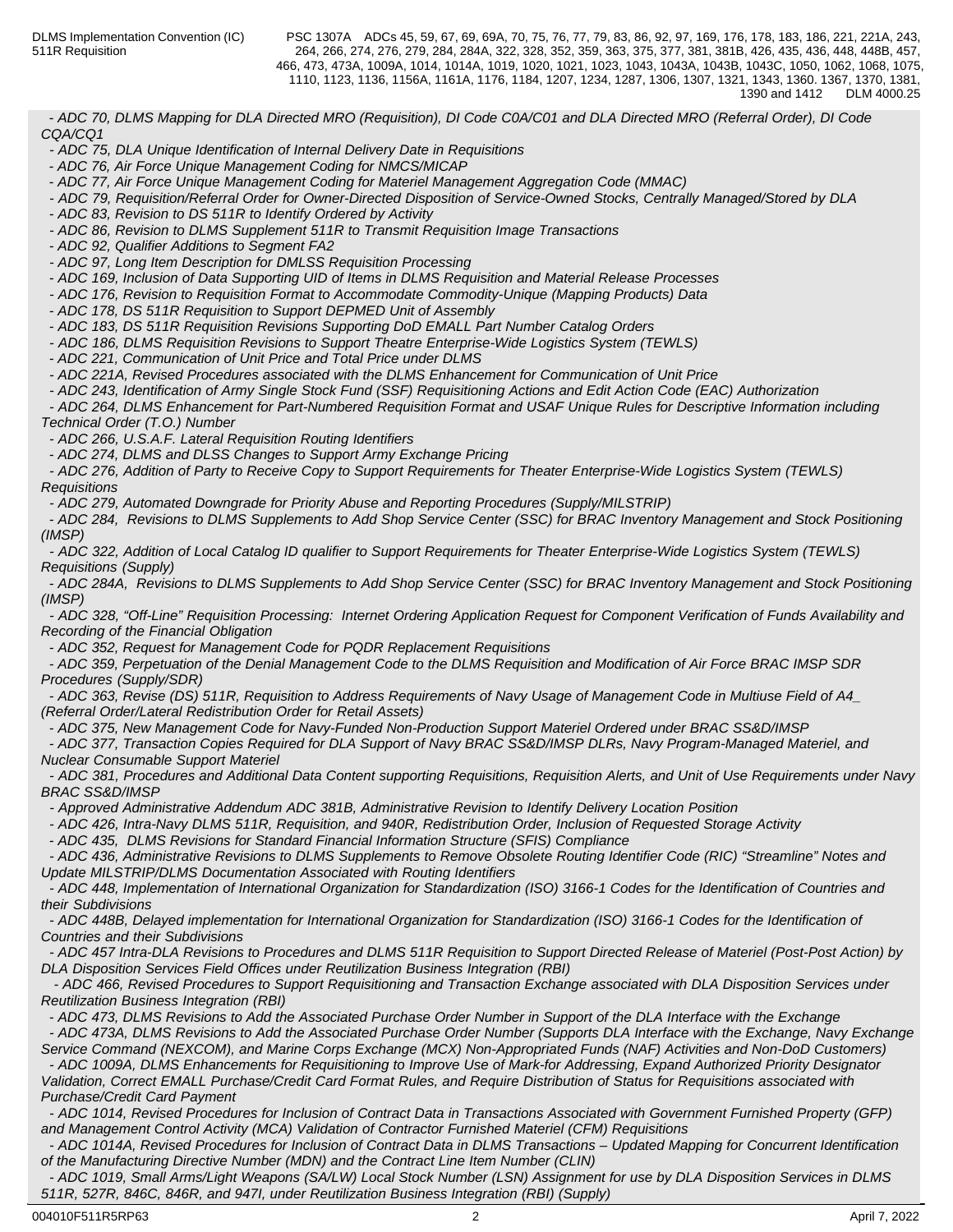*- ADC 1020, Inter-Service Ownership Transfer of Ammunition/ Ammunition Related Materiel*

 *- ADC 1021, Intra-DLA Revision to Procedures and DLMS 527D Pre-Positioned Materiel Receipt to Add Container Detail Supporting Relocation of Materiel between DLA Disposition Services Field Offices under Reutilization Business Integration (RBI), and Administrative Update to DLM 511R, 527R, and 940R (Supply)*

 *- ADC 1023, Administrative Updates to Remove MILSTRIP References to Requisitioning from Plant Clearance Automated Reutilization Screening System (PCARSS)*

 *- ADC 1043, DLMS Revisions for Department of Defense (DoD) Standard Line of Accounting (SLOA)/Accounting Classification*

 *- ADC 1043A, Revised Procedures for Department of Defense (DOD) Standard Line of Accounting (SLOA)/Accounting Classification to Support Transaction Rejection Requirements*

 *- ADC 1043B, Revised Procedures for Department of Defense (DOD) Standard Line of Accounting (SLOA)/Accounting Classification to Modify Business Rules for Beginning Period of Availability*

 *- ADC 1043C, Administrative Corrections for SLOA Data in the 810L Logistics Bill and other DLMS ICs* 

 *- ADC 1050, New DOD EMALL DoDAAC and Supply Status Cancellation Codes for DOD EMALL Credit Card Billing*

 *- ADC 1062, Non-Inventory Control Point/Integrated Materiel Manager (ICP/IMM)-Directed Inter-Service Lateral Support via Retail Level Passing Order*

 *- ADC 1068, Enhanced Procedures for Requisitioning via DOD EMALL and GSA Internet Ordering: Component Verification of Funds Availability and Materiel Identification using the Supplier-Assigned Part Number and/or Supplier Commercial and Government Entity (CAGE) Code [DLMSO Admin Correction (2/28/2014): Deleted 2/LQ01/140 Code 81 Status Code per revised procedures released in ADC 1068]*

 *- ADC 1075, Implementation of Geopolitical Entities, Names, and Codes (GENC) Standard by DoD Components for the Identification of Countries and their Subdivisions*

 *- Organizational Name and Other Non-Substantive (Administrative) Updates Completed on February 19, 2014*

 *- ADC 1110, Administrative Update to Identify Code DPC Delivery Priority Code as an Approved X12 Migration Code and Associated DLMS Documentation; Identifies Additional Data Elements Authorized for Modification in the Requisition Modification Process*

 *- ADC 1123, Revised Procedures for Management Control Activity (MCA) Validation of Government Furnished Material (GFM)/Contractor Furnished Material (CFM) Requisitions and Contractor DoDAAC Assignment*

 *- ADC 1136, Revise Unique Item Tracking (UIT) Procedures to support DODM 4140.01 UIT Policy and Clarify Requirements (Supply)*

 *- ADC 1156A, Indicators for Foreign Military Sales (FMS) Information (Supply)* 

 *- ADC 1161, Update uniform Procurement Instrument Identifier (PIID) numbering system in the Federal/DLMS Implementation Conventions and DLMS Manuals (Supply/Contract Administration)*

 *- ADC 1161A, Update Uniform Procurement Instrument Identifier (PIID) Numbering System in the Federal/DLMS Implementation Conventions and DLMS Manuals*

 *- ADC 1176, Revised Procedures for Requisitioning under Inter-Service Maintenance Agreement (Project Codes 3AB, 3AD, 3BB) and Revised DLMS 832N Catalog Data Support for Defense Logistics Agency (DLA) support of Navy Fleet Readiness Centers (FRCs)*

 *- ADC 1184, Removal of the Internal Order Number from the 511R Requisition Submitted via FEDMALL*

 *- ADC 1207, Intra-DLA Revisions to DLMS 945A and Associated Procedures to Support Relocation of Material between DLA Disposition Services Field Offices under Reutilization Business Integration (RBI)*

 *- Administrative Update to Reflect Realignment to Recognize DLMS Program Office Completed on December 02, 2016*

 *- ADC 1234, Intra-Defense Logistics Agency Change to Update DLMS 832N to Support DLA Disposition Services Scrap Sales (Supply) - ADC 1287 DLMS Implementation Convention (IC) Revisions for Data Element Mapping (Form Stock Number and Manufacturer's Part Number), Removal of Plant Equipment Number, and Administrative Updates* 

 *- ADC 1306, Carrier Identification and In-Transit Visibility Enhancements for the Federal Emergency Management Agency (FEMA) - ADC 1307, Update Requisition-Related DLMS Transactions to Include GS1 Barcode Information for the Navy Exchange Service Command (NEXCOM)* 

 *- Administrative Update to Reflect Realignment of DLMS Program Office to Enterprise Business Standards Office (EBSO) - Completed on October 25, 2018*

 *- ADC 1321, Revise DLMS Requisition-Related Transactions to Include Customer Point of Contact Information*

 *- ADC 1343, Missing Materiel Receipt Acknowledgement (MRA) Closeout (Supply)*

 *- ADC 1360, Remove References to Disposal Condition Codes in DLA 4000.25 and DLMS Transactions 511M, 511R, and 869F*

 *- ADC 1367, Administrative Update to Convert Federal Notes to DLMS Notes within DLMS Implementation Conventions* 

 *- ADC 1370, Administrative Update to Change Data Element N106 Usage from Must Use to Used* 

 *- ADC 1381, Administrative Update to DLMS 511M Requisition Modification and 511R Requisition to Remove Reference to Foreign Military Sales Transportation Costs*

 *- ADC 1390, Use of Management Codes in DLMS 511R Requisition, 511M Requisition Modification and 869F Requisition Follow-Up*

 *- Administrative Update to Reflect Realignment of Enterprise Business Standards Office (EBSO) to Defense Enterprise Data Standards Office (DEDSO) - Completed on October 27, 2021*

 *- ADC 1412, Replacement of Data Universal Numbering System Number with Unique Entity Identifier and Electronic Funds Transfer Indicator to Wide Area Workflow*

## **Heading:**

| <u>Pos</u> | <u>ld</u>  | <b>Segment Name</b>                                 | <b>Req</b> | <b>Max Use</b> | <b>Repeat</b> | <b>Notes</b> | <u>Usage</u> |
|------------|------------|-----------------------------------------------------|------------|----------------|---------------|--------------|--------------|
| 10         | SТ         | Transaction Set Header                              | М          |                |               |              | Must use     |
| 20         | <b>BR</b>  | <b>Beginning Segment for Material</b><br>Management | М          |                |               |              | Must use     |
| $*30$      | G62        | Date/Time                                           |            | 10             |               |              | Not Used     |
| $*$ 40     | <b>NTE</b> | Note/Special Instruction                            |            | 10             |               |              | Not Used     |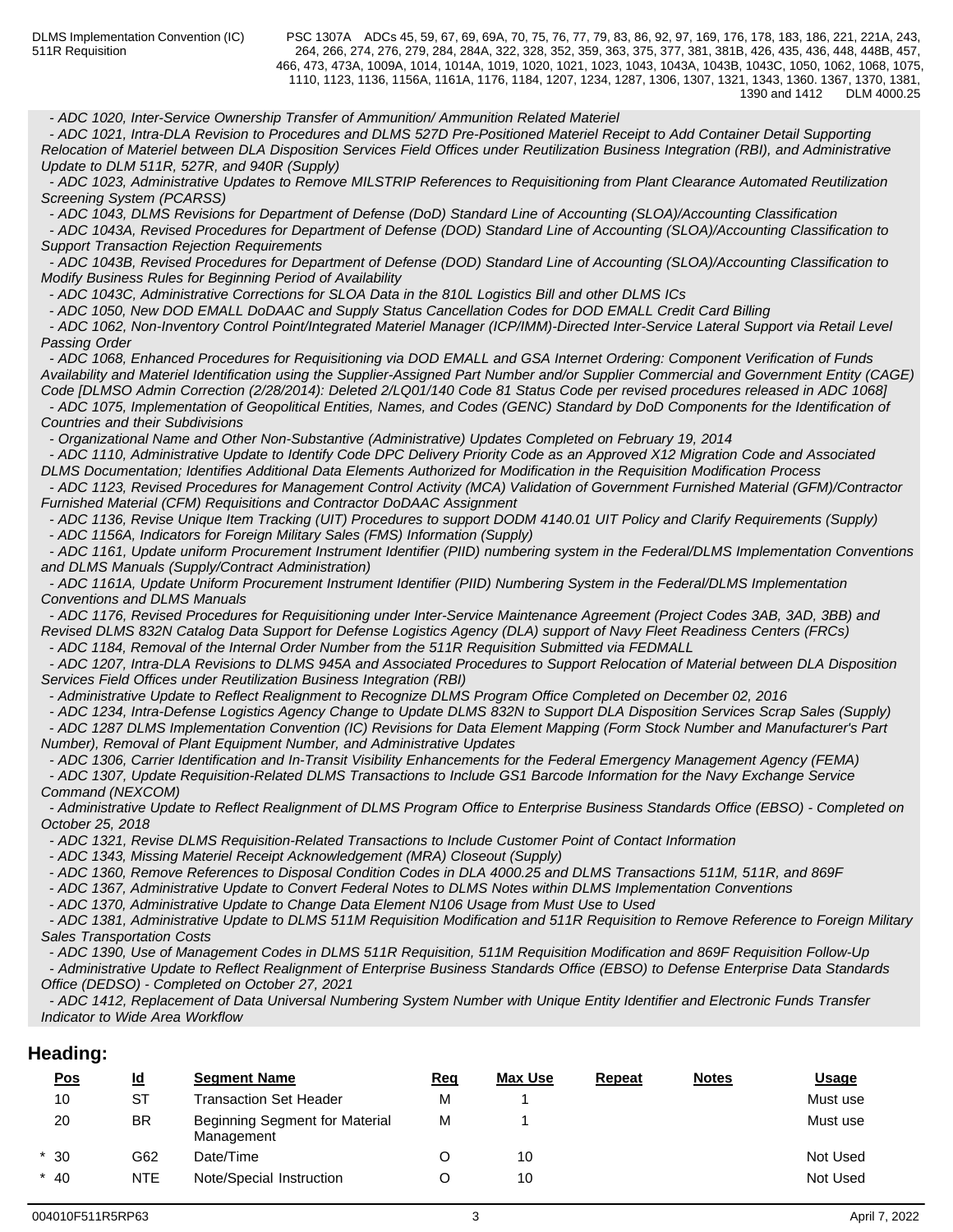PSC 1307A ADCs 45, 59, 67, 69, 69A, 70, 75, 76, 77, 79, 83, 86, 92, 97, 169, 176, 178, 183, 186, 221, 221A, 243, 264, 266, 274, 276, 279, 284, 284A, 322, 328, 352, 359, 363, 375, 377, 381, 381B, 426, 435, 436, 448, 448B, 457, 466, 473, 473A, 1009A, 1014, 1014A, 1019, 1020, 1021, 1023, 1043, 1043A, 1043B, 1043C, 1050, 1062, 1068, 1075, 1110, 1123, 1136, 1156A, 1161A, 1176, 1184, 1207, 1234, 1287, 1306, 1307, 1321, 1343, 1360. 1367, 1370, 1381, 1390 and 1412 DLM 4000.25

| <b>Pos</b>   | $\underline{\mathsf{Id}}$ | <b>Segment Name</b>         | Req | <b>Max Use</b> | Repeat | <b>Notes</b>       | <b>Usage</b> |
|--------------|---------------------------|-----------------------------|-----|----------------|--------|--------------------|--------------|
|              | * LOOP ID - LM            |                             |     |                | 50     | N1/50L             |              |
| 50           | <b>LM</b>                 | Code Source Information     | O   |                |        | N <sub>1</sub> /50 | Not Used     |
| 60           | LQ                        | <b>Industry Code</b>        | Μ   | 100            |        |                    | Must use     |
| LOOP ID - N1 |                           |                             |     |                | 20     | <b>N1/70L</b>      |              |
| 70           | N <sub>1</sub>            | Name                        | М   |                |        | N <sub>1</sub> /70 | Must use     |
| $*80$        | N <sub>2</sub>            | Additional Name Information | O   | ົ              |        |                    | Not Used     |
| $*90$        | N <sub>3</sub>            | Address Information         | O   | າ              |        |                    | Not Used     |
| $*100$       | N <sub>4</sub>            | Geographic Location         | O   |                |        |                    | Not Used     |
| 110          | G61                       | Contact                     | O   | 5              |        |                    | Used         |

## **Detail:**

| Pos                  | $\underline{\mathsf{Id}}$ | <b>Segment Name</b>                 | <b>Req</b>  | <b>Max Use</b> | Repeat   | <b>Notes</b> | <b>Usage</b> |
|----------------------|---------------------------|-------------------------------------|-------------|----------------|----------|--------------|--------------|
| <b>LOOP ID - LX</b>  |                           |                                     |             |                | $\geq 1$ |              |              |
| 10                   | <b>LX</b>                 | Assigned Number                     | $\mathsf O$ | $\mathbf{1}$   |          |              | Must use     |
| 20                   | N <sub>9</sub>            | Reference Identification            | M           | >1             |          |              | Must use     |
| 30                   | PO <sub>1</sub>           | <b>Baseline Item Data</b>           | $\mathsf O$ | >1             |          |              | Must use     |
| $*50$                | <b>PWK</b>                | Paperwork                           | $\circ$     | $\overline{1}$ |          |              | Not Used     |
| 60                   | <b>DD</b>                 | <b>Demand Detail</b>                | O           | 100            |          |              | Used         |
| 70                   | GF                        | <b>Furnished Goods and Services</b> | O           | $\mathbf{1}$   |          |              | Used         |
| 80                   | G62                       | Date/Time                           | O           | 20             |          |              | Used         |
| 90                   | <b>MAN</b>                | <b>Marks and Numbers</b>            | O           | 5              |          |              | Not Used     |
| 100                  | <b>LIN</b>                | Item Identification                 | O           | >1             |          |              | Used         |
| 105                  | <b>MEA</b>                | Measurements                        | O           | >1             |          |              | Used         |
| 110                  | G69                       | Line Item Detail - Description      | $\circ$     | >1             |          |              | Used         |
| 120                  | <b>NTE</b>                | Note/Special Instruction            | O           | >1             |          |              | Used         |
| <b>LOOP ID - LM</b>  |                           |                                     |             |                | 50       |              |              |
| 130                  | LM                        | Code Source Information             | $\mathsf O$ | $\overline{1}$ |          |              | Must use     |
| 140                  | LQ                        | <b>Industry Code</b>                | ${\sf M}$   | 100            |          |              | Must use     |
| <b>LOOP ID - QTY</b> |                           |                                     |             |                | $\geq 1$ | N2/150L      |              |
| 150                  | QTY                       | Quantity                            | $\mathsf O$ | $\overline{1}$ |          | N2/150       | Used         |
| * LOOP ID - LM       |                           |                                     |             |                | 50       |              |              |
| $*160$               | LM                        | Code Source Information             | $\mathsf O$ | $\mathbf{1}$   |          |              | Not Used     |
| 170                  | LQ                        | <b>Industry Code</b>                | M           | 100            |          |              | Must use     |
|                      |                           |                                     |             |                |          |              |              |
| <b>LOOP ID - N1</b>  |                           |                                     |             |                | 100      | N2/180L      |              |
| 180                  | N <sub>1</sub>            | Name                                | $\mathsf O$ | $\mathbf 1$    |          | N2/180       | Must use     |
| 190                  | N <sub>2</sub>            | Additional Name Information         | $\circ$     | $\overline{2}$ |          |              | Used         |
| 200                  | N3                        | Address Information                 | O           | $\overline{c}$ |          |              | Used         |
| 210                  | N <sub>4</sub>            | Geographic Location                 | O           | $\mathbf{1}$   |          |              | Used         |
| 215                  | G61                       | Contact                             | O           | 5              |          |              | Not Used     |
| <b>LOOP ID - REF</b> |                           |                                     |             |                | $\geq 1$ | N2/220L      |              |
| 220                  | <b>REF</b>                | Reference Identification            | $\mathsf O$ | $\mathbf{1}$   |          | N2/220       | Used         |
| 230                  | G62                       | Date/Time                           | O           | 10             |          |              | Not Used     |
| 240                  | N <sub>9</sub>            | Reference Identification            | O           | >1             |          |              | Used         |
| 250                  | N <sub>1</sub>            | Name                                | O           | $\overline{1}$ |          |              | Used         |
| 260                  | R4                        | Port or Terminal                    | $\mathsf O$ | $\mathbf{1}$   |          |              | Not Used     |
| * LOOP ID - LM       |                           |                                     |             |                | 50       |              |              |
| $*270$               | LM                        | Code Source Information             | $\mathsf O$ | $\mathbf{1}$   |          |              | Not Used     |
| 280                  | LQ                        | <b>Industry Code</b>                | M           | 100            |          |              | Must use     |
|                      |                           |                                     |             |                |          |              |              |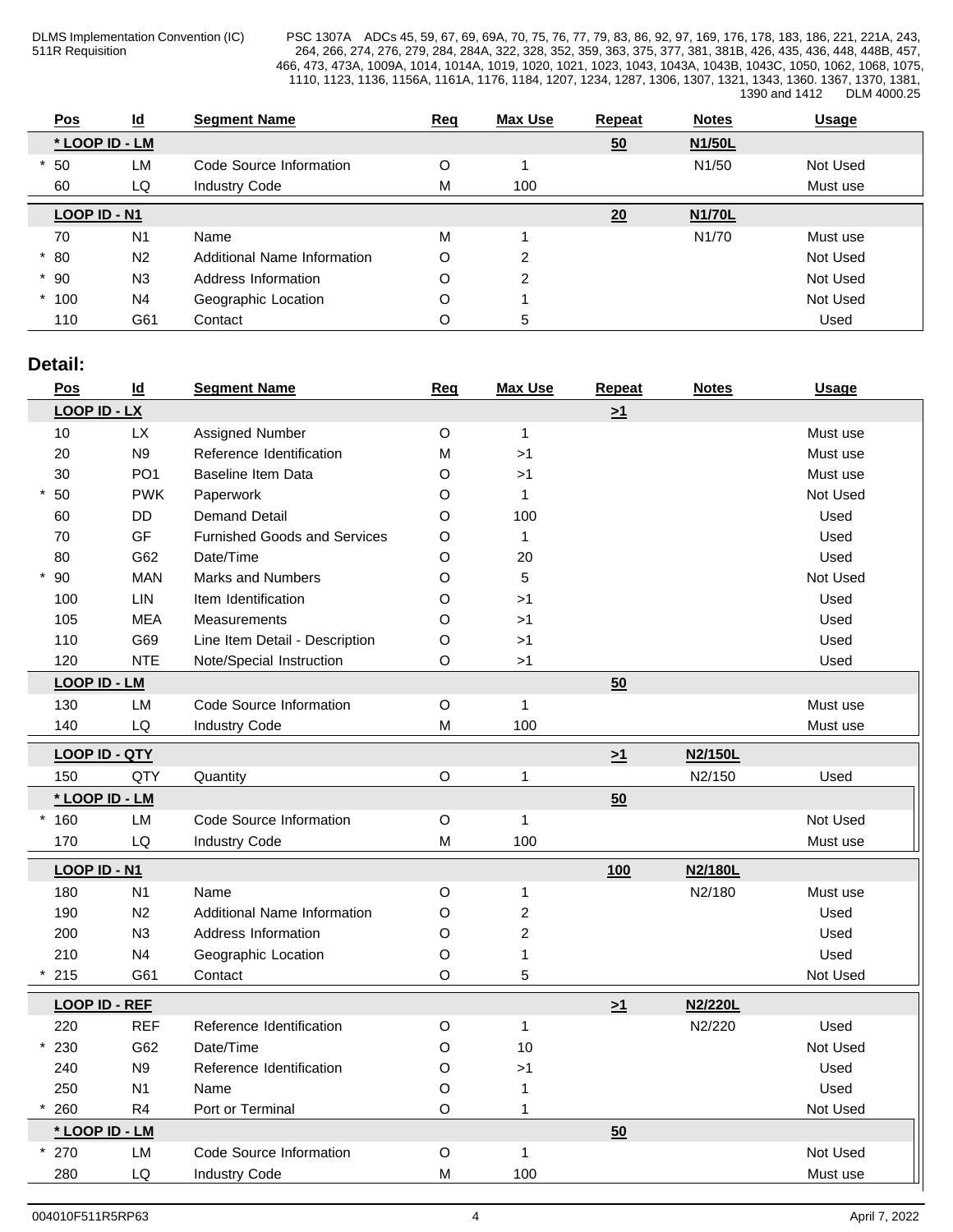| <u>Pos</u>           | <u>ld</u>       | Seament Name                      | <u>Req</u> | <b>Max Use</b> | Repeat | <b>Notes</b> | <u>Usage</u> |
|----------------------|-----------------|-----------------------------------|------------|----------------|--------|--------------|--------------|
| <b>LOOP ID - FA1</b> |                 |                                   |            |                |        |              |              |
| 285                  | FA <sub>1</sub> | Type of Financial Accounting Data |            |                |        |              | Used         |
| 286                  | FA <sub>2</sub> | Accounting Data                   | М          |                |        |              | Must use     |
| 290                  | SE              | <b>Transaction Set Trailer</b>    | M          |                |        |              | Must use     |

## **Notes:**

| 1/50L | The LM loop identifies logistic data common to the entire transaction set. |  |
|-------|----------------------------------------------------------------------------|--|
|-------|----------------------------------------------------------------------------|--|

1/50 The LM loop identifies logistic data common to the entire transaction set.

1/70L The N1 loop identifies name and or address information common to the entire transaction set.

1/70 The N1 loop identifies name and or address information common to the entire transaction set.

2/150L Each iteration of the QTY loop qualifies a portion of the total quantity ordered with particular logistics information codes.

2/150 Each iteration of the QTY loop qualifies a portion of the total quantity ordered with particular logistics information codes.

2/180L The N1 loop identifies the name and address information unique to each use of the LX loop.

2/180 The N1 loop identifies the name and address information unique to each use of the LX loop.

2/220L The REF loop conveys serial and lot number inventory data.

2/220 The REF loop conveys serial and lot number inventory data.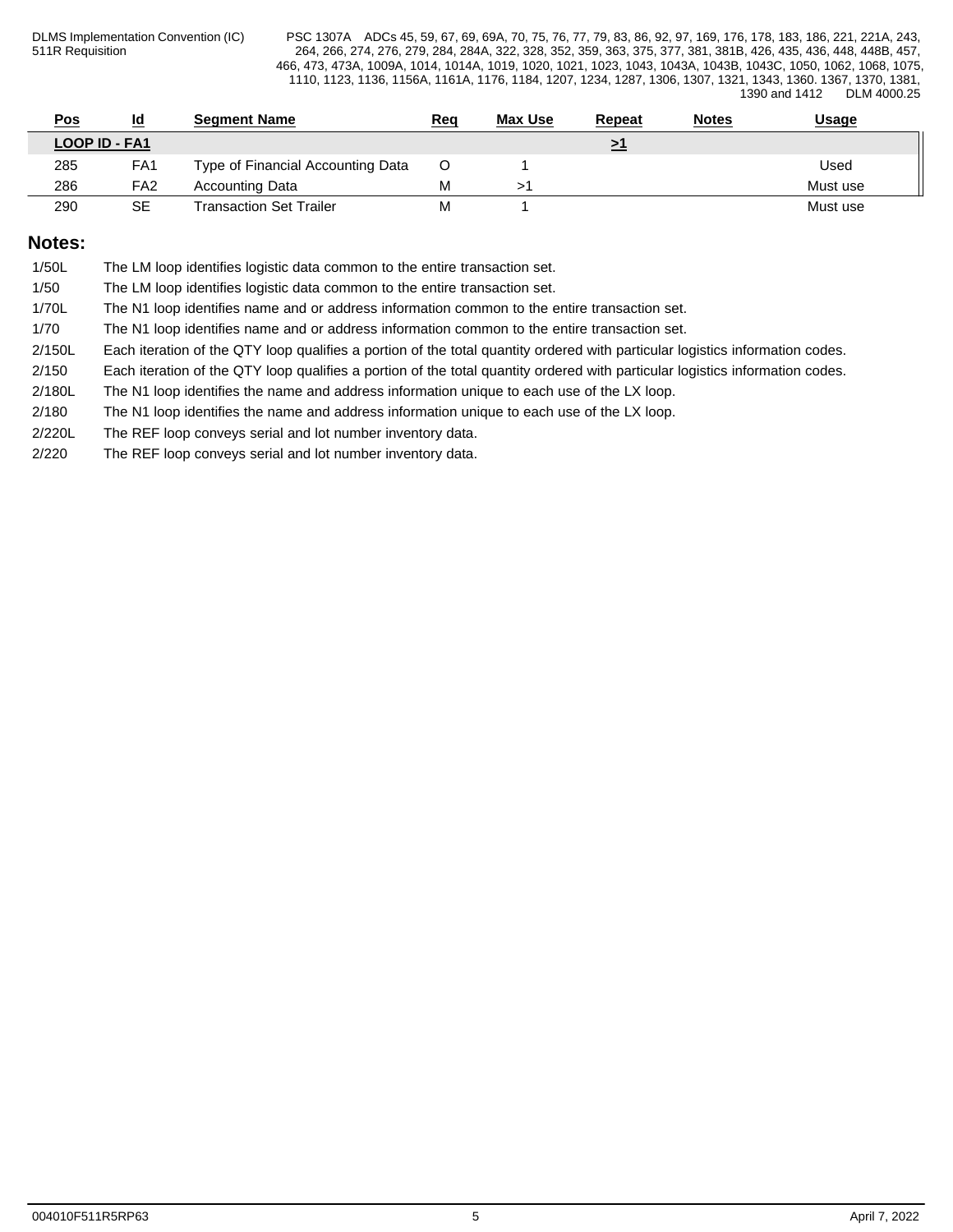## **ST** Transaction Set Header

| $Pos: 10$                  | Max: $1$    |  |
|----------------------------|-------------|--|
| <b>Heading - Mandatory</b> |             |  |
| Loop: N/A                  | Elements: 2 |  |

## **User Option (Usage):** Must use

**Purpose:** To indicate the start of a transaction set and to assign a control number

## **Semantics:**

1. The transaction set identifier (ST01) used by the translation routines of the interchange partners to select the appropriate transaction set definition (e.g., 810 selects the Invoice Transaction Set).

| $Ref$            | $\underline{\mathsf{Id}}$ | <b>Element Name</b>                                                                                                                                                                                                                                                                                             | Req | <u>Type</u> | Min/Max | <u>Usage</u> | Rep |
|------------------|---------------------------|-----------------------------------------------------------------------------------------------------------------------------------------------------------------------------------------------------------------------------------------------------------------------------------------------------------------|-----|-------------|---------|--------------|-----|
| ST <sub>01</sub> | 143                       | <b>Transaction Set Identifier Code</b>                                                                                                                                                                                                                                                                          | M   | ID          | 3/3     | Must use     |     |
|                  |                           | <b>Description:</b> Code uniquely identifying a<br><b>Transaction Set</b>                                                                                                                                                                                                                                       |     |             |         |              |     |
|                  |                           | Code Name<br>511<br>Requisition                                                                                                                                                                                                                                                                                 |     |             |         |              |     |
| ST <sub>02</sub> | 329                       | <b>Transaction Set Control Number</b>                                                                                                                                                                                                                                                                           | M   | AN          | 4/9     | Must use     |     |
|                  |                           | <b>Description:</b> Identifying control number<br>that must be unique within the transaction<br>set functional group assigned by the<br>originator for a transaction set<br><b>DLMS Note:</b> A unique number assigned by<br>the originator of the transaction set, or the<br>originator's application program. |     |             |         |              |     |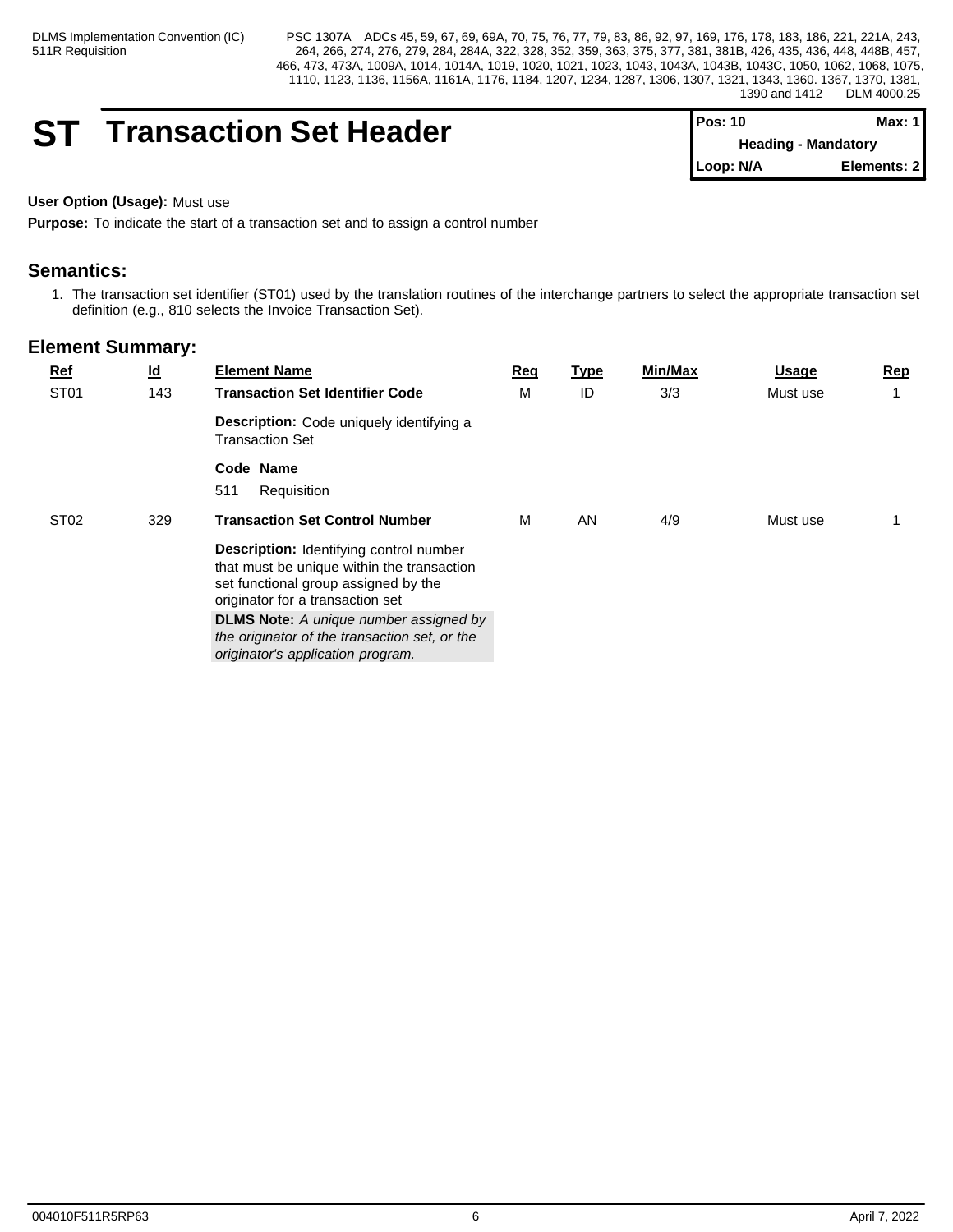## **BR Beginning Segment for Material Management**

| $Pos: 20$                  | Max: 1      |
|----------------------------|-------------|
| <b>Heading - Mandatory</b> |             |
| Loop: N/A                  | Elements: 5 |

**User Option (Usage):** Must use

**Purpose:** To indicate the beginning of a material management transaction and transmit identifying numbers and dates

## **Syntax Rules:**

- 1. C0504 If BR05 is present, then BR04 is required.
- 2. P0708 If either BR07 or BR08 is present, then the other is required.
- 3. P1011 If either BR10 or BR11 is present, then the other is required.

## **Semantics:**

- 1. BR03 is the date of the transaction set preparation.
- 2. BR09 is the time of the transaction set preparation

| Ref         | $\overline{\mathsf{Id}}$ | <b>Element Name</b>                                            | Req                                                                                                                                                                                                                                                                                                                                                                    | <b>Type</b> | <b>Min/Max</b> | Usage    | Rep |  |  |  |  |
|-------------|--------------------------|----------------------------------------------------------------|------------------------------------------------------------------------------------------------------------------------------------------------------------------------------------------------------------------------------------------------------------------------------------------------------------------------------------------------------------------------|-------------|----------------|----------|-----|--|--|--|--|
| <b>BR01</b> | 353                      | <b>Transaction Set Purpose Code</b>                            | M                                                                                                                                                                                                                                                                                                                                                                      | ID          | 2/2            | Must use | 1   |  |  |  |  |
|             |                          | Description: Code identifying purpose of<br>transaction set    |                                                                                                                                                                                                                                                                                                                                                                        |             |                |          |     |  |  |  |  |
|             |                          | Code Name                                                      |                                                                                                                                                                                                                                                                                                                                                                        |             |                |          |     |  |  |  |  |
|             |                          | 00<br>Original                                                 |                                                                                                                                                                                                                                                                                                                                                                        |             |                |          |     |  |  |  |  |
|             |                          | <b>Simulation Exercise</b><br>77                               |                                                                                                                                                                                                                                                                                                                                                                        |             |                |          |     |  |  |  |  |
|             |                          | <b>DLMS Note:</b>                                              |                                                                                                                                                                                                                                                                                                                                                                        |             |                |          |     |  |  |  |  |
|             |                          |                                                                | Use to identify a simulated mobilization exercise transaction set. Activities initiating simulated<br>mobilization exercises must ensure complete coordination with all activities involved. All transaction set<br>recipients must use extreme caution to ensure that individual transactions do not process as action<br>documents which affect accountable records. |             |                |          |     |  |  |  |  |
|             |                          | <b>Mutually Defined</b><br>ZZ                                  |                                                                                                                                                                                                                                                                                                                                                                        |             |                |          |     |  |  |  |  |
|             |                          | <b>DLMS Note:</b>                                              |                                                                                                                                                                                                                                                                                                                                                                        |             |                |          |     |  |  |  |  |
|             |                          |                                                                | 1. Use to identify the Unit of Use Indicator. When included, the quantity and unit of measure values<br>associated with this transaction are applicable to the unit of use.                                                                                                                                                                                            |             |                |          |     |  |  |  |  |
|             |                          |                                                                | 2. Authorized DLMS enhancement under DLA industrial activity support agreement. Refer to ADC 381.                                                                                                                                                                                                                                                                      |             |                |          |     |  |  |  |  |
|             |                          |                                                                | 3. Authorized DLMS enhancement for DLA Disposition Services. Refer to ADC 457.                                                                                                                                                                                                                                                                                         |             |                |          |     |  |  |  |  |
|             |                          |                                                                |                                                                                                                                                                                                                                                                                                                                                                        |             |                |          |     |  |  |  |  |
| <b>BR02</b> | 640                      | <b>Transaction Type Code</b>                                   | м                                                                                                                                                                                                                                                                                                                                                                      | ID          | 2/2            | Must use |     |  |  |  |  |
|             |                          | <b>Description:</b> Code specifying the type of<br>transaction |                                                                                                                                                                                                                                                                                                                                                                        |             |                |          |     |  |  |  |  |
|             |                          | Code Name                                                      |                                                                                                                                                                                                                                                                                                                                                                        |             |                |          |     |  |  |  |  |
|             |                          | Requisition<br>A0                                              |                                                                                                                                                                                                                                                                                                                                                                        |             |                |          |     |  |  |  |  |
|             |                          | <b>DLMS Note:</b>                                              |                                                                                                                                                                                                                                                                                                                                                                        |             |                |          |     |  |  |  |  |
|             |                          |                                                                | Use to indicate the transaction set contains one or more requisitions.                                                                                                                                                                                                                                                                                                 |             |                |          |     |  |  |  |  |
|             |                          | <b>Requisition Passing Order</b><br>BM                         |                                                                                                                                                                                                                                                                                                                                                                        |             |                |          |     |  |  |  |  |
|             |                          | <b>DLMS Note:</b>                                              |                                                                                                                                                                                                                                                                                                                                                                        |             |                |          |     |  |  |  |  |
|             |                          |                                                                | Use to indicate the transaction set contains one or more passing orders.                                                                                                                                                                                                                                                                                               |             |                |          |     |  |  |  |  |
|             |                          | BN<br><b>Requisition Referral Order</b>                        |                                                                                                                                                                                                                                                                                                                                                                        |             |                |          |     |  |  |  |  |
|             |                          | <b>DLMS Note:</b>                                              |                                                                                                                                                                                                                                                                                                                                                                        |             |                |          |     |  |  |  |  |
|             |                          |                                                                | Use to indicate the transaction set contains one or more referral orders.                                                                                                                                                                                                                                                                                              |             |                |          |     |  |  |  |  |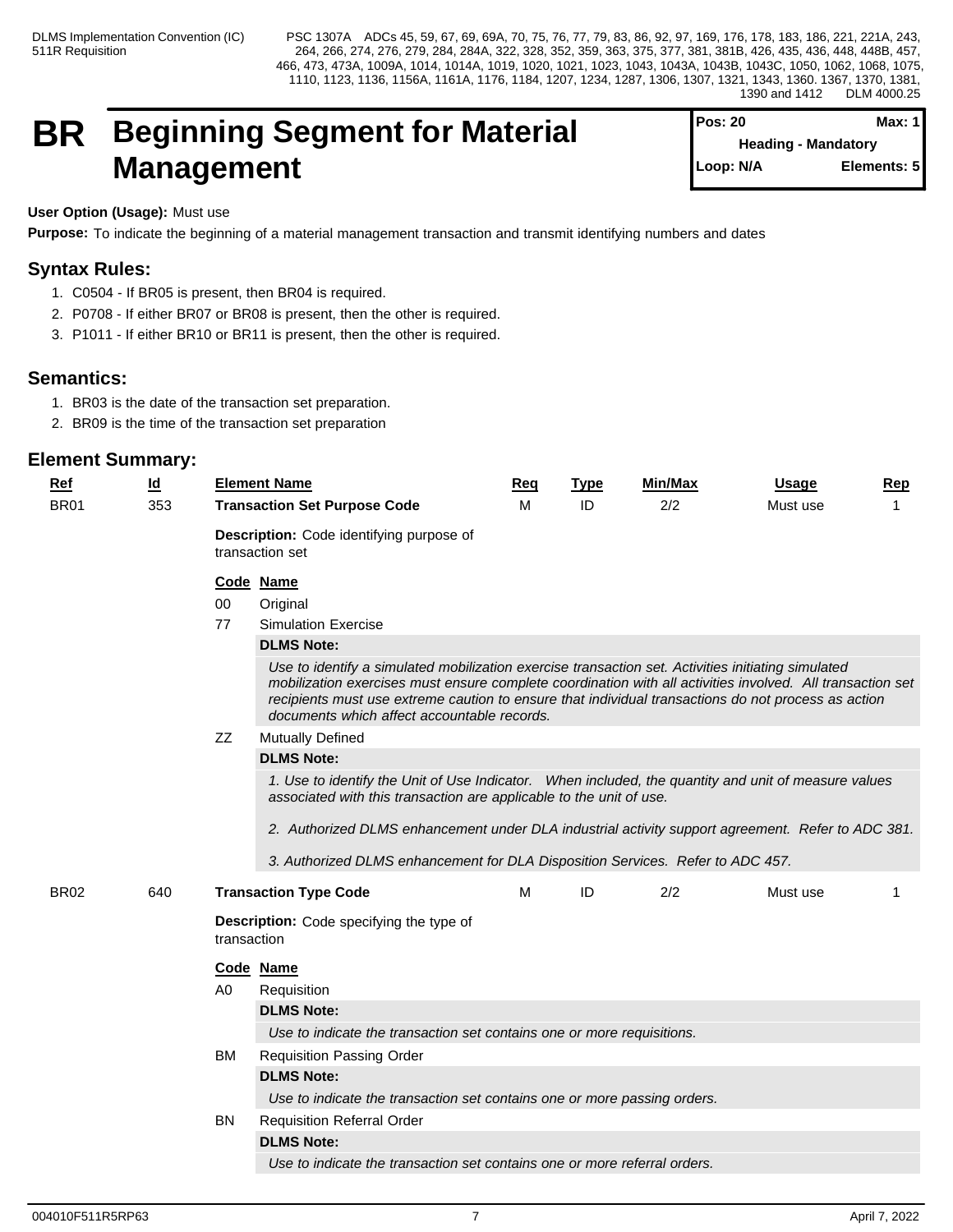| <u>Ref</u><br><b>BR03</b> | <u>ld</u><br>373 | Date                                                     | <b>Element Name</b>                                                                                                                                                                                                                                                                                                                                                                                                                   | <u>Req</u><br>м | <b>Type</b><br><b>DT</b> | <u>Min/Max</u><br>8/8 | <u>Usage</u><br>Must use | Rep |  |  |  |  |  |  |
|---------------------------|------------------|----------------------------------------------------------|---------------------------------------------------------------------------------------------------------------------------------------------------------------------------------------------------------------------------------------------------------------------------------------------------------------------------------------------------------------------------------------------------------------------------------------|-----------------|--------------------------|-----------------------|--------------------------|-----|--|--|--|--|--|--|
|                           |                  | <b>Description:</b> Date expressed as<br><b>CCYYMMDD</b> |                                                                                                                                                                                                                                                                                                                                                                                                                                       |                 |                          |                       |                          |     |  |  |  |  |  |  |
|                           |                  |                                                          | <b>DLMS Note:</b> This date corresponds to the<br>Universal Time Coordinate (UTC).                                                                                                                                                                                                                                                                                                                                                    |                 |                          |                       |                          |     |  |  |  |  |  |  |
| BR <sub>06</sub>          | 306              |                                                          | <b>Action Code</b>                                                                                                                                                                                                                                                                                                                                                                                                                    | O               | ID                       | 1/2                   | Used                     |     |  |  |  |  |  |  |
|                           |                  |                                                          | <b>Description:</b> Code indicating type of action                                                                                                                                                                                                                                                                                                                                                                                    |                 |                          |                       |                          |     |  |  |  |  |  |  |
|                           |                  |                                                          | Code Name                                                                                                                                                                                                                                                                                                                                                                                                                             |                 |                          |                       |                          |     |  |  |  |  |  |  |
|                           |                  |                                                          | Record                                                                                                                                                                                                                                                                                                                                                                                                                                |                 |                          |                       |                          |     |  |  |  |  |  |  |
|                           |                  |                                                          | <b>DLMS Note:</b>                                                                                                                                                                                                                                                                                                                                                                                                                     |                 |                          |                       |                          |     |  |  |  |  |  |  |
|                           |                  |                                                          | 1. Use with BR02 Code A0 to indicate the transaction set is a Post-Post Directed Materiel Release<br>Order (MRO) (Requisition) (DLA DIC C0A/C01). Use with BR02 Code BN to indicate the transaction<br>set is a Post-Post Directed MRO (Referral) (DLA DIC CQA/CQ1). See introductory DLMS note 3e.                                                                                                                                   |                 |                          |                       |                          |     |  |  |  |  |  |  |
|                           |                  |                                                          | 2. Also use on an Intra-Army basis with BR02 transaction code type A0 to indicate the transaction set is<br>a post-post of materiel by an Army Single Stock Fund Activity.                                                                                                                                                                                                                                                            |                 |                          |                       |                          |     |  |  |  |  |  |  |
|                           |                  | 83                                                       | Future                                                                                                                                                                                                                                                                                                                                                                                                                                |                 |                          |                       |                          |     |  |  |  |  |  |  |
|                           |                  |                                                          | <b>DLMS Note:</b>                                                                                                                                                                                                                                                                                                                                                                                                                     |                 |                          |                       |                          |     |  |  |  |  |  |  |
|                           |                  |                                                          | 1. Used by Navy industrial activities (IAs) to identify a Requisition Alert allowing stock positioning or<br>procurement action in response to the forecasted future funded requirement. The requisition alert is an<br>unfunded requirement. Use with BR02 Qualifier A0 or BN only.                                                                                                                                                  |                 |                          |                       |                          |     |  |  |  |  |  |  |
|                           |                  |                                                          | 2. Authorized DLMS enhancement under DLA industrial activity support agreement. Refer to ADC 381.                                                                                                                                                                                                                                                                                                                                     |                 |                          |                       |                          |     |  |  |  |  |  |  |
|                           |                  | FI.                                                      | File                                                                                                                                                                                                                                                                                                                                                                                                                                  |                 |                          |                       |                          |     |  |  |  |  |  |  |
|                           |                  |                                                          | <b>DLMS Note:</b>                                                                                                                                                                                                                                                                                                                                                                                                                     |                 |                          |                       |                          |     |  |  |  |  |  |  |
|                           |                  |                                                          | 1. Use with BR02 Code A0 or BN to identify a requisition image transaction. All transaction set<br>recipients must use extreme caution to ensure that individual transactions do not process as action<br>documents which affect accountable records.                                                                                                                                                                                 |                 |                          |                       |                          |     |  |  |  |  |  |  |
|                           |                  |                                                          | 2. Used where the original transaction has bypassed the normal DAAS transaction flow (e.g. CHA/CH1<br>transactions). Refer to ADC 86.                                                                                                                                                                                                                                                                                                 |                 |                          |                       |                          |     |  |  |  |  |  |  |
|                           |                  |                                                          | 3. Used on image transactions provided to DLA for Navy requisitions submitted directly to other<br>Component SoS, so that DLA will be able to support follow-on actions on behalf of the Navy industrial<br>activity (IA) under a DLA industrial activity support agreement. Refer to ADC 377.                                                                                                                                        |                 |                          |                       |                          |     |  |  |  |  |  |  |
|                           |                  | <b>RI</b>                                                | Restricted                                                                                                                                                                                                                                                                                                                                                                                                                            |                 |                          |                       |                          |     |  |  |  |  |  |  |
|                           |                  |                                                          | <b>DLMS Note:</b>                                                                                                                                                                                                                                                                                                                                                                                                                     |                 |                          |                       |                          |     |  |  |  |  |  |  |
|                           |                  |                                                          | 1. Use with requisition or referral order to designate for owner-directed disposition of Service-owned<br>stock, centrally-managed/stored by DLA. Restricted use applicable only when a Service has entered<br>into a memorandum of agreement (MOA) with DLA. Use with applicable Advice Code to indicate<br>desired action. Must include distribution depot storing materiel, ownership code, and supply condition<br>code.          |                 |                          |                       |                          |     |  |  |  |  |  |  |
|                           |                  |                                                          | 2. Use with requisition passing order (BR02 Code BM) to designate non-ICP/IMM directed inter-Service<br>lateral redistribution is requested. Restricted use applicable only when a supporting Service has<br>entered into an agreement with the requiring Service. Requisitioning activities must be preapproved for<br>high priority mission readiness requirements using Advice Code 2C or 2J (fill or kill). Refer to ADC<br>1062. |                 |                          |                       |                          |     |  |  |  |  |  |  |
| <b>BR09</b>               | 337              | <b>Time</b>                                              |                                                                                                                                                                                                                                                                                                                                                                                                                                       | O               | <b>TM</b>                | 4/8                   | Must use                 | 1   |  |  |  |  |  |  |
|                           |                  |                                                          | Description: Time expressed in 24-hour<br>clock time as follows: HHMM, or HHMMSS,<br>or HHMMSSD, or HHMMSSDD, where $H =$<br>hours (00-23), $M =$ minutes (00-59), $S =$<br>integer seconds (00-59) and $DD = decimal$                                                                                                                                                                                                                |                 |                          |                       |                          |     |  |  |  |  |  |  |

seconds; decimal seconds are expressed as follows:  $D = \text{tenths}$  (0-9) and  $DD =$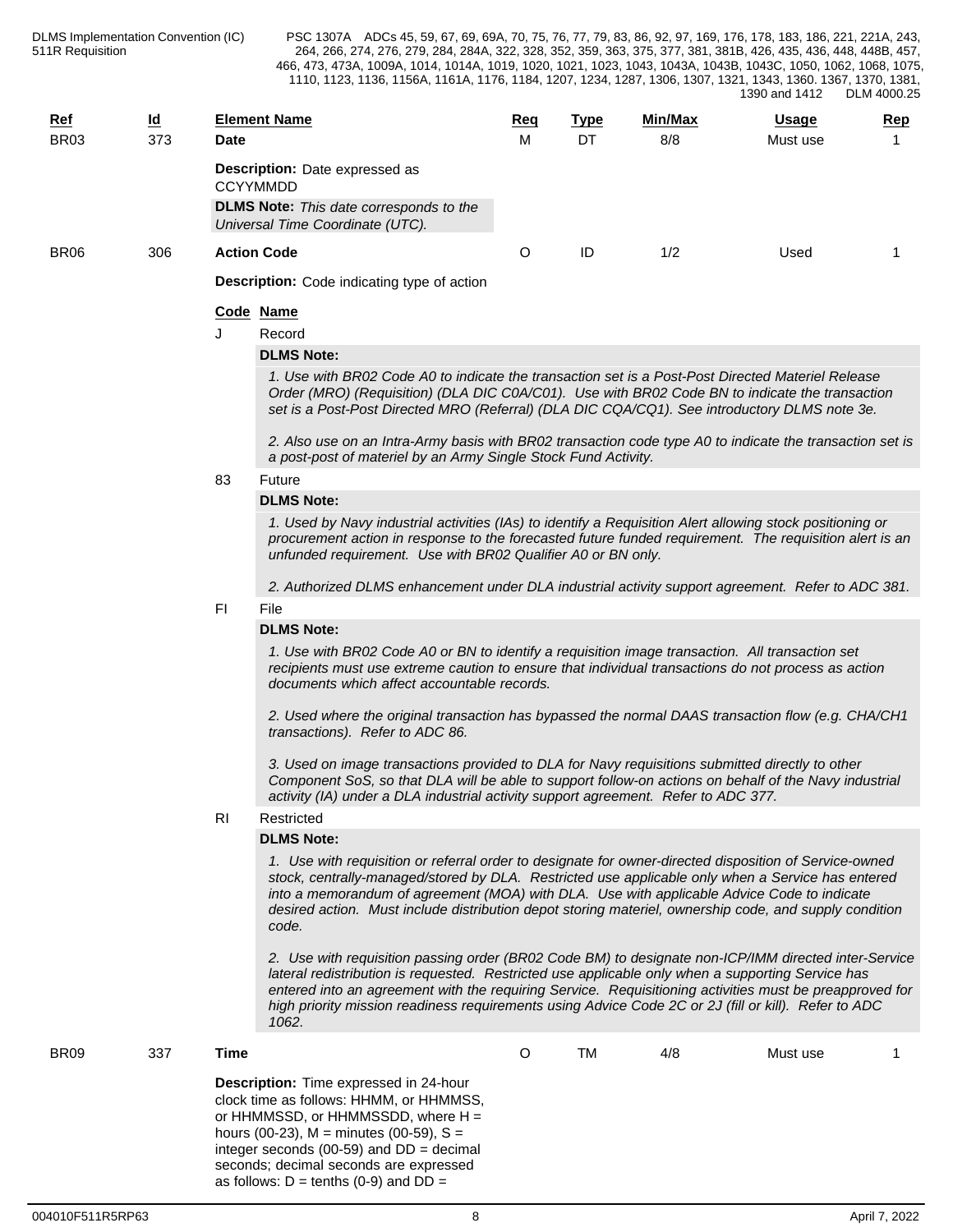| <u>Ref</u> | <u>ld</u> | <b>Element Name</b>                          | Req | <b>Type</b> | <u>Min/Max</u> | Usage | <b>Rep</b> |
|------------|-----------|----------------------------------------------|-----|-------------|----------------|-------|------------|
|            |           | hundredths (00-99)                           |     |             |                |       |            |
|            |           | <b>DLMS Note:</b> 1. Express the originating |     |             |                |       |            |
|            |           | activity's time in UTC.                      |     |             |                |       |            |
|            |           |                                              |     |             |                |       |            |
|            |           |                                              |     |             |                |       |            |

*2. Express time in a four-position (HHMM) format.*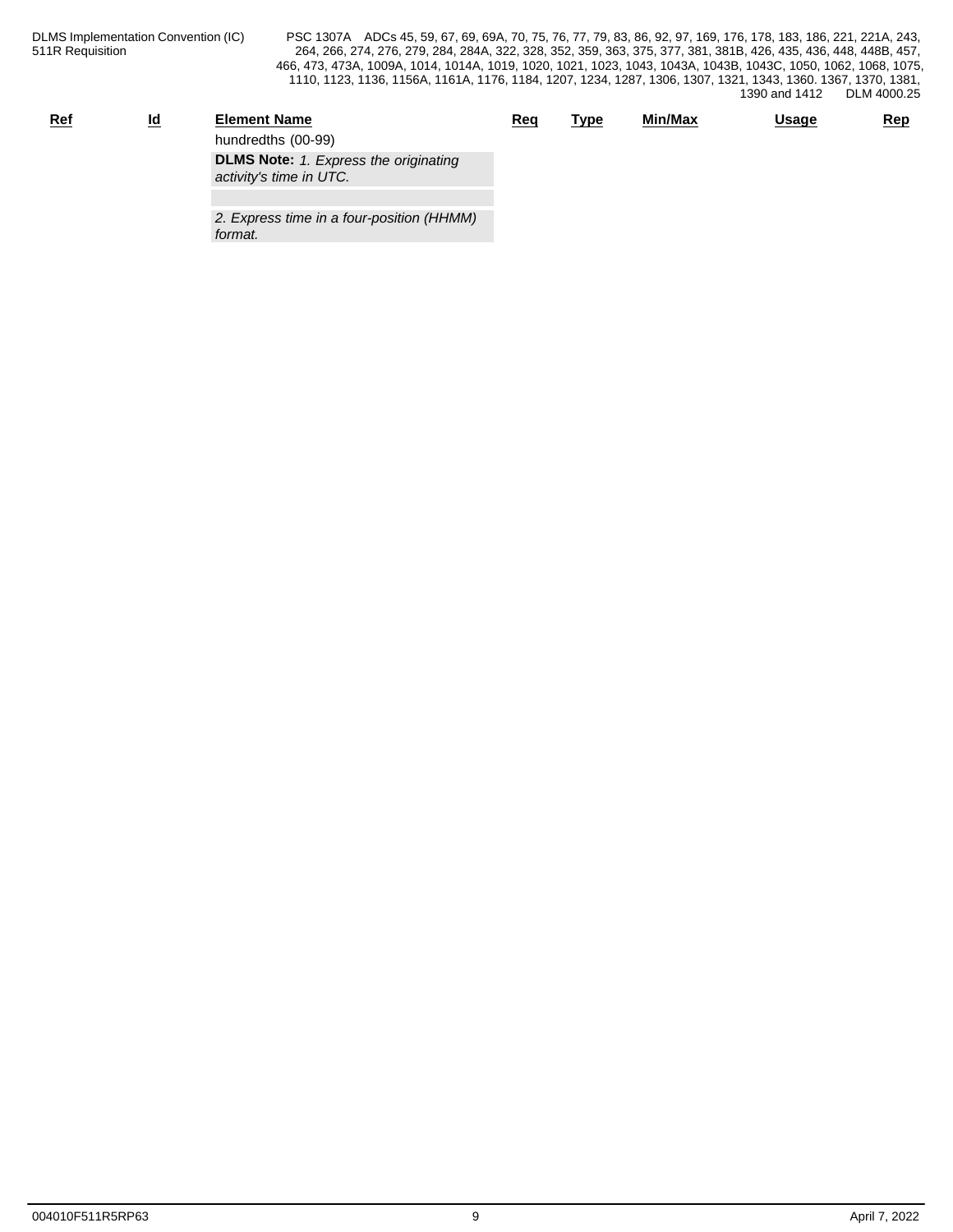**N1 Name Pos: 70 Max: 1 Max: 1 Max: 1 Max: 1 Max: 1 Max: 1 Max: 1 Max: 1 Heading - Mandatory Loop: N1 Elements: 4**

**User Option (Usage):** Must use

**Purpose:** To identify a party by type of organization, name, and code

## **Syntax Rules:**

- 1. R0203 At least one of N102 or N103 is required.
- 2. P0304 If either N103 or N104 is present, then the other is required.

## **Comments:**

- 1. This segment, used alone, provides the most efficient method of providing organizational identification. To obtain this efficiency the "ID Code" (N104) must provide a key to the table maintained by the transaction processing party.
- 2. N105 and N106 further define the type of entity in N101.

## **DLMS Note:**

*1. Must use this N1 loop to identify the organization originating the transaction set.*

*2. Use additional iterations to identify other organizations associated with the transaction.*

| $Ref$            | $\underline{\mathsf{Id}}$ |                | <b>Element Name</b>                                                                                                                                                                                                                                                                                                                                                                                                           | Req | <b>Type</b> | Min/Max | <b>Usage</b> | <b>Rep</b> |
|------------------|---------------------------|----------------|-------------------------------------------------------------------------------------------------------------------------------------------------------------------------------------------------------------------------------------------------------------------------------------------------------------------------------------------------------------------------------------------------------------------------------|-----|-------------|---------|--------------|------------|
| N <sub>101</sub> | 98                        |                | <b>Entity Identifier Code</b>                                                                                                                                                                                                                                                                                                                                                                                                 | м   | ID          | 2/3     | Must use     |            |
|                  |                           | authorized.    | Description: Code identifying an<br>organizational entity, a physical location,<br>property or an individual<br><b>DLMS Note:</b> 1. The following codes are                                                                                                                                                                                                                                                                  |     |             |         |              |            |
|                  |                           |                | 2. Use only one of codes OB, Z5 or ZL.                                                                                                                                                                                                                                                                                                                                                                                        |     |             |         |              |            |
|                  |                           |                | Code Name                                                                                                                                                                                                                                                                                                                                                                                                                     |     |             |         |              |            |
|                  |                           | 77             | Service Location                                                                                                                                                                                                                                                                                                                                                                                                              |     |             |         |              |            |
|                  |                           |                | <b>DLMS Note:</b>                                                                                                                                                                                                                                                                                                                                                                                                             |     |             |         |              |            |
|                  |                           |                | 1. Use in a post-post requisitions/referral orders (DLA DIC C01/C0A, CQ1/CQA) to identify the storage<br>location which shipped the requested materiel. See introductory DLMS note 3e.<br>2. Also authorized on an Intra-Army basis with BR02 transaction type code A0 and BR06 action code<br>"J" for identification of the storage site related to the post-post issue of materiel by Army Single Stock<br>Fund activities. |     |             |         |              |            |
|                  |                           | GP             | <b>Gateway Provider</b>                                                                                                                                                                                                                                                                                                                                                                                                       |     |             |         |              |            |
|                  |                           |                | <b>DLMS Note:</b>                                                                                                                                                                                                                                                                                                                                                                                                             |     |             |         |              |            |
|                  |                           |                | Use for transition period to support transaction conversion in a mixed legacy MILSTRIP/DLMS<br>environment. Use to identify Transaction Services as originator during conversion when legacy<br>MILSTRIP transaction does not contain a "From" organization.                                                                                                                                                                  |     |             |         |              |            |
|                  |                           | OB             | Ordered By                                                                                                                                                                                                                                                                                                                                                                                                                    |     |             |         |              |            |
|                  |                           |                | <b>DLMS Note:</b>                                                                                                                                                                                                                                                                                                                                                                                                             |     |             |         |              |            |
|                  |                           |                | Use in requisitions to identify the requisitioner.                                                                                                                                                                                                                                                                                                                                                                            |     |             |         |              |            |
|                  |                           | UK             | System                                                                                                                                                                                                                                                                                                                                                                                                                        |     |             |         |              |            |
|                  |                           |                | <b>DLMS Note:</b>                                                                                                                                                                                                                                                                                                                                                                                                             |     |             |         |              |            |
|                  |                           |                | Use to identify the originating system Communications Routing Identifier (COMMRI).                                                                                                                                                                                                                                                                                                                                            |     |             |         |              |            |
|                  |                           | Z <sub>5</sub> | <b>Management Control Activity</b>                                                                                                                                                                                                                                                                                                                                                                                            |     |             |         |              |            |
|                  |                           |                | <b>DLMS Note:</b>                                                                                                                                                                                                                                                                                                                                                                                                             |     |             |         |              |            |
|                  |                           |                | Use to identify the MCA after validating GFM or CFM transactions.                                                                                                                                                                                                                                                                                                                                                             |     |             |         |              |            |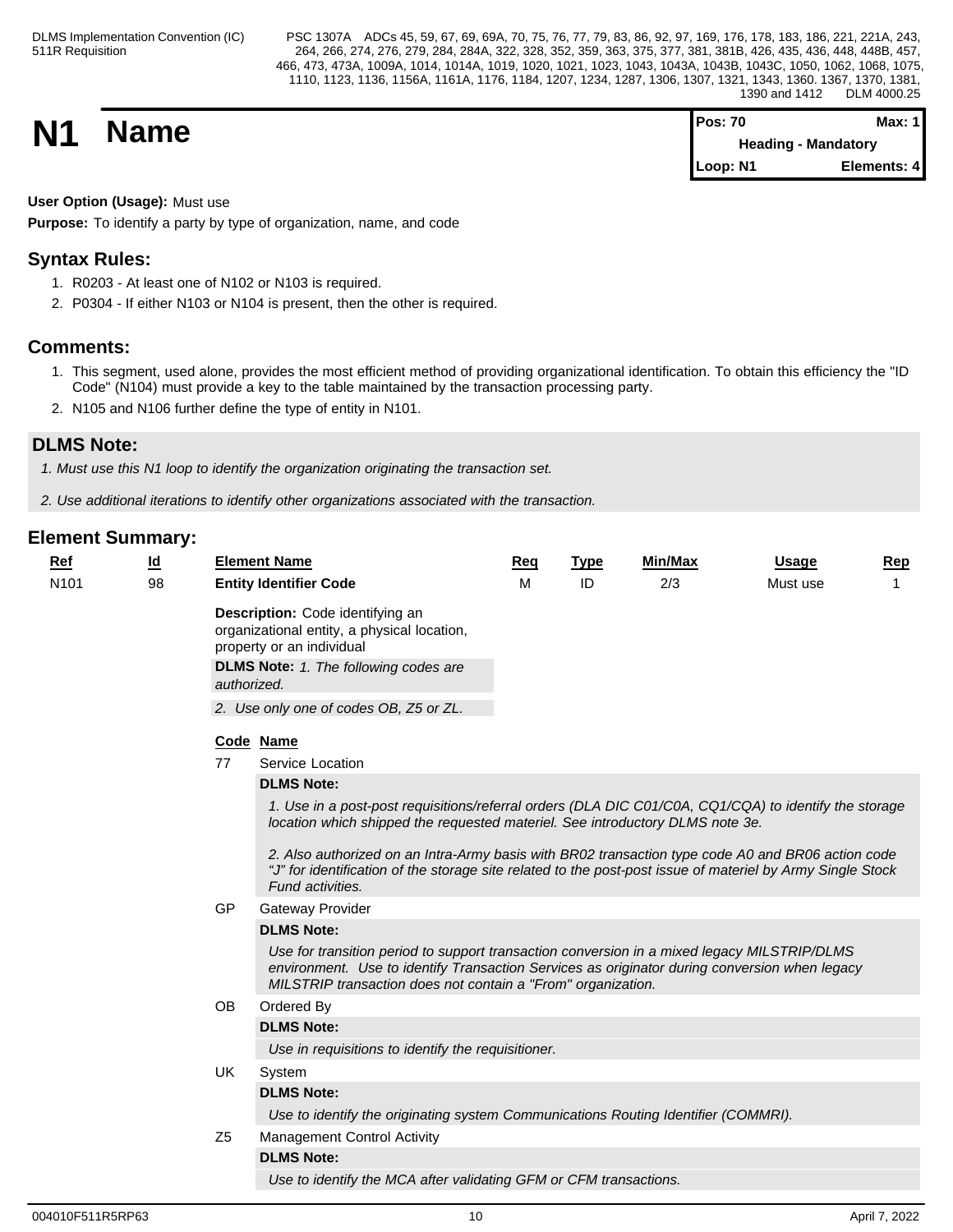|                  |    | ZL                                               | Code Name<br>Party Passing the Transaction<br><b>DLMS Note:</b><br>Use in passing orders and referral orders to identify the organization forwarding the transaction for                                                                                                                        |         |    |      |          |    |  |  |  |
|------------------|----|--------------------------------------------------|-------------------------------------------------------------------------------------------------------------------------------------------------------------------------------------------------------------------------------------------------------------------------------------------------|---------|----|------|----------|----|--|--|--|
|                  |    |                                                  | further processing.                                                                                                                                                                                                                                                                             |         |    |      |          |    |  |  |  |
| N <sub>103</sub> | 66 |                                                  | <b>Identification Code Qualifier</b>                                                                                                                                                                                                                                                            | X       | ID | 1/2  | Must use |    |  |  |  |
|                  |    |                                                  | Description: Code designating the<br>system/method of code structure used for<br>Identification Code (67)                                                                                                                                                                                       |         |    |      |          |    |  |  |  |
|                  |    |                                                  | Code Name                                                                                                                                                                                                                                                                                       |         |    |      |          |    |  |  |  |
|                  |    | 10                                               | Department of Defense Activity Address Code (DODAAC)                                                                                                                                                                                                                                            |         |    |      |          |    |  |  |  |
|                  |    |                                                  | <b>DLMS Note:</b>                                                                                                                                                                                                                                                                               |         |    |      |          |    |  |  |  |
|                  |    | DLMS enhancement; see introductory DLMS note 3a. |                                                                                                                                                                                                                                                                                                 |         |    |      |          |    |  |  |  |
|                  |    | A2                                               | Military Assistance Program Address Code (MAPAC)                                                                                                                                                                                                                                                |         |    |      |          |    |  |  |  |
|                  |    |                                                  | <b>DLMS Note:</b>                                                                                                                                                                                                                                                                               |         |    |      |          |    |  |  |  |
|                  |    |                                                  | Use to indicate the Security Assistance (SA) structured address data.                                                                                                                                                                                                                           |         |    |      |          |    |  |  |  |
|                  |    | C <sub>4</sub>                                   | Department of Defense Communication Routing Identifier (COMMRI)                                                                                                                                                                                                                                 |         |    |      |          |    |  |  |  |
|                  |    |                                                  | <b>DLMS Note:</b><br>1. Use only when N101 is UK.<br>2. At this time a local code C4 is established for use in 511R version 4010. A data maintenance action<br>was submitted to ASC X12 to establish C4 Department of Defense Communication Routing Identifier<br>(COMMRI) in a future version. |         |    |      |          |    |  |  |  |
|                  |    | M4                                               | Department of Defense Routing Identifier Code (RIC)                                                                                                                                                                                                                                             |         |    |      |          |    |  |  |  |
|                  |    |                                                  | <b>DLMS Note:</b>                                                                                                                                                                                                                                                                               |         |    |      |          |    |  |  |  |
|                  |    |                                                  | Use only when N101 is Z5 or ZL.                                                                                                                                                                                                                                                                 |         |    |      |          |    |  |  |  |
| N <sub>104</sub> | 67 |                                                  | <b>Identification Code</b>                                                                                                                                                                                                                                                                      | X       | AN | 2/80 | Must use | 1  |  |  |  |
|                  |    | other code                                       | Description: Code identifying a party or                                                                                                                                                                                                                                                        |         |    |      |          |    |  |  |  |
| N <sub>106</sub> | 98 |                                                  | <b>Entity Identifier Code</b>                                                                                                                                                                                                                                                                   | $\circ$ | ID | 2/3  | Used     | -1 |  |  |  |
|                  |    |                                                  | Description: Code identifying an<br>organizational entity, a physical location,<br>property or an individual                                                                                                                                                                                    |         |    |      |          |    |  |  |  |
|                  |    | FR                                               | Code Name<br>Message From                                                                                                                                                                                                                                                                       |         |    |      |          |    |  |  |  |
|                  |    |                                                  | <b>DLMS Note:</b>                                                                                                                                                                                                                                                                               |         |    |      |          |    |  |  |  |
|                  |    |                                                  | Must use with the appropriate 1/N101/070 code to indicate the organization cited in N104 is originating<br>the transaction set.                                                                                                                                                                 |         |    |      |          |    |  |  |  |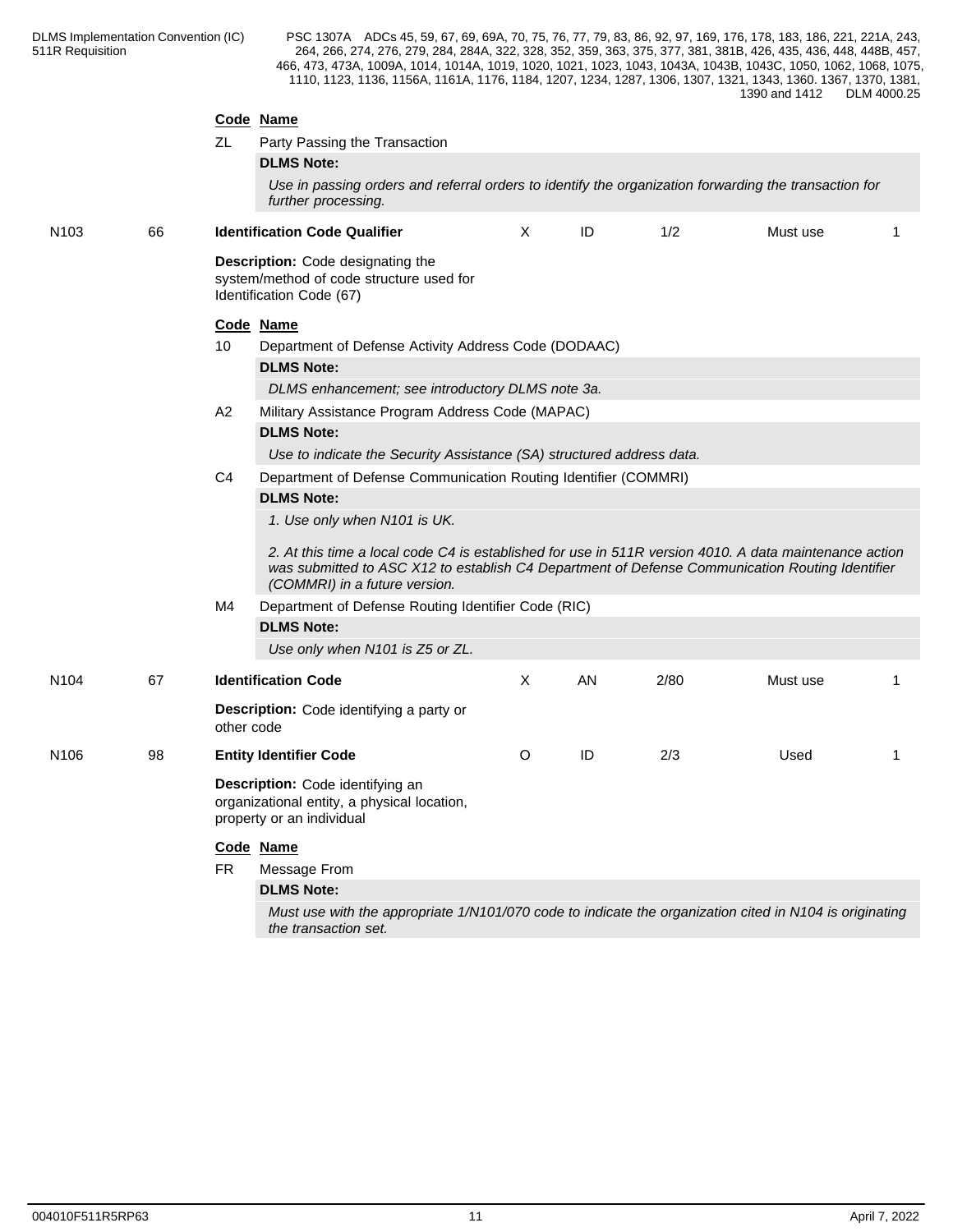| G61 | Contact | <b>Pos: 110</b>                       | Max: $5$    |  |
|-----|---------|---------------------------------------|-------------|--|
|     |         | <b>Heading - Optional</b><br>Loop: N1 | Elements: 5 |  |
|     |         |                                       |             |  |

## **User Option (Usage):** Used

**Purpose:** To identify a person or office to whom communications should be directed

## **Syntax Rules:**

1. P0304 - If either G6103 or G6104 is present, then the other is required.

## **Comments:**

1. G6103 qualifies G6104.

## **DLMS Note:**

*1. Use multiple repetitions to identify multiple points of contact or communication numbers. When using multiple communication numbers for a single point of contact, repeat the name cited in G6102.*

*2. Use for General Services Administration (GSA) requisitions. Refer to ADC 1321.*

*3. DLMS enhancement; see introductory DLMS note 3a.*

| <u>Ref</u><br>G6101 | <u>ld</u><br>366 | <b>Element Name</b><br><b>Contact Function Code</b>                                                                                                                                                                                                                                                                    | Req<br>м | <u>Type</u><br>ID | <b>Min/Max</b><br>2/2 | <b>Usage</b><br>Must use | Rep<br>$\mathbf{1}$ |
|---------------------|------------------|------------------------------------------------------------------------------------------------------------------------------------------------------------------------------------------------------------------------------------------------------------------------------------------------------------------------|----------|-------------------|-----------------------|--------------------------|---------------------|
|                     |                  | Description: Code identifying the major<br>duty or responsibility of the person or group<br>named<br><b>DLMS Note:</b> For DLMS use, only the<br>following codes are authorized.                                                                                                                                       |          |                   |                       |                          |                     |
|                     |                  | Code Name<br>AA<br>Authorized Representative<br>IC<br><b>Information Contact</b><br><b>DLMS Note:</b>                                                                                                                                                                                                                  |          |                   |                       |                          |                     |
|                     |                  | 1. Use to identify the point of contact. Refer to ADC 1321.<br>2. DLA Disposition Services uses in conjunction with the Ordered By DoDAAC to perpetuate the<br>customer contact name and phone number from the Reutilization/Transfer/Donation (RTD) Web<br>Application to DLA Disposition Services. Refer to ADC 466. |          |                   |                       |                          |                     |
| G6102               | 93               | Name                                                                                                                                                                                                                                                                                                                   | M        | AN                | 1/60                  | Must use                 |                     |
|                     |                  | <b>Description:</b> Free-form name<br><b>DLMS Note:</b> Use a job title or description<br>instead of an individual's name if security<br>or privacy concerns do not permit the use<br>of a name. Refer to ADC 1321.                                                                                                    |          |                   |                       |                          |                     |
| G6103               | 365              | <b>Communication Number Qualifier</b>                                                                                                                                                                                                                                                                                  | X        | ID                | 2/2                   | Must use                 | -1                  |
|                     |                  | <b>Description:</b> Code identifying the type of<br>communication number                                                                                                                                                                                                                                               |          |                   |                       |                          |                     |
|                     |                  | <b>DLMS Note:</b> 1. Use to identify the<br>preferred method of communication in the<br>first repetition. Use additional repetitions<br>when identifying alternate communication<br>methods.                                                                                                                           |          |                   |                       |                          |                     |
|                     |                  | 2. Use to provide a commercial phone<br>number and/or e-mail address to facilitate                                                                                                                                                                                                                                     |          |                   |                       |                          |                     |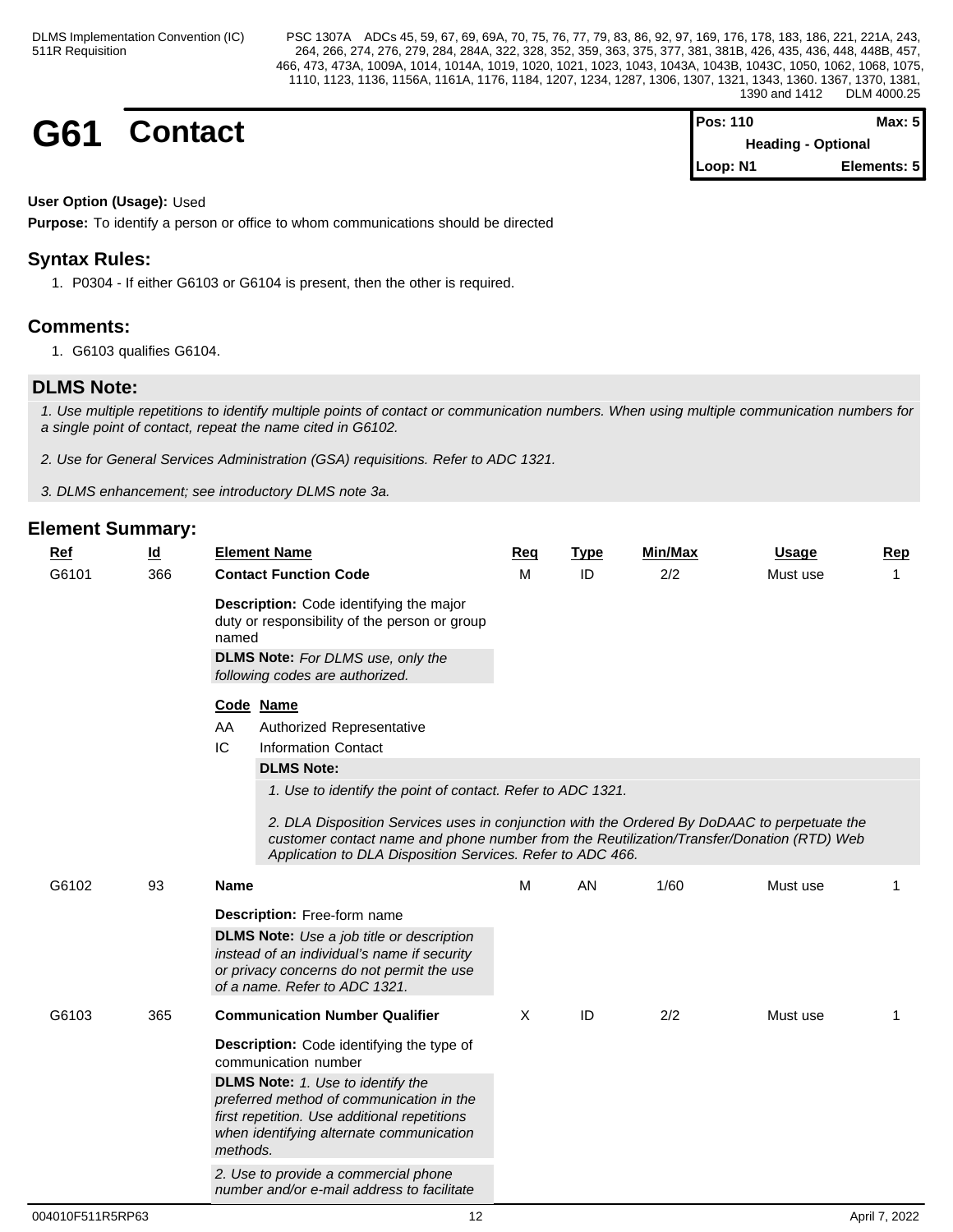| <b>Ref</b> | $\underline{\mathsf{Id}}$ |                | <b>Element Name</b>                                                                                                                                                                                 | Req     | <b>Type</b> | Min/Max | <b>Usage</b> | <b>Rep</b> |
|------------|---------------------------|----------------|-----------------------------------------------------------------------------------------------------------------------------------------------------------------------------------------------------|---------|-------------|---------|--------------|------------|
|            |                           |                | carrier deliveries or source of supply<br>inquiries. Refer to ADC 1321.                                                                                                                             |         |             |         |              |            |
|            |                           |                | Code Name                                                                                                                                                                                           |         |             |         |              |            |
|            |                           | AU             | Defense Switched Network                                                                                                                                                                            |         |             |         |              |            |
|            |                           |                | <b>DLMS Note:</b>                                                                                                                                                                                   |         |             |         |              |            |
|            |                           |                | Use to identity the DSN telephone number.                                                                                                                                                           |         |             |         |              |            |
|            |                           | EM             | <b>Electronic Mail</b>                                                                                                                                                                              |         |             |         |              |            |
|            |                           | EX             | <b>Telephone Extension</b>                                                                                                                                                                          |         |             |         |              |            |
|            |                           |                | <b>DLMS Note:</b>                                                                                                                                                                                   |         |             |         |              |            |
|            |                           |                | Use immediately following codes AU, IT, or TE to identify a telephone extension.                                                                                                                    |         |             |         |              |            |
|            |                           | <b>FX</b>      | Facsimile                                                                                                                                                                                           |         |             |         |              |            |
|            |                           |                | <b>DLMS Note:</b>                                                                                                                                                                                   |         |             |         |              |            |
|            |                           |                | Use to identify the facsimile (FAX) telephone number.                                                                                                                                               |         |             |         |              |            |
|            |                           | $ \mathsf{T} $ | International Telephone                                                                                                                                                                             |         |             |         |              |            |
|            |                           |                | <b>DLMS Note:</b>                                                                                                                                                                                   |         |             |         |              |            |
|            |                           |                | Include country and city code.                                                                                                                                                                      |         |             |         |              |            |
|            |                           | <b>TE</b>      | Telephone                                                                                                                                                                                           |         |             |         |              |            |
|            |                           |                | <b>DLMS Note:</b>                                                                                                                                                                                   |         |             |         |              |            |
|            |                           |                | Use to identify a commercial phone number. Include the area code and number.                                                                                                                        |         |             |         |              |            |
|            |                           | <b>TL</b>      | <b>Telex</b>                                                                                                                                                                                        |         |             |         |              |            |
|            |                           | <b>TX</b>      | <b>TWX</b>                                                                                                                                                                                          |         |             |         |              |            |
| G6104      | 364                       |                | <b>Communication Number</b>                                                                                                                                                                         | X       | AN.         | 1/80    | Must use     | 1          |
|            |                           |                | <b>Description:</b> Complete communications<br>number including country or area code<br>when applicable<br><b>DLMS Note:</b> Do not include blank spaces,<br>dashes or parenthesis between numbers. |         |             |         |              |            |
| G6105      | 443                       |                | <b>Contact Inquiry Reference</b>                                                                                                                                                                    | $\circ$ | AN          | 1/20    | Used         | -1         |
|            |                           |                | Description: Additional reference number<br>or description to clarify a contact number                                                                                                              |         |             |         |              |            |
|            |                           | identified.    | <b>DLMS Note:</b> Use to indicate the office<br>symbol or activity code for the party                                                                                                               |         |             |         |              |            |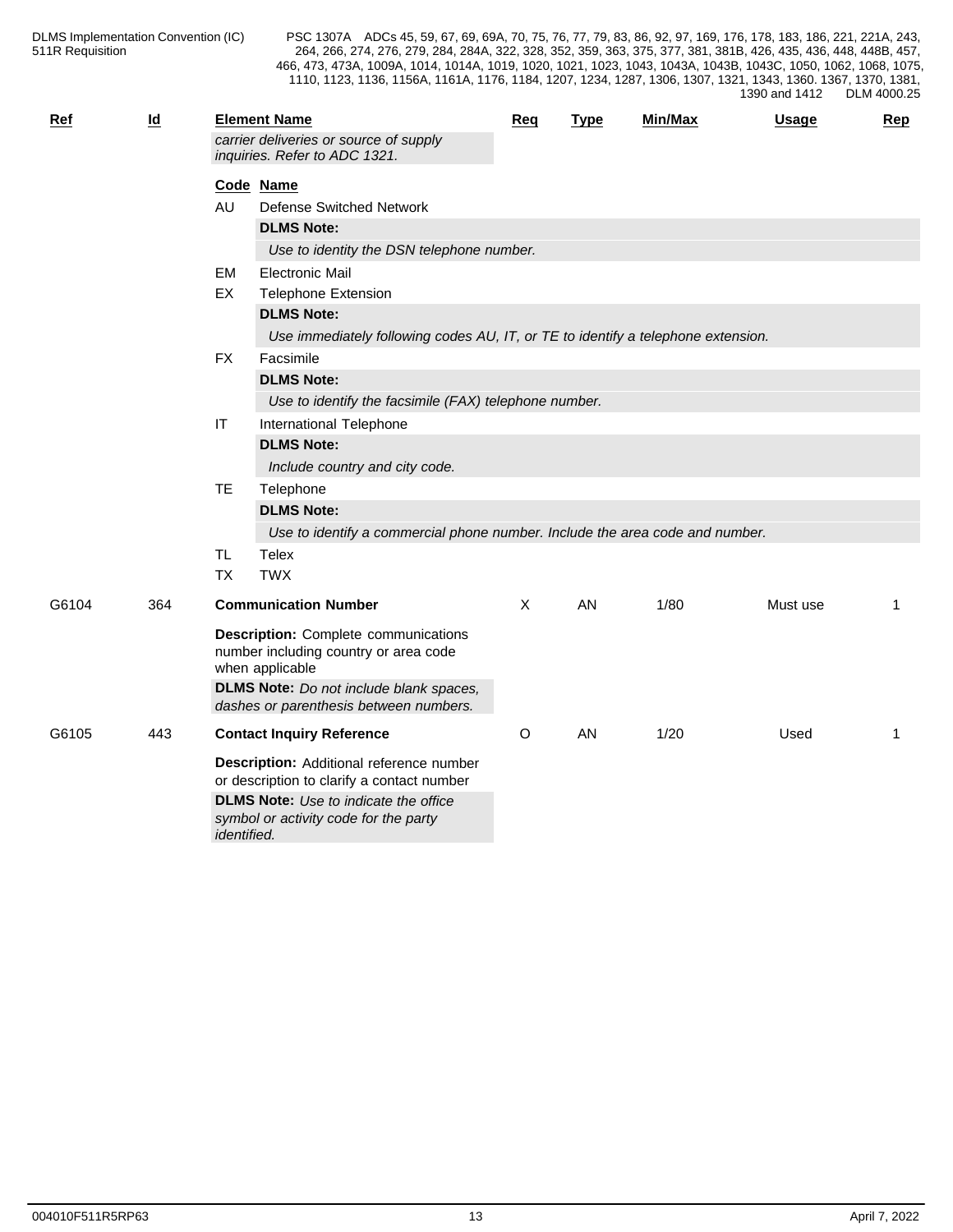# **LX** Assigned Number

| lPos: 10 | Max: 11                  |  |
|----------|--------------------------|--|
|          | <b>Detail - Optional</b> |  |
| Loop: LX | Elements: 1              |  |

**User Option (Usage):** Must use

**Purpose:** To reference a line number in a transaction set

## **DLMS Note:**

*Use as a counter to identify the number of 2/LX/010 loop iterations in the transaction set.*

| $Ref$ | $\underline{\mathsf{Id}}$ | <b>Element Name</b>                                                                 | Req | <u>Type</u>    | Min/Max | <b>Usage</b> | <u>Rep</u> |
|-------|---------------------------|-------------------------------------------------------------------------------------|-----|----------------|---------|--------------|------------|
| LX01  | 554                       | <b>Assigned Number</b>                                                              | M   | N <sub>0</sub> | 1/6     | Must use     |            |
|       |                           | <b>Description:</b> Number assigned for<br>differentiation within a transaction set |     |                |         |              |            |
|       |                           | DLMS Note: In the first 2/LX/010 loop<br><i>iteration, cite numeric 1. In each</i>  |     |                |         |              |            |
|       |                           | subsequent loop iteration, increase<br>incrementally by 1.                          |     |                |         |              |            |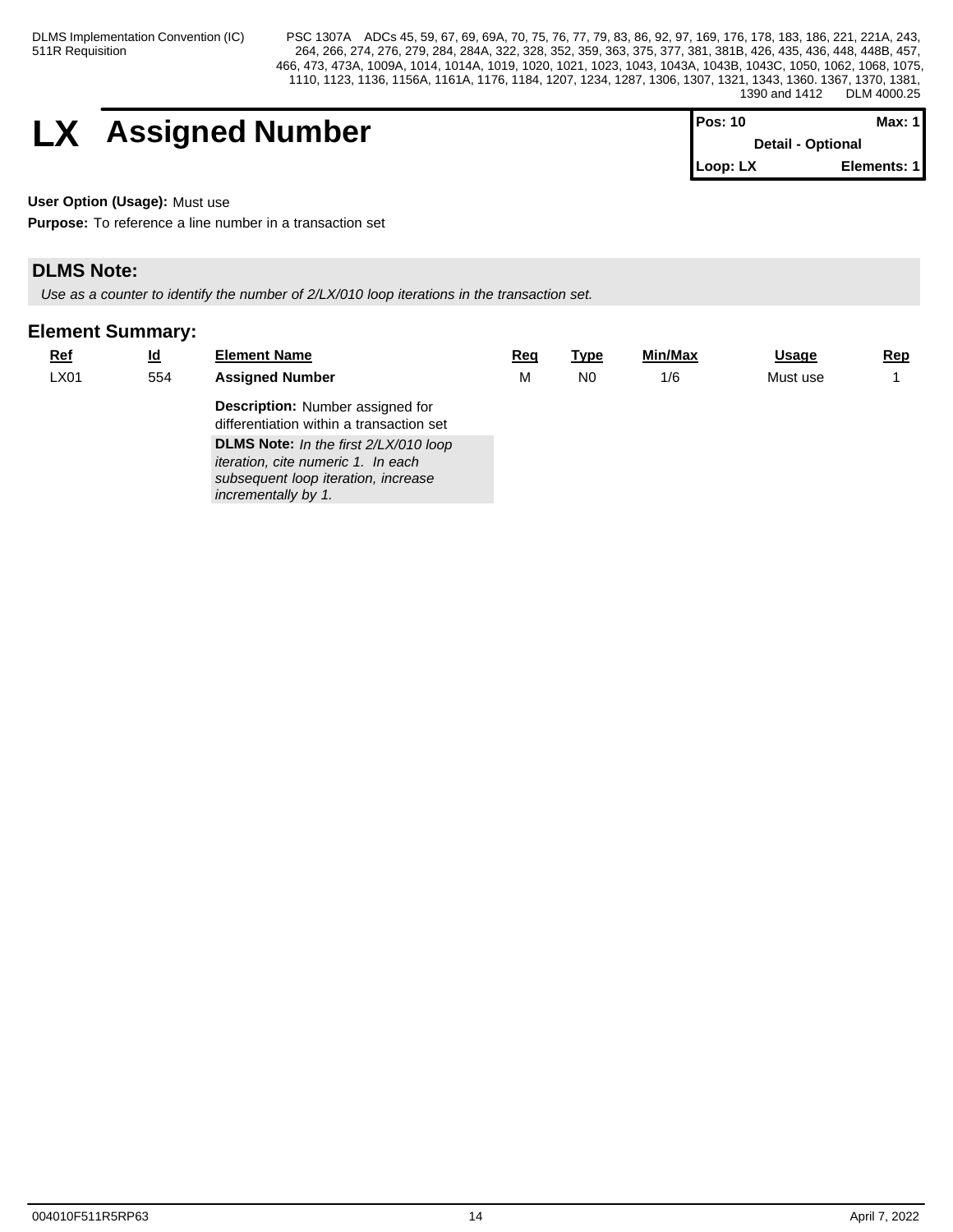## **N9** Reference Identification

| IPos: 20                  | Max: >1      |  |
|---------------------------|--------------|--|
| <b>Detail - Mandatory</b> |              |  |
| I Loop: LX                | Elements: 41 |  |

**User Option (Usage):** Must use

**Purpose:** To transmit identifying information as specified by the Reference Identification Qualifier

## **Syntax Rules:**

- 1. R0203 At least one of N902 or N903 is required.
- 2. C0605 If N906 is present, then N905 is required.

## **Semantics:**

- 1. N906 reflects the time zone which the time reflects.
- 2. N907 contains data relating to the value cited in N902.

## **DLMS Note:**

*1. Use to identify the transaction number.*

*2. Use additional repetitions to identify ancillary information related to the requisition.*

*3. The transaction number defines each requisition included in the transaction set. The composition of each transaction number within the 511 transaction set is as follows: (1) the DoDAAC (or Security Assistance (SA) identification data), (2) a four position date consisting of the last digit of the calendar year and the ordinal day of the calendar year, and (3) the requisition serial number.*

*4. For Military Assistance Program/Grant Aid (MAP/GA) transactions, the SA identification data is a six position number consisting of Service Assignment Code in the first position, Country or International Organization Code in the second and third positions, Customer-Within-Country Code in the fourth position, zero in the fifth position, and Type of Assistance and Financing Code in the sixth position.*

*5. For Foreign Military Sales (FMS) transactions, the SA identification data is a six position number consisting of Service Assignment Code in the first position, Country or International Organization Code in the second and third positions, Customer-Within-Country Code in the fourth position, Delivery Terms Code in the fifth position, and Type of Assistance and Financing Code in the sixth position. For Canada only, identify the customer-within-country with a two position code in the fourth and fifth positions.*

| Ref  |  | $\underline{\mathsf{Id}}$ |             | <b>Element Name</b>                                                                                                                                                                                                                                         | Req | <b>Type</b> | Min/Max | <b>Usage</b> | $\mathbf{Rep}$ |  |  |  |  |
|------|--|---------------------------|-------------|-------------------------------------------------------------------------------------------------------------------------------------------------------------------------------------------------------------------------------------------------------------|-----|-------------|---------|--------------|----------------|--|--|--|--|
| N901 |  | 128                       |             | <b>Reference Identification Qualifier</b>                                                                                                                                                                                                                   | м   | ID          | 2/3     | Must use     |                |  |  |  |  |
|      |  |                           |             | <b>Description:</b> Code qualifying the<br>Reference Identification                                                                                                                                                                                         |     |             |         |              |                |  |  |  |  |
|      |  |                           | authorized. | <b>DLMS Note:</b> The following codes are                                                                                                                                                                                                                   |     |             |         |              |                |  |  |  |  |
|      |  |                           |             | Code Name                                                                                                                                                                                                                                                   |     |             |         |              |                |  |  |  |  |
|      |  |                           | 86          | <b>Operation Number</b>                                                                                                                                                                                                                                     |     |             |         |              |                |  |  |  |  |
|      |  |                           |             | <b>DLMS Note:</b>                                                                                                                                                                                                                                           |     |             |         |              |                |  |  |  |  |
|      |  |                           |             | 1. Use to identify the Key Operation (KO) Number associated with the JO.                                                                                                                                                                                    |     |             |         |              |                |  |  |  |  |
|      |  |                           |             | 2. Authorized DLMS enhancement under DLA industrial activity support agreement. Refer to ADC 381.                                                                                                                                                           |     |             |         |              |                |  |  |  |  |
|      |  |                           | 98          | Container/Packaging Specification Number                                                                                                                                                                                                                    |     |             |         |              |                |  |  |  |  |
|      |  |                           |             | <b>DLMS Note:</b>                                                                                                                                                                                                                                           |     |             |         |              |                |  |  |  |  |
|      |  |                           |             | DLA Disposition Services uses to identify the Disposition Services Container Identification (ID). DLA<br>Disposition Services uses container ID on requisitions to link the DTID Number to the applicable<br>container. DLMS enhancement; refer to ADC 466. |     |             |         |              |                |  |  |  |  |
|      |  |                           | 9R          | Job Order Number                                                                                                                                                                                                                                            |     |             |         |              |                |  |  |  |  |
|      |  |                           |             | <b>DLMS Note:</b>                                                                                                                                                                                                                                           |     |             |         |              |                |  |  |  |  |
|      |  |                           |             | 1. Use to identify the associated Job Order (JO) Number.                                                                                                                                                                                                    |     |             |         |              |                |  |  |  |  |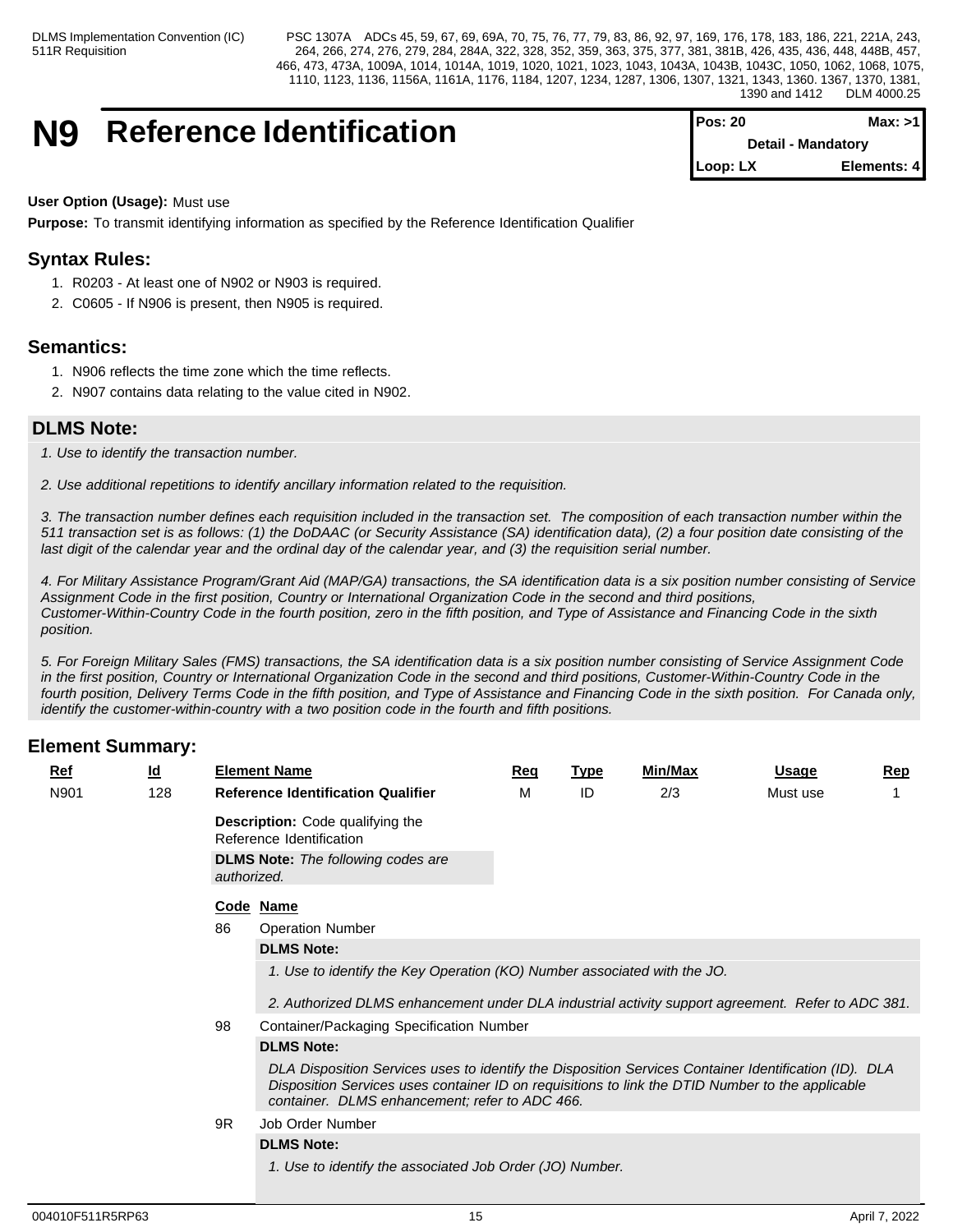#### **Code Name**

*2. Authorized DLMS enhancement under DLA industrial activity support agreement. Refer to ADC 381.*

*3. For DoD SLOA/Accounting Classification compliance the Job Order Number may be repeated as a Work Order Number (FA201 Qualifier WO). Refer to ADC 1043.*

AN Associated Purchase Orders

#### **DLMS Note:**

*1. Use for cross-reference to the customer's internal Purchase Order (PO) Number (one PO Number per requisition document number). When submitted, this value will be perpetuated to subsequent transactions. Authorized for DLA interface with the Exchange, NEXCOM, MCX, and non-DoD customers as required. (See ADC 473A)*

*2. Use to identify the FEMA Logistics Supply Chain Management System (LSCMS) Distribution Order Number. Refer to ADC 1306.*

CO Customer Order Number

#### **DLMS Note:**

*1. Use to identify the Customer Order Acceptance Record (COAR) applicable to the Job Order Number.*

*2. Authorized DLMS enhancement under DLA industrial activity support agreement. Refer to ADC 381 (or as applicable).*

CT Contract Number

#### **DLMS Note:**

*Use to identify the procurement instrument identifier (PIID) of the ordering instrument associated with the FedMall/part numbered catalog order.*

#### F8 Original Reference Number

#### **DLMS Note:**

*1. Use to identify the Prior Requisition Document Number when re-requisitioning materiel subsequent to purchase of materiel from DLA. Applicable when re-requisitioning is due to storage activity denial or receipt of quality deficient materiel.* 

*2. Authorized DLMS enhancement for BRAC IMSP only. Refer to ADC 352 and ADC 359.*

#### IT Internal Customer Number

#### **DLMS Note:**

*Use to identify the DoD EMALL-generated customer identification or other authorized submitter of requisitions containing in-the-clear exception ship-to addressing.*

#### KW Certification

#### **DLMS Note:**

*Use to identify DSS Personnel Code used to identify the ICP individual who initiated the DLA Directed MRO via the DSS Super MRO Interface. Use in post-post requisitions/referral orders (DLA CI Codes C01/C0A, CQ1/CQA). See introductory DLMS note 3e.*

#### S5 Routing Instruction Number

#### **DLMS Note:**

*Use to identify the DLA Output Routing Code used to identify the ICP individual who initiated the DLA Directed MRO via the Online Direct ICP to DSS MRO interface. Use in post-post requisitions/referral orders (DLA DIC C01/C0A, CQ1/CQA). See introductory DLMS note 3e.*

#### TN Transaction Reference Number

#### **DLMS Note:**

*1. Must use to identify the transaction number of the requisition. This is the document number.*

*2. When used in the requisition alert (BR06=83), this will be the requisition alert document number. The requisition alert document number is an authorized DLMS enhancement under DLA industrial activity support agreement. Refer to ADC 381.*

W6 Federal Supply Schedule Number

#### **DLMS Note:**

*DLMS enhancement; see introductory DLMS note 3a.*

WO Work Order Number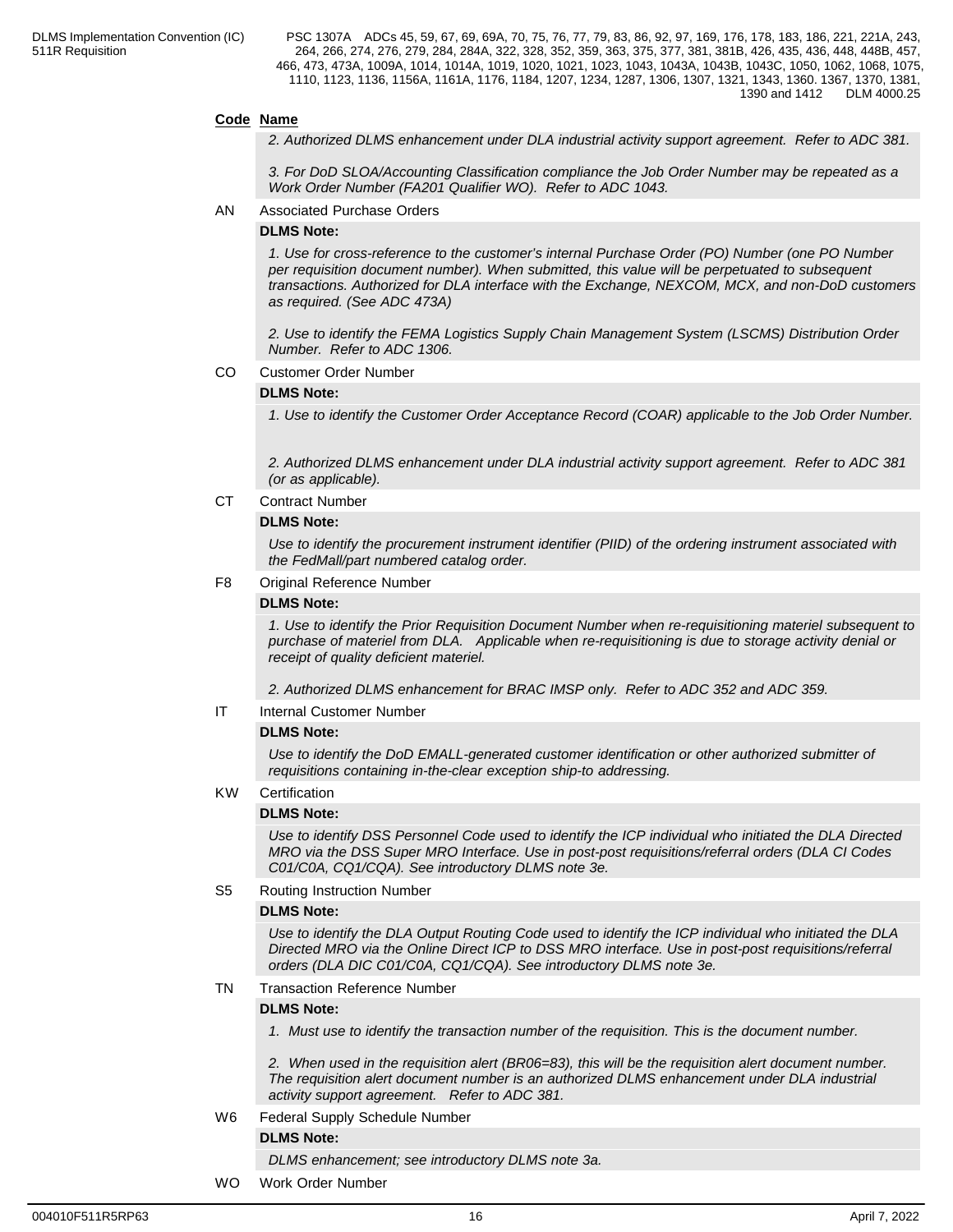#### **Code Name**

#### **DLMS Note:**

*1. Use to identify a maintenance work order number.*

*2. DLMS enhancement; see introductory DLMS note 3a.*

*3. For DoD SLOA/Accounting Classification compliance the Work Order Number may be repeated at FA201 Qualifier 'WO'. Refer to ADC 1043.*

#### WP Warehouse Pick Ticket Number

### **DLMS Note:**

*1. Use to identify the picklist control number assigned to identify a specific job for which materiels are being requisitioned and assembled together in support of planned maintenance.* 

*2. Cite the picklist control number in N903 due to field length.*

*3. Authorized DLMS enhancement under DLA industrial activity support agreement. Refer to ADC 381.*

EVI Event Identification

#### **DLMS Note:**

*1. Event Identification may be used to further delineate the type of action applicable to the storage activity*

*2. Use for DLA Disposition Services Requisition with associated freeze action pending approval. The only applicable values for this transaction are code F=Freeze and Z=Unfreeze. Refer to ADC 1156A*

*Qualifier EVI is a migration code approved for use in X12 version 4030. This is an authorized DLMS enhancement.*

#### FCN Assigned Contract Number

#### **DLMS Note:**

*For DLA Disposition Services public sales, use to identify the sales contract number. (Field length equal to 10 characters.) Refer to ADC 1234.*

PWC Preliminary Work Candidate Number

#### **DLMS Note:**

*1. Use to identify a Requisition Alert Document Number.* 

*2. Used by Navy Shipyards to associate the funded requisition with a previously submitted requisition alert.* 

*3. Authorized DLMS enhancement under DLA industrial activity support agreement. Refer to ADC 381.*

| N902             | 127  | <b>Reference Identification</b>                                                                                                                          | X | AN   | 1/30 | Used     |               |
|------------------|------|----------------------------------------------------------------------------------------------------------------------------------------------------------|---|------|------|----------|---------------|
|                  |      | <b>Description:</b> Reference information as<br>defined for a particular Transaction Set or<br>as specified by the Reference Identification<br>Qualifier |   |      |      |          |               |
| N903             | 369  | <b>Free-form Description</b>                                                                                                                             | X | AN   | 1/45 | Used     |               |
|                  |      | Description: Free-form descriptive text                                                                                                                  |   |      |      |          |               |
| N907             | C040 | Reference Identifier                                                                                                                                     | O | Comp |      | Used     |               |
|                  |      | Description: To identify one or more<br>reference numbers or identification<br>numbers as specified by the Reference<br>Qualifier<br>Syntax:             |   |      |      |          |               |
|                  |      | 1. P0304 - If either C04003 or C04004 is<br>present, then the other is required.                                                                         |   |      |      |          |               |
|                  |      | 2. P0506 - If either C04005 or C04006 is<br>present, then the other is required.                                                                         |   |      |      |          |               |
| N907-01          | 128  | <b>Reference Identification Qualifier</b>                                                                                                                | M | ID   | 2/3  | Must use |               |
| 004010F511R5RP63 |      | 17                                                                                                                                                       |   |      |      |          | April 7, 2022 |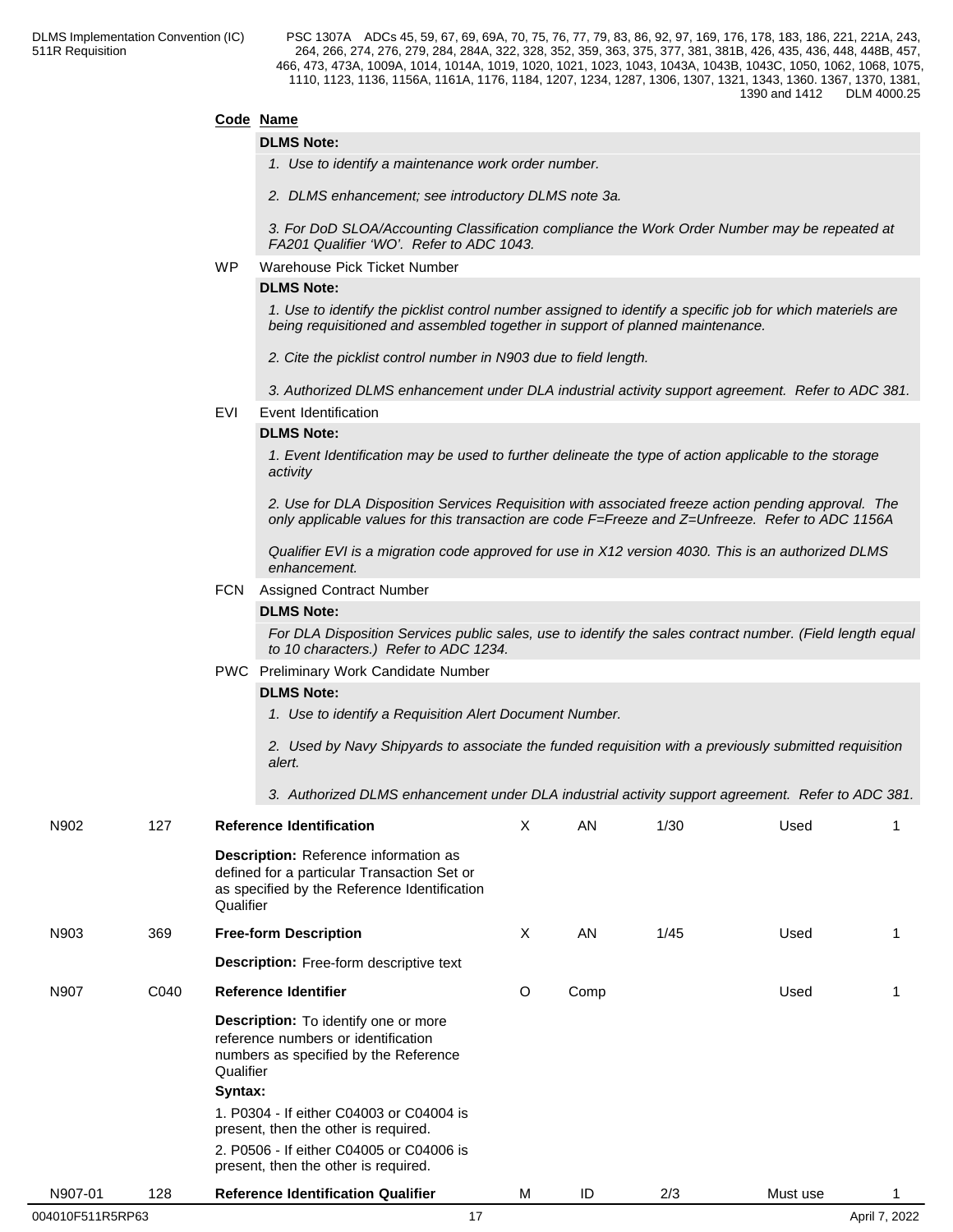## **Ref Id Element Name Req Type Min/Max Usage Rep**

**Description:** Code qualifying the Reference Identification

#### **Code Name**

43 Supporting Document Number

#### **DLMS Note:**

*1. Use with N901 code TN to identify the Special Program Requirement (SPR) transaction number and establish an audit trail between the draw-down requisition and the original SPR against which the requirement was established.* 

- *2. DLMS enhancement; see introductory DLMS note 3a.*
- 55 Sequence Number

#### **DLMS Note:**

*DLA Disposition Services uses in conjunction with the Disposition Services Container ID (N901 Code 98) to identify the Disposition Services Container DTID Sequence Number. This is a sequential number assigned for the requisitioned DTIDs that make up a container. Only applicable if an entire container is requisitioned. Refer to ADC 466.*

## IX Item Number

## **DLMS Note:**

*1. Use with N901 code W6 to indicate the Federal Supply Schedule Special Item Number.*

*2. DLMS enhancement; see introductory DLMS note 3a.*

#### W1 Disposal Turn-In Document Number

#### **DLMS Note:**

*1. Use in conjunction with the requisition document number (N901 code TN) when requisitioning a specific item from DLA Disposition Services.* 

*2. For DLA Disposition Services Reutilization/Transfer/Donation (RTD) Web Application, when there is no Suffix Code associated with the customer's Document Number, enter the correlating DTID in the N907-02. If there is a Suffix Code (N907 Code W8), then enter the DTID in the N907-04. DLMS enhancement, see ADC 466.*

*3. Use on 511R DLA-Directed MROs (DIC C0\_) applicable to DLA Disposition Services inventory to identify the DTID number when provided as a secondary reference number. The DTID number is used by DLA Disposition Services as a unique number to identify property that was turned into a DLA Disposition Service Field Office. The value of the DTID may be the original turn-in document number or may be a unique control number (UCN) assigned by the Field Office during receipt processing when the original DTID number is not adequate to uniquely identify the property. Must use with Disposition Sub-Category Code SV. May be used with Disposition Category Code DS. Refer to ADC 457.*

### W8 Suffix **Suffix Suffix Suffix Suffix Suffix Suffix SUFFIX SUFFIX SUFFIX**

#### **DLMS Note:**

*1. Use with N901 Code TN to identify the document number suffix. Use is limited to when the transaction is identified as a referral order with BR02 transaction type code BN and is referring a quantity less than the original requisition quantity to another supply source.*

*2. Also authorized on an Intra-Army basis with BR02 transaction type code A0, BR06 action code "J" and N901 code TN for identification of the post-post partial issue of materiel by Army Single Stock Fund activities.*

*3. Use with N901 Code F8 to identify the prior requisition document number suffix if applicable. Authorized DLMS enhancement for BRAC IMSP only. Refer to ADC 352 and ADC 359.*

*4. When used in the requisition alert (BR06=83), or when used in association with the Requisition Alert Document Number (Qualifier PWC, above), this will be the requisition alert document suffix. Use with BR02 Qualifier BN only. The requisition alert document number suffix is an authorized DLMS enhancement under DLA industrial activity support agreement. Refer to ADC 381.*

 *5. DLA Disposition Services uses on an intra-DLA basis for requisitions processed between the RTD Web Application and DLA Disposition Services. The RTD Web-sequentially assigned suffix code is used for open requisition quantity on externally submitted requisitions when required to establish separate requisition transactions to DLA Disposition Services by DTID Number and, when applicable,*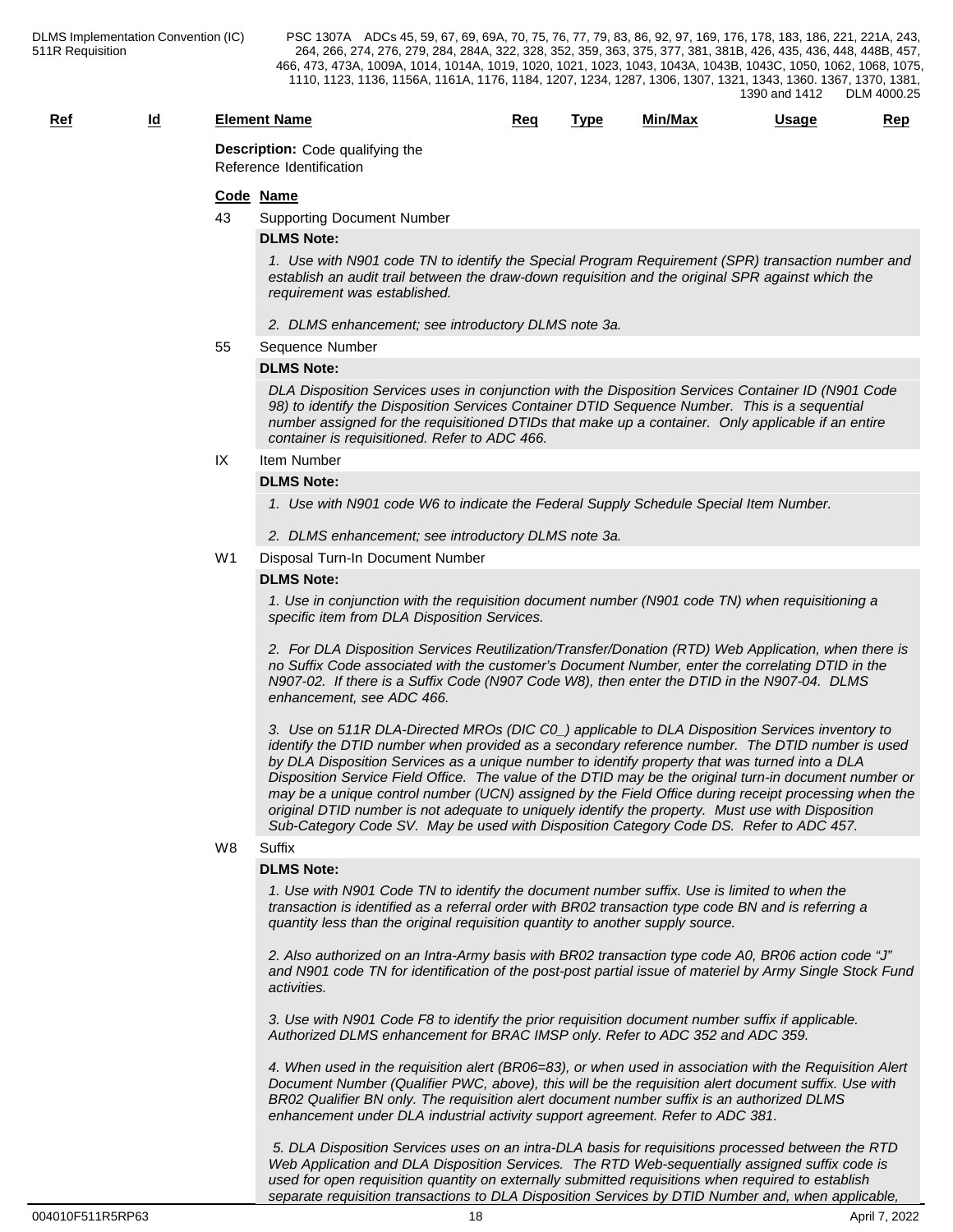|         |     | Code Name<br>the associated DTID Suffix Code. Refer to ADC 466.                                                                                                                                                                                                                                                                                                                                                                                                          |          |    |      |          |    |
|---------|-----|--------------------------------------------------------------------------------------------------------------------------------------------------------------------------------------------------------------------------------------------------------------------------------------------------------------------------------------------------------------------------------------------------------------------------------------------------------------------------|----------|----|------|----------|----|
| N907-02 | 127 | <b>Reference Identification</b>                                                                                                                                                                                                                                                                                                                                                                                                                                          | М        | AN | 1/30 | Must use |    |
|         |     | Description: Reference information as<br>defined for a particular Transaction Set or<br>as specified by the Reference Identification<br>Qualifier                                                                                                                                                                                                                                                                                                                        |          |    |      |          |    |
| N907-03 | 128 | <b>Reference Identification Qualifier</b>                                                                                                                                                                                                                                                                                                                                                                                                                                | X        | ID | 2/3  | Used     | -1 |
|         |     | <b>Description:</b> Code qualifying the<br>Reference Identification                                                                                                                                                                                                                                                                                                                                                                                                      |          |    |      |          |    |
|         |     | Code Name<br><b>Account Suffix Code</b><br>60                                                                                                                                                                                                                                                                                                                                                                                                                            |          |    |      |          |    |
|         |     | <b>DLMS Note:</b>                                                                                                                                                                                                                                                                                                                                                                                                                                                        |          |    |      |          |    |
|         |     | 1. Use in conjunction with the DTID Number (N907 Code W1) to identify the DTID Number Suffix Code,<br>when applicable.                                                                                                                                                                                                                                                                                                                                                   |          |    |      |          |    |
|         |     | 2. When the DTID Number is provided in N907-02, enter the correlating DTID Suffix using this location.<br>DLMS enhancement, see ADC 466.                                                                                                                                                                                                                                                                                                                                 |          |    |      |          |    |
|         |     | Disposal Turn-In Document Number<br>W1                                                                                                                                                                                                                                                                                                                                                                                                                                   |          |    |      |          |    |
|         |     | <b>DLMS Note:</b>                                                                                                                                                                                                                                                                                                                                                                                                                                                        |          |    |      |          |    |
|         |     | 1. Use in conjunction with the requisition document number (N901 Code TN) when requisitioning a<br>specific item from DLA Disposition Services.<br>2. For DLA Disposition Services Reutilization/Transfer/Donation (RTD) Web Application, when there is<br>no Suffix Code associated with the customer's Document Number, enter the correlating DTID in the<br>N907-02. If there is a Suffix Code, then enter the DTID in the N907-04. DLMS enhancement, see ADC<br>466. |          |    |      |          |    |
| N907-04 | 127 | <b>Reference Identification</b>                                                                                                                                                                                                                                                                                                                                                                                                                                          | $\times$ | AN | 1/30 | Used     | -1 |
|         |     | Description: Reference information as<br>defined for a particular Transaction Set or<br>as specified by the Reference Identification<br>Qualifier                                                                                                                                                                                                                                                                                                                        |          |    |      |          |    |
| N907-05 | 128 | <b>Reference Identification Qualifier</b>                                                                                                                                                                                                                                                                                                                                                                                                                                | X        | ID | 2/3  | Used     | -1 |
|         |     | Description: Code qualifying the<br>Reference Identification                                                                                                                                                                                                                                                                                                                                                                                                             |          |    |      |          |    |
|         |     | Code Name<br>60<br><b>Account Suffix Code</b>                                                                                                                                                                                                                                                                                                                                                                                                                            |          |    |      |          |    |
|         |     | <b>DLMS Note:</b>                                                                                                                                                                                                                                                                                                                                                                                                                                                        |          |    |      |          |    |
|         |     | 1. Use in conjunction with the DTID Number (N907 Code W1) to identify the DTID Number Suffix Code,<br>when applicable.                                                                                                                                                                                                                                                                                                                                                   |          |    |      |          |    |
|         |     | 2. When the DTID Number is provided in N907-04, enter the correlating DTID Suffix using this location.<br>DLMS enhancement, see ADC 466.                                                                                                                                                                                                                                                                                                                                 |          |    |      |          |    |
| N907-06 | 127 | <b>Reference Identification</b>                                                                                                                                                                                                                                                                                                                                                                                                                                          | X        | AN | 1/30 | Used     | 1  |
|         |     | Description: Reference information as<br>defined for a particular Transaction Set or<br>as specified by the Reference Identification<br>Qualifier                                                                                                                                                                                                                                                                                                                        |          |    |      |          |    |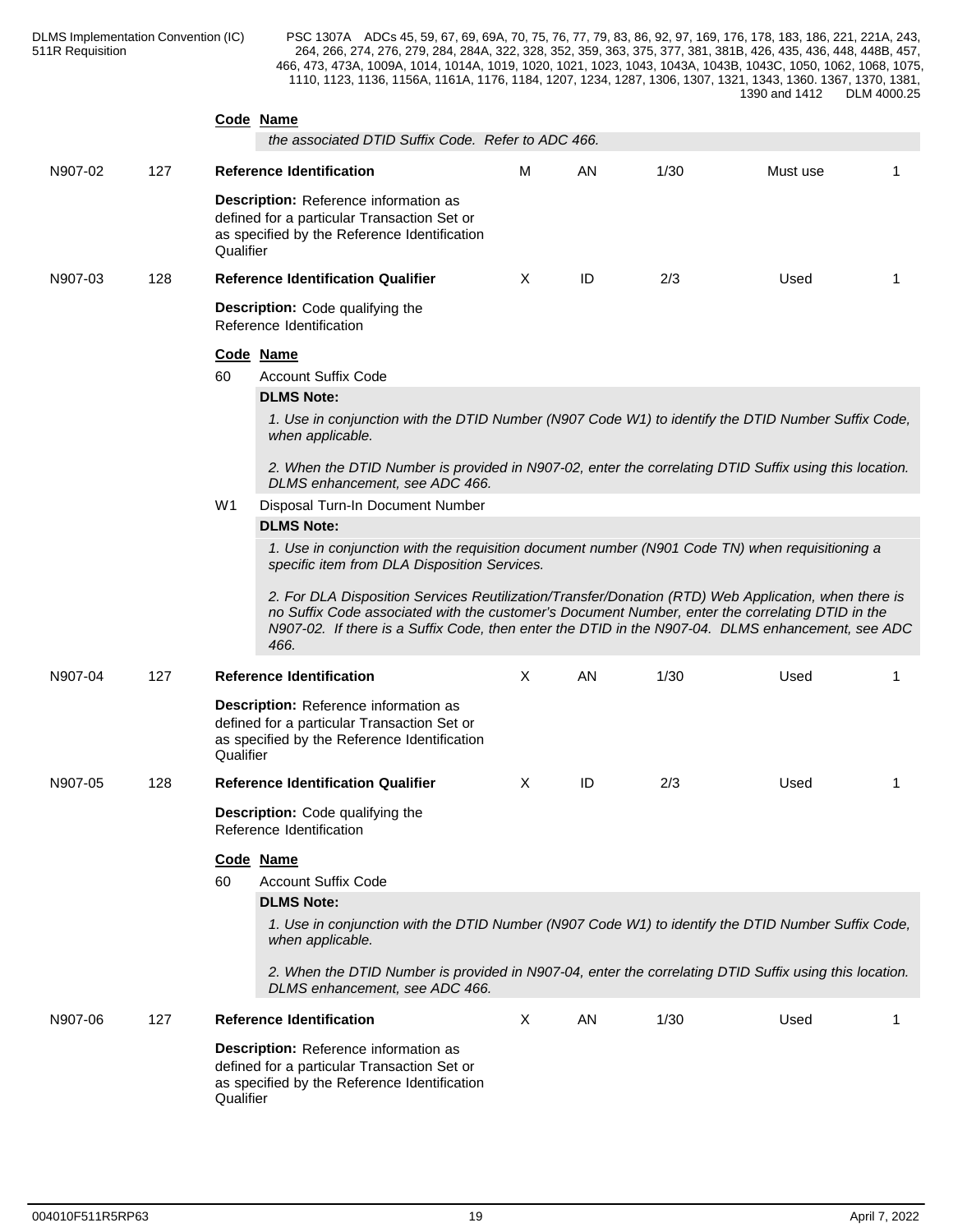## **PO1** Baseline Item Data

| Pos: 30  | Max: >1                  |  |
|----------|--------------------------|--|
|          | <b>Detail - Optional</b> |  |
| Loop: LX | Elements: 14             |  |

**User Option (Usage):** Must use

**Purpose:** To specify basic and most frequently used line item data

## **Syntax Rules:**

- 1. C0302 If PO103 is present, then PO102 is required.
- 2. C0504 If PO105 is present, then PO104 is required.
- 3. P0607 If either PO106 or PO107 is present, then the other is required.
- 4. P0809 If either PO108 or PO109 is present, then the other is required.
- 5. P1011 If either PO110 or PO111 is present, then the other is required.
- 6. P1213 If either PO112 or PO113 is present, then the other is required.
- 7. P1415 If either PO114 or PO115 is present, then the other is required.
- 8. P1617 If either PO116 or PO117 is present, then the other is required.
- 9. P1819 If either PO118 or PO119 is present, then the other is required.
- 10. P2021 If either PO120 or PO121 is present, then the other is required.
- 11. P2223 If either PO122 or PO123 is present, then the other is required.
- 12. P2425 If either PO124 or PO125 is present, then the other is required.

## **Comments:**

- 1. See the Data Element Dictionary for a complete list of IDs.
- 2. PO101 is the line item identification.
- 3. PO106 through PO125 provide for ten different product/service IDs per each item. For example: Case, Color, Drawing No., U.P.C. No., ISBN No., Model No., or SKU.

## **DLMS Note:**

*1. Must use this 2/PO1/030 segment to identify the materiel and other information required to process the requisition.*

*2. Use two repetitions of the PO1 segment when passing multiple prices associated with DoD EMALL/part-numbered catalog orders.*

| <b>Ref</b> | $\underline{\mathsf{Id}}$ | <b>Element Name</b>                                                                                                                                                                                                  | Req | <b>Type</b> | <b>Min/Max</b> | Usage | <b>Rep</b> |
|------------|---------------------------|----------------------------------------------------------------------------------------------------------------------------------------------------------------------------------------------------------------------|-----|-------------|----------------|-------|------------|
| PO102      | 330                       | <b>Quantity Ordered</b>                                                                                                                                                                                              | X   | R           | 1/15           | Used  |            |
|            |                           | <b>Description: Quantity ordered</b>                                                                                                                                                                                 |     |             |                |       |            |
|            |                           | <b>DLMS Note:</b> 1. Must use to identify the<br>requisitioned quantity.                                                                                                                                             |     |             |                |       |            |
|            |                           |                                                                                                                                                                                                                      |     |             |                |       |            |
|            |                           | 2. Express as a whole number with no<br>decimal.                                                                                                                                                                     |     |             |                |       |            |
|            |                           | 3. A field size exceeding 5 positions may<br>not be received or understood by the<br>recipient's automated processing system.<br>See introductory DLMS note 3d.                                                      |     |             |                |       |            |
|            |                           |                                                                                                                                                                                                                      |     |             |                |       |            |
|            |                           | 4. If quantity exceeds 20 for DEPMED<br>major assemblies/kitting requisition,<br>prepare separate additional requisitions as<br>required. A future DLMS enhancement will<br>eliminate the need for this restriction. |     |             |                |       |            |
|            |                           |                                                                                                                                                                                                                      |     |             |                |       |            |
|            |                           | 5. Must use in initial PO1 segment. Do not<br>use in subsequent P01 segment if provided.                                                                                                                             |     |             |                |       |            |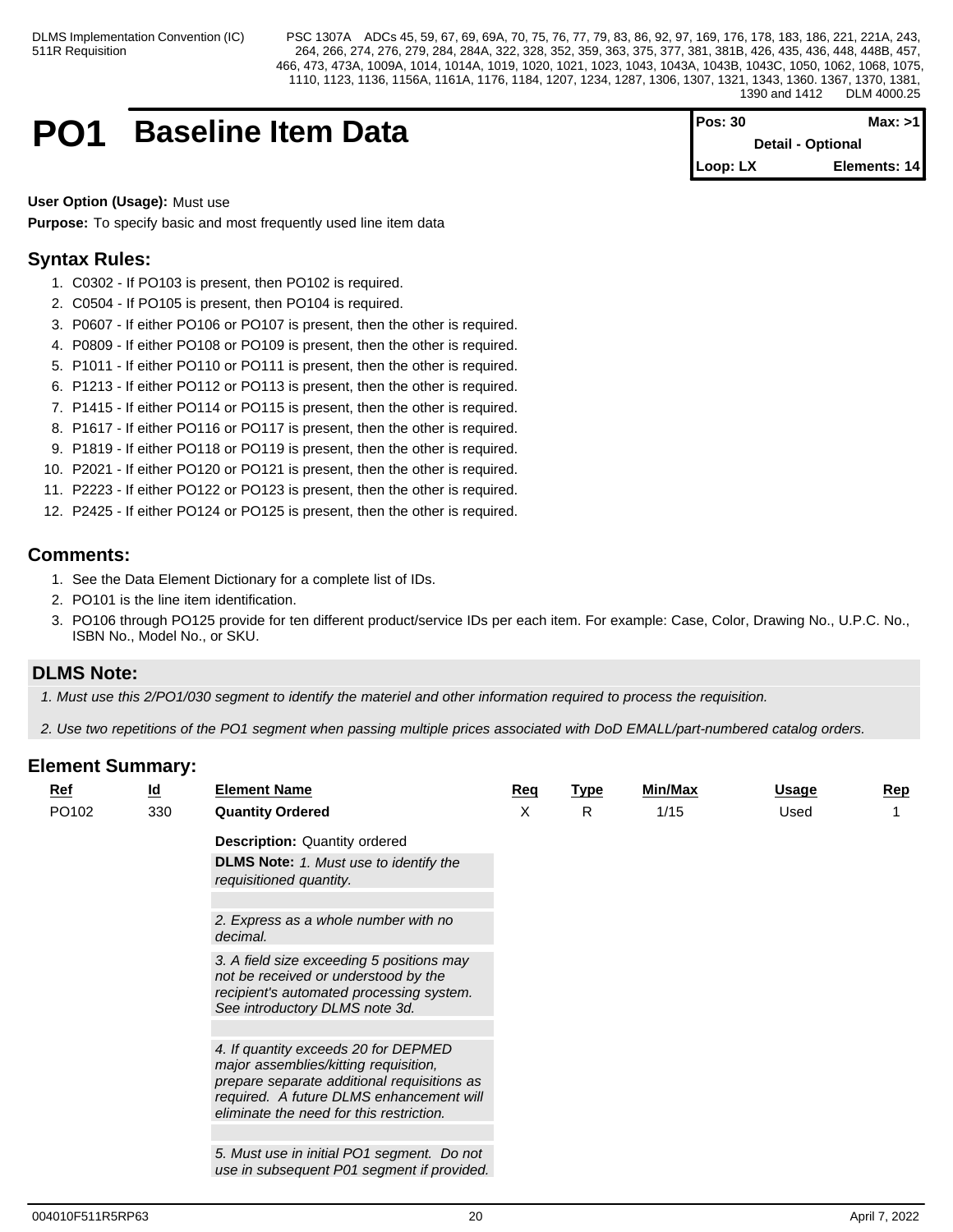| $Ref$ | <u>ld</u> |                   | <b>Element Name</b>                                                                                                                                                                                                                                                                                                                                                                 | Req     | <b>Type</b> | Min/Max | <u>Usage</u> | Rep          |
|-------|-----------|-------------------|-------------------------------------------------------------------------------------------------------------------------------------------------------------------------------------------------------------------------------------------------------------------------------------------------------------------------------------------------------------------------------------|---------|-------------|---------|--------------|--------------|
| PO103 | 355       |                   | Unit or Basis for Measurement Code                                                                                                                                                                                                                                                                                                                                                  | $\circ$ | ID          | 2/2     | Used         | $\mathbf{1}$ |
|       |           | taken             | Description: Code specifying the units in<br>which a value is being expressed, or<br>manner in which a measurement has been<br><b>DLMS Note:</b> 1. Use to identify the unit of                                                                                                                                                                                                     |         |             |         |              |              |
|       |           |                   | issue for the materiel requisitioned.                                                                                                                                                                                                                                                                                                                                               |         |             |         |              |              |
|       |           |                   | 2. DLMS users see the DLMS Unit of Issue<br>and Purchase Unit Conversion Table for<br>available codes. Must use in initial PO1<br>segment. Do not use in subsequent P01<br>segment if provided.                                                                                                                                                                                     |         |             |         |              |              |
| PO104 | 212       | <b>Unit Price</b> |                                                                                                                                                                                                                                                                                                                                                                                     | X       | R           | 1/17    | Used         | 1            |
|       |           |                   | <b>Description:</b> Price per unit of product,<br>service, commodity, etc.                                                                                                                                                                                                                                                                                                          |         |             |         |              |              |
|       |           |                   | <b>DLMS Note:</b> 1. For nonreimbursable<br>materiel (free issue), indicate 0 dollars.<br>Use with P0105 Code NC, No Charge.<br>DLMS migration enhancement. This usage<br>is comparable to Signal Code D or M.                                                                                                                                                                      |         |             |         |              |              |
|       |           |                   | 2. Use for nonstandard materiel to indicate<br>an estimated price. Estimated unit price for<br>nonstandard materiel is a DLMS<br>enhancement, see introductory note 3a.                                                                                                                                                                                                             |         |             |         |              |              |
|       |           |                   | 3. Use for DoD EMALL/part-numbered<br>catalog orders to specify the contract price<br>and the billed price. Must use a second<br>repetition of the PO1 segment to identify<br>second price.                                                                                                                                                                                         |         |             |         |              |              |
|       |           |                   | 4. DLMS transactions authorize an<br>expanded unit price field size of 9 digits for<br>dollars and 2 digits for cents. The decimal<br>point is passed in the transaction. If<br>conversion to MILS legacy format is<br>required, unit prices exceeding the legacy<br>field size constraint will not be perpetuated.<br>Authorized DLMS migration enhancement.<br>Refer to ADC 221A. |         |             |         |              |              |
| PO105 | 639       |                   | <b>Basis of Unit Price Code</b>                                                                                                                                                                                                                                                                                                                                                     | O       | ID          | 2/2     | Used         | 1            |
|       |           |                   | <b>Description:</b> Code identifying the type of<br>unit price for an item                                                                                                                                                                                                                                                                                                          |         |             |         |              |              |
|       |           |                   | <b>DLMS Note:</b> Use for nonstandard and<br>nonreimbursable (free issue) materiel. For<br>nonstandard materiel, use to identify an<br>estimated unit price.                                                                                                                                                                                                                        |         |             |         |              |              |
|       |           |                   | Code Name                                                                                                                                                                                                                                                                                                                                                                           |         |             |         |              |              |
|       |           | AA                | Bill                                                                                                                                                                                                                                                                                                                                                                                |         |             |         |              |              |
|       |           |                   | <b>DLMS Note:</b><br>Used on the first iteration of the PO1 segment on DoD EMALL/part-numbered catalog orders to indicate                                                                                                                                                                                                                                                           |         |             |         |              |              |
|       |           |                   | the unit price that the requisitioner is to be billed.                                                                                                                                                                                                                                                                                                                              |         |             |         |              |              |
|       |           | <b>CT</b>         | Contract                                                                                                                                                                                                                                                                                                                                                                            |         |             |         |              |              |
|       |           |                   | <b>DLMS Note:</b>                                                                                                                                                                                                                                                                                                                                                                   |         |             |         |              |              |
|       |           |                   | Used on the second iteration of the PO1 segment on DoD EMALL/part-numbered catalog orders to<br>indicate the contract unit price that the vendor/supplier of the part can invoice.                                                                                                                                                                                                  |         |             |         |              |              |

ES Estimated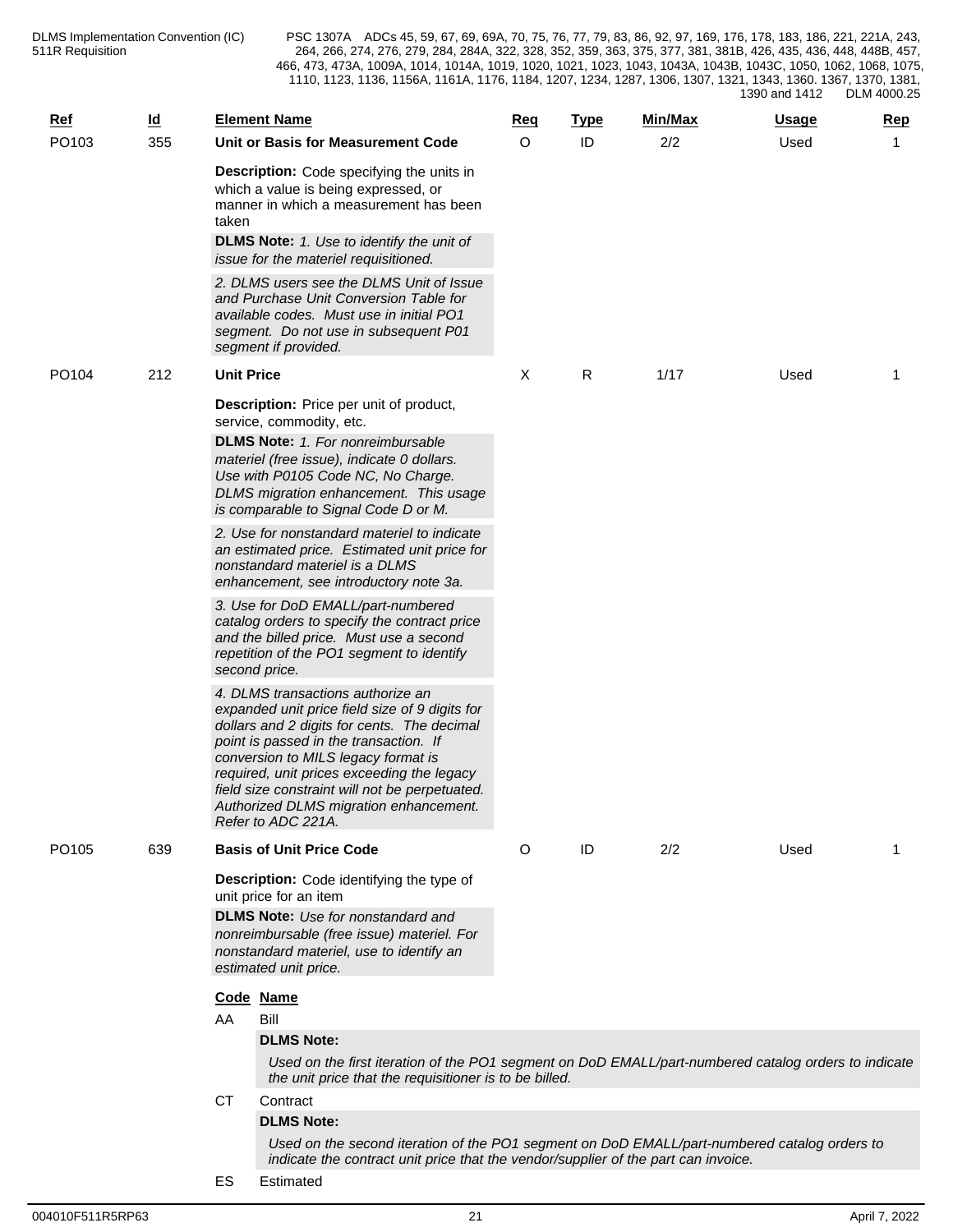|       |     |           | Code Name                                                                                                                                                                                                                                                                                                                                                                                                                |      |   |  |  |  |  |  |  |  |
|-------|-----|-----------|--------------------------------------------------------------------------------------------------------------------------------------------------------------------------------------------------------------------------------------------------------------------------------------------------------------------------------------------------------------------------------------------------------------------------|------|---|--|--|--|--|--|--|--|
|       |     |           | <b>DLMS Note:</b>                                                                                                                                                                                                                                                                                                                                                                                                        |      |   |  |  |  |  |  |  |  |
|       |     |           | Use to indicate an estimated unit price for the nonstandard materiel.                                                                                                                                                                                                                                                                                                                                                    |      |   |  |  |  |  |  |  |  |
|       |     | NC.       | No Charge                                                                                                                                                                                                                                                                                                                                                                                                                |      |   |  |  |  |  |  |  |  |
|       |     |           | <b>DLMS Note:</b>                                                                                                                                                                                                                                                                                                                                                                                                        |      |   |  |  |  |  |  |  |  |
|       |     |           | Use to indicate nonreimbursable (free issue) materiel. DLMS migration enhancement. This usage is<br>comparable to Signal Code D or M.                                                                                                                                                                                                                                                                                    |      |   |  |  |  |  |  |  |  |
| PO106 | 235 |           | <b>Product/Service ID Qualifier</b><br>ID<br>2/2<br>X                                                                                                                                                                                                                                                                                                                                                                    | Used | 1 |  |  |  |  |  |  |  |
|       |     |           | <b>Description:</b> Code identifying the<br>type/source of the descriptive number used<br>in Product/Service ID (234)<br>DLMS Note: 1. Use only one of codes A2,<br>A4, FB, FS, FT, MG, SW, YP or ZZ to<br>identify the materiel requisitioned. Must<br>use the National Stock Number (NSN)<br>(code FS) when known, except when                                                                                         |      |   |  |  |  |  |  |  |  |
|       |     |           | appropriate for brand name subsistence<br>items identified by a Subsistence                                                                                                                                                                                                                                                                                                                                              |      |   |  |  |  |  |  |  |  |
|       |     |           | <b>Identification Number.</b>                                                                                                                                                                                                                                                                                                                                                                                            |      |   |  |  |  |  |  |  |  |
|       |     |           | 2. The following codes are authorized.                                                                                                                                                                                                                                                                                                                                                                                   |      |   |  |  |  |  |  |  |  |
|       |     |           | 3. Must use in initial PO1 segment. Do not<br>use in subsequent P01 segment if provided.                                                                                                                                                                                                                                                                                                                                 |      |   |  |  |  |  |  |  |  |
|       |     |           | Code Name                                                                                                                                                                                                                                                                                                                                                                                                                |      |   |  |  |  |  |  |  |  |
|       |     | A2        | Department of Defense Identification Code (DoDIC)                                                                                                                                                                                                                                                                                                                                                                        |      |   |  |  |  |  |  |  |  |
|       |     |           | <b>DLMS Note:</b>                                                                                                                                                                                                                                                                                                                                                                                                        |      |   |  |  |  |  |  |  |  |
|       |     |           | 1. Use to identify ammunition items.<br>2. DLMS enhancement; see introductory DLMS note 3a.                                                                                                                                                                                                                                                                                                                              |      |   |  |  |  |  |  |  |  |
|       |     | A4        | Subsistence Identification Number                                                                                                                                                                                                                                                                                                                                                                                        |      |   |  |  |  |  |  |  |  |
|       |     |           | <b>DLMS Note:</b>                                                                                                                                                                                                                                                                                                                                                                                                        |      |   |  |  |  |  |  |  |  |
|       |     |           | Use to identify subsistence items.                                                                                                                                                                                                                                                                                                                                                                                       |      |   |  |  |  |  |  |  |  |
|       |     | <b>FB</b> | Form Number                                                                                                                                                                                                                                                                                                                                                                                                              |      |   |  |  |  |  |  |  |  |
|       |     |           | <b>DLMS Note:</b>                                                                                                                                                                                                                                                                                                                                                                                                        |      |   |  |  |  |  |  |  |  |
|       |     |           | 1. Use to identify the form stock number.                                                                                                                                                                                                                                                                                                                                                                                |      |   |  |  |  |  |  |  |  |
|       |     |           | 2. DLMS enhancement; see introductory DLMS note 3a.                                                                                                                                                                                                                                                                                                                                                                      |      |   |  |  |  |  |  |  |  |
|       |     | <b>FS</b> | <b>National Stock Number</b>                                                                                                                                                                                                                                                                                                                                                                                             |      |   |  |  |  |  |  |  |  |
|       |     |           | <b>DLMS Note:</b>                                                                                                                                                                                                                                                                                                                                                                                                        |      |   |  |  |  |  |  |  |  |
|       |     |           | 1. Use to identify the NSN.                                                                                                                                                                                                                                                                                                                                                                                              |      |   |  |  |  |  |  |  |  |
|       |     |           | 2. When the unit of use indicator is included (1/BR01/20=ZZ), the NSN ordered will be interpreted as a<br>unit of use requirement so that the order may be processed against the associated DLA-assigned LSN.<br>The requested quantity is expressed in the unit of use for the LSN in lieu of the unit of issue for the<br>identified NSN. Authorized DLMS enhancement under DLA industrial activity support agreement. |      |   |  |  |  |  |  |  |  |
|       |     | FT.       | <b>Federal Supply Classification</b>                                                                                                                                                                                                                                                                                                                                                                                     |      |   |  |  |  |  |  |  |  |
|       |     |           | <b>DLMS Note:</b>                                                                                                                                                                                                                                                                                                                                                                                                        |      |   |  |  |  |  |  |  |  |
|       |     |           | Use to identify the FSC of the nonstandard materiel when a part number is not available and materiel<br>can only be ordered by description (e.g., non-NSN lumber products).                                                                                                                                                                                                                                              |      |   |  |  |  |  |  |  |  |
|       |     | MG.       | Manufacturer's Part Number                                                                                                                                                                                                                                                                                                                                                                                               |      |   |  |  |  |  |  |  |  |
|       |     |           | <b>DLMS Note:</b><br>1. Use to identify nonstandard materiel.                                                                                                                                                                                                                                                                                                                                                            |      |   |  |  |  |  |  |  |  |
|       |     |           | 2. May be used to identify the supplier-assigned part number when applicable to a DoD EMALL or GSA                                                                                                                                                                                                                                                                                                                       |      |   |  |  |  |  |  |  |  |
|       |     |           |                                                                                                                                                                                                                                                                                                                                                                                                                          |      |   |  |  |  |  |  |  |  |

*Advantage/Global internet order from a vendor catalog. Refer to ADC 1068.*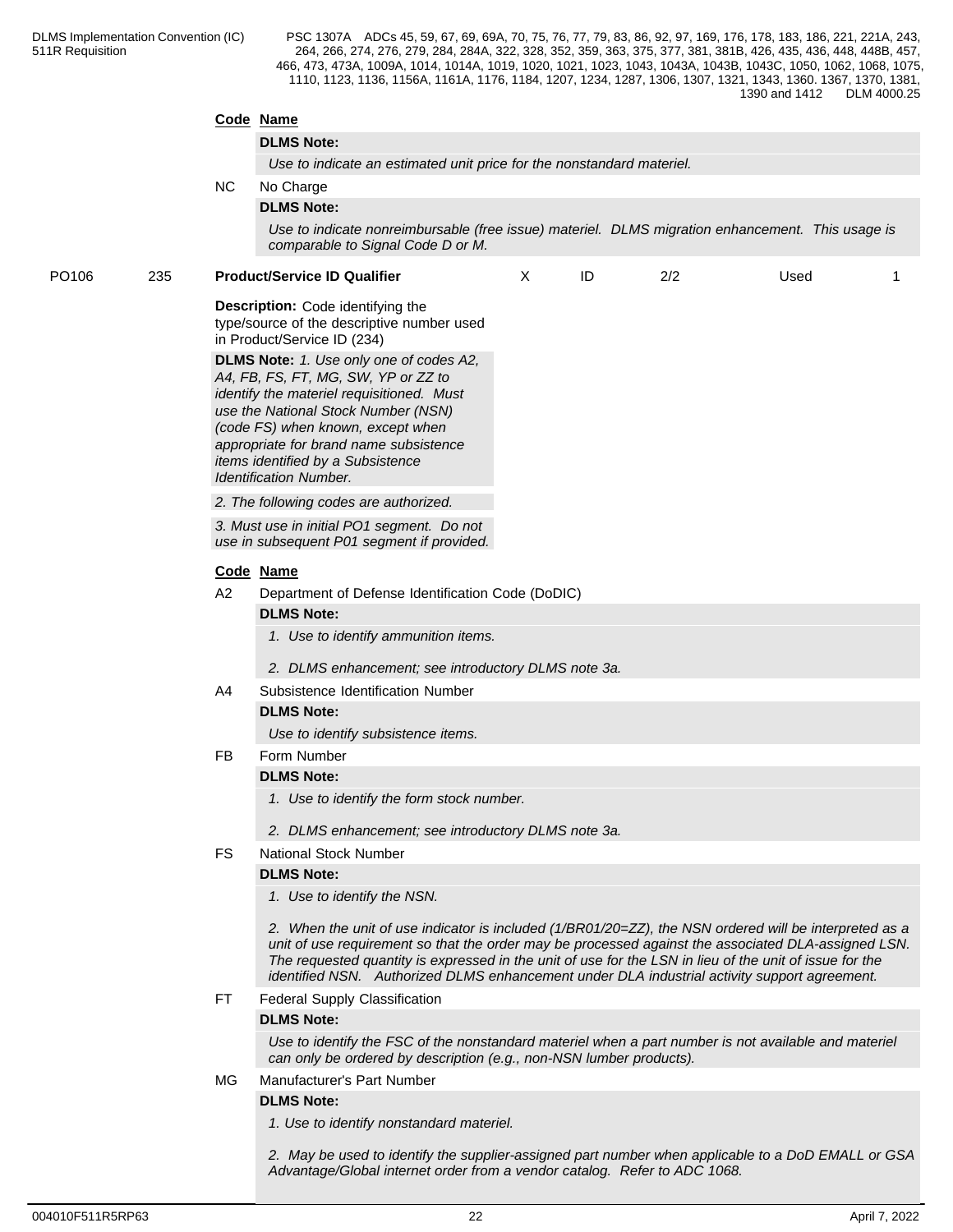### **Code Name**

*3. During the legacy MILSTRIP/DLMS transition, this field will be used to perpetuate/populate the MILS stock number field. During this time, field size is restricted to 15 positions; field size is expanded to 32 positions for DoD EMALL/part-numbered catalog orders. See introductory DLMS note 3d.*

SW Stock Number

#### **DLMS Note:**

*1. Use to identify the local stock number (LSN).*

*2. When used on the DLMS 511R DLA-Directed MROs (DIC C0\_) applicable to DLA Disposition Services inventory for a unit of use LSN applicable to NSN materiel, the applicable NSN will be included for cross-reference.*

*3. Authorized DLMS enhancement under DLA industrial activity support agreement. Refer to ADC 381.*

*4. Authorized DLMS enhancement for intra-DLA use between DLA Disposition Services Field Offices and DLA Disposition Services. Refer to ADC 457.*

#### YP Publication Number

#### **DLMS Note:**

*1. Use to identify the publication stock number.*

- *2. DLMS enhancement; see introductory DLMS note 3a.*
- ZZ Mutually Defined

#### **DLMS Note:**

*1. Use to identify nonstandard materiel when all other authorized codes do not apply (includes management control numbers and locally assigned control numbers). May be used for legacy MILSTRIP-to-DLMS conversion when the translator cannot determine a more appropriate code.*

*2. DLA Disposition Services Field Offices use on DLA-Directed MROs (DIC C0\_) for post-post issues to provide the DoD small arms/light weapons (SA/LW) program authorized management control number (MCN).*

| PO <sub>107</sub> | 234 |           | <b>Product/Service ID</b>                                                                                                                                                                                      | X | <b>AN</b> | 1/48 | Used |   |  |  |
|-------------------|-----|-----------|----------------------------------------------------------------------------------------------------------------------------------------------------------------------------------------------------------------|---|-----------|------|------|---|--|--|
|                   |     |           | Description: Identifying number for a<br>product or service                                                                                                                                                    |   |           |      |      |   |  |  |
| PO <sub>108</sub> | 235 |           | <b>Product/Service ID Qualifier</b>                                                                                                                                                                            | X | ID        | 2/2  | Used | 1 |  |  |
|                   |     |           | Description: Code identifying the<br>type/source of the descriptive number used<br>in Product/Service ID (234)                                                                                                 |   |           |      |      |   |  |  |
|                   |     |           | DLMS Note: 1. Use only one of codes CN<br>or ZB to fully identify the materiel.                                                                                                                                |   |           |      |      |   |  |  |
|                   |     |           |                                                                                                                                                                                                                |   |           |      |      |   |  |  |
|                   |     |           | 2. Use PO110 and PO111 when both one<br>of CN or ZB and JP is needed.                                                                                                                                          |   |           |      |      |   |  |  |
|                   |     |           | Code Name                                                                                                                                                                                                      |   |           |      |      |   |  |  |
|                   |     | <b>CN</b> | <b>Commodity Name</b>                                                                                                                                                                                          |   |           |      |      |   |  |  |
|                   |     |           | <b>DLMS Note:</b>                                                                                                                                                                                              |   |           |      |      |   |  |  |
|                   |     |           | 1. Use with PO106 code FT to identify the materiel name or description.                                                                                                                                        |   |           |      |      |   |  |  |
|                   |     |           | 2. Use to identify the FEMA Logistics Supply Chain Management System (LSCMS) Item Name. Refer<br>to ADC 1306.                                                                                                  |   |           |      |      |   |  |  |
|                   |     | <b>FS</b> | <b>National Stock Number</b>                                                                                                                                                                                   |   |           |      |      |   |  |  |
|                   |     |           | <b>DLMS Note:</b>                                                                                                                                                                                              |   |           |      |      |   |  |  |
|                   |     |           | 1. Use to identify the NSN.                                                                                                                                                                                    |   |           |      |      |   |  |  |
|                   |     |           | 2. The NSN is provided as a cross-reference when unit of use indicator is included and the Local Stock<br>Number (LSN) is identified as the primary materiel identification (applicable to post-post process). |   |           |      |      |   |  |  |

004010F511R5RP63 23 April 7, 2022

*3. Authorized DLMS enhancement under DLA industrial activity support agreement; Refer to ADC 381.*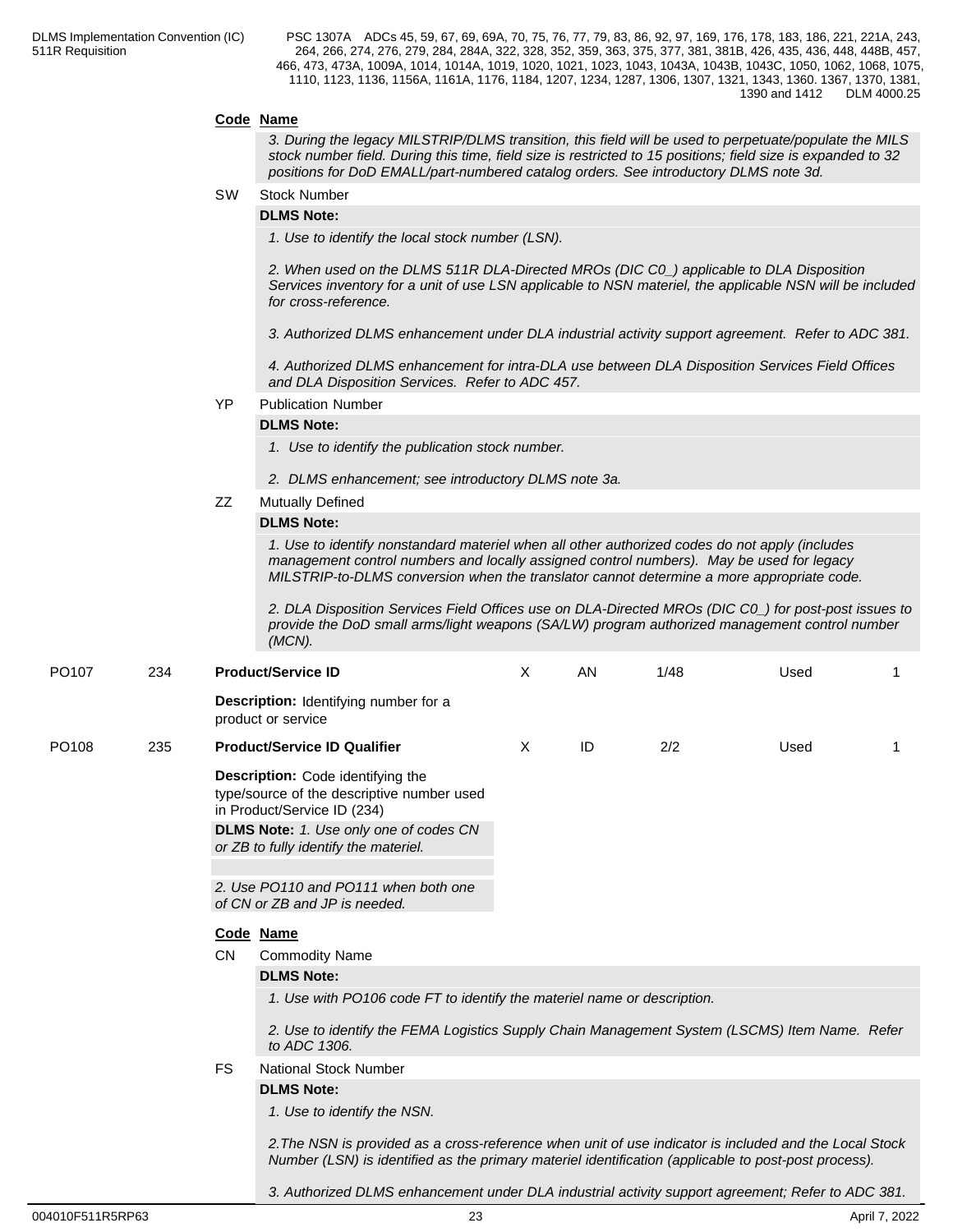## **Code Name**

*4. Authorized DLMS enhancement for intra-DLA use between DLA Disposition Services Field Offices and DLA Disposition Services. Refer to ADC 457.*

JP Package Type Code

#### **DLMS Note:**

*Must use to indicate Outside Continental United States (OCONUS) shipment. When used, the paired data element 234 will cite 1 indicating that packaging must meet OCONUS specifications.*

#### SW Stock Number

#### **DLMS Note:**

*Use to identify the local stock number (LSN). DLA Disposition Services Field Offices use with 511R DLA-Directed MROs (DIC C0\_) for confiscated or captured foreign weapons, to identify the disposition LSN in addition to the SA/LW MCN cited in P0106/P0107 by qualifier ZZ. Authorized DLMS enhancement for DLA Disposition Services. DLA Disposition Services requires the disposition LSN for internal DLA processing only. Refer to ADC 1019.*

ZB Commercial and Government Entity (CAGE) Code

#### **DLMS Note:**

*1. Use only with PO106 code MG to uniquely identify a manufacturer's (or supplier's) part number.*

*2. May be used to identify the supplier CAGE when applicable to a DoD EMALL or GSA Advantage/Global internet order from a vendor catalog.*

| PO109 | 234 | <b>Product/Service ID</b><br>Description: Identifying number for a                                                                                                                                                                                                                                                                      | X        | AN | 1/48 | Used |   |
|-------|-----|-----------------------------------------------------------------------------------------------------------------------------------------------------------------------------------------------------------------------------------------------------------------------------------------------------------------------------------------|----------|----|------|------|---|
|       |     |                                                                                                                                                                                                                                                                                                                                         |          |    |      |      |   |
|       |     | product or service                                                                                                                                                                                                                                                                                                                      |          |    |      |      |   |
| PO110 | 235 | <b>Product/Service ID Qualifier</b>                                                                                                                                                                                                                                                                                                     | X        | ID | 2/2  | Used | 1 |
|       |     | <b>Description:</b> Code identifying the<br>type/source of the descriptive number used<br>in Product/Service ID (234)<br>DLMS Note: Use PO110 and PO111 when<br>both one of CN or ZB and JP is needed.                                                                                                                                  |          |    |      |      |   |
|       |     | Code Name                                                                                                                                                                                                                                                                                                                               |          |    |      |      |   |
|       |     | <b>JP</b><br>Package Type Code                                                                                                                                                                                                                                                                                                          |          |    |      |      |   |
|       |     | <b>DLMS Note:</b>                                                                                                                                                                                                                                                                                                                       |          |    |      |      |   |
|       |     |                                                                                                                                                                                                                                                                                                                                         |          |    |      |      |   |
|       |     | Must use to indicate Outside Continental United States (OCONUS) shipment. When used, the paired<br>data element 234 will cite 1 indicating that packaging must meet OCONUS specifications.                                                                                                                                              |          |    |      |      |   |
| PO111 | 234 | <b>Product/Service ID</b>                                                                                                                                                                                                                                                                                                               | $\times$ | AN | 1/48 | Used |   |
|       |     | Description: Identifying number for a<br>product or service                                                                                                                                                                                                                                                                             |          |    |      |      |   |
| PO112 | 235 | <b>Product/Service ID Qualifier</b>                                                                                                                                                                                                                                                                                                     | X        | ID | 2/2  | Used |   |
|       |     | Description: Code identifying the<br>type/source of the descriptive number used<br>in Product/Service ID (234)                                                                                                                                                                                                                          |          |    |      |      |   |
|       |     | <b>DLMS Note:</b> The following codes are<br>authorized.                                                                                                                                                                                                                                                                                |          |    |      |      |   |
|       |     | Code Name                                                                                                                                                                                                                                                                                                                               |          |    |      |      |   |
|       |     | A <sub>3</sub><br>Locally Assigned Control Number                                                                                                                                                                                                                                                                                       |          |    |      |      |   |
|       |     |                                                                                                                                                                                                                                                                                                                                         |          |    |      |      |   |
|       |     | <b>DLMS Note:</b>                                                                                                                                                                                                                                                                                                                       |          |    |      |      |   |
|       |     | 1. Defense Medical Logistics Standard Support (DMLSS)/Theater Enterprise-Wide Logistics System<br>(TEWLS) use to cite their Local Catalog Identification for subsequent use as the stock number<br>applicable to receipt and inventory processing. Must be used with the manufacturer's part number and<br>associated CAGE cited above. |          |    |      |      |   |

#### *2. DLMS enhancement; see introductory DLMS Note 3a. Refer to ADC 322.*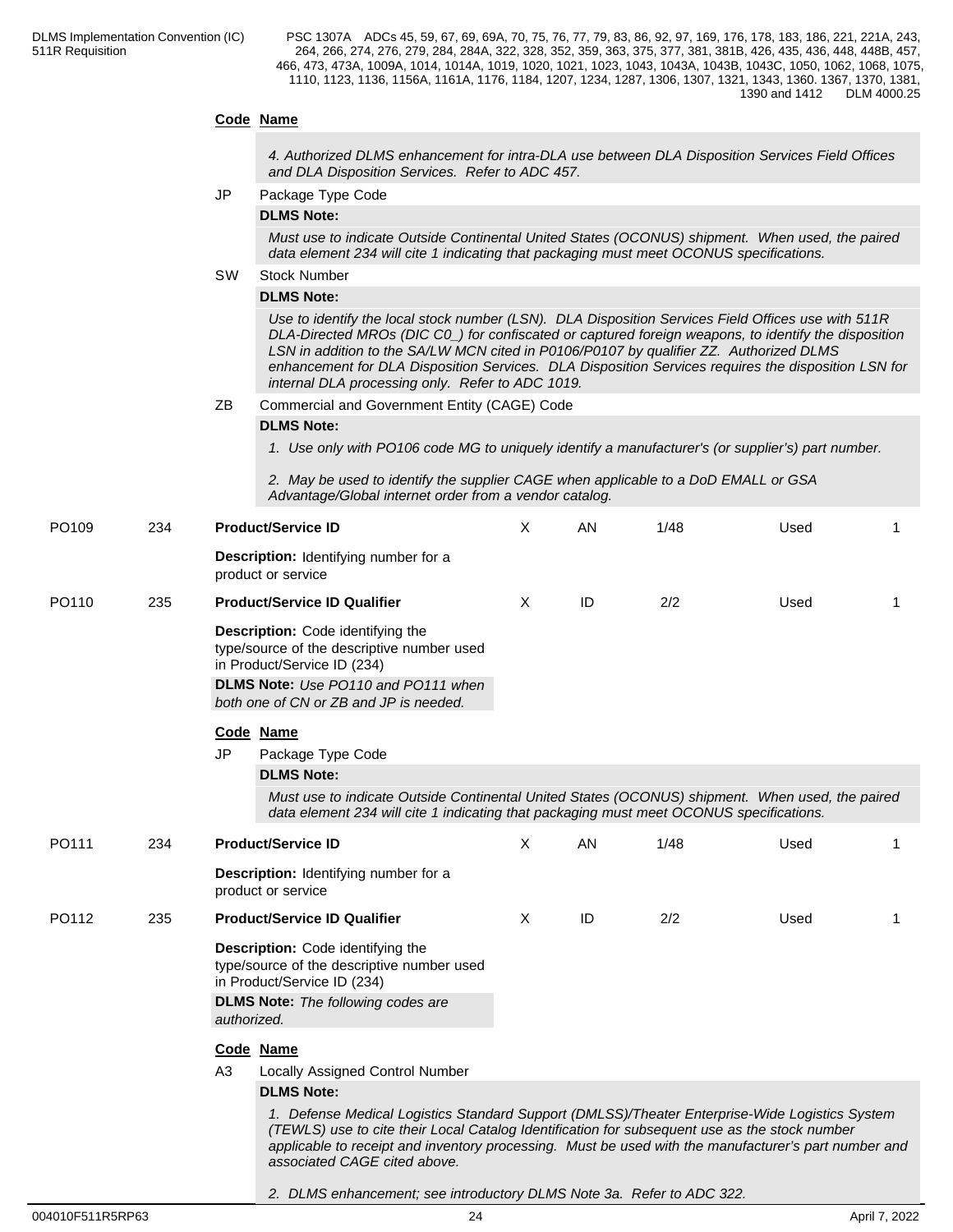### **Code Name**

|  | 3. Under DLMS, field length is restricted to a maximum of 30 positions. |  |
|--|-------------------------------------------------------------------------|--|
|--|-------------------------------------------------------------------------|--|

| PO113 | 234 |                                                                                                                | <b>Product/Service ID</b>                                                                                                                                                                                     | $\boldsymbol{\mathsf{X}}$ | AN | 1/48 | Used | 1  |  |  |  |
|-------|-----|----------------------------------------------------------------------------------------------------------------|---------------------------------------------------------------------------------------------------------------------------------------------------------------------------------------------------------------|---------------------------|----|------|------|----|--|--|--|
|       |     |                                                                                                                | Description: Identifying number for a<br>product or service                                                                                                                                                   |                           |    |      |      |    |  |  |  |
| PO114 | 235 |                                                                                                                | <b>Product/Service ID Qualifier</b>                                                                                                                                                                           | $\times$                  | ID | 2/2  | Used | 1  |  |  |  |
|       |     | Description: Code identifying the<br>type/source of the descriptive number used<br>in Product/Service ID (234) |                                                                                                                                                                                                               |                           |    |      |      |    |  |  |  |
|       |     | 1307A.                                                                                                         | <b>DLMS Note:</b> Use only one of codes EN,<br>UK, or UP to identify items by Global Trade<br>Item Number. DLMS enhancements.<br>Authorized for use by non-DOD customers<br>NEXCOM. Refer to ADC 1307 and PSC |                           |    |      |      |    |  |  |  |
|       |     | Code Name                                                                                                      |                                                                                                                                                                                                               |                           |    |      |      |    |  |  |  |
|       |     | EN                                                                                                             | European Article Number (EAN) (2-5-5-1)                                                                                                                                                                       |                           |    |      |      |    |  |  |  |
|       |     |                                                                                                                | <b>DLMS Note:</b>                                                                                                                                                                                             |                           |    |      |      |    |  |  |  |
|       |     |                                                                                                                | 1. This is the Global Trade Item Number (GTIN)-13.                                                                                                                                                            |                           |    |      |      |    |  |  |  |
|       |     |                                                                                                                | 2. DLMS enhancement. See introductory DLMS note 3a.                                                                                                                                                           |                           |    |      |      |    |  |  |  |
|       |     | UK.                                                                                                            | U.P.C./EAN Shipping Container Code (1-2-5-5-1)                                                                                                                                                                |                           |    |      |      |    |  |  |  |
|       |     |                                                                                                                | <b>DLMS Note:</b>                                                                                                                                                                                             |                           |    |      |      |    |  |  |  |
|       |     |                                                                                                                | 1. This is the Global Trade Item Number (GTIN)-14                                                                                                                                                             |                           |    |      |      |    |  |  |  |
|       |     |                                                                                                                | 2. DLMS enhancement. See introductory DLMS note 3a.                                                                                                                                                           |                           |    |      |      |    |  |  |  |
|       |     | UP                                                                                                             | U.P.C. Consumer Package Code (1-5-5-1)<br><b>DLMS Note:</b>                                                                                                                                                   |                           |    |      |      |    |  |  |  |
|       |     |                                                                                                                | 1. This Global Trade Item Number (GTIN)-12.                                                                                                                                                                   |                           |    |      |      |    |  |  |  |
|       |     |                                                                                                                | 2. DLMS enhancement. See introductory DLMS note 3a.                                                                                                                                                           |                           |    |      |      |    |  |  |  |
| PO115 | 234 |                                                                                                                | <b>Product/Service ID</b>                                                                                                                                                                                     | Χ                         | AN | 1/48 | Used | -1 |  |  |  |
|       |     |                                                                                                                |                                                                                                                                                                                                               |                           |    |      |      |    |  |  |  |
|       |     |                                                                                                                | Description: Identifying number for a<br>product or service                                                                                                                                                   |                           |    |      |      |    |  |  |  |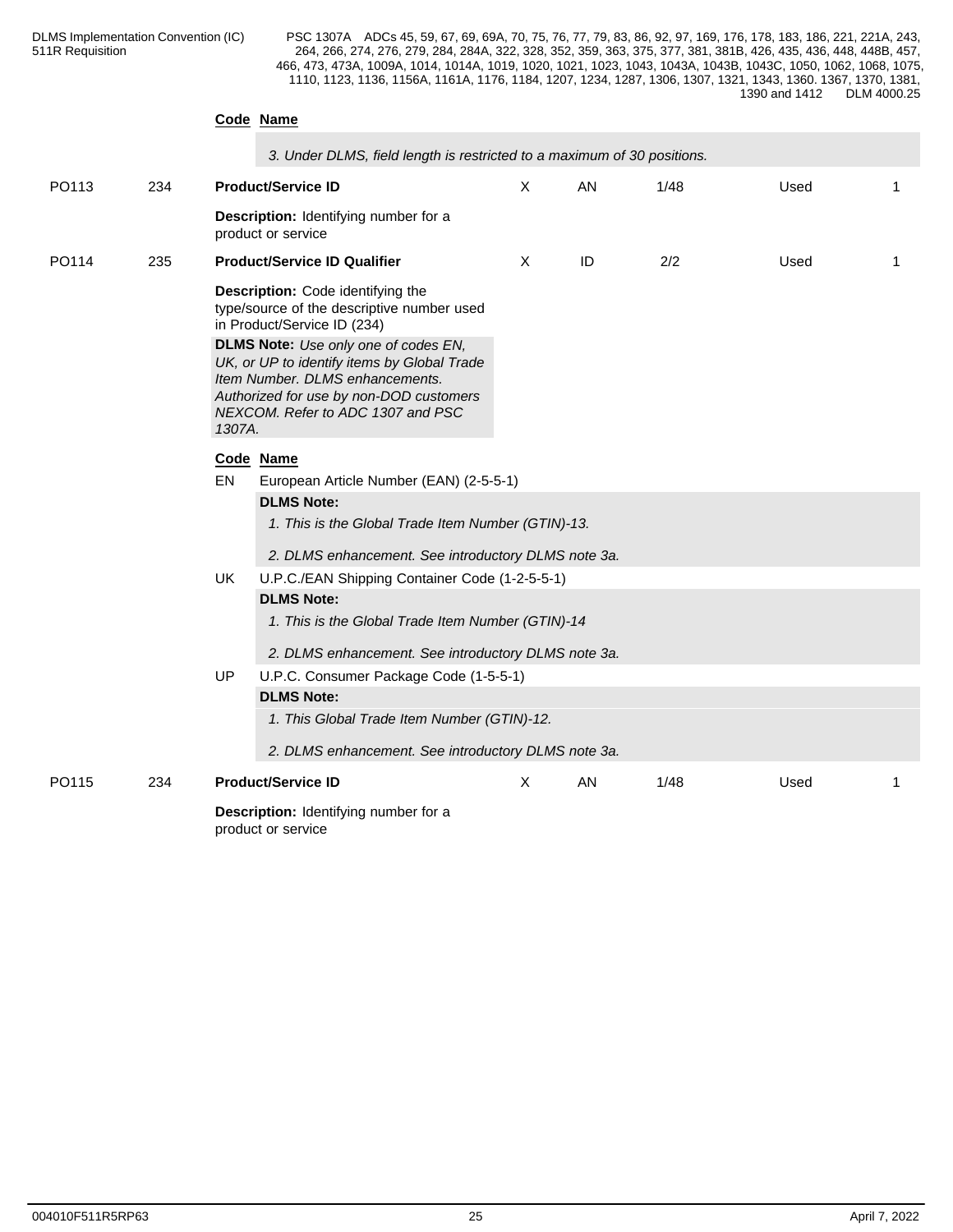**DD Demand Detail Pos: 60 Max: 100**

| Pos: 60  | Max: 100                 |
|----------|--------------------------|
|          | <b>Detail - Optional</b> |
| Loop: LX | Elements: 9              |

### **User Option (Usage):** Used

**Purpose:** To describe the type of demand and the intended use of material

## **Syntax Rules:**

- 1. C0201 If DD02 is present, then DD01 is required.
- 2. P030405 If either DD03, DD04 or DD05 are present, then the others are required.
- 3. C0605 If DD06 is present, then DD05 is required.
- 4. C1009 If DD10 is present, then DD09 is required.

## **Semantics:**

1. DD08 transmits the stock level indicator. A "Y" indicates that the material is normally carried in stock; an "N" indicates that the material is not normally stocked.

## **DLMS Note:**

*1. As an option, use multiple repetitions to stratify the quantity requisitioned by weapon system and associated demand code. The total quantity identified in all repetitions must equal the quantity in PO102.*

*2. Use to convey the demand code associated with the requisition and, as appropriate, to identify the applicable weapon system for which the item is being requisitioned.*

| <b>Ref</b>       | $\underline{\mathsf{Id}}$ | <b>Element Name</b>                                                                                                                                       | Req     | <b>Type</b> | <b>Min/Max</b> | <u>Usage</u> | <b>Rep</b> |
|------------------|---------------------------|-----------------------------------------------------------------------------------------------------------------------------------------------------------|---------|-------------|----------------|--------------|------------|
| DD <sub>01</sub> | 1271                      | <b>Industry Code</b>                                                                                                                                      | X       | AN          | 1/30           | Must use     |            |
|                  |                           | Description: Code indicating a code from a<br>specific industry code list                                                                                 |         |             |                |              |            |
| DD <sub>02</sub> | 1270                      | <b>Code List Qualifier Code</b>                                                                                                                           | $\circ$ | ID          | 1/3            | Must use     | 1          |
|                  |                           | <b>Description:</b> Code identifying a specific<br>industry code list                                                                                     |         |             |                |              |            |
|                  |                           | Code Name                                                                                                                                                 |         |             |                |              |            |
|                  |                           | 74<br>Demand Code                                                                                                                                         |         |             |                |              |            |
|                  |                           | <b>DLMS Note:</b>                                                                                                                                         |         |             |                |              |            |
|                  |                           | 1. Must use to identify the applicable Demand Code indicating whether the demand is recurring or<br>nonrecurring.                                         |         |             |                |              |            |
|                  |                           | 2. Demand code added to the Referral Order (A4_) format by Approved MILSTRIP Change 44.                                                                   |         |             |                |              |            |
|                  |                           | 3. Stratification of quantity by demand code is a potential future DLMS enhancement; see introductory<br>DLMS note 3a.                                    |         |             |                |              |            |
| DD <sub>03</sub> | 128                       | <b>Reference Identification Qualifier</b>                                                                                                                 | Χ       | ID          | 2/3            | Used         |            |
|                  |                           | <b>Description:</b> Code qualifying the<br>Reference Identification                                                                                       |         |             |                |              |            |
|                  |                           | Code Name                                                                                                                                                 |         |             |                |              |            |
|                  |                           | Q8<br><b>Registration Number</b>                                                                                                                          |         |             |                |              |            |
|                  |                           | <b>DLMS Note:</b>                                                                                                                                         |         |             |                |              |            |
|                  |                           | Use in Commercial Asset Visibility (CAV) transactions to indicate a Bureau Number (Aircraft tail<br>number), or other ID code for vehicles or watercraft. |         |             |                |              |            |
|                  |                           | W <sub>2</sub><br>Weapon System Number                                                                                                                    |         |             |                |              |            |
|                  |                           | <b>DLMS Note:</b>                                                                                                                                         |         |             |                |              |            |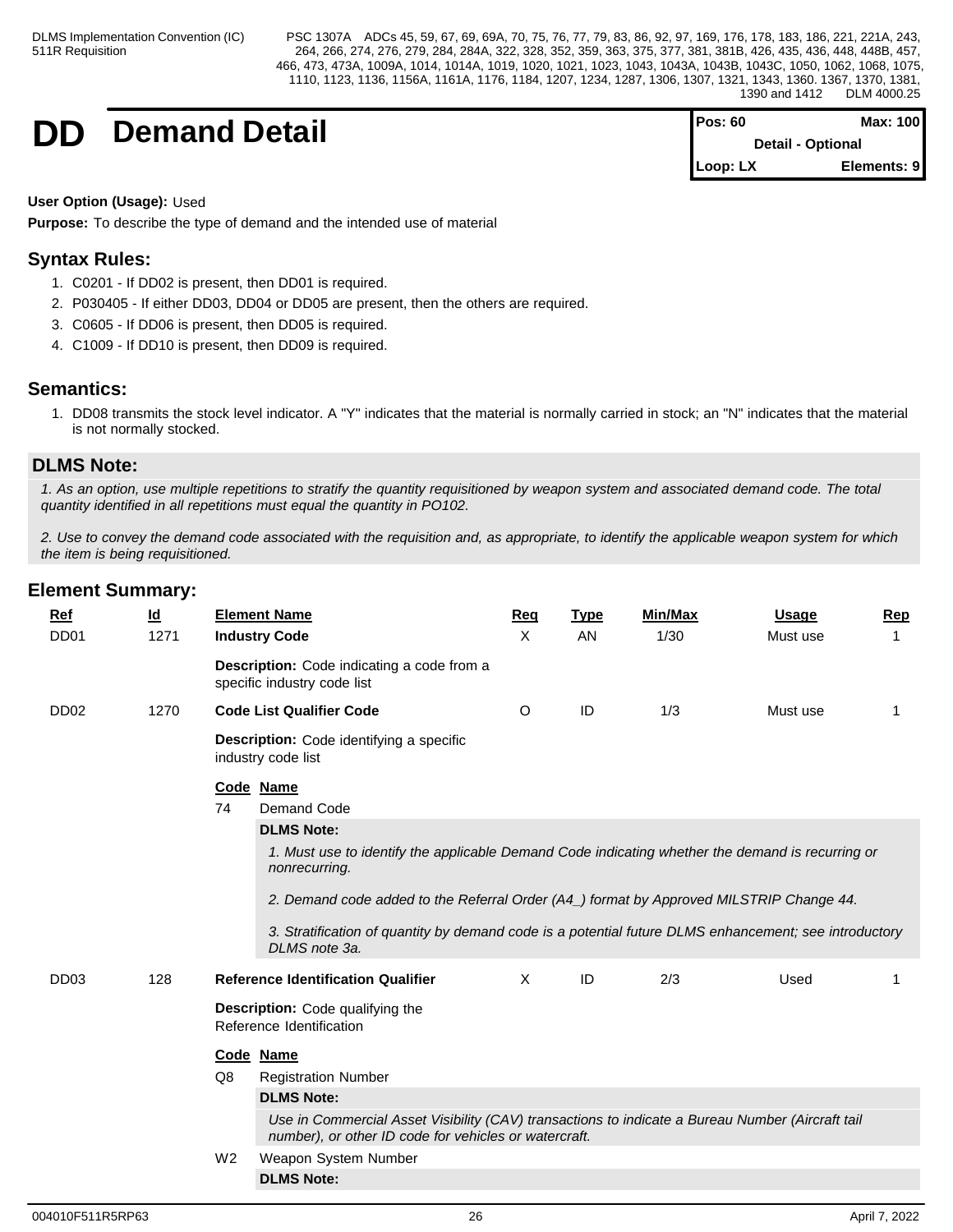|                  |                                                     | Code Name                                                                                                                                                                                                                                                                                  |   |    |      |      |    |  |  |
|------------------|-----------------------------------------------------|--------------------------------------------------------------------------------------------------------------------------------------------------------------------------------------------------------------------------------------------------------------------------------------------|---|----|------|------|----|--|--|
|                  |                                                     | 1. Use to identify the applicable weapon system designator code.                                                                                                                                                                                                                           |   |    |      |      |    |  |  |
|                  | 2. DLMS enhancement; see introductory DLMS note 3a. |                                                                                                                                                                                                                                                                                            |   |    |      |      |    |  |  |
| DD <sub>04</sub> | 127                                                 | <b>Reference Identification</b>                                                                                                                                                                                                                                                            | X | AN | 1/30 | Used | 1  |  |  |
|                  |                                                     | Description: Reference information as<br>defined for a particular Transaction Set or<br>as specified by the Reference Identification<br>Qualifier                                                                                                                                          |   |    |      |      |    |  |  |
| DD <sub>05</sub> | 1271                                                | <b>Industry Code</b>                                                                                                                                                                                                                                                                       | Χ | AN | 1/30 | Used | 1  |  |  |
|                  |                                                     | Description: Code indicating a code from a<br>specific industry code list<br><b>DLMS Note:</b> Use to identify the Service<br>associated with the weapon system for<br>which this demand is reported.                                                                                      |   |    |      |      |    |  |  |
| DD <sub>06</sub> | 1270                                                | <b>Code List Qualifier Code</b><br>Description: Code identifying a specific<br>industry code list                                                                                                                                                                                          |   | ID | 1/3  | Used | 1  |  |  |
|                  |                                                     |                                                                                                                                                                                                                                                                                            |   |    |      |      |    |  |  |
|                  |                                                     | Code Name<br>Service and Agency Code<br>71<br><b>DLMS Note:</b><br>1. Use to identify the Service/Agency code associated with the stratified demand data.<br>2. DLMS enhancement; see introductory DLMS note 3a.                                                                           |   |    |      |      |    |  |  |
| DD <sub>07</sub> | 380                                                 | Quantity                                                                                                                                                                                                                                                                                   | O | R  | 1/15 | Used | 1  |  |  |
|                  |                                                     | <b>Description:</b> Numeric value of quantity<br><b>DLMS Note:</b> Use to identify the quantity<br>associated with the weapon system and<br>associated demand code.                                                                                                                        |   |    |      |      |    |  |  |
| DD <sub>09</sub> | 1271                                                | <b>Industry Code</b>                                                                                                                                                                                                                                                                       | Χ | AN | 1/30 | Used | -1 |  |  |
|                  |                                                     | Description: Code indicating a code from a<br>specific industry code list                                                                                                                                                                                                                  |   |    |      |      |    |  |  |
| DD <sub>10</sub> | 1270                                                | <b>Code List Qualifier Code</b>                                                                                                                                                                                                                                                            | O | ID | 1/3  | Used | -1 |  |  |
|                  |                                                     | Description: Code identifying a specific<br>industry code list                                                                                                                                                                                                                             |   |    |      |      |    |  |  |
|                  |                                                     | Code Name<br>Reason for Requisitioning Code<br>98<br><b>DLMS Note:</b><br>1. Use to identify Reason for Requisitioning Code used by Naval IAs to identify the use of the materiel.<br>2. Authorized DLMS enhancement under DLA industrial activity support agreement. Refer to ADC<br>381. |   |    |      |      |    |  |  |
|                  |                                                     |                                                                                                                                                                                                                                                                                            |   |    |      |      |    |  |  |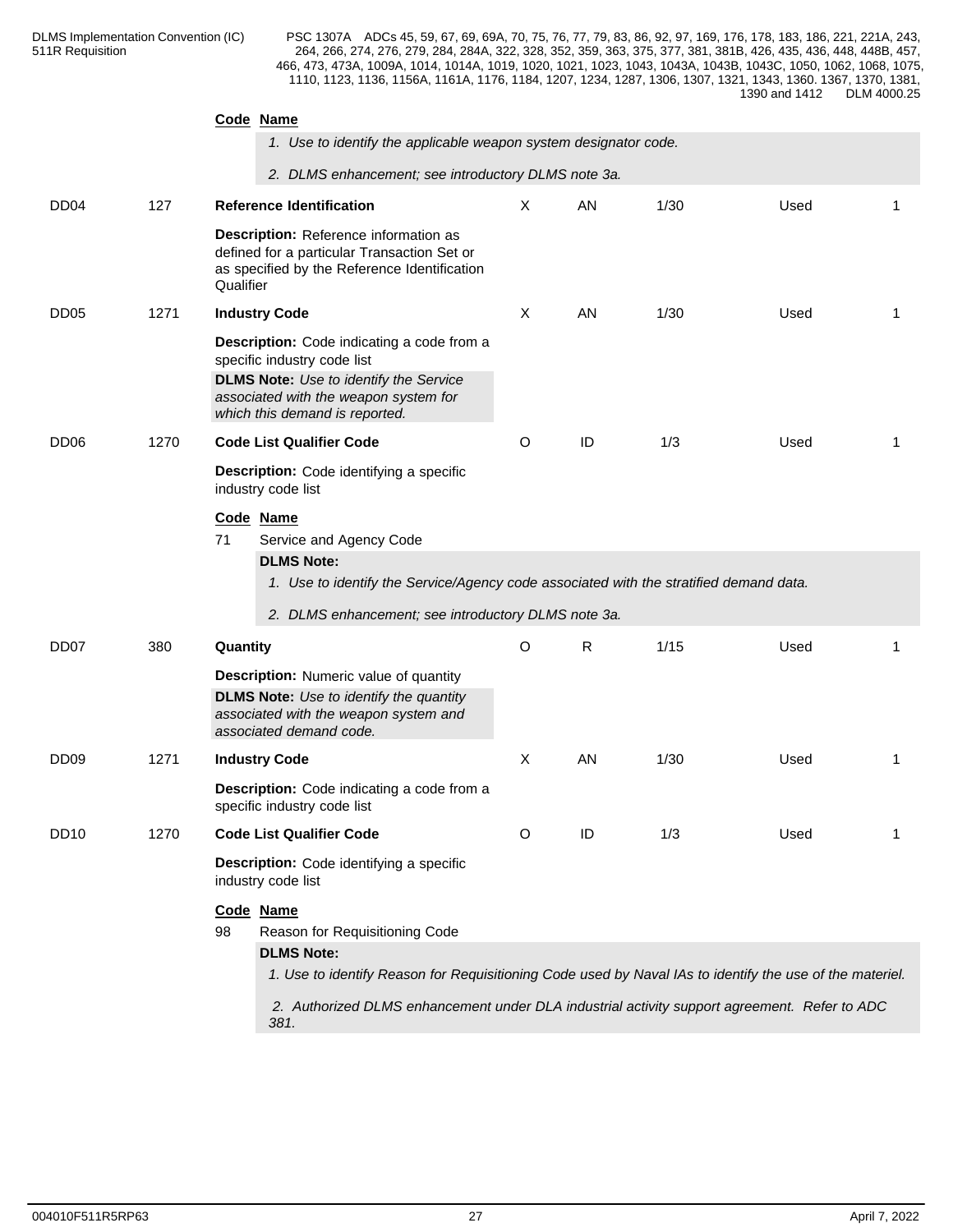## **GF** Furnished Goods and Services

| <b>IPos: 70</b> | Max: 1 I                 |
|-----------------|--------------------------|
|                 | <b>Detail - Optional</b> |
| $I Loop: LX$    | Elements: 6              |

#### **User Option (Usage):** Used

**Purpose:** To specify information related to furnished material, equipment, property, information, and services

## **Syntax Rules:**

- 1. P0102 If either GF01 or GF02 is present, then the other is required.
- 2. P0506 If either GF05 or GF06 is present, then the other is required.
- 3. P0809 If either GF08 or GF09 is present, then the other is required.

## **Semantics:**

1. GF04 is the value of government-furnished property.

## **DLMS Note:**

*1. Use in all Government Furnished Materiel (GFM) related transactions.*

*2. Must use to provide contract information applicable to the procurement source under which the contractor is authorized to receive GFP.* 

*3. May be used to provide contract information applicable to the procurement source under which the contractor is authorized to purchase from a Government source when directed by the authorizing Service/Agency under CFM procedures*

| $Ref$<br>GF01    | $\underline{\mathsf{Id}}$<br>128 | <b>Element Name</b><br><b>Reference Identification Qualifier</b>                                                                                                                                                                                                                                                                                                                   | <b>Req</b><br>$\times$ | <b>Type</b><br>ID | <b>Min/Max</b><br>2/3 | <b>Usage</b><br>Used | <b>Rep</b><br>1 |
|------------------|----------------------------------|------------------------------------------------------------------------------------------------------------------------------------------------------------------------------------------------------------------------------------------------------------------------------------------------------------------------------------------------------------------------------------|------------------------|-------------------|-----------------------|----------------------|-----------------|
|                  |                                  | Description: Code qualifying the<br>Reference Identification                                                                                                                                                                                                                                                                                                                       |                        |                   |                       |                      |                 |
|                  |                                  | Code Name<br>C7<br><b>Contract Line Item Number</b><br><b>DLMS Note:</b><br>1. Use to associate a Contract Line Item Number with the PIID.<br>2. Use in CAV transactions or as directed by the authorizing Service/Agency.<br>3. When both the CLIN and the MDN are applicable, identify the CLIN in GF09. Refer to ADC 1014A.<br>W <sub>3</sub><br>Manufacturing Directive Number |                        |                   |                       |                      |                 |
|                  |                                  | <b>DLMS Note:</b><br>1. Use to identify the MDN, in addition to the PIID.<br>2. Use as directed by the authorizing Service/Agency. Refer to ADC 1014.<br>3. When both the CLIN and the MDN are applicable, identify the CLIN in GF09. Refer to ADC 1014A.                                                                                                                          |                        |                   |                       |                      |                 |
| GF <sub>02</sub> | 127                              | <b>Reference Identification</b><br>Description: Reference information as<br>defined for a particular Transaction Set or<br>as specified by the Reference Identification<br>Qualifier                                                                                                                                                                                               | X                      | AN                | 1/30                  | Used                 | -1              |
| GF <sub>03</sub> | 367                              | <b>Contract Number</b><br><b>Description: Contract number</b><br><b>DLMS Note:</b> 1. Must use to identify the<br>PIID for GFP. Refer to ADC 1161A.<br>2. Use as directed by the authorizing<br>Service/Agency to identify the PIID                                                                                                                                                | O                      | AN                | 1/30                  | Used                 | -1              |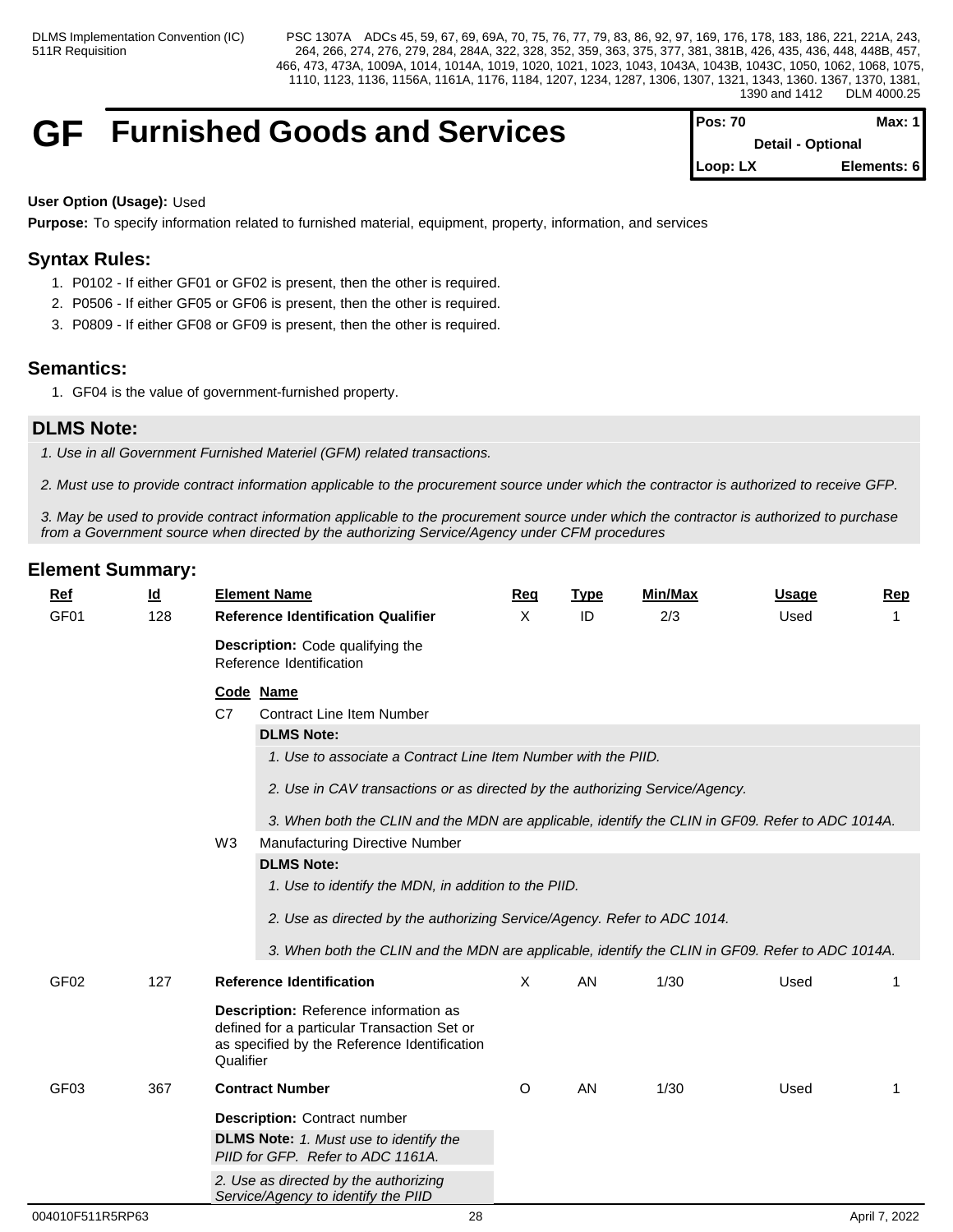| <b>Ref</b>       | $\underline{\mathsf{Id}}$ | <b>Element Name</b>                                                                                                                                                                                                                                                                                                                    | Req | <b>Type</b> | Min/Max | <u>Usage</u> | <b>Rep</b> |
|------------------|---------------------------|----------------------------------------------------------------------------------------------------------------------------------------------------------------------------------------------------------------------------------------------------------------------------------------------------------------------------------------|-----|-------------|---------|--------------|------------|
|                  |                           | authorizing the contractor to purchase<br>materiel from a Government source. Use<br>the legacy procurement instrument<br>identification number (PIIN) pending<br>transition to the PIID. When GFP is<br>authorized under a PIID call/order number<br>(F in 9th position), provide the value in the<br>PIID field. Refer the ADC 1161A. |     |             |         |              |            |
|                  |                           | 3. Fully compliant DLMS applications must<br>support identification of the thirteen-position<br>PIID, rather than the abridged contract<br>number authorized for legacy MILSTRIP.<br>Refer to ADC 1014 and ADC 1161A.                                                                                                                  |     |             |         |              |            |
| GF07             | 328                       | <b>Release Number</b>                                                                                                                                                                                                                                                                                                                  | O   | AN          | 1/30    | Used         |            |
|                  |                           | Description: Number identifying a release<br>against a Purchase Order previously placed<br>by the parties involved in the transaction                                                                                                                                                                                                  |     |             |         |              |            |
|                  |                           | <b>DLMS Note:</b> 1. Use to identify the legacy<br>four position call/order number associated<br>with the PIIN.                                                                                                                                                                                                                        |     |             |         |              |            |
|                  |                           | 2. Do not use for the PIID call/order<br>number. The PIID call/order number is<br>mapped to GF03. Refer to ADC 1161A.                                                                                                                                                                                                                  |     |             |         |              |            |
|                  |                           | 3. Use as directed by the authorizing<br>Service/Agency.                                                                                                                                                                                                                                                                               |     |             |         |              |            |
| GF08             | 128                       | <b>Reference Identification Qualifier</b>                                                                                                                                                                                                                                                                                              | Χ   | ID          | 2/3     | Used         | 1          |
|                  |                           | <b>Description:</b> Code qualifying the<br>Reference Identification                                                                                                                                                                                                                                                                    |     |             |         |              |            |
|                  |                           | Code Name<br>C7<br><b>Contract Line Item Number</b>                                                                                                                                                                                                                                                                                    |     |             |         |              |            |
|                  |                           | <b>DLMS Note:</b>                                                                                                                                                                                                                                                                                                                      |     |             |         |              |            |
|                  |                           | 1. Use to associate a Contract Line Item Number with the Contract Number when also identifying an<br>MDN (at GF01).                                                                                                                                                                                                                    |     |             |         |              |            |
|                  |                           | 2. Use as directed by the authorizing Service/Agency. Refer to ADC 1014A.                                                                                                                                                                                                                                                              |     |             |         |              |            |
| GF <sub>09</sub> | 127                       | <b>Reference Identification</b>                                                                                                                                                                                                                                                                                                        | X   | AN          | 1/30    | Used         | 1          |
|                  |                           | Description: Reference information as<br>defined for a particular Transaction Set or<br>as specified by the Reference Identification<br>Qualifier                                                                                                                                                                                      |     |             |         |              |            |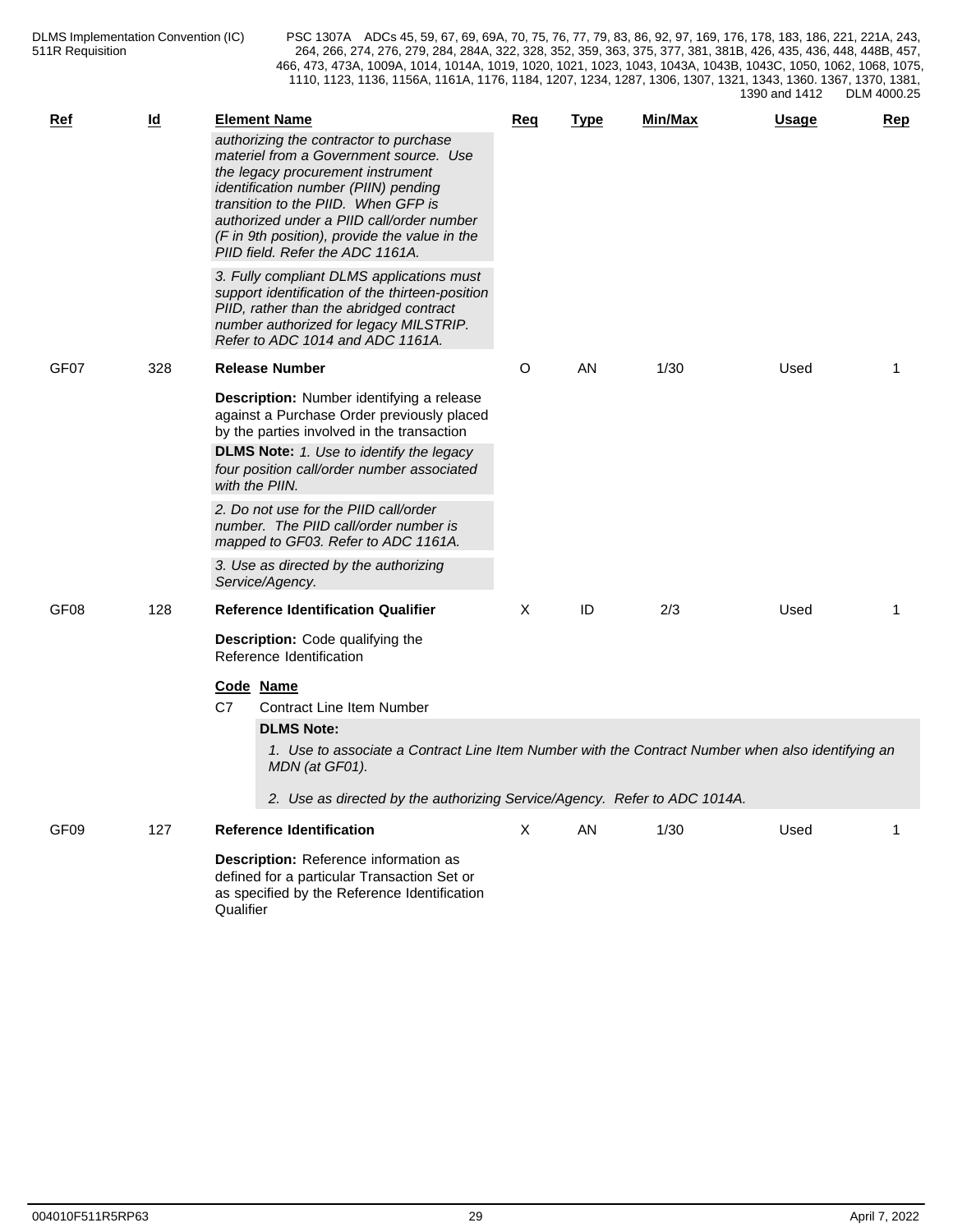**G62** DateTime 
$$
^{Pos: 80}
$$
 **Detail-Optional**

| Pos: 80             | Max: 20                  |  |
|---------------------|--------------------------|--|
|                     | <b>Detail - Optional</b> |  |
| $\mathsf{Loop: LX}$ | Elements: 2              |  |

**User Option (Usage):** Used

**Purpose:** To specify pertinent dates and times

## **Syntax Rules:**

- 1. R0103 At least one of G6201 or G6203 is required.
- 2. P0102 If either G6201 or G6202 is present, then the other is required.
- 3. P0304 If either G6203 or G6204 is present, then the other is required.

## **DLMS Note:**

*Use multiple repetitions to identify unique dates or delivery periods associated with the requisitioner's requirements.*

| <b>Ref</b> | $\underline{\mathsf{Id}}$ |     | <b>Element Name</b>                                                                                                                                                                                                                                                                                                                     | <u>Req</u> | <b>Type</b> | Min/Max | <u>Usage</u> | Rep |  |  |  |  |
|------------|---------------------------|-----|-----------------------------------------------------------------------------------------------------------------------------------------------------------------------------------------------------------------------------------------------------------------------------------------------------------------------------------------|------------|-------------|---------|--------------|-----|--|--|--|--|
| G6201      | 432                       |     | <b>Date Qualifier</b>                                                                                                                                                                                                                                                                                                                   | X          | ID          | 2/2     | Must use     | 1   |  |  |  |  |
|            |                           |     | <b>Description:</b> Code specifying type of date                                                                                                                                                                                                                                                                                        |            |             |         |              |     |  |  |  |  |
|            |                           |     | Code Name                                                                                                                                                                                                                                                                                                                               |            |             |         |              |     |  |  |  |  |
|            |                           | 09  | Process Date                                                                                                                                                                                                                                                                                                                            |            |             |         |              |     |  |  |  |  |
|            |                           |     | <b>DLMS Note:</b>                                                                                                                                                                                                                                                                                                                       |            |             |         |              |     |  |  |  |  |
|            |                           |     | Use for transmission of an image transaction only to identify the date the original transaction was<br>processed by the receiving source of supply.                                                                                                                                                                                     |            |             |         |              |     |  |  |  |  |
|            |                           | 46  | <b>Actual Placement</b>                                                                                                                                                                                                                                                                                                                 |            |             |         |              |     |  |  |  |  |
|            |                           |     | <b>DLMS Note:</b>                                                                                                                                                                                                                                                                                                                       |            |             |         |              |     |  |  |  |  |
|            |                           |     | Authorized for use on an Intra-Army basis with BR02 transaction type code A0 to identify the date<br>stamp of when the Army retail activity generated the action. Date required in order to accurately<br>process transactions relative to image, post-post and working requisitions submitted by Army Single<br>Stock Fund activities. |            |             |         |              |     |  |  |  |  |
|            |                           | 53  | Deliver Not Before Date                                                                                                                                                                                                                                                                                                                 |            |             |         |              |     |  |  |  |  |
|            |                           |     | <b>DLMS Note:</b>                                                                                                                                                                                                                                                                                                                       |            |             |         |              |     |  |  |  |  |
|            |                           |     | Use to identify the earliest acceptable delivery date for the materiel requisitioned. For conventional<br>ammunition requirements, it defines the earliest acceptable delivery date for the required delivery<br>period.                                                                                                                |            |             |         |              |     |  |  |  |  |
|            |                           | 54  | Deliver No Later Than Date                                                                                                                                                                                                                                                                                                              |            |             |         |              |     |  |  |  |  |
|            |                           |     | <b>DLMS Note:</b>                                                                                                                                                                                                                                                                                                                       |            |             |         |              |     |  |  |  |  |
|            |                           |     | Use to identify the latest acceptable delivery date for the materiel requisitioned. For conventional<br>ammunition requirements, it defines the latest acceptable delivery date for the required delivery period.                                                                                                                       |            |             |         |              |     |  |  |  |  |
|            |                           | 68  | <b>Requested Delivery Date</b>                                                                                                                                                                                                                                                                                                          |            |             |         |              |     |  |  |  |  |
|            |                           |     | <b>DLMS Note:</b>                                                                                                                                                                                                                                                                                                                       |            |             |         |              |     |  |  |  |  |
|            |                           |     | For DLA use only to identify the DLA-calculated required delivery date (RDD) used for internal<br>processing of a customer order.                                                                                                                                                                                                       |            |             |         |              |     |  |  |  |  |
|            |                           | 85  | Date Issued                                                                                                                                                                                                                                                                                                                             |            |             |         |              |     |  |  |  |  |
|            |                           |     | <b>DLMS Note:</b>                                                                                                                                                                                                                                                                                                                       |            |             |         |              |     |  |  |  |  |
|            |                           |     | 1. Use only when requisitioning nonstandard materiel. Cite the effective date of the drawing number<br>(when only using code PT) or the drawing revision number (when using code DR with code PT)<br>identified in the 2/LIN/100 segment.                                                                                               |            |             |         |              |     |  |  |  |  |
|            |                           |     | 2. DLMS enhancement. Data associated with DD Form 1348-6.                                                                                                                                                                                                                                                                               |            |             |         |              |     |  |  |  |  |
|            |                           | BC. | <b>Publication Date</b>                                                                                                                                                                                                                                                                                                                 |            |             |         |              |     |  |  |  |  |
|            |                           |     | <b>DLMS Note:</b>                                                                                                                                                                                                                                                                                                                       |            |             |         |              |     |  |  |  |  |
|            |                           |     | 1. Use only when requisitioning nonstandard materiel to cite the manufacturer's catalog publication date                                                                                                                                                                                                                                |            |             |         |              |     |  |  |  |  |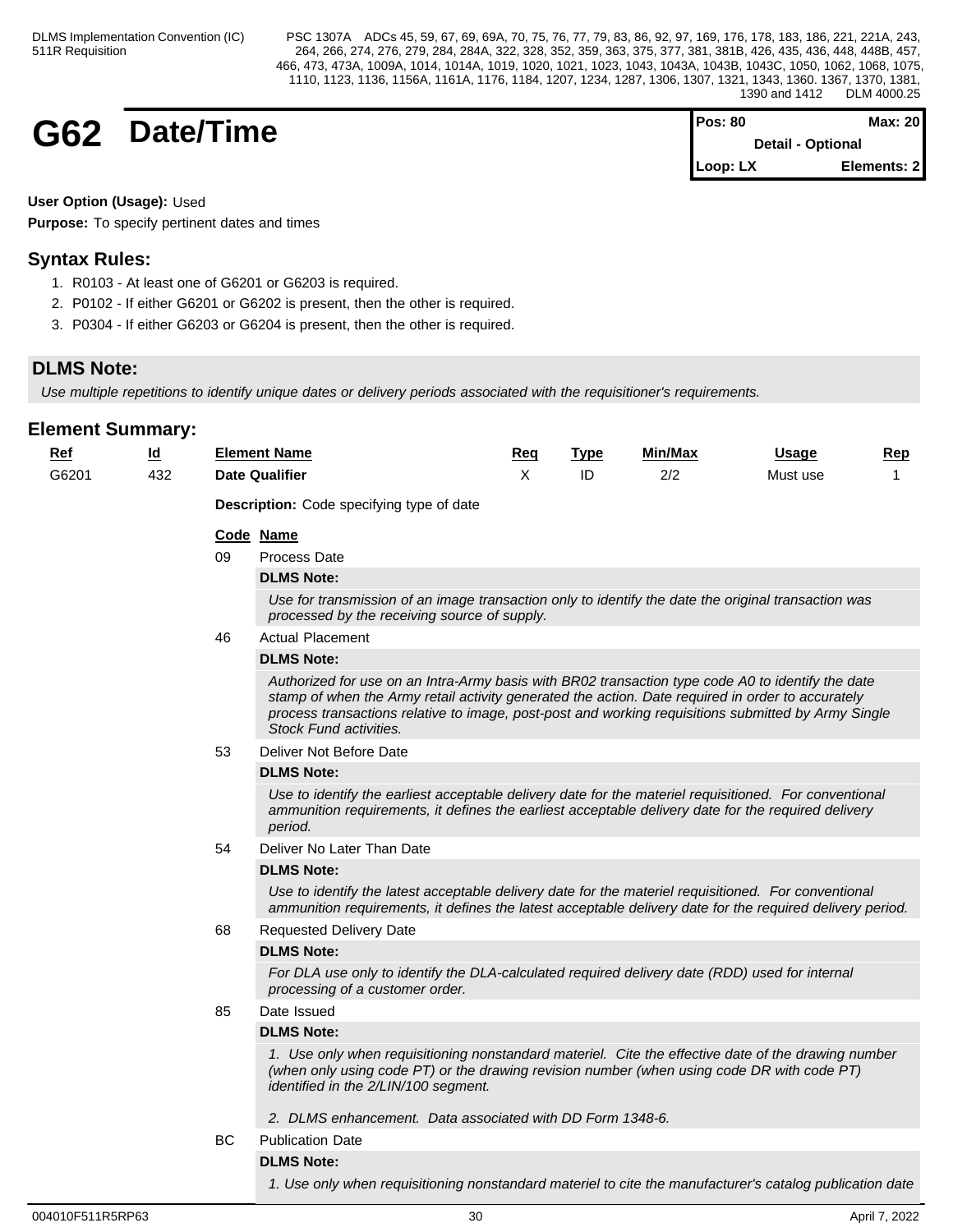## **Code Name**

*when a catalog is identified in the 2/LIN/100 segment.*

*2. DLMS enhancement. Data associated with DD Form 1348-6.*

#### BD Required By

## **DLMS Note:**

*For FMS and MAP/GA requirements, use to identify the required availability date. For all other uses, it is the required delivery date.*

## LD Last Demand

### **DLMS Note:**

*Use when transmitting misrouted requisition or when referring a requisition to another supply source to identify the date of receipt of the requisition as recorded by the initial supply source in the supply distribution system; otherwise, do not use.*

| G6202 | 373 | <b>Date</b>                                              | $\lambda$<br>$\lambda$ | DT | 8/8 | Must use |  |
|-------|-----|----------------------------------------------------------|------------------------|----|-----|----------|--|
|       |     | <b>Description:</b> Date expressed as<br><b>CCYYMMDD</b> |                        |    |     |          |  |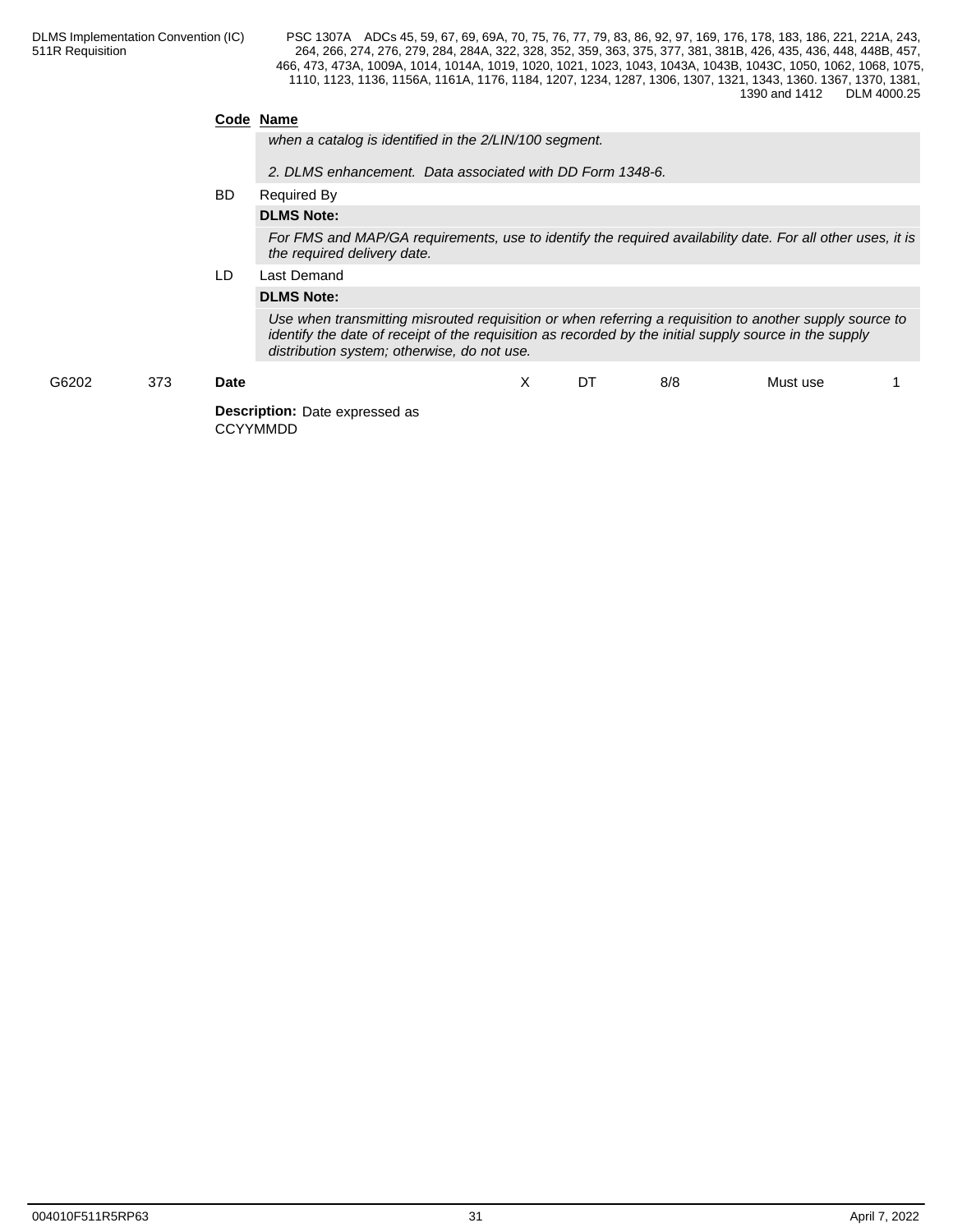## **LIN Item Identification**

| <b>Pos: 100</b> | Max: >1                  |
|-----------------|--------------------------|
|                 | <b>Detail - Optional</b> |
| Loop: LX        | Elements: 30             |

**User Option (Usage):** Used

**Purpose:** To specify basic item identification data

## **Syntax Rules:**

- 1. P0405 If either LIN04 or LIN05 is present, then the other is required.
- 2. P0607 If either LIN06 or LIN07 is present, then the other is required.
- 3. P0809 If either LIN08 or LIN09 is present, then the other is required.
- 4. P1011 If either LIN10 or LIN11 is present, then the other is required.
- 5. P1213 If either LIN12 or LIN13 is present, then the other is required.
- 6. P1415 If either LIN14 or LIN15 is present, then the other is required.
- 7. P1617 If either LIN16 or LIN17 is present, then the other is required.
- 8. P1819 If either LIN18 or LIN19 is present, then the other is required.
- 9. P2021 If either LIN20 or LIN21 is present, then the other is required.
- 10. P2223 If either LIN22 or LIN23 is present, then the other is required.
- 11. P2425 If either LIN24 or LIN25 is present, then the other is required.
- 12. P2627 If either LIN26 or LIN27 is present, then the other is required.
- 13. P2829 If either LIN28 or LIN29 is present, then the other is required.
- 14. P3031 If either LIN30 or LIN31 is present, then the other is required.

## **Semantics:**

1. LIN01 is the line item identification

## **Comments:**

- 1. See the Data Dictionary for a complete list of IDs.
- 2. LIN02 through LIN31 provide for fifteen different product/service IDs for each item. For example: Case, Color, Drawing No., U.P.C. No., ISBN No., Model No., or SKU.

## **DLMS Note:**

*1. Use to provide a detailed description of the nonstandard materiel identified in PO106 with code FT or MG. Use with the MEA, G62 (2/LX/010 loop, position 080), N1 (2/N1/180 loop), and G69 segments to fully identify the nonstandard materiel.*

*2. Use data element 235/234 pairs to identify data pertinent to the transaction. Present the information in any sequential order. Unless otherwise specified, the multiple codes listed for a single qualifier data element identify the range of possible data requirements. When needed, use the next available combination of data element 235/234 pairs to provide the necessary data.*

*3. Must use as needed when requisitioning nonstandard non-NSN materiel.*

*4. Data elements are DLMS enhancements except where specifically identified. The following nonstandard non-NSN materiel identification includes data derived from the DD Form 1348-6.*

| <b>Ref</b>        | $\underline{\mathsf{Id}}$ | <b>Element Name</b>                                                                                            | <u>Req</u> | <u>Type</u> | Min/Max | <b>Usage</b> | <b>Rep</b> |
|-------------------|---------------------------|----------------------------------------------------------------------------------------------------------------|------------|-------------|---------|--------------|------------|
| LIN <sub>02</sub> | 235                       | <b>Product/Service ID Qualifier</b>                                                                            | М          | ID          | 2/2     | Must use     |            |
|                   |                           | Description: Code identifying the<br>type/source of the descriptive number used<br>in Product/Service ID (234) |            |             |         |              |            |
|                   |                           | <b>DLMS Note:</b> The following codes are<br>authorized.                                                       |            |             |         |              |            |
|                   |                           | Code Name                                                                                                      |            |             |         |              |            |
|                   |                           | AB<br>Assembly                                                                                                 |            |             |         |              |            |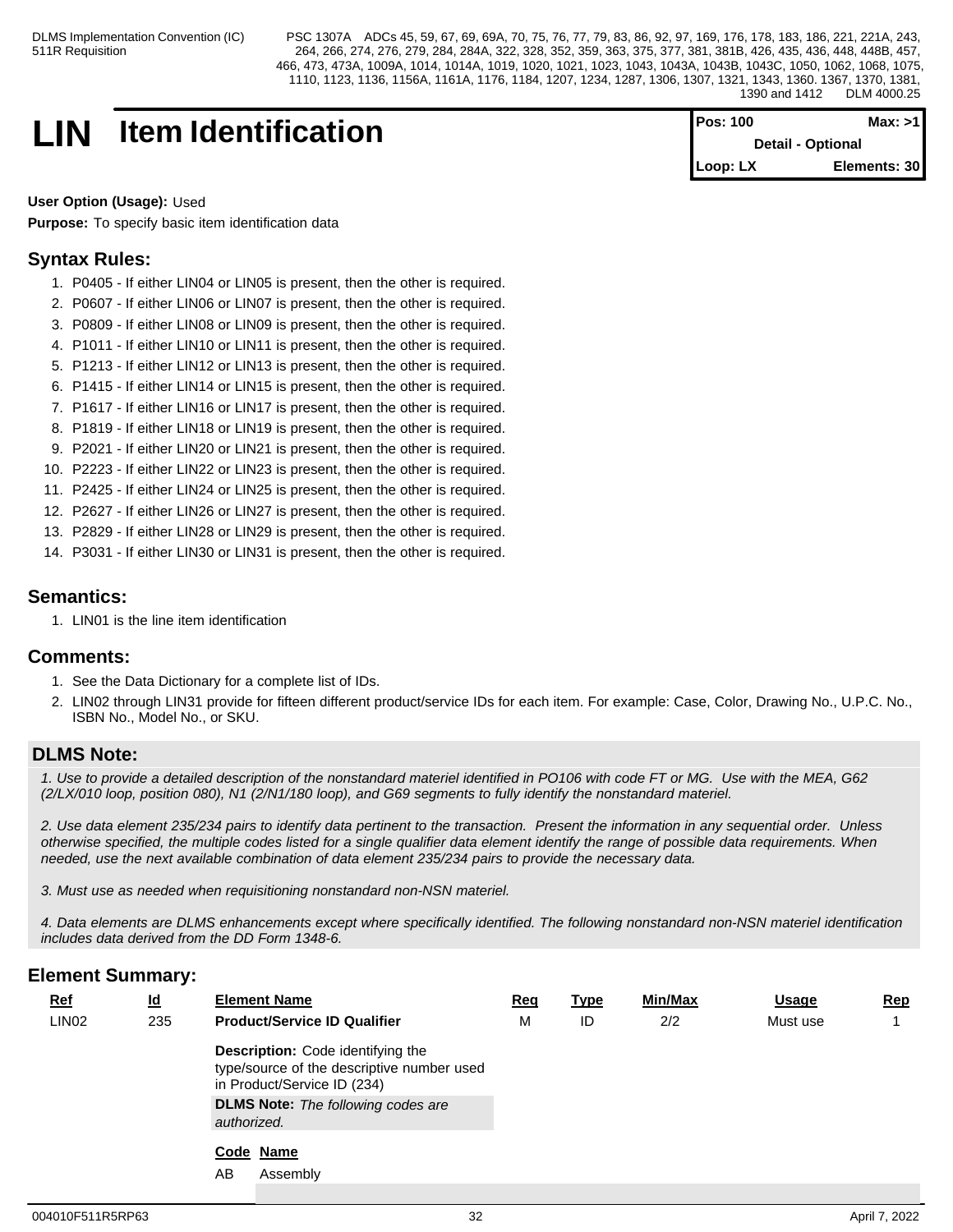### **Code Name**

#### **DLMS Note:**

*Use to identify the assembly associated with the materiel.*

BH Finish/Hand Standard Reference

**DLMS Note:**

*Use to identify the fabric of the nonstandard materiel ordered under Federal Supply Schedule.*

- CL Color
- CN Commodity Name

### **DLMS Note:**

*1. Use to identify the nomenclature of the non-NSN materiel.*

*2. During the legacy MILSTRIP/DLMS transition, this field will be used to perpetuate/populate the Noun Description of Item on MILSTRIP part-numbered requisition (corresponds to A02/A0B with Identification Code C (rp 70)). During this time, a field length greater than 10 positions may be truncated or dropped by the receiving application.* 

*3. Under full DLMS, the field length shall be expanded to conform to this standard which allows 48 positions. DLMS-capable applications should plan to support this expanded field length as a DLMS enhancement. See introductory DLMS 3f.*

#### CR Contract Number

#### **DLMS Note:**

*Use to identify the PIID of the Federal Supply Schedule or related instrument when ordering nonstandard materiel. When procurement is authorized under a PIID call/order number (F in 9th position), provide the value in the PIID field. Refer to ADC 1161A.*

- DR Drawing Revision Number
- F1 Catalog Number

#### **DLMS Note:**

*Use to identify the manufacturer's catalog which references the nonstandard materiel. Cite the effective catalog publication date, if applicable, in the 2/G62/080 segment.*

#### F2 Technical Order Number

#### **DLMS Note:**

*1. During the legacy MILSTRIP/DLMS transition, this field will be used to perpetuate/populate the Technical Order Number/Technical Manual Number identified on MILSTRIP part-numbered requisition (corresponds to AM2/AMB with Identification Code A (rp 70). During this time, a field length greater than 10 positions may be truncated or dropped by the receiving application.* 

*2. Under full DLMS, the field length shall be expanded to conform to this standard which allows 48 positions. DLMS-capable applications should plan to support this expanded field length as a DLMS enhancement. See introductory DLMS 3f.*

- F3 Technical Manual Number
- F4 Series Identifier

#### **DLMS Note:**

*Use to identify the manufacturer's series number of the applicable end item.*

F7 End-Item Description

#### **DLMS Note:**

*1. Use to identify the applicable end item which applies to the non-NSN materiel. Description may include the NSN of the end item and/or nomenclature.*

*2. During the legacy MILSTRIP/DLMS transition, this field will be used to perpetuate/populate the End Item Identification on MILSTRIP part-numbered requisition (corresponds to A02/A0B with Identification Code B (rp 70)). During this time, a field length greater than 10 positions may be truncated or dropped by the receiving application.* 

*3. Under full DLMS, the field length shall be expanded to conform to this standard which allows 48 positions. DLMS-capable applications should plan to support this expanded field length as a DLMS enhancement. See introductory DLMS 3f.*

GS General Specification Number **DLMS Note:**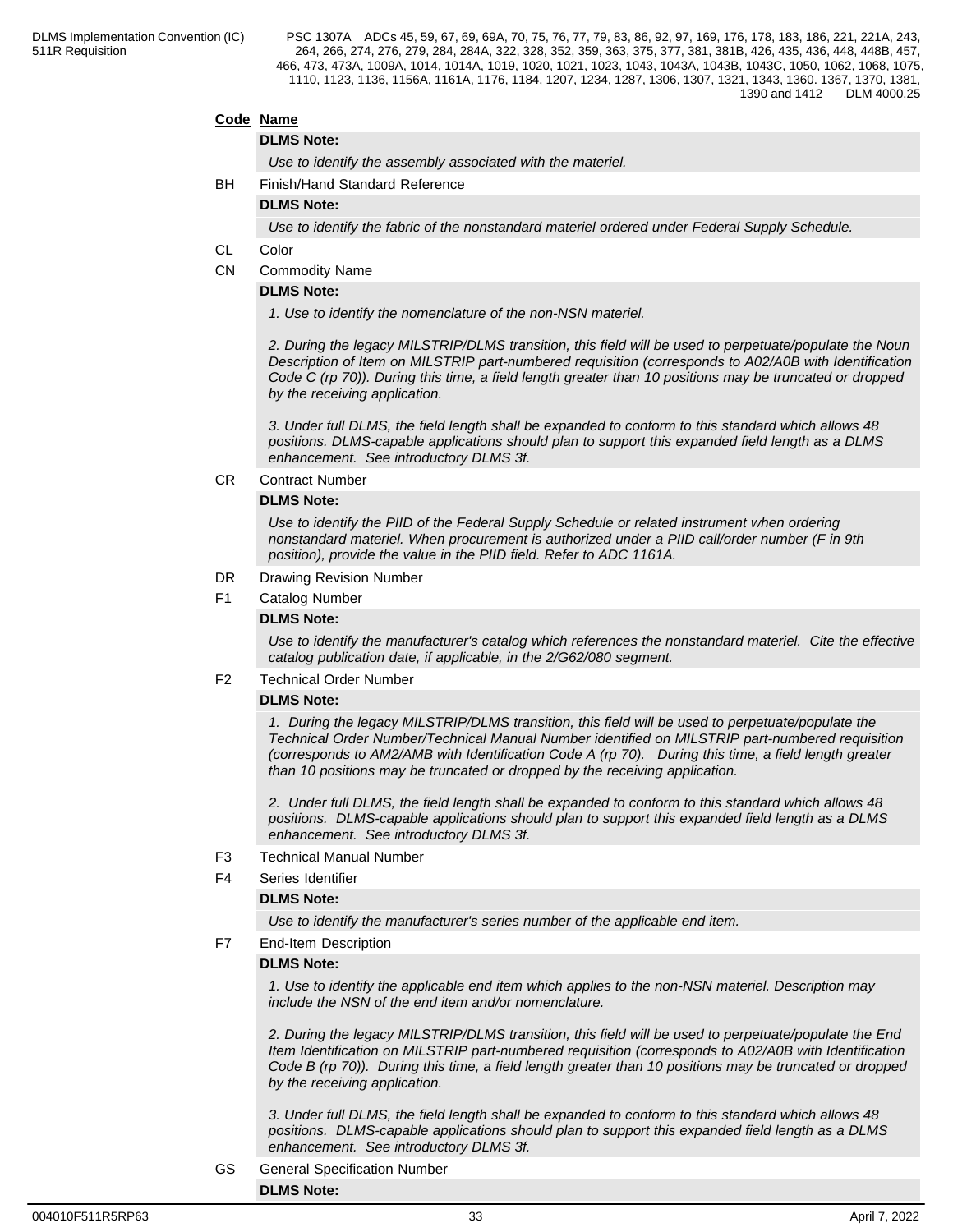## **Code Name**

*Use to identify a specification number, other than a Military Specification (MILSPEC), associated with the nonstandard materiel.*

### MF Manufacturer

**DLMS Note:**

*Use to identify the manufacturer's make of the applicable end item for the nonstandard materiel.*

MN Model Number

## **DLMS Note:**

*Use to identify the manufacturer's model number of the applicable end item.*

- MS Military Specification (MILSPEC) Number
- PR Process Number

#### **DLMS Note:**

*Use to identify a general operating specification which cannot be identified by use of the 2/MEA/105 segment. For example, the MEA use is primarily to identify physical sizes and dimensions of nonstandard materiel. Code PR use is to indicate specifications similar to output rated wattage and horsepower.*

PT Print or Drawing

#### **DLMS Note:**

*1. Use to identify the applicable drawing numbers for the nonstandard materiel.*

*2. During the legacy MILSTRIP/DLMS transition, this field will be used to perpetuate/populate the Drawing or Specification Number on MILSTRIP part-numbered requisition (corresponds to A02/A0B with Identification Code D (rp 70)). During this time, a field length greater than 10 positions may be truncated or dropped by the receiving application.* 

*3. Under full DLMS, the field length shall be expanded to conform to this standard which allows 48 positions. DLMS-capable applications should plan to support this expanded field length as a DLMS enhancement. See introductory DLMS 3f.*

## PW Part Drawing

## **DLMS Note:**

*Use to identify the applicable figure numbers for the nonstandard materiel.*

|                   |     |           | Use to identity the applicable figure numbers for the nonstandard materiel.                                           |                                                                                               |    |      |          |    |  |  |
|-------------------|-----|-----------|-----------------------------------------------------------------------------------------------------------------------|-----------------------------------------------------------------------------------------------|----|------|----------|----|--|--|
|                   |     | <b>SF</b> | Surface Finish                                                                                                        |                                                                                               |    |      |          |    |  |  |
|                   |     |           | <b>DLMS Note:</b>                                                                                                     |                                                                                               |    |      |          |    |  |  |
|                   |     |           |                                                                                                                       | Use to identify the finish of the nonstandard materiel ordered under Federal Supply Schedule. |    |      |          |    |  |  |
|                   |     | SN        | <b>Serial Number</b>                                                                                                  |                                                                                               |    |      |          |    |  |  |
|                   |     |           | <b>DLMS Note:</b>                                                                                                     |                                                                                               |    |      |          |    |  |  |
|                   |     |           | Use to identify the manufacturer's serial number of the applicable end item.                                          |                                                                                               |    |      |          |    |  |  |
|                   |     | VN        | Vendor's (Seller's) Item Number                                                                                       |                                                                                               |    |      |          |    |  |  |
|                   |     | <b>YP</b> | <b>Publication Number</b>                                                                                             |                                                                                               |    |      |          |    |  |  |
|                   |     |           | <b>DLMS Note:</b>                                                                                                     |                                                                                               |    |      |          |    |  |  |
|                   |     |           | Use to identify publications or catalogs.                                                                             |                                                                                               |    |      |          |    |  |  |
| LIN03             | 234 |           | <b>Product/Service ID</b>                                                                                             | M                                                                                             | AN | 1/48 | Must use | -1 |  |  |
|                   |     |           | Description: Identifying number for a<br>product or service                                                           |                                                                                               |    |      |          |    |  |  |
| LIN <sub>04</sub> | 235 |           | <b>Product/Service ID Qualifier</b>                                                                                   | X                                                                                             | ID | 2/2  | Used     |    |  |  |
|                   |     |           | <b>Description:</b> Code identifying the<br>type/source of the descriptive number used<br>in Product/Service ID (234) |                                                                                               |    |      |          |    |  |  |
| LIN05             | 234 |           | <b>Product/Service ID</b>                                                                                             | X                                                                                             | AN | 1/48 | Used     |    |  |  |
|                   |     |           | <b>Description:</b> Identifying number for a<br>product or service                                                    |                                                                                               |    |      |          |    |  |  |
| LIN06             | 235 |           | <b>Product/Service ID Qualifier</b>                                                                                   | X                                                                                             | ID | 2/2  | Used     | 1  |  |  |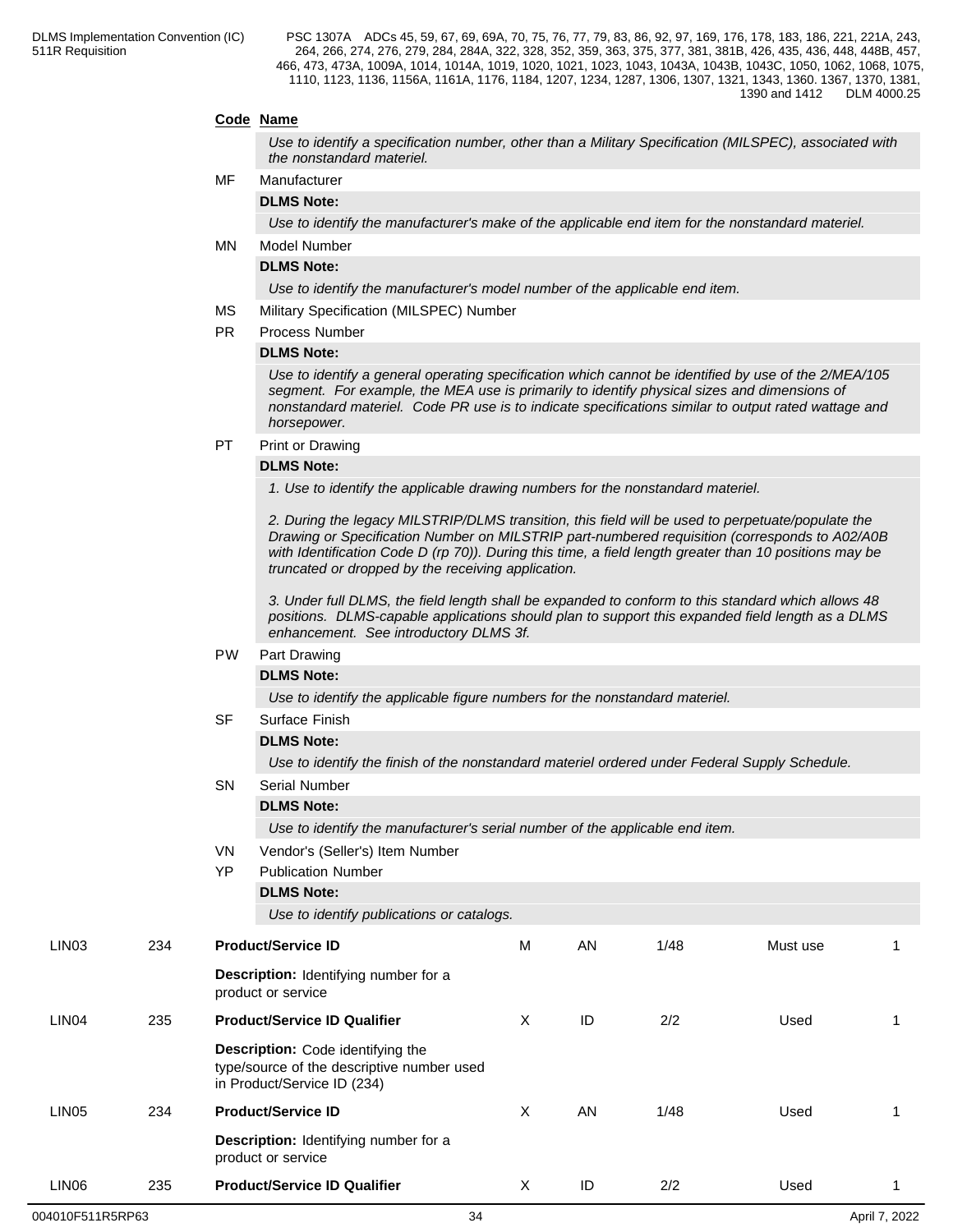| <b>Ref</b>        | $\underline{\mathsf{Id}}$ | <b>Element Name</b>                                                                                            | Req          | <b>Type</b> | <b>Min/Max</b> | <b>Usage</b> | <b>Rep</b>   |
|-------------------|---------------------------|----------------------------------------------------------------------------------------------------------------|--------------|-------------|----------------|--------------|--------------|
|                   |                           | Description: Code identifying the<br>type/source of the descriptive number used<br>in Product/Service ID (234) |              |             |                |              |              |
| LIN07             | 234                       | <b>Product/Service ID</b>                                                                                      | $\sf X$      | AN          | 1/48           | Used         | 1            |
|                   |                           | Description: Identifying number for a<br>product or service                                                    |              |             |                |              |              |
| LIN <sub>08</sub> | 235                       | <b>Product/Service ID Qualifier</b>                                                                            | X            | ID          | 2/2            | Used         | 1            |
|                   |                           | Description: Code identifying the<br>type/source of the descriptive number used<br>in Product/Service ID (234) |              |             |                |              |              |
| LIN <sub>09</sub> | 234                       | <b>Product/Service ID</b>                                                                                      | $\sf X$      | AN          | 1/48           | Used         | 1            |
|                   |                           | Description: Identifying number for a<br>product or service                                                    |              |             |                |              |              |
| <b>LIN10</b>      | 235                       | <b>Product/Service ID Qualifier</b>                                                                            | X            | ID          | 2/2            | Used         | 1            |
|                   |                           | Description: Code identifying the<br>type/source of the descriptive number used<br>in Product/Service ID (234) |              |             |                |              |              |
| <b>LIN11</b>      | 234                       | <b>Product/Service ID</b>                                                                                      | $\mathsf{X}$ | AN          | 1/48           | Used         | 1            |
|                   |                           | Description: Identifying number for a<br>product or service                                                    |              |             |                |              |              |
| <b>LIN12</b>      | 235                       | <b>Product/Service ID Qualifier</b>                                                                            | X            | ID          | 2/2            | Used         | 1            |
|                   |                           | Description: Code identifying the<br>type/source of the descriptive number used<br>in Product/Service ID (234) |              |             |                |              |              |
| <b>LIN13</b>      | 234                       | <b>Product/Service ID</b>                                                                                      | $\mathsf{X}$ | AN          | 1/48           | Used         | 1            |
|                   |                           | Description: Identifying number for a<br>product or service                                                    |              |             |                |              |              |
| <b>LIN14</b>      | 235                       | <b>Product/Service ID Qualifier</b>                                                                            | X            | ID          | 2/2            | Used         | -1           |
|                   |                           | Description: Code identifying the<br>type/source of the descriptive number used<br>in Product/Service ID (234) |              |             |                |              |              |
| <b>LIN15</b>      | 234                       | <b>Product/Service ID</b>                                                                                      | $\mathsf{X}$ | AN          | 1/48           | Used         | 1            |
|                   |                           | Description: Identifying number for a<br>product or service                                                    |              |             |                |              |              |
| <b>LIN16</b>      | 235                       | <b>Product/Service ID Qualifier</b>                                                                            | $\sf X$      | ID          | 2/2            | Used         | $\mathbf{1}$ |
|                   |                           | Description: Code identifying the<br>type/source of the descriptive number used<br>in Product/Service ID (234) |              |             |                |              |              |
| LIN17             | 234                       | <b>Product/Service ID</b>                                                                                      | $\mathsf{X}$ | AN          | 1/48           | Used         | $\mathbf{1}$ |
|                   |                           | Description: Identifying number for a<br>product or service                                                    |              |             |                |              |              |
| <b>LIN18</b>      | 235                       | <b>Product/Service ID Qualifier</b>                                                                            | X            | ID          | 2/2            | Used         | $\mathbf{1}$ |
|                   |                           | Description: Code identifying the<br>type/source of the descriptive number used<br>in Product/Service ID (234) |              |             |                |              |              |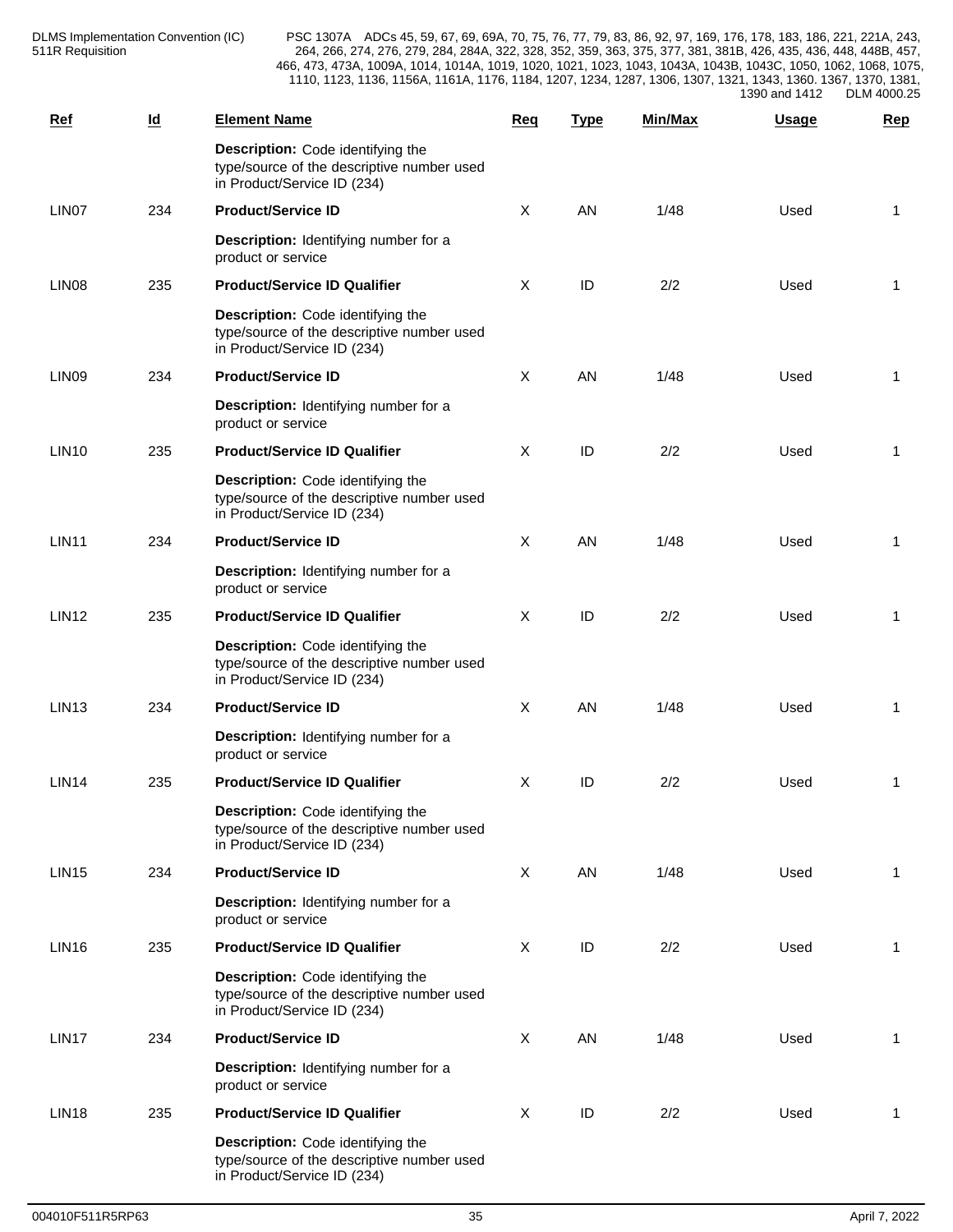| <b>Ref</b>   | $\underline{\mathsf{Id}}$ | <b>Element Name</b>                                                                                            | Req          | <b>Type</b> | Min/Max | Usage | <b>Rep</b>   |
|--------------|---------------------------|----------------------------------------------------------------------------------------------------------------|--------------|-------------|---------|-------|--------------|
| <b>LIN19</b> | 234                       | <b>Product/Service ID</b>                                                                                      | $\mathsf{X}$ | AN          | 1/48    | Used  | 1            |
|              |                           | Description: Identifying number for a<br>product or service                                                    |              |             |         |       |              |
| <b>LIN20</b> | 235                       | <b>Product/Service ID Qualifier</b>                                                                            | X            | ID          | 2/2     | Used  | 1            |
|              |                           | Description: Code identifying the<br>type/source of the descriptive number used<br>in Product/Service ID (234) |              |             |         |       |              |
| <b>LIN21</b> | 234                       | <b>Product/Service ID</b>                                                                                      | X            | AN          | 1/48    | Used  | 1            |
|              |                           | Description: Identifying number for a<br>product or service                                                    |              |             |         |       |              |
| <b>LIN22</b> | 235                       | <b>Product/Service ID Qualifier</b>                                                                            | X            | ID          | 2/2     | Used  | 1            |
|              |                           | Description: Code identifying the<br>type/source of the descriptive number used<br>in Product/Service ID (234) |              |             |         |       |              |
| <b>LIN23</b> | 234                       | <b>Product/Service ID</b>                                                                                      | X            | AN          | 1/48    | Used  | 1            |
|              |                           | Description: Identifying number for a<br>product or service                                                    |              |             |         |       |              |
| <b>LIN24</b> | 235                       | <b>Product/Service ID Qualifier</b>                                                                            | X            | ID          | 2/2     | Used  | $\mathbf{1}$ |
|              |                           | Description: Code identifying the<br>type/source of the descriptive number used<br>in Product/Service ID (234) |              |             |         |       |              |
| <b>LIN25</b> | 234                       | <b>Product/Service ID</b>                                                                                      | X            | AN          | 1/48    | Used  | 1            |
|              |                           | Description: Identifying number for a<br>product or service                                                    |              |             |         |       |              |
| <b>LIN26</b> | 235                       | <b>Product/Service ID Qualifier</b>                                                                            | X            | ID          | 2/2     | Used  | 1            |
|              |                           | Description: Code identifying the<br>type/source of the descriptive number used<br>in Product/Service ID (234) |              |             |         |       |              |
| <b>LIN27</b> | 234                       | <b>Product/Service ID</b>                                                                                      | X            | AN          | 1/48    | Used  | 1            |
|              |                           | Description: Identifying number for a<br>product or service                                                    |              |             |         |       |              |
| <b>LIN28</b> | 235                       | <b>Product/Service ID Qualifier</b>                                                                            | X            | ID          | 2/2     | Used  | 1            |
|              |                           | Description: Code identifying the<br>type/source of the descriptive number used<br>in Product/Service ID (234) |              |             |         |       |              |
| <b>LIN29</b> | 234                       | <b>Product/Service ID</b>                                                                                      | X            | AN          | 1/48    | Used  | 1            |
|              |                           | Description: Identifying number for a<br>product or service                                                    |              |             |         |       |              |
| <b>LIN30</b> | 235                       | <b>Product/Service ID Qualifier</b>                                                                            | $\sf X$      | ID          | 2/2     | Used  | 1            |
|              |                           | Description: Code identifying the<br>type/source of the descriptive number used<br>in Product/Service ID (234) |              |             |         |       |              |
| <b>LIN31</b> | 234                       | <b>Product/Service ID</b>                                                                                      | $\sf X$      | AN          | 1/48    | Used  | $\mathbf{1}$ |
|              |                           | Description: Identifying number for a<br>product or service                                                    |              |             |         |       |              |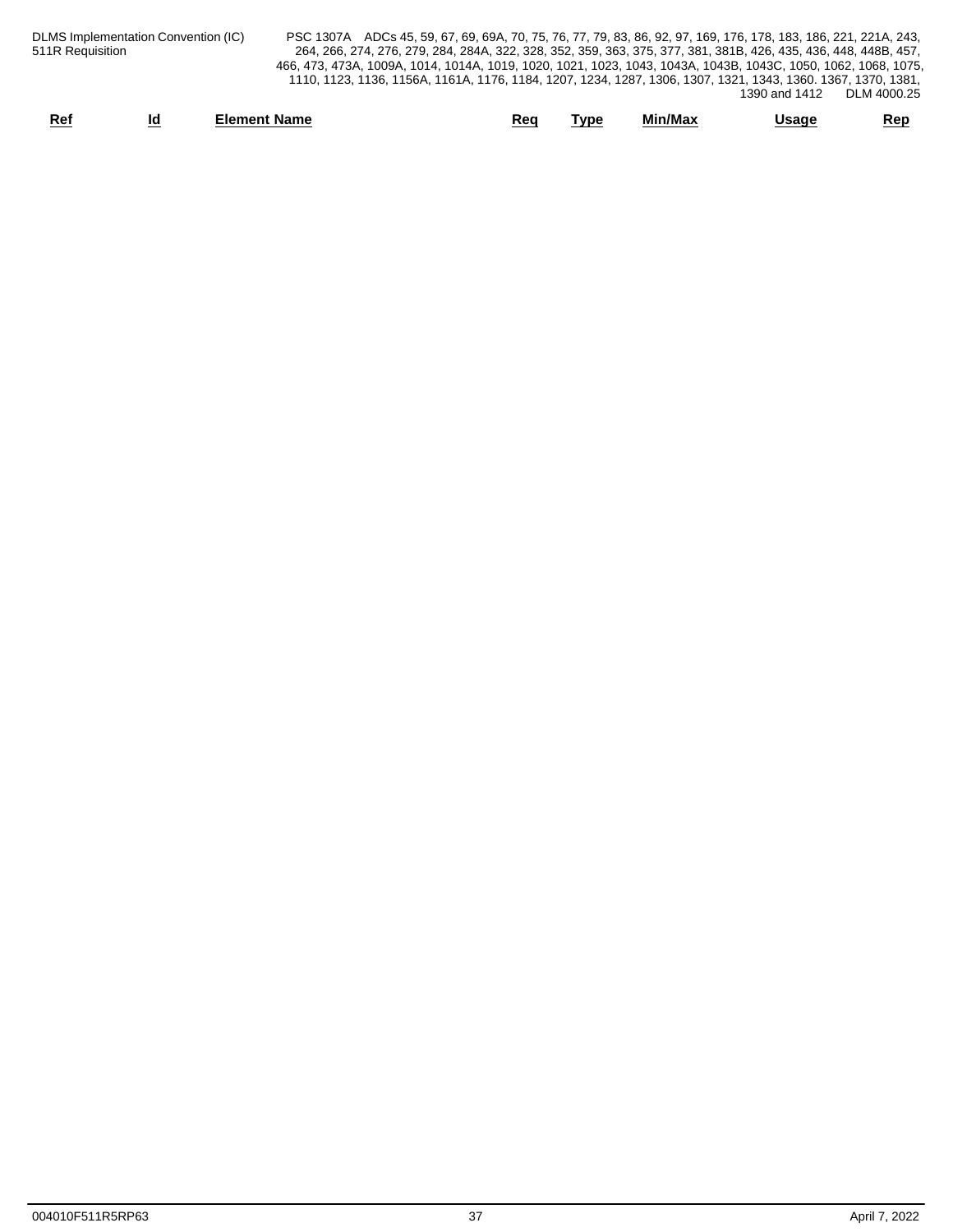# **MEA** Measurements

| <b>Pos: 105</b> | Max: >1                  |  |
|-----------------|--------------------------|--|
|                 | <b>Detail - Optional</b> |  |
| Loop: LX        | Elements: 3              |  |

## **User Option (Usage):** Used

**Purpose:** To specify physical measurements or counts, including dimensions, tolerances, variances, and weights(See Figures Appendix for example of use of C001)

## **Syntax Rules:**

- 1. R03050608 At least one of MEA03, MEA05, MEA06 or MEA08 is required.
- 2. C0504 If MEA05 is present, then MEA04 is required.
- 3. C0604 If MEA06 is present, then MEA04 is required.
- 4. L07030506 If MEA07 is present, then at least one of MEA03, MEA05 or MEA06 is required.
- 5. E0803 Only one of MEA08 or MEA03 may be present.

## **Semantics:**

1. MEA04 defines the unit of measure for MEA03, MEA05, and MEA06.

## **Comments:**

1. When citing dimensional tolerances, any measurement requiring a sign (+ or -), or any measurement where a positive (+) value cannot be assumed, use MEA05 as the negative (-) value and MEA06 as the positive (+) value.

## **DLMS Note:**

*Use multiple repetitions to identify any measurements/dimensions related to the nonstandard materiel identified in PO106 only with code FT or MG.*

| sinoni odininai yv |                           |           |                                                                                                                 |            |             |         |              |              |
|--------------------|---------------------------|-----------|-----------------------------------------------------------------------------------------------------------------|------------|-------------|---------|--------------|--------------|
| <u>Ref</u>         | $\underline{\mathsf{Id}}$ |           | <b>Element Name</b>                                                                                             | <b>Req</b> | <b>Type</b> | Min/Max | <b>Usage</b> | <b>Rep</b>   |
| MEA02              | 738                       |           | <b>Measurement Qualifier</b>                                                                                    | O          | ID          | 1/3     | Must use     | $\mathbf{1}$ |
|                    |                           |           | Description: Code identifying a specific<br>product or process characteristic to which a<br>measurement applies |            |             |         |              |              |
|                    |                           |           | <b>DLMS Note:</b> 1. Use to identify the specific<br>dimension/measurement quantified in<br>MEA03 and MEA04.    |            |             |         |              |              |
|                    |                           |           | 2. The following codes are authorized.                                                                          |            |             |         |              |              |
|                    |                           |           | Code Name                                                                                                       |            |             |         |              |              |
|                    |                           | G         | Gross Weight                                                                                                    |            |             |         |              |              |
|                    |                           | DI        | Diameter                                                                                                        |            |             |         |              |              |
|                    |                           | <b>DN</b> | Density                                                                                                         |            |             |         |              |              |
|                    |                           | <b>DP</b> | Depth                                                                                                           |            |             |         |              |              |
|                    |                           | FQ        | Frequency                                                                                                       |            |             |         |              |              |
|                    |                           | GL        | Gloss                                                                                                           |            |             |         |              |              |
|                    |                           | HT        | Height                                                                                                          |            |             |         |              |              |
|                    |                           | ID        | Inside Diameter                                                                                                 |            |             |         |              |              |
|                    |                           | LN        | Length                                                                                                          |            |             |         |              |              |
|                    |                           | MD        | Measurement Voltage                                                                                             |            |             |         |              |              |
|                    |                           | OD        | Outside Diameter                                                                                                |            |             |         |              |              |
|                    |                           | <b>PB</b> | Pressure                                                                                                        |            |             |         |              |              |
|                    |                           | <b>TF</b> | Tensile                                                                                                         |            |             |         |              |              |
|                    |                           | TH        | Thickness                                                                                                       |            |             |         |              |              |
|                    |                           | VO        | Voltage                                                                                                         |            |             |         |              |              |
|                    |                           | <b>WD</b> | Width                                                                                                           |            |             |         |              |              |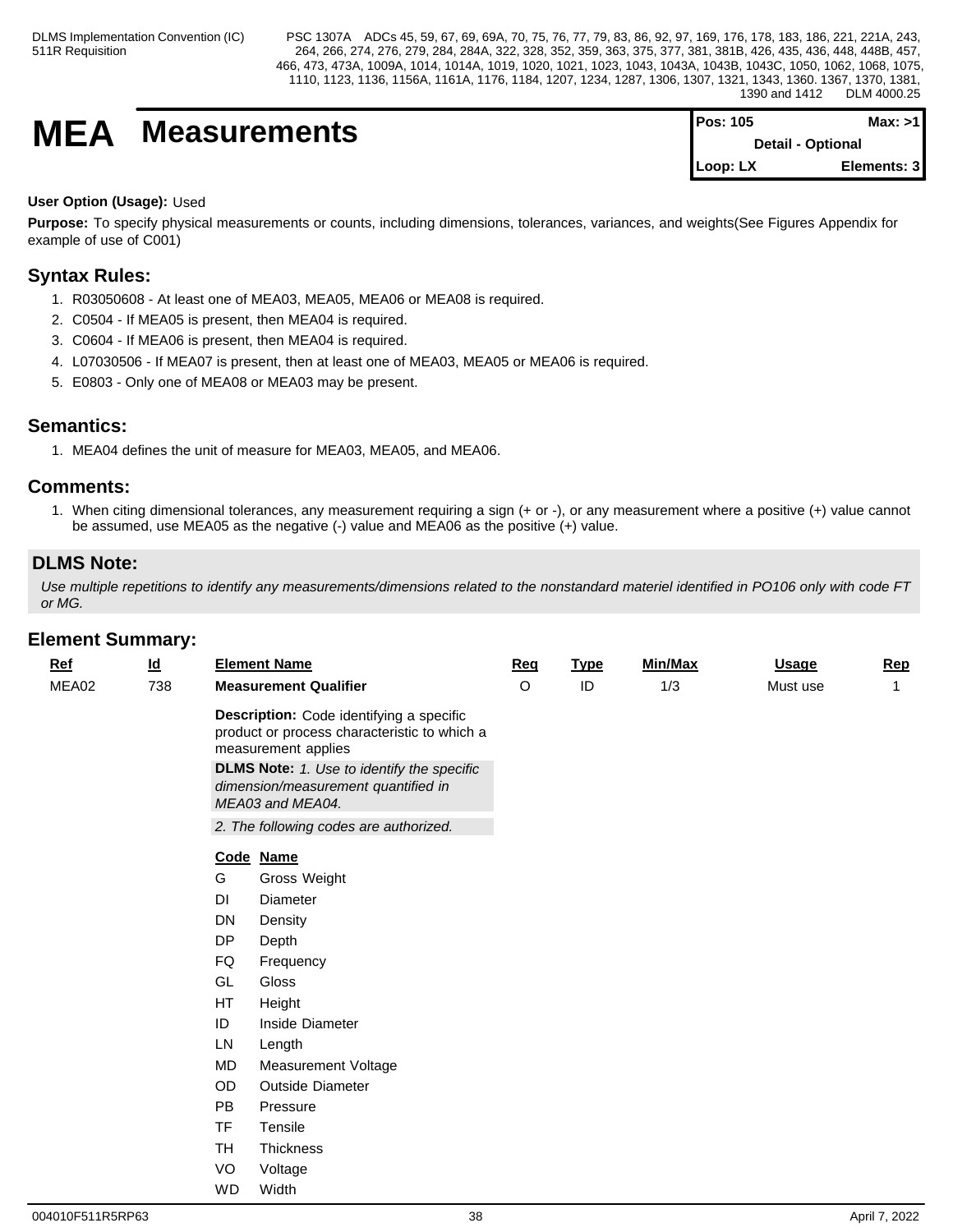| Code Name<br>WT<br>Weight<br><b>LPR</b><br>Line Pressure<br><b>UCB</b><br>Cube<br>VOL<br>Volume<br>$\mathsf{R}$<br>$\mathsf{X}$<br>1/20<br>MEA03<br>739<br><b>Measurement Value</b><br>Must use<br>$\mathbf{1}$<br><b>Description:</b> The value of the<br>measurement<br>MEA04<br>C001<br><b>Composite Unit of Measure</b><br>X<br>Must use<br>Comp<br>1<br>Description: To identify a composite unit of<br>measure(See Figures Appendix for<br>examples of use)<br>DLMS Note: Use to identify the value of the<br>units expressed in MEA03. For example, if<br>the height of the nonstandard materiel was<br>six feet, cite 6 in MEA03 and FT in MEA04.<br>$\sf ID$<br>MEA04-01<br>Unit or Basis for Measurement Code<br>2/2<br>355<br>М<br>Must use<br>$\overline{1}$<br>Description: Code specifying the units in<br>which a value is being expressed, or<br>manner in which a measurement has been<br>taken<br><b>DLMS Note:</b> The following codes are<br>authorized.<br>Code Name<br>2G<br>Volts (Alternating Current)<br>2H<br>Volts (Direct Current)<br>21<br>British Thermal Units (BTUs) Per Hour<br>2N<br>Decibels<br>70<br>Volt<br>82<br>Ohm<br>AD<br><b>Bytes</b><br>$\mathsf{A}\mathsf{Z}$<br>British Thermal Units (BTUs) per Pound<br>B <sub>0</sub><br>British Thermal Units (BTUs) per Cubic Foot<br>B7<br>Cycles<br>CI<br>Cubic Inches<br>CM<br>Centimeter<br>${\sf CR}$<br><b>Cubic Meter</b><br>CY<br>Cubic Yard<br>FT<br>Foot<br>GA<br>Gallon<br>HJ<br>Horsepower<br>IN<br>Inch<br>KG<br>Kilogram<br>LB<br>Pound<br>LT.<br>Liter<br><b>MR</b><br>Meter<br>OZ<br>Ounce - Av<br>P1<br>Percent<br>P <sub>2</sub><br>Pounds per Foot<br>PT<br>Pint |  |             |  |  |  |
|------------------------------------------------------------------------------------------------------------------------------------------------------------------------------------------------------------------------------------------------------------------------------------------------------------------------------------------------------------------------------------------------------------------------------------------------------------------------------------------------------------------------------------------------------------------------------------------------------------------------------------------------------------------------------------------------------------------------------------------------------------------------------------------------------------------------------------------------------------------------------------------------------------------------------------------------------------------------------------------------------------------------------------------------------------------------------------------------------------------------------------------------------------------------------------------------------------------------------------------------------------------------------------------------------------------------------------------------------------------------------------------------------------------------------------------------------------------------------------------------------------------------------------------------------------------------------------------------------------------------------------------------------------------------|--|-------------|--|--|--|
|                                                                                                                                                                                                                                                                                                                                                                                                                                                                                                                                                                                                                                                                                                                                                                                                                                                                                                                                                                                                                                                                                                                                                                                                                                                                                                                                                                                                                                                                                                                                                                                                                                                                        |  |             |  |  |  |
|                                                                                                                                                                                                                                                                                                                                                                                                                                                                                                                                                                                                                                                                                                                                                                                                                                                                                                                                                                                                                                                                                                                                                                                                                                                                                                                                                                                                                                                                                                                                                                                                                                                                        |  |             |  |  |  |
|                                                                                                                                                                                                                                                                                                                                                                                                                                                                                                                                                                                                                                                                                                                                                                                                                                                                                                                                                                                                                                                                                                                                                                                                                                                                                                                                                                                                                                                                                                                                                                                                                                                                        |  |             |  |  |  |
|                                                                                                                                                                                                                                                                                                                                                                                                                                                                                                                                                                                                                                                                                                                                                                                                                                                                                                                                                                                                                                                                                                                                                                                                                                                                                                                                                                                                                                                                                                                                                                                                                                                                        |  |             |  |  |  |
|                                                                                                                                                                                                                                                                                                                                                                                                                                                                                                                                                                                                                                                                                                                                                                                                                                                                                                                                                                                                                                                                                                                                                                                                                                                                                                                                                                                                                                                                                                                                                                                                                                                                        |  |             |  |  |  |
|                                                                                                                                                                                                                                                                                                                                                                                                                                                                                                                                                                                                                                                                                                                                                                                                                                                                                                                                                                                                                                                                                                                                                                                                                                                                                                                                                                                                                                                                                                                                                                                                                                                                        |  |             |  |  |  |
|                                                                                                                                                                                                                                                                                                                                                                                                                                                                                                                                                                                                                                                                                                                                                                                                                                                                                                                                                                                                                                                                                                                                                                                                                                                                                                                                                                                                                                                                                                                                                                                                                                                                        |  |             |  |  |  |
|                                                                                                                                                                                                                                                                                                                                                                                                                                                                                                                                                                                                                                                                                                                                                                                                                                                                                                                                                                                                                                                                                                                                                                                                                                                                                                                                                                                                                                                                                                                                                                                                                                                                        |  |             |  |  |  |
|                                                                                                                                                                                                                                                                                                                                                                                                                                                                                                                                                                                                                                                                                                                                                                                                                                                                                                                                                                                                                                                                                                                                                                                                                                                                                                                                                                                                                                                                                                                                                                                                                                                                        |  |             |  |  |  |
|                                                                                                                                                                                                                                                                                                                                                                                                                                                                                                                                                                                                                                                                                                                                                                                                                                                                                                                                                                                                                                                                                                                                                                                                                                                                                                                                                                                                                                                                                                                                                                                                                                                                        |  | QT<br>Quart |  |  |  |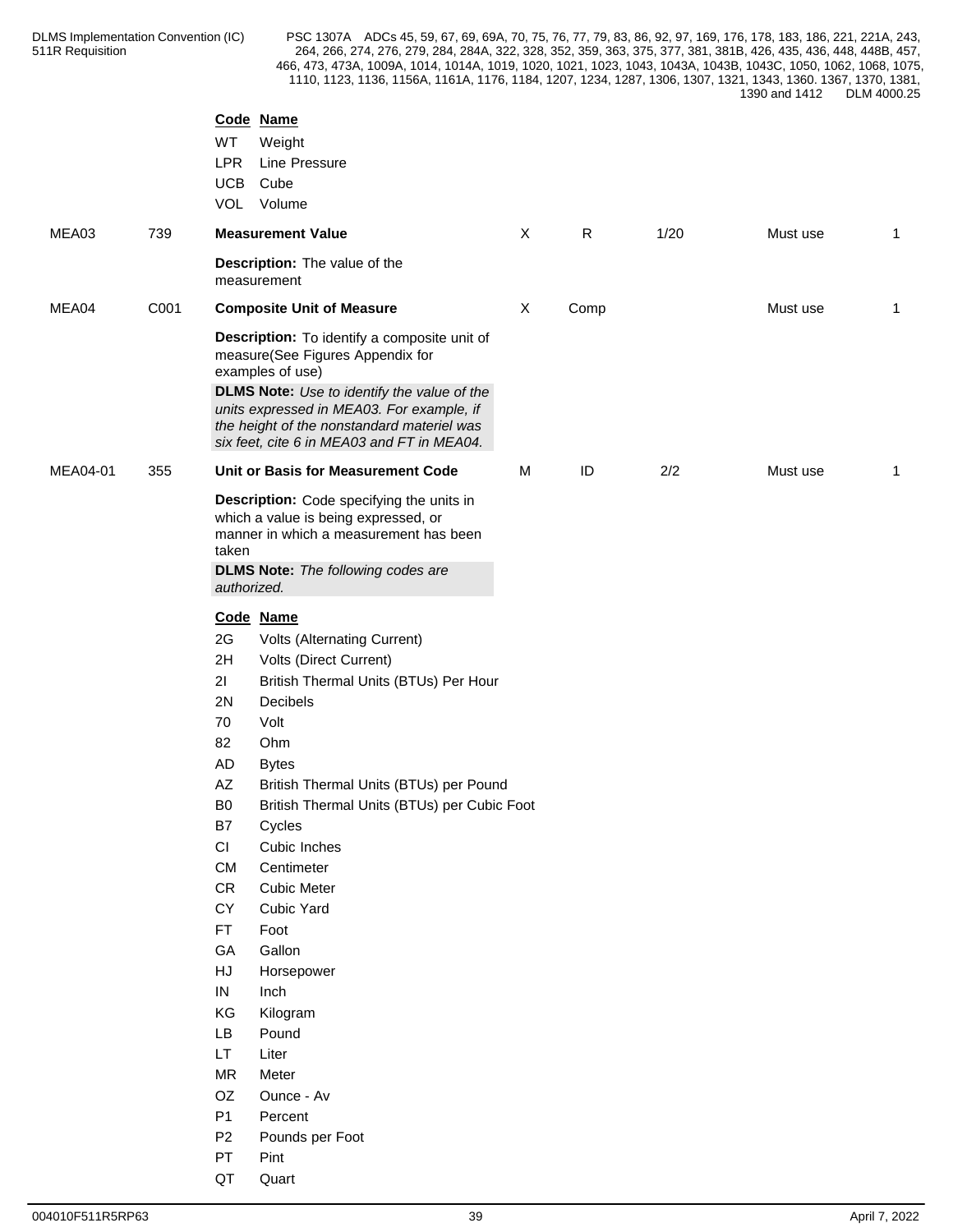## **Code Name**

- R4 Calorie
- SF Square Foot
- SM Square Meter
- SY Square Yard
- TG Gross Ton
- TN Net Ton (2,000 LB).
- VA Volt-ampere per Kilogram
- WA Watts per Kilogram
- YD Yard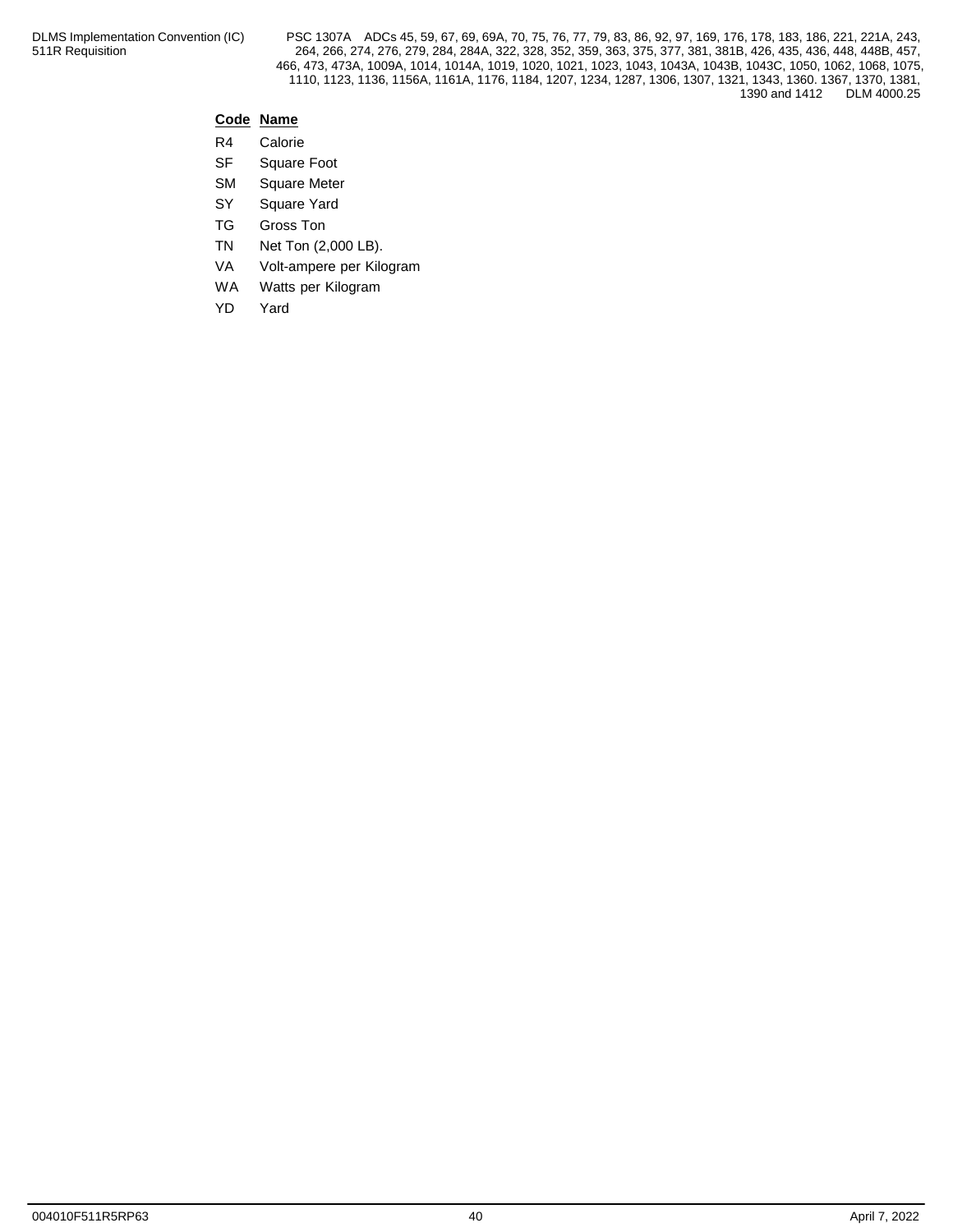## **G69** Line Item Detail - Description

| IPos: 110 | Max: >1                  |
|-----------|--------------------------|
|           | <b>Detail - Optional</b> |
| Loop: LX  | Elements: 11             |

**User Option (Usage):** Used

**Purpose:** To describe an item in free-form format

## **DLMS Note:**

*Use to describe nonstandard materiel identified in PO106 only with code FT or MG when the 2/LIN/100 and 2/MEA/105 segments do not provide adequate descriptive capability. Use multiple repetitions to provide the narrative descriptive information.*

## **Element Summary:**

| <u>Ref</u> | <u>ια</u> | Element Name                                  | Req       | Tvpe | Min/Max | <u>Usage</u> | <u>Rep</u> |
|------------|-----------|-----------------------------------------------|-----------|------|---------|--------------|------------|
| G6901      | 369       | <b>Free-form Description</b><br>$\sim$ $\sim$ | <b>IV</b> | AN   | 1/45    | Must use     |            |
|            |           |                                               |           |      |         |              |            |

**Description:** Free-form descriptive text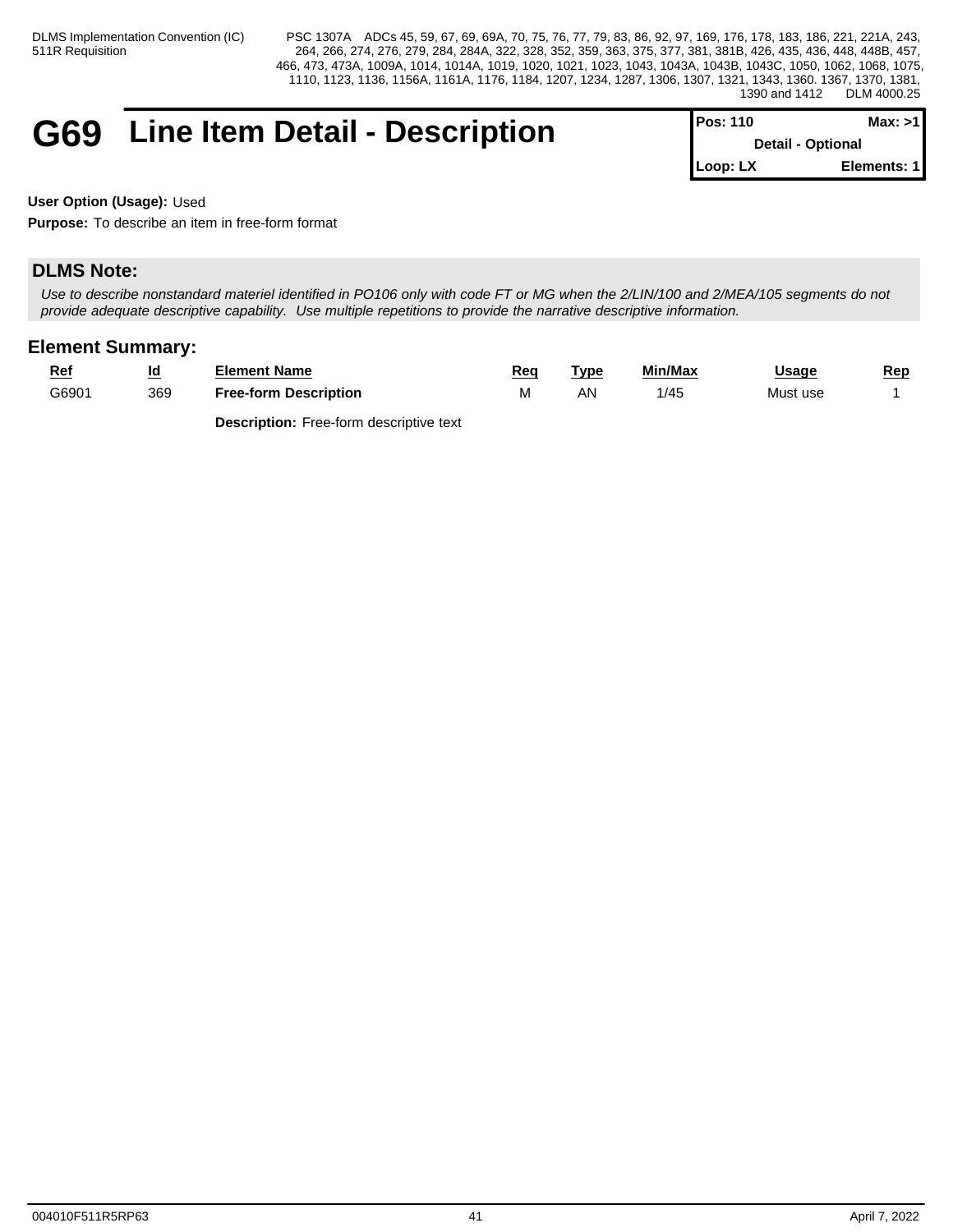## **NTE** Note/Special Instruction

| <b>IPos: 120</b> | Max: >1                  |  |
|------------------|--------------------------|--|
|                  | <b>Detail - Optional</b> |  |
| $Loop: LX$       | Elements: 2              |  |

#### **User Option (Usage):** Used

**Purpose:** To transmit information in a free-form format, if necessary, for comment or special instruction

## **Comments:**

1. The NTE segment permits free-form information/data which, under ANSI X12 standard implementations, is not machine processable. The use of the NTE segment should therefore be avoided, if at all possible, in an automated environment.

## **DLMS Note:**

*1. Use to identify exception data associated with the transaction. Use during extraordinary situations requiring manual intervention in the requisition processing routine.*

*2. Exception data associated with the requisition is a DLMS enhancement; see introductory DLMS note 3a.*

*3. Use with Requisition Exception Data Transaction (DLA DIC YRZ) to indicate technical/descriptive exception information or pick, pack/special delivery instructions or extended part number. See introductory DLMS note 3e.*

| NTE01<br>363<br>ID<br>3/3<br><b>Note Reference Code</b><br>$\circ$<br>Must use<br><b>Description:</b> Code identifying the<br>functional area or purpose for which the<br>note applies<br>Code Name<br><b>ORI</b><br>Order Instructions<br><b>DLMS Note:</b><br>Use with Requisition Exception Data Transaction (DLA DIC YRZ-Line Counters 01-20) to indicate<br>technical/descriptive exception information for procurement purposes. Segment may be repeated up to<br>20 times with same NTE01 qualifier. A maximum of 60 positions (including spaces) may be sent for<br>each occurrence of the NTE01. A maximum of 1200 positions of text (including spaces) may be sent.<br>Pick, pack, and special delivery type instructions (DLA DIC YRZ-Line Counters 01-06) may also be<br>entered as exception data to be forwarded to a DSS storage activity, as part of an exception MRO. This<br>type of data is limited to 360 positions (including spaces) which would be the segment, repeated up to 6<br>times, with the same NTE01 qualifier. Also used for USAF descriptive data associated with part<br>numbered requisitions (A02/A0B rp 67-80). See introductory DLMS note 3e.<br><b>PDS</b><br><b>Product Specification</b><br><b>DLMS Note:</b><br>Use with Requisition Exception Data Transaction (DLA DIC YRZ-Transaction Code PN) to indicate an<br>extended part number. Only a single instance of the segment is used with this NTE01 qualifier. A<br>maximum of 60 positions of text (including spaces) may be sent. See introductory DLMS note 3e.<br>M<br>1/80<br>NTE <sub>02</sub><br>352<br>AN<br><b>Description</b><br>Must use<br><b>Description:</b> A free-form description to<br>clarify the related data elements and their<br>content | <b>Ref</b> | $\underline{\mathsf{Id}}$ | <b>Element Name</b> | Req | <b>Type</b> | Min/Max | Usage | <b>Rep</b> |
|-----------------------------------------------------------------------------------------------------------------------------------------------------------------------------------------------------------------------------------------------------------------------------------------------------------------------------------------------------------------------------------------------------------------------------------------------------------------------------------------------------------------------------------------------------------------------------------------------------------------------------------------------------------------------------------------------------------------------------------------------------------------------------------------------------------------------------------------------------------------------------------------------------------------------------------------------------------------------------------------------------------------------------------------------------------------------------------------------------------------------------------------------------------------------------------------------------------------------------------------------------------------------------------------------------------------------------------------------------------------------------------------------------------------------------------------------------------------------------------------------------------------------------------------------------------------------------------------------------------------------------------------------------------------------------------------------------------------------------------------------------------------|------------|---------------------------|---------------------|-----|-------------|---------|-------|------------|
|                                                                                                                                                                                                                                                                                                                                                                                                                                                                                                                                                                                                                                                                                                                                                                                                                                                                                                                                                                                                                                                                                                                                                                                                                                                                                                                                                                                                                                                                                                                                                                                                                                                                                                                                                                 |            |                           |                     |     |             |         |       |            |
|                                                                                                                                                                                                                                                                                                                                                                                                                                                                                                                                                                                                                                                                                                                                                                                                                                                                                                                                                                                                                                                                                                                                                                                                                                                                                                                                                                                                                                                                                                                                                                                                                                                                                                                                                                 |            |                           |                     |     |             |         |       |            |
|                                                                                                                                                                                                                                                                                                                                                                                                                                                                                                                                                                                                                                                                                                                                                                                                                                                                                                                                                                                                                                                                                                                                                                                                                                                                                                                                                                                                                                                                                                                                                                                                                                                                                                                                                                 |            |                           |                     |     |             |         |       |            |
|                                                                                                                                                                                                                                                                                                                                                                                                                                                                                                                                                                                                                                                                                                                                                                                                                                                                                                                                                                                                                                                                                                                                                                                                                                                                                                                                                                                                                                                                                                                                                                                                                                                                                                                                                                 |            |                           |                     |     |             |         |       |            |
|                                                                                                                                                                                                                                                                                                                                                                                                                                                                                                                                                                                                                                                                                                                                                                                                                                                                                                                                                                                                                                                                                                                                                                                                                                                                                                                                                                                                                                                                                                                                                                                                                                                                                                                                                                 |            |                           |                     |     |             |         |       |            |
|                                                                                                                                                                                                                                                                                                                                                                                                                                                                                                                                                                                                                                                                                                                                                                                                                                                                                                                                                                                                                                                                                                                                                                                                                                                                                                                                                                                                                                                                                                                                                                                                                                                                                                                                                                 |            |                           |                     |     |             |         |       |            |
|                                                                                                                                                                                                                                                                                                                                                                                                                                                                                                                                                                                                                                                                                                                                                                                                                                                                                                                                                                                                                                                                                                                                                                                                                                                                                                                                                                                                                                                                                                                                                                                                                                                                                                                                                                 |            |                           |                     |     |             |         |       |            |
|                                                                                                                                                                                                                                                                                                                                                                                                                                                                                                                                                                                                                                                                                                                                                                                                                                                                                                                                                                                                                                                                                                                                                                                                                                                                                                                                                                                                                                                                                                                                                                                                                                                                                                                                                                 |            |                           |                     |     |             |         |       |            |
|                                                                                                                                                                                                                                                                                                                                                                                                                                                                                                                                                                                                                                                                                                                                                                                                                                                                                                                                                                                                                                                                                                                                                                                                                                                                                                                                                                                                                                                                                                                                                                                                                                                                                                                                                                 |            |                           |                     |     |             |         |       |            |
|                                                                                                                                                                                                                                                                                                                                                                                                                                                                                                                                                                                                                                                                                                                                                                                                                                                                                                                                                                                                                                                                                                                                                                                                                                                                                                                                                                                                                                                                                                                                                                                                                                                                                                                                                                 |            |                           |                     |     |             |         |       |            |
|                                                                                                                                                                                                                                                                                                                                                                                                                                                                                                                                                                                                                                                                                                                                                                                                                                                                                                                                                                                                                                                                                                                                                                                                                                                                                                                                                                                                                                                                                                                                                                                                                                                                                                                                                                 |            |                           |                     |     |             |         |       |            |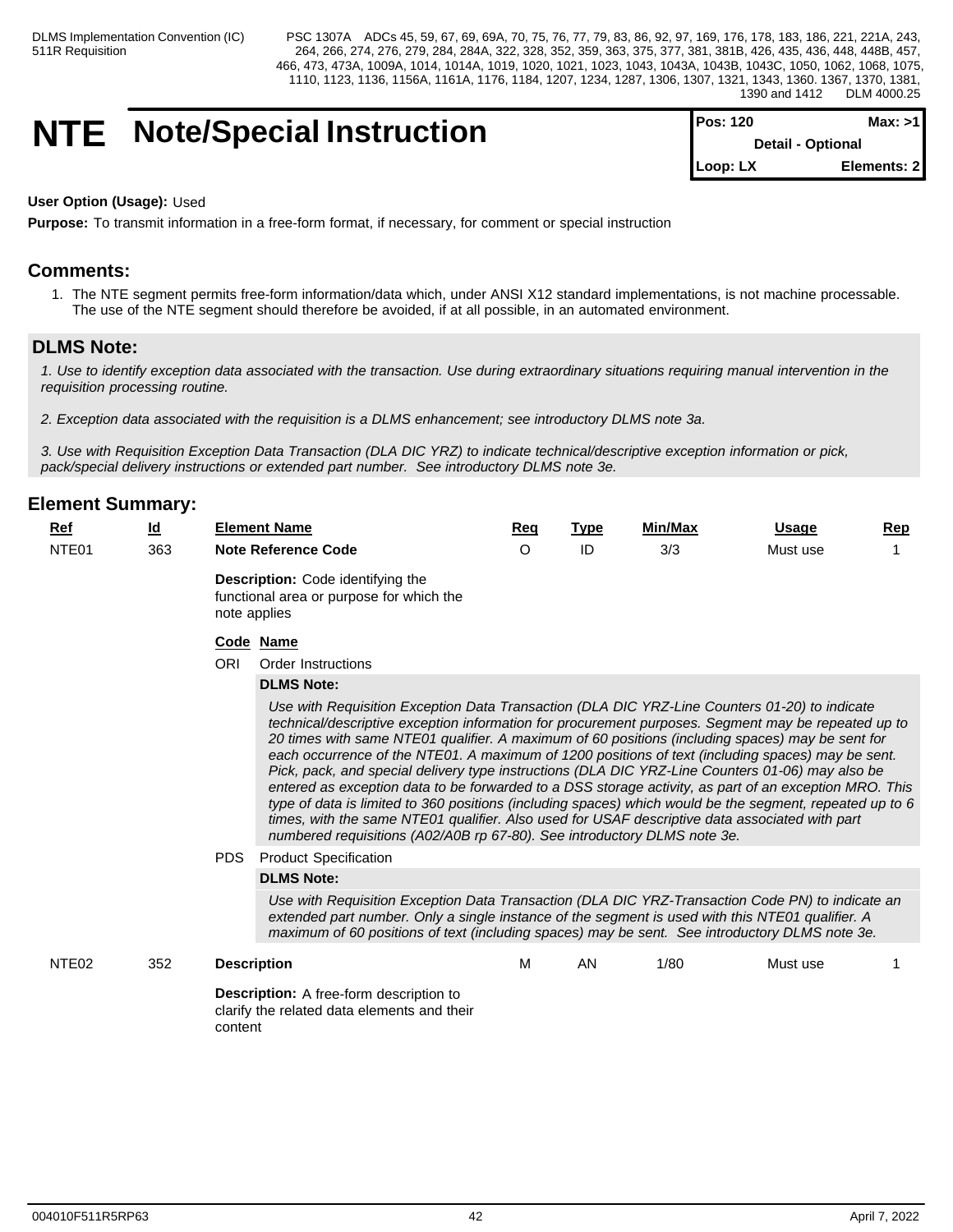## **LM** Code Source Information

| ∦Pos: 130 | Max: 1 I                 |
|-----------|--------------------------|
|           | <b>Detail - Optional</b> |
| Loop: LM  | Elements: 1              |

**User Option (Usage):** Must use

**Purpose:** To transmit standard code list identification information

## **Comments:**

1. LM02 identifies the applicable industry code list source information.

## **DLMS Note:**

*Must use this 2/LM/130 loop to identify coded information maintained in department or agency documentation.*

| <u>Ref</u> | $\underline{\mathsf{Id}}$ | <b>Element Name</b>                                                          | <u>Req</u> | <u>Type</u> | Min/Max | <b>Usage</b> | <u>Rep</u> |
|------------|---------------------------|------------------------------------------------------------------------------|------------|-------------|---------|--------------|------------|
| LM01       | 559                       | <b>Agency Qualifier Code</b>                                                 | M          | ID          | 2/2     | Must use     |            |
|            |                           | <b>Description:</b> Code identifying the agency<br>assigning the code values |            |             |         |              |            |
|            |                           | Code Name<br>DF<br>Department of Defense (DoD)                               |            |             |         |              |            |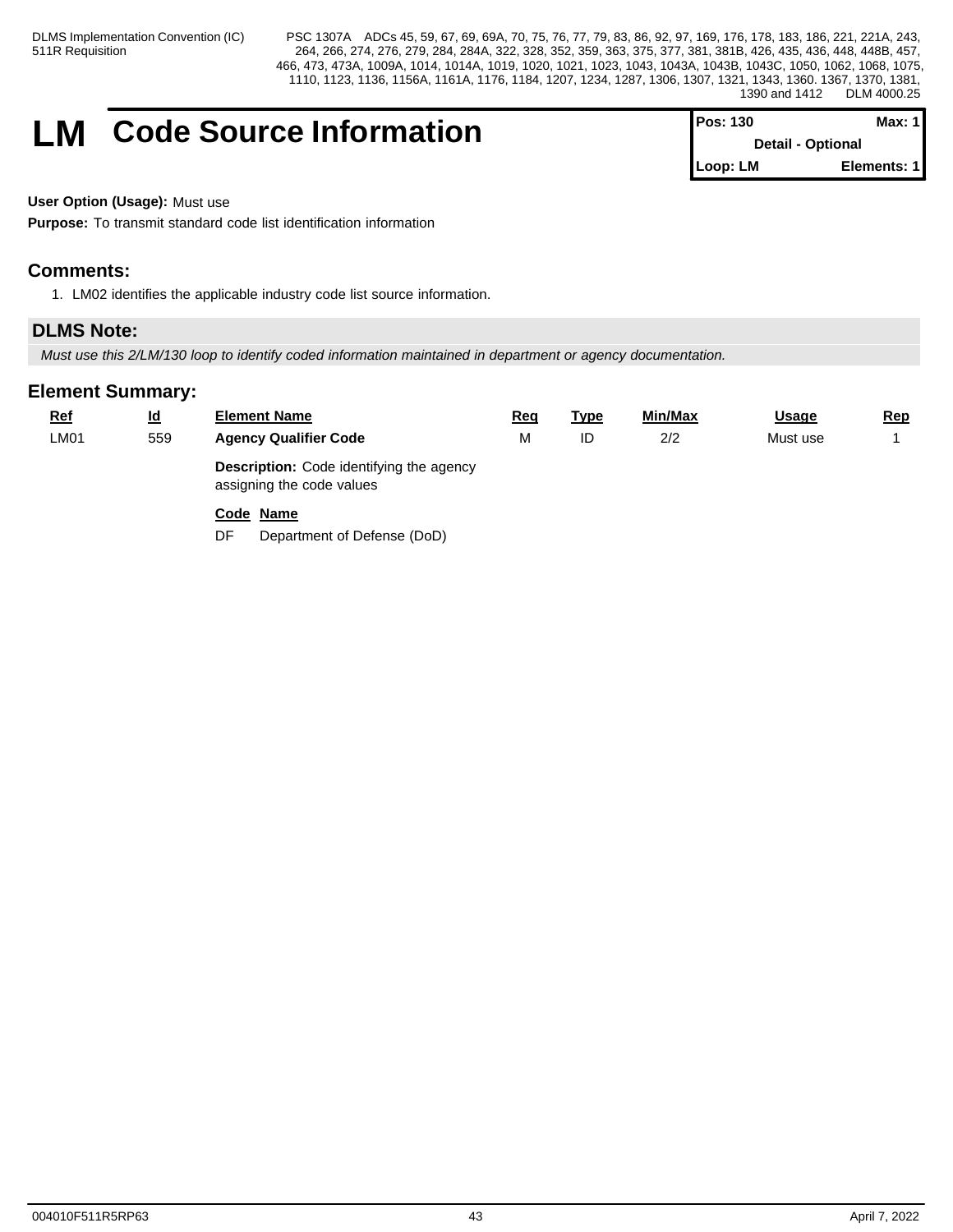$$
\begin{array}{c|c|c|c|c} \textbf{Industry Code} & & \textbf{Pos: 140} & \textbf{Max: 100} \\ \textbf{Detail - Mandatory} & & \textbf{Detail - Mandatory} \end{array}
$$

| <b>I</b> Pos: 140 | Max: 100                  |
|-------------------|---------------------------|
|                   | <b>Detail - Mandatory</b> |
| Loop: LM          | Elements: 2               |

## **User Option (Usage):** Must use

**Purpose:** Code to transmit standard industry codes

## **Syntax Rules:**

1. C0102 - If LQ01 is present, then LQ02 is required.

## **DLMS Note:**

*Use to identify codes, as appropriate, consistent with management information requirements.*

| Ref  | $\underline{\mathsf{Id}}$ |             | <b>Element Name</b>                                                                                                                                                                                                                                                                                                                                                                                                              | Req      | <b>Type</b> | Min/Max | <b>Usage</b> | <u>Rep</u>   |  |  |  |  |
|------|---------------------------|-------------|----------------------------------------------------------------------------------------------------------------------------------------------------------------------------------------------------------------------------------------------------------------------------------------------------------------------------------------------------------------------------------------------------------------------------------|----------|-------------|---------|--------------|--------------|--|--|--|--|
| LQ01 | 1270                      |             | <b>Code List Qualifier Code</b>                                                                                                                                                                                                                                                                                                                                                                                                  | $\Omega$ | ID          | 1/3     | Must use     | $\mathbf{1}$ |  |  |  |  |
|      |                           |             | Description: Code identifying a specific<br>industry code list<br>DLMS Note: 1. Use code 99 or A1, but not<br>both, except for ammunition where both<br>codes may be used. Use of both codes for<br>ammunition is a DLMS enhancement. If<br>communicating with a legacy MILSTRIP<br>system only one of the codes may be<br>received by the recipient's automated<br>processing system.<br>2. The following codes are authorized. |          |             |         |              |              |  |  |  |  |
|      |                           |             | Code Name                                                                                                                                                                                                                                                                                                                                                                                                                        |          |             |         |              |              |  |  |  |  |
|      |                           | $\mathbf 0$ | Document Identification Code                                                                                                                                                                                                                                                                                                                                                                                                     |          |             |         |              |              |  |  |  |  |
|      |                           |             | <b>DLMS Note:</b>                                                                                                                                                                                                                                                                                                                                                                                                                |          |             |         |              |              |  |  |  |  |
|      |                           |             | 1. The MILSTRIP DIC is retained in the DLMS to facilitate transaction conversion in a mixed legacy<br>MILSTRIP/DLMS environment. Continued support of the DIC in a full DLMS environment will be<br>assessed at a future date.<br>2. Use two iterations to identify requisition DIC and Requisition Exception Data Transaction (DLA DIC<br>YRZ), when applicable.                                                                |          |             |         |              |              |  |  |  |  |
|      |                           |             | 3. Future streamlined data; see introductory DLMS note 3c.                                                                                                                                                                                                                                                                                                                                                                       |          |             |         |              |              |  |  |  |  |
|      |                           | 67          | Type of Assistance Code                                                                                                                                                                                                                                                                                                                                                                                                          |          |             |         |              |              |  |  |  |  |
|      |                           |             | <b>DLMS Note:</b>                                                                                                                                                                                                                                                                                                                                                                                                                |          |             |         |              |              |  |  |  |  |
|      |                           |             | 1. For SA transactions, use when the coded address in the transaction number does not identify the<br>type of assistance and financing.                                                                                                                                                                                                                                                                                          |          |             |         |              |              |  |  |  |  |
|      |                           |             | 2. DLMS enhancement; see introductory DLMS note 3a.                                                                                                                                                                                                                                                                                                                                                                              |          |             |         |              |              |  |  |  |  |
|      |                           | 78          | Project Code                                                                                                                                                                                                                                                                                                                                                                                                                     |          |             |         |              |              |  |  |  |  |
|      |                           |             | <b>DLMS Note:</b>                                                                                                                                                                                                                                                                                                                                                                                                                |          |             |         |              |              |  |  |  |  |
|      |                           |             | 1. Use to identify special programs, exercises, projects, operations, and other purposes.                                                                                                                                                                                                                                                                                                                                        |          |             |         |              |              |  |  |  |  |
|      |                           |             | 2. For DoD SLOA/Accounting Classification compliance the Project Code may be repeated as a Project<br>Identifier (FA201 Qualifier '90'). Refer to ADC 1043.                                                                                                                                                                                                                                                                      |          |             |         |              |              |  |  |  |  |
|      |                           | 79          | <b>Priority Designator Code</b>                                                                                                                                                                                                                                                                                                                                                                                                  |          |             |         |              |              |  |  |  |  |
|      |                           |             | <b>DLMS Note:</b>                                                                                                                                                                                                                                                                                                                                                                                                                |          |             |         |              |              |  |  |  |  |
|      |                           |             | Recommend using in all requisitions.                                                                                                                                                                                                                                                                                                                                                                                             |          |             |         |              |              |  |  |  |  |
|      |                           | 80          | <b>Advice Code</b>                                                                                                                                                                                                                                                                                                                                                                                                               |          |             |         |              |              |  |  |  |  |
|      |                           |             | <b>DLMS Note:</b>                                                                                                                                                                                                                                                                                                                                                                                                                |          |             |         |              |              |  |  |  |  |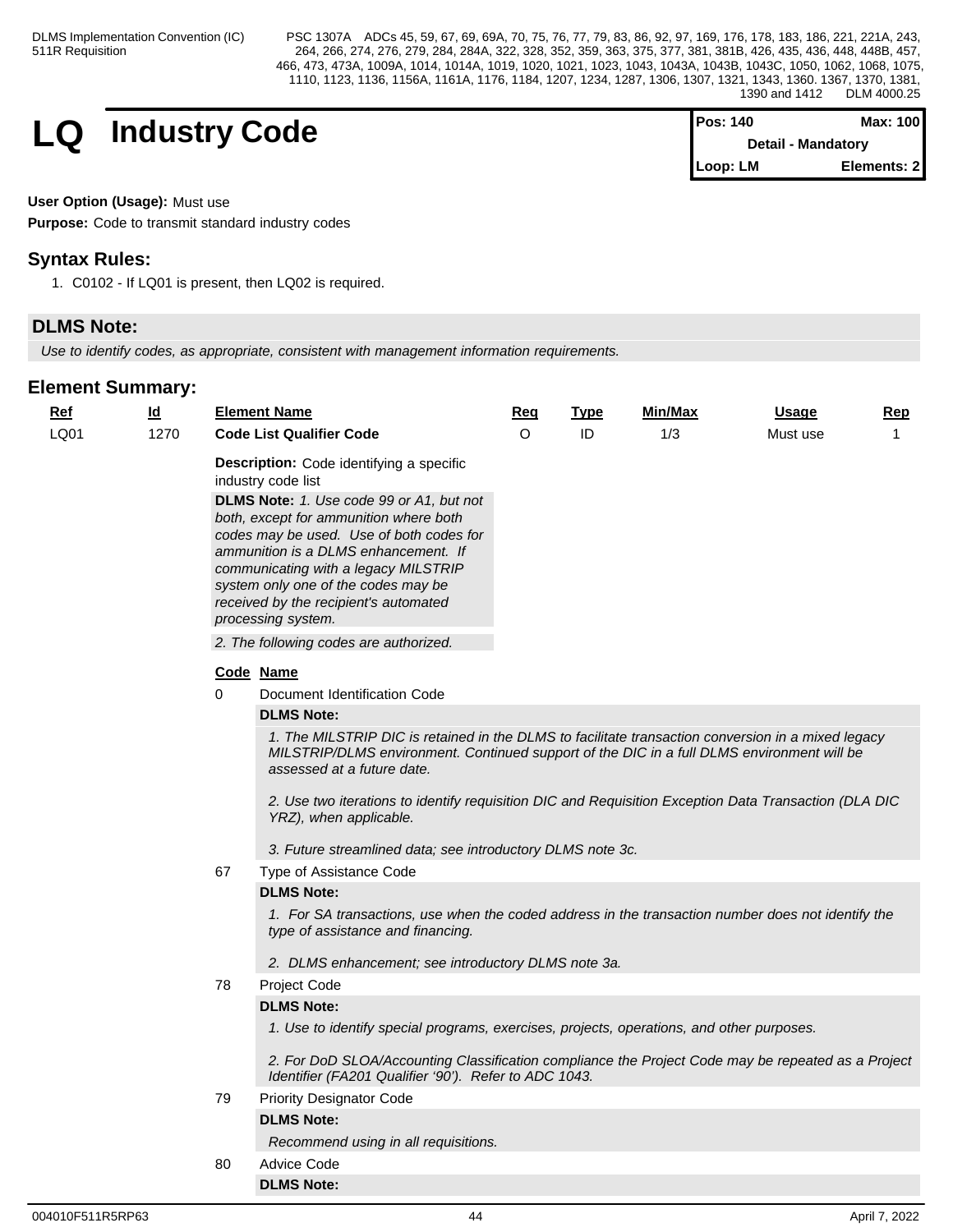#### **Code Name**

*1. Use to convey information to the supply source which is considered essential to the supply action.*

*2. Use in requisition or referral order to identify the type of action desired when directing disposition of previously purchased materiel. This is a restricted use applicable when a Service has entered into an MOA with DLA relative to Service-owned stocks, centrally-managed/stored by DLA (1/BR06/020, Code RI).* 

83 Supply Condition Code

#### **DLMS Note:**

*1. Use to indicate the lowest acceptable condition of materiel when requisitioning from DLA Disposition Services.*

*2. Use to indicate condition of previously purchased materiel. This is a restricted use applicable when a Service has entered into an MOA with DLA relative to Service-owned stocks, centrally-managed/stored by DLA (1/BR06/020, Code RI).*

*3. Also authorized on an Intra-Army basis with BR02 transaction type code A0 and BR06 action code "J" to indicate the condition of materiel post-post issued by Army Single Stock Fund activities.*

*4. When requisitioning specific reparables for induction under Depot Maintenance Inter-Service Agreement (DMISA) or comparable inter-Service agreement, cite the supply condition code (SCC) applicable to the reparable item requested. Authorized SCCs include D, F, G, and Q. Requisitions for induction of a Product Quality Deficiency Report (PQDR) exhibit for warrantied maintenance will cite SCC Q. Refer to ADC 1176.*

84 Management Code

#### **DLMS Note:**

*1. Authorized on an Intra-Army basis with BR02 transaction type code A0 to provide required management code information in order to accurately process transactions relative to image and post-post requisitions submitted by Army Single Stock Fund activities (Refer to ADC 243)*

*2. Authorized DLMS enhancement under DLA industrial activity support agreement. (Refer to ADC 352, ADC 359 and ADC 375).*

*3. Authorized on an intra-Navy basis with BR02 transaction type code BN to provide required management code information to accurately process transactions relative to referrals to the inventory manager. (Refer to ADC 363)*

*4. Authorized on an Intra-Air Force basis with BR02 transaction type code A0 to provided required management code information on the reason for the requisition. (Refer to ADC 1390)*

#### 87 Subsistence Type of Pack Code

#### **DLMS Note:**

*Use with subsistence items.*

89 Cooperative Logistics Program Support Code

#### **DLMS Note:**

*For FMS transactions, must use to identify programmed, nonprogrammed, and termination/drawdown requirements.*

94 Identification Code

#### **DLMS Note:**

*Must use in FMS transactions to identify the customer country's requisitioning Service Code: B, D, K, P, or T. This is the SA program Customer Service Designator (codes derived from Qualifier 71, Service and Agency Code).*

*A data maintenance action was approved in version 5010. The approved code/name is "CSD - Customer Service Designator".*

#### 95 Offer and Release Option Code

#### **DLMS Note:**

*1. For FMS transactions, must use to advise the supply source of the type of notice required prior to shipping the materiel.*

*2. Also authorized on an Intra-Army basis with BR02 transaction type code A0 for identification of the*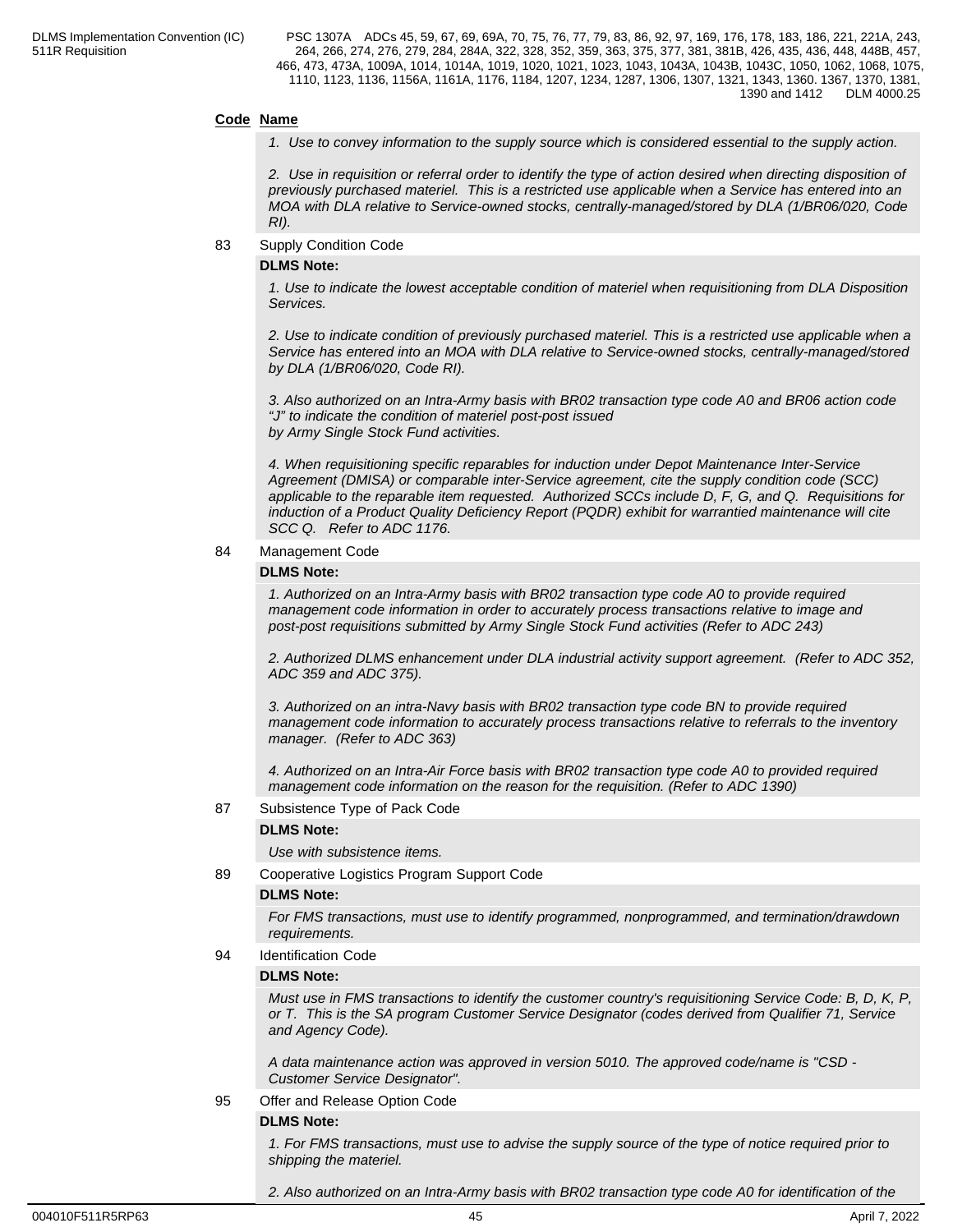## **Code Name**

*ownership of materiel post-post issued by Army Single Stock Fund activities.*

#### 97 Ultimate Recipient Code

#### **DLMS Note:**

*1. Use to identify the buyer of DoD materiel to allow full payment for materiel supplied to a non-DoD customer.*

*2. DLMS enhancement; see introductory DLMS note 3a.*

#### 99 Purpose Code

## **DLMS Note:**

- *1. Use in CAV transactions.*
- *2. DLMS enhancement; see introductory DLMS note 3a.*

*3. Also authorized on an Intra-Army basis with BR02 transaction type code A0 and BR06 action code "J" to identify the purpose of materiel post-post issued by Army Single Stock Fund activities.*

#### A1 Ownership Code

#### **DLMS Note:**

*1. Use in requisition or referral order to identify the ownership of previously purchased materiel. This is a restricted use applicable when a Service has entered into an MOA with DLA relative to Service-owned stocks, centrally-managed/stored by DLA (1BR06/020, Code RI).*

*2. Use on a referral order to initiate an inter-Service ammunition or ammunition-related ownership transfer with no physical movement of materiel. Use to identify the new/gaining (to) ownership code. DLMS enhancement. Refer to ADC 1020.*

*3. Also authorized on an intra-Army basis with BR02 Transaction Type Code A0 and BR06 Action Code J for identification of the ownership of materiel post-post issued by Army Single Stock Fund activities.*

#### A2 Customer Within Country Code

#### **DLMS Note:**

*1. For SA transactions, use when the coded address in the transaction number does not identify the customer-within-country.*

*2. DLMS enhancement; see introductory DLMS note 3a.*

A3 Delivery Term Code

#### **DLMS Note:**

*For FMS transactions, use when the coded address in the transaction number does not identify the delivery term.*

A5 Subcase Number

#### **DLMS Note:**

- *1. Use in FMS transactions based on Service requirements.*
- *2. DLMS enhancement; see introductory DLMS note 3a.*
- A6 Freight Forwarder Number

#### **DLMS Note:**

*Must use in FMS transactions to identify the country representative or freight forwarder to receive shipments and documentation.*

#### A7 Record Control Number

#### **DLMS Note:**

*Must use in MAP/GA transactions to identify the program line item number.*

#### A8 Program Year Code

## **DLMS Note:**

*Must use in MAP/GA transactions to indicate the program year in which the requisitioned item was approved and funded.*

A9 Supplemental Data

## **DLMS Note:**

*1. Use to identify supplementary address/supplemental data.*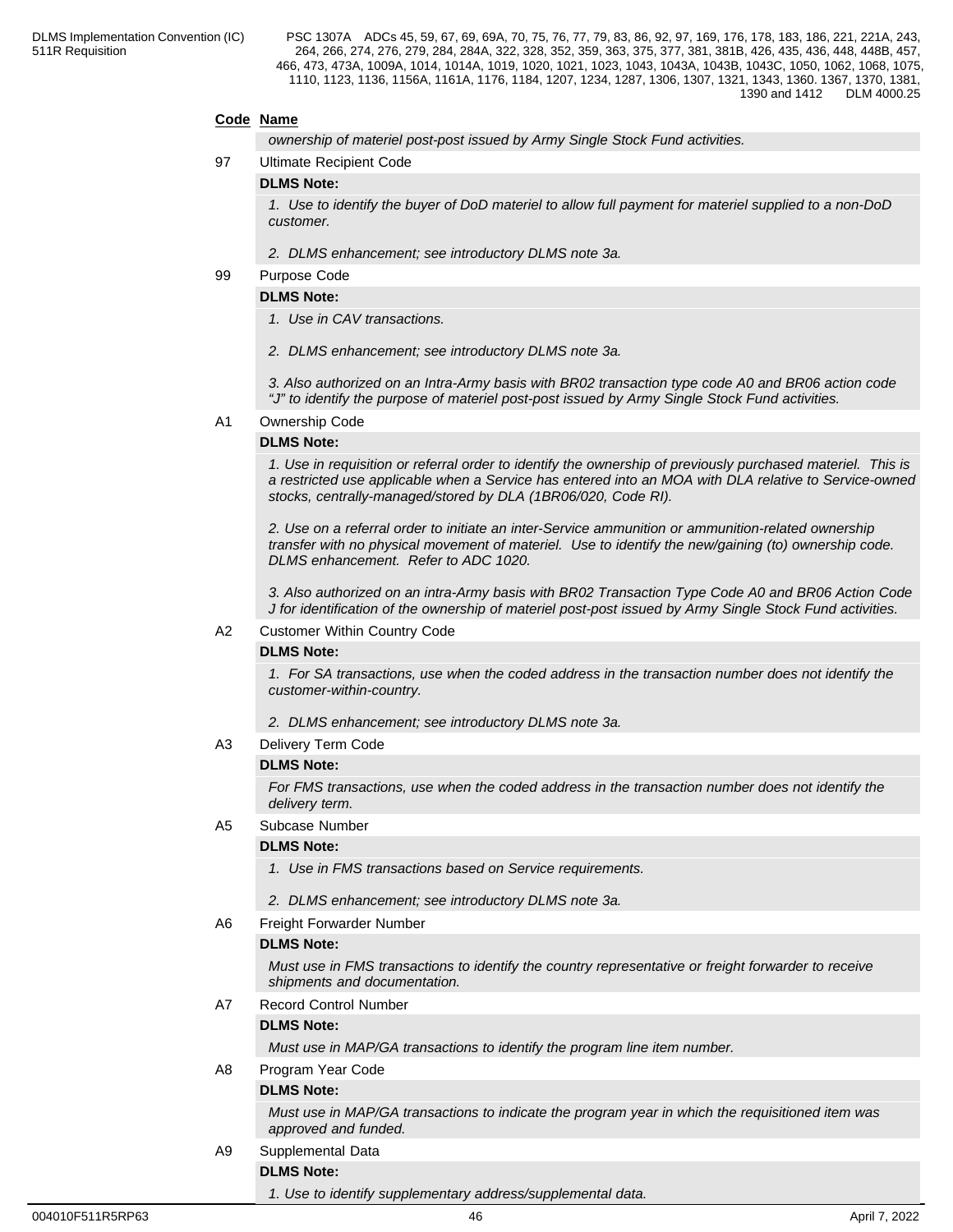## **Code Name**

*2. During the legacy MILSTRIP/DLMS transition, this field will be used to perpetuate/populate the MILSTRIP Supplementary Address (SUPADD) field. During this time, field size is restricted to 6 positions; see introductory DLMS note 3d.*

*3. Expanded use of this field for supplemental data without size restriction is a DLMS enhancement; see introductory DLMS note 3a.*

*4. Under full DLMS, the requirement to pass activity address information within the supplemental data field will be streamlined. Activity address data previously contained in the SUPADD will be reflected exclusively in the N1 segment. Future streamlined data; see introductory DLMS note 3c.*

*5. During legacy MILSTRIP/DLMS transition, use on a referral order to initiate an inter-Service ammunition or ammunition-related ownership transfer with no physical movement of materiel and no billing. Cite Signal Code M and Project Code CYK in conjunction with the supplemental data field constructed as follows: Service/Agency Code Y followed by the old (from) ownership code, the RIC to which ownership is transferred, and the new/gaining (to) ownership code. Refer to ADC 1020.*

#### AJ Utilization Code

### **DLMS Note:**

*1. Use to identify a specialized purpose for which the requisition is submitted.*

*2. Under legacy MILSTRIP, this is the first position of the document serial number within the document number.*

*3. Authorized DLMS enhancement under DLA industrial activity support agreement. Refer to ADC 381.*

*4. DLMS enhancement; see introductory DLMS note.*

#### AK Distribution Code

#### **DLMS Note:**

*Future streamlined data; see introductory DLMS note 3c.*

#### AL Special Requirements Code

#### **DLMS Note:**

*1. Under legacy MILSTRIP, this is carried in the required delivery date field.*

*2. DLMS enhancement; see introductory DLMS note 3a.*

*3. Use in conjunction with 2/LQ01/Code RC, Requirement Code, to complete the Air Force unique NMCS/MICAP data requirement.*

#### BD Transportation Priority Code

#### **DLMS Note:**

*1. Use to identify a transportation priority which is different than that associated with the requisition priority.*

*2. DLMS enhancement; see introductory DLMS note 3a.*

#### DE Signal Code

#### **DLMS Note:**

*Future streamlined data; see introductory DLMS note 3c.*

DF Media and Status Code

#### **DLMS Note:**

*Future streamlined data; see introductory DLMS note 3c.*

DJ Remedial Action Code

#### **DLMS Note:**

*Use temporary qualifier DJ - Remedial Action Code with BR02 transaction type code A0 to identify Army Edit Action Code indicating the actions required by the receiving system in order to accurately process transactions and direct the types of follow-on actions authorized to occur. This is an Army unique data element, and is meaningful to the Army only. The code source is identified as the U.S. Army Materiel Command Single Stock Fund Functional User Manual, 3rd Edition. An ANSI data maintenance request has been prepared to establish a new data element 1270 code qualifier assignment for Army Edit Action Code.*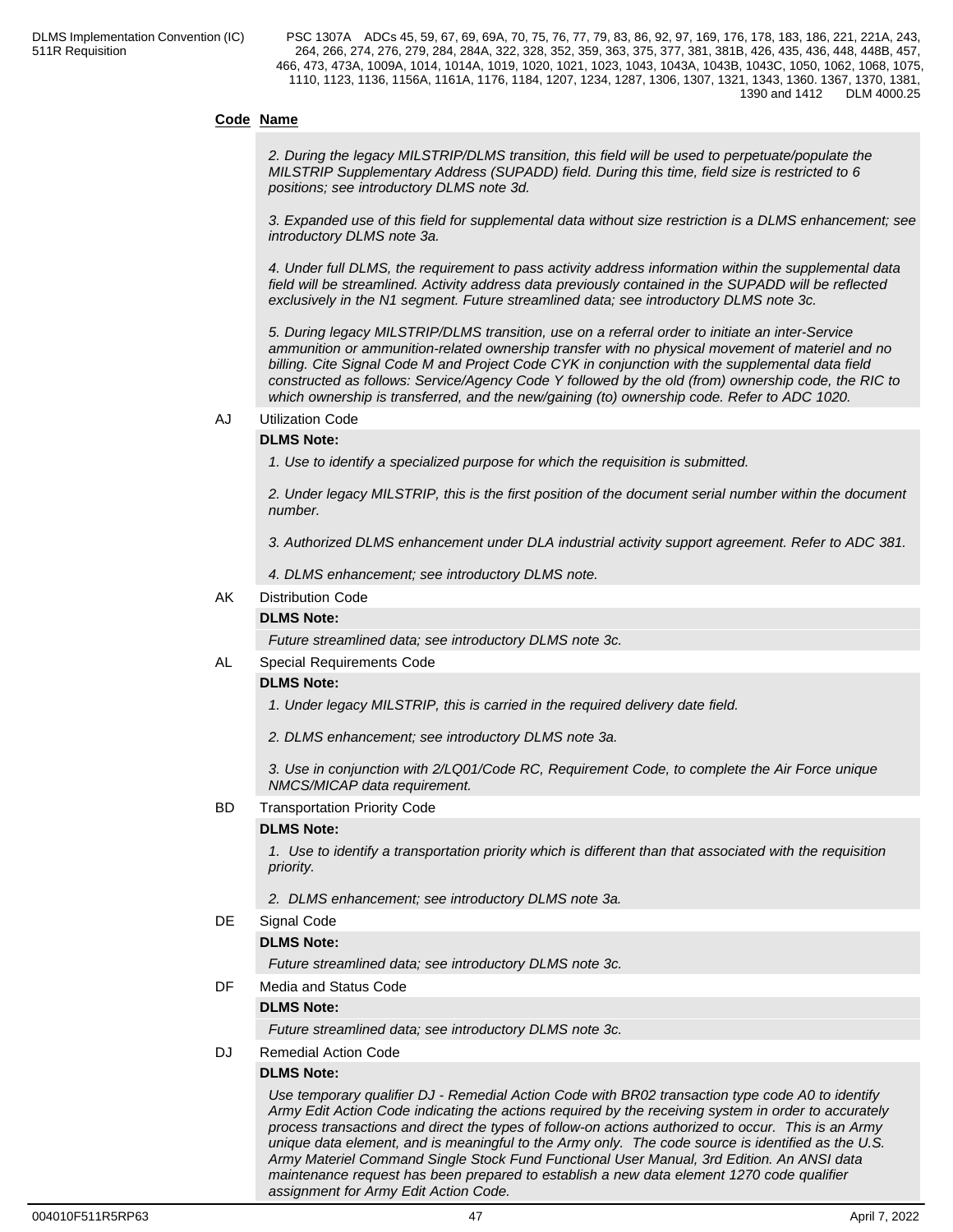## **Code Name**

#### GA Action Code

#### **DLMS Note:**

*Use to identify the Manager Forced/Direct Action Code in post-post requisitions/referral orders (DLA DIC C01/C0A, CQ1/CQA). This is a DLA unique data element, meaningful to DLA only. The code source is identified as DLA Manual 4140.2. A data maintenance action was approved in version 5030. The approved code/name is "MFD - Manager Forced Directed Action". See introductory DLMS note 3e.*

#### GQ Group Qualifier Code

#### **DLMS Note:**

*Use to identify the Materiel Management Aggregation Code (MMAC) for NSNs to be managed by a specific manager (i.e., system, program, aggregation, selected FSC, technology group). This is an Air Force-unique data element, meaningful to the Air Force only. Non-Air Force Components perpetuate without action.*

*A data maintenance action was approved in version 5010. The approved code/name is "MAC – Material Management Aggregation Code". The code source is identified as the Air Force Manual (AFMAN) 23-110, Volumes 1 and 2.*

KJ Assured Delivery Indicator

#### **DLMS Note:**

*1. Use to identify, or modify, the Delivery Priority/Special Processing Code for materiel that has an urgency of need within the maintenance shop and must be delivered within one hour of receipt of the issue request. Value will be X (1 hour issue) when applicable.*

*2. Authorized DLMS enhancement under DLA industrial activity support agreement. Refer to ADC 381.*

*3. A data maintenance action was approved in version 5030. The approved code/name is DPC – Delivery Priority Code. DoD systems will continue to use Qualifier KJ to represent the Delivery Priority/Special Processing Code until such time as a new ADC directs otherwise.*

#### RC Requirement Code

#### **DLMS Note:**

*1. Use to identify the Air Force Urgency Justification Code indicating the urgency of need and type of requirement (justification) related to a Not Mission Capable Supply/Mission Impaired Capability Awaiting Parts (NMCS/MICAP) condition.*

*2. Use in conjunction with Special Requirements Code N (2/LQ01/Code AL or perpetuated from legacy MILSTRIP Required Delivery Date field). This is an Air Force unique data element, meaningful to the Air Force only. Non-Air Force Components perpetuate without action. The code source is identified as the Air Force Manual (AFMAN) 23-110, Volume 1 and 2.*

*A data maintenance action was approved in version 5010. The approved code/name is "UJC - Urgency Justification Code".*

#### RD Property Ownership Type Code

#### **DLMS Note:**

*Use only on a referral order to initiate an inter-Service ammunition or ammunition-related ownership transfer with no physical movement of materiel. Use to identify the old (from) ownership code. DLMS enhancement. Refer to ADC 1020.*

#### ALP Alteration Lookup

#### **DLMS Note:**

*Use for the second occurrence of the Priority Designator (PD) on GSA transmission of a requisition image transaction to DAAS, when identifying unauthorized use of the PD. The second occurrence will be the original (higher) PD as assigned by the customer. When used, the PD (qualifier 79) must be present. An ANSI data maintenance request has been prepared to establish a new data element 1270 code qualifier assignment for Submitter's Priority Designator (Downgraded). Implementation pending. (Refer to ADC 279)*

#### COG Cognizance Symbol

#### **DLMS Note:**

*1. Use to identify the materiel cognizance symbol (COG) of the end item. Indicate NSL for non-stock numbered listed items. This is a Navy-unique data element meaningful to Navy only; Non-Navy Components are to perpetuate without action.*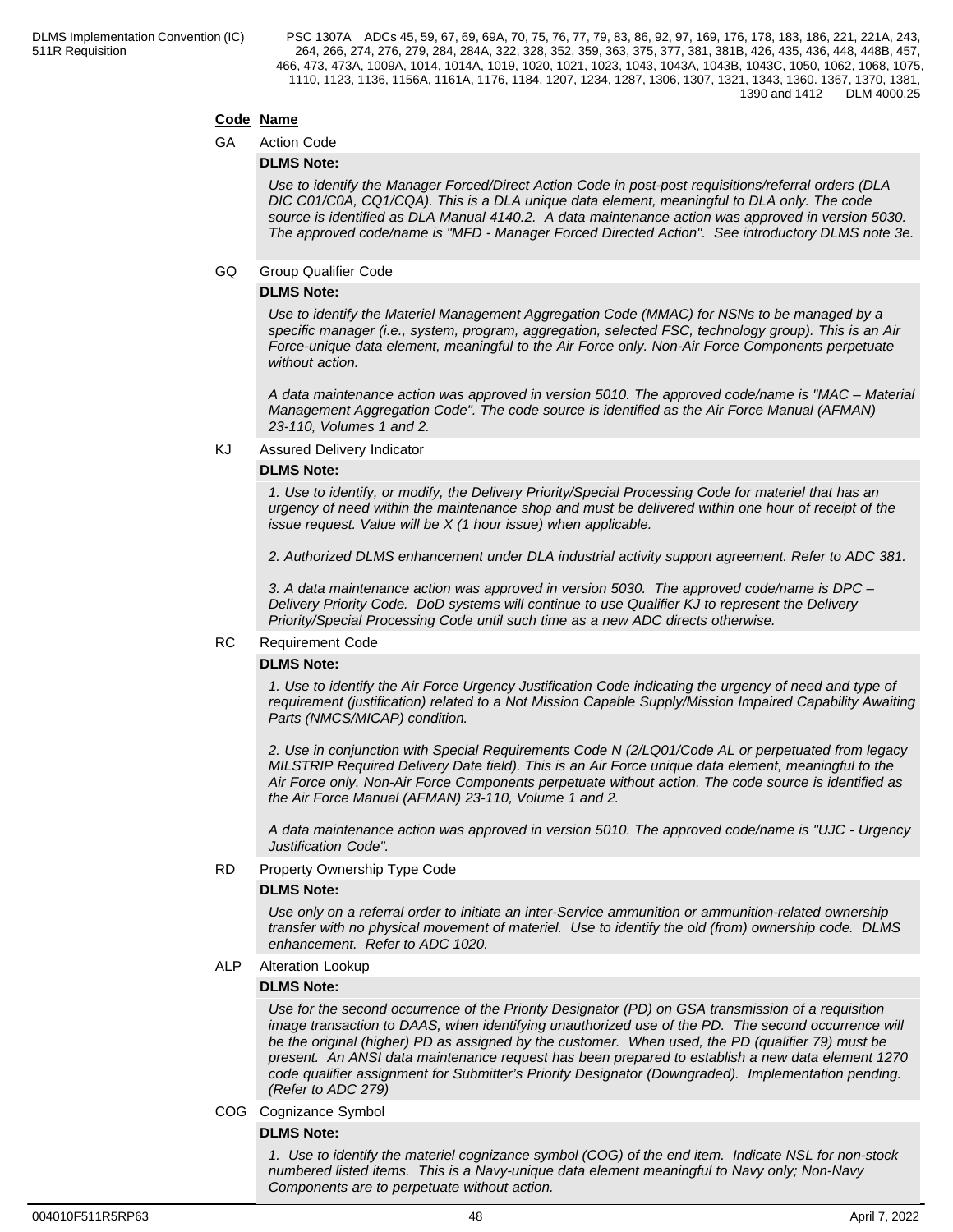### **Code Name**

- *2. DLMS enhancement.*
- DCS Disposition Sub-Category Code

#### **DLMS Note:**

*1. Use with Disposition Category Code SL (2/LQ01/140 Code DCT) to identify the appropriate Disposition Sub-Category Code.*

*Only the following 2/LQ02/140 codes are applicable:*

*CV – Commercial Venture*

*SR – Scrap and Salvage Recycling*

*SV – Scrap Venture*

*2. Use on the DLMS 511R DLA-Directed MROs (DIC C0\_) applicable to DLA Disposition Services inventory. Refer to ADC 457.*

*3. At this time a local code DCS is established for use in 511R, version 4010. A data maintenance action has been for establishment of DCS – Disposition Sub-Category Code in a future version.*

#### DCT Disposition Category Code

#### **DLMS Note:**

*1. Use to indicate the current disposition assigned to a Disposal Turn In Document (DTID).*

*2. Use on the DLMS 511R DLA-Directed MROs (DIC C0\_) applicable to DLA Disposition Services inventory. Refer to ADC 457. Only the following codes are applicable:*

 *DS – Disposal SL – Sales*

*3. At this time a local code DCT is established for use in 511R, version 4010. A data maintenance action has been submitted for establishment of DCT - Disposition Category Code in a future version.*

#### DSI Disposition Services Indicator

#### **DLMS Note:**

*1. DLA Disposition Services uses to provide relevant information applicable to the DLA Disposition Services business process supported by this transaction on an intra-DLA basis. Use multiple repetitions of the LQ Segment to include all applicable codes. Authorized DLMS enhancement for use by DLA Disposition Services. Refer to ADC 466.*

*2. The following Disposition Services Indicator values are available for use at 2/LQ02/140:*

 *MRA – Materiel Receipt Acknowledgment Required. DMIL – DEMIL Certification Required. MUTL – Mutilation Certification Required. RCYL – Certificate of Recycling Required. CIF – Container Issued in Full. WALK – Walk-in Customer. PICK – Customer Pick-up Required. CS – DEMIL Condition of Sale Indicator SPO - Special Programs Hold Override Indicator*

*3. At this time a local code 'DSI' is established for use in 511R, version 4010. A data maintenance action has been submitted for establishment of 'DSI-Disposition Services Indicator' in a future version.*

#### EWR Evaluate Work Candidate Reason Lookup

#### **DLMS Note:**

*1. Use to identify Requirement Churn Reason Code to identify materiel orders required by the industrial site to complete planned work above what was originally identified during the pre-planned process, ordered and delivered after the start of the availability.* 

*2. Authorized DLMS enhancement under DLA industrial activity support agreement. Refer to ADC 381.*

IMC Item Management Code

**DLMS Note:**

*1. Use to identify the Item Management Code (IMC) for integrated material management. This is a*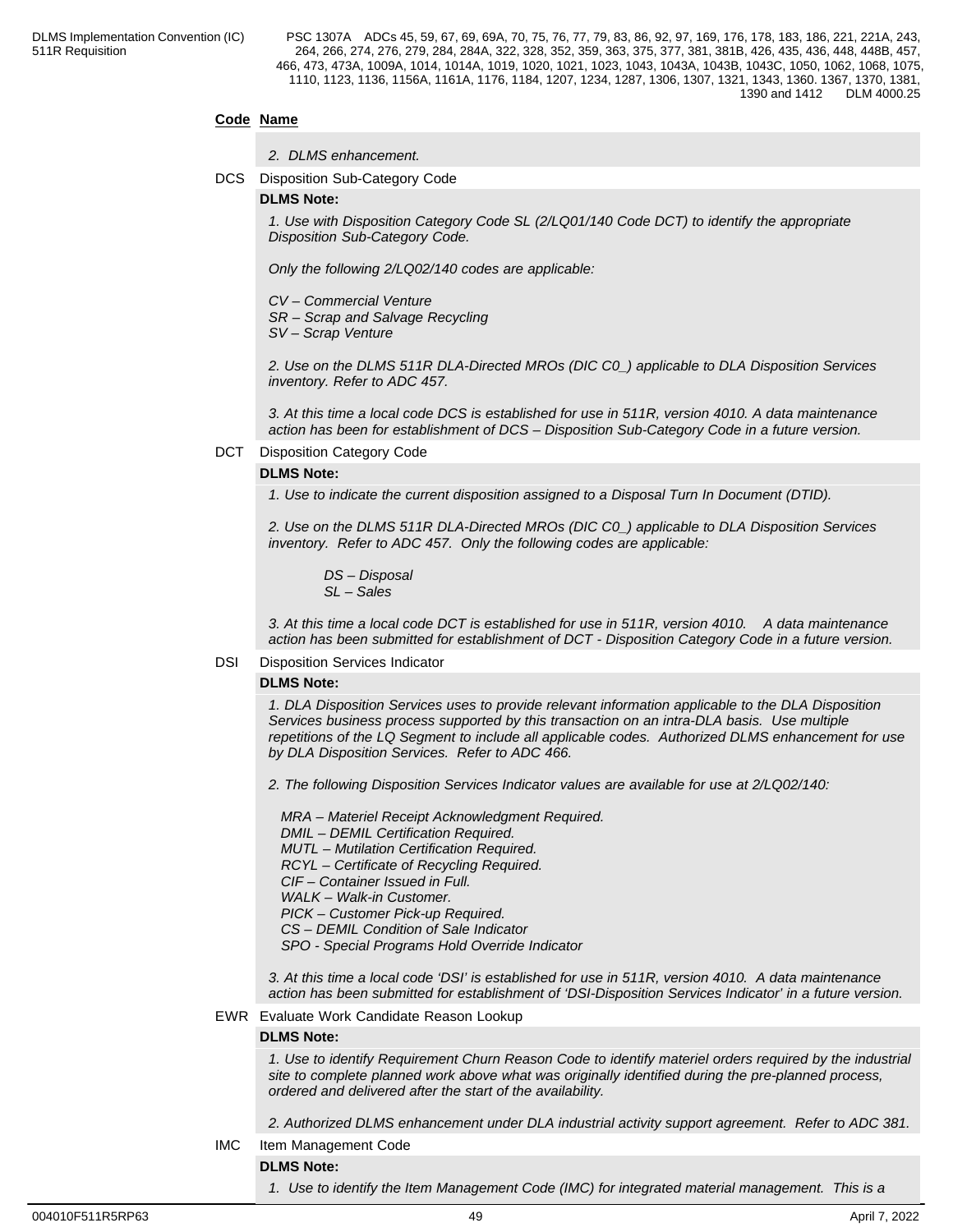#### **Code Name**

*Navy-unique data element meaningful to Navy only; Non-Navy Components are to perpetuate without action.*

- *2. DLMS enhancement.*
- MCC Material Control Code

#### **DLMS Note:**

*1. Use to identify the Material Control Code (MCC) for special inventory reporting. This is a Navy-unique data element meaningful to Navy only; Non-Navy Components are to perpetuate without action.*

- *2. DLMS enhancement.*
- SEC Stock Exchange Code

#### **DLMS Note:**

*Use to identify the Exchange Pricing Indicator for intra-Army transactions to identify that the Customer and NIIN on the transaction are Exchange Pricing relevant. An ANSI data maintenance request has been prepared to establish a new data element 1270 code qualifier assignment for Exchange Pricing Indicator. When applicable, cite code value EP (Exchange Pricing). Refer to ADC 274.*

#### SMI Special Material Identification Code

#### **DLMS Note:**

*1. Use to identify the Special Material Identification Code (SMIC) for an end item. This is a Navy-unique data element meaningful to Navy only; Non-Navy Components are to perpetuate without action.*

#### *2. DLMS enhancement.*

#### T05 Inspection Parameters

#### **DLMS Note:**

*1. Use to identify the Quality Inspection Code indicating the level of quality inspection to which the item must be procured and inspected.*

*2. Authorized DLMS enhancement under DLA industrial activity support agreement. Refer to ADC 381.*

#### LQ02 1271 **Industry Code**

X AN 1/30 Must use 1

**Description:** Code indicating a code from a specific industry code list

**DLMS Note:** *1. Refer to ADC 466 and ADC 1156A.*

*2. Use code SPO Service Program Override to identify DoD Special Program Customers (to include FMS Customers) authorized to bypass the hold period for DoD Special Programs submitted during the DoD screening cycle. Use with the Disposition Service Indicator (DSI) located in 2/LQ01 /140 to identify customers bypassing the hold period, identified as SPO=Bypass RTD Screening.*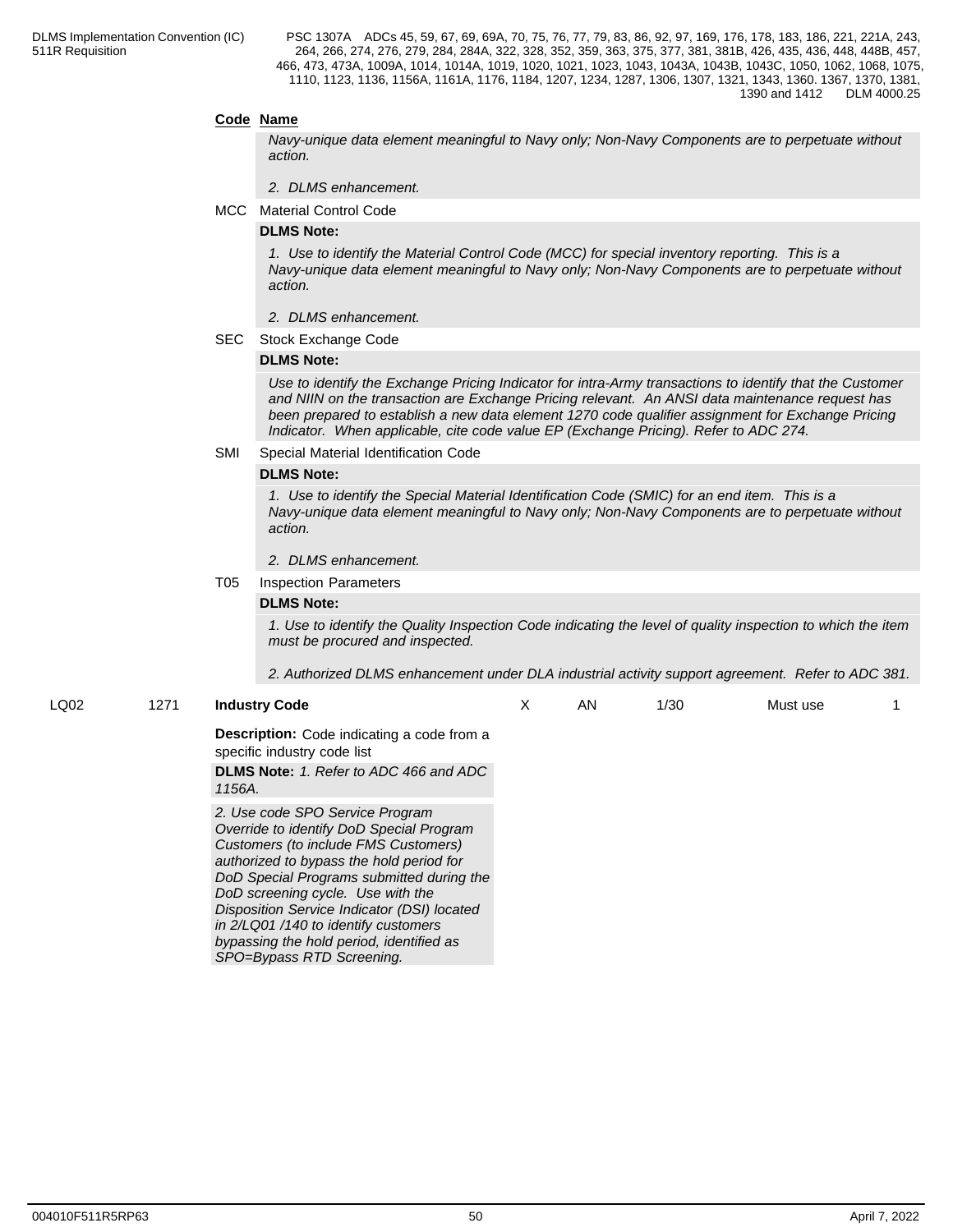| <b>QTY</b><br>$\overline{\phantom{a}}$ | Quantity | <b>Pos: 150</b>   | Max: $1$    |  |
|----------------------------------------|----------|-------------------|-------------|--|
|                                        |          | Detail - Optional |             |  |
|                                        |          | Loop: QTY         | Elements: 2 |  |

## **User Option (Usage):** Used

**Purpose:** To specify quantity information

## **Syntax Rules:**

- 1. R0204 At least one of QTY02 or QTY04 is required.
- 2. E0204 Only one of QTY02 or QTY04 may be present.

## **Semantics:**

1. QTY04 is used when the quantity is non-numeric.

| $Ref$<br>QTY01 | $\underline{\mathsf{Id}}$ | <b>Element Name</b>                                                                                                                                                                                                                                                                                  | Req | Type | Min/Max | <u>Usage</u> | <u>Rep</u> |
|----------------|---------------------------|------------------------------------------------------------------------------------------------------------------------------------------------------------------------------------------------------------------------------------------------------------------------------------------------------|-----|------|---------|--------------|------------|
|                | 673                       | <b>Quantity Qualifier</b><br><b>Description:</b> Code specifying the type of<br>quantity                                                                                                                                                                                                             | M   | ID   | 2/2     | Must use     |            |
|                |                           | Code Name<br>OC.<br><b>Order Count</b>                                                                                                                                                                                                                                                               |     |      |         |              |            |
|                |                           | <b>DLMS Note:</b><br>DLA Disposition Services uses to identify the Disposition Services Complete Container Count. This<br>represents the total number of DTIDs in a specified disposition services container when the entire<br>container is being requisitioned. DLMS enhancement; Refer to ADC466. |     |      |         |              |            |
| QTY02          | 380                       | Quantity                                                                                                                                                                                                                                                                                             | X   | R.   | 1/15    | Used         |            |
|                |                           | <b>Description:</b> Numeric value of quantity                                                                                                                                                                                                                                                        |     |      |         |              |            |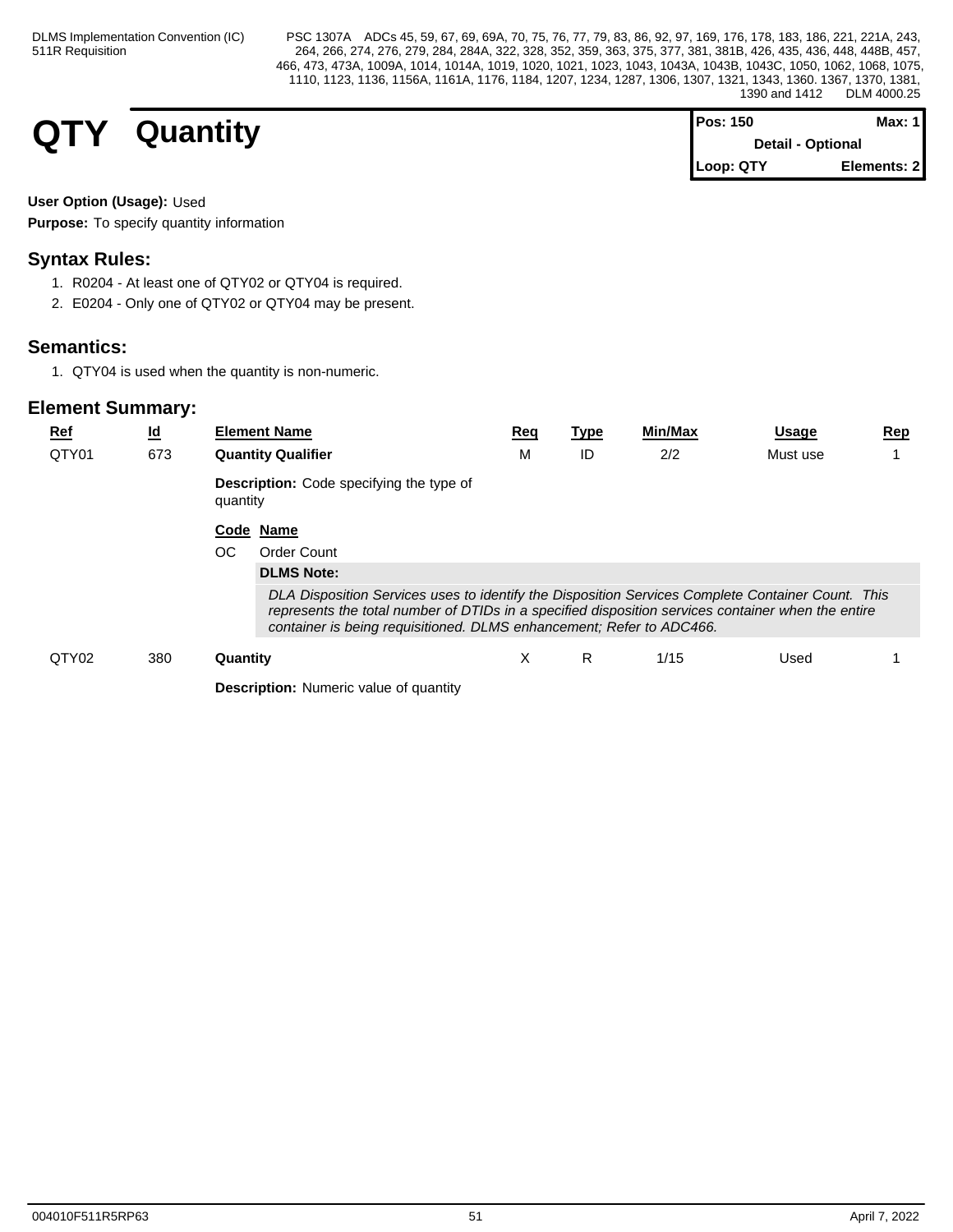**N1 Name Magnetic Max:** 1 **Magnetic Max:** 1 **Max:** 1 **Detail - Optional Loop: N1 Elements: 5**

## **User Option (Usage):** Must use

**Purpose:** To identify a party by type of organization, name, and code

## **Syntax Rules:**

- 1. R0203 At least one of N102 or N103 is required.
- 2. P0304 If either N103 or N104 is present, then the other is required.

## **Comments:**

- 1. This segment, used alone, provides the most efficient method of providing organizational identification. To obtain this efficiency the "ID Code" (N104) must provide a key to the table maintained by the transaction processing party.
- 2. N105 and N106 further define the type of entity in N101.

## **DLMS Note:**

*1. Must use one iteration of this 2/N1/180 loop to identify the organization to receive the transaction.*

*2. Use additional iterations to identify other organizations associated with the transaction.*

| $Ref$            | <u>ld</u> |           | <b>Element Name</b>                                                                                                                                                                                                                                                                                                                                                                                                                                              | <b>Req</b> | <b>Type</b> | Min/Max | <b>Usage</b> | Rep |
|------------------|-----------|-----------|------------------------------------------------------------------------------------------------------------------------------------------------------------------------------------------------------------------------------------------------------------------------------------------------------------------------------------------------------------------------------------------------------------------------------------------------------------------|------------|-------------|---------|--------------|-----|
| N <sub>101</sub> | 98        |           | <b>Entity Identifier Code</b>                                                                                                                                                                                                                                                                                                                                                                                                                                    | м          | ID          | 2/3     | Must use     |     |
|                  |           |           | Description: Code identifying an<br>organizational entity, a physical location,<br>property or an individual<br><b>DLMS Note:</b> The following codes are<br>authorized.                                                                                                                                                                                                                                                                                         |            |             |         |              |     |
|                  |           |           | Code Name                                                                                                                                                                                                                                                                                                                                                                                                                                                        |            |             |         |              |     |
|                  |           | <b>BS</b> | Bill and Ship To                                                                                                                                                                                                                                                                                                                                                                                                                                                 |            |             |         |              |     |
|                  |           |           | <b>DLMS Note:</b>                                                                                                                                                                                                                                                                                                                                                                                                                                                |            |             |         |              |     |
|                  |           |           | Use either this code, or both codes BT and ST, for reimbursable materiel. Use to identify the<br>organization which receives both the materiel and the billing for the materiel.                                                                                                                                                                                                                                                                                 |            |             |         |              |     |
|                  |           | BT        | <b>Bill-to-Party</b>                                                                                                                                                                                                                                                                                                                                                                                                                                             |            |             |         |              |     |
|                  |           |           | <b>DLMS Note:</b>                                                                                                                                                                                                                                                                                                                                                                                                                                                |            |             |         |              |     |
|                  |           |           | 1. Use with code ST for reimbursable materiel. Use to identify the organization to receive the billing for<br>materiel when different form the organization receiving the materiel Use precludes the use of Code BS<br>for the Bill-to DoDAAC.<br>2. Use for SFIS compliant systems to identify the BPN of the party to receive the bill. BPN may only be<br>used when the corresponding DoDAAC is also provided. This will require a second iteration of the N1 |            |             |         |              |     |
|                  |           |           | loop with the same qualifier.                                                                                                                                                                                                                                                                                                                                                                                                                                    |            |             |         |              |     |
|                  |           |           | 3. Authorized DLMS enhancement; see introductory DLMS note 3f.                                                                                                                                                                                                                                                                                                                                                                                                   |            |             |         |              |     |
|                  |           | DA        | <b>Delivery Address</b>                                                                                                                                                                                                                                                                                                                                                                                                                                          |            |             |         |              |     |
|                  |           |           | <b>DLMS Note:</b>                                                                                                                                                                                                                                                                                                                                                                                                                                                |            |             |         |              |     |
|                  |           |           | 1. Use with 2/N2/190, 2/N3/200, and 2/N4/210 to fully identify in-the-clear exception ship-to address<br>information under authorized conditions.                                                                                                                                                                                                                                                                                                                |            |             |         |              |     |
|                  |           |           | 2. Use for Requisition Exception Data Transaction (DLA DIC YRZ-Transaction Code ST) for exception<br>ship-to address information. See introductory DLMS note 3e.                                                                                                                                                                                                                                                                                                 |            |             |         |              |     |
|                  |           |           | 3. DLMS enhancement; see introductory DLMS note 3a.                                                                                                                                                                                                                                                                                                                                                                                                              |            |             |         |              |     |

- DZ Delivery Zone
- **DLMS Note:**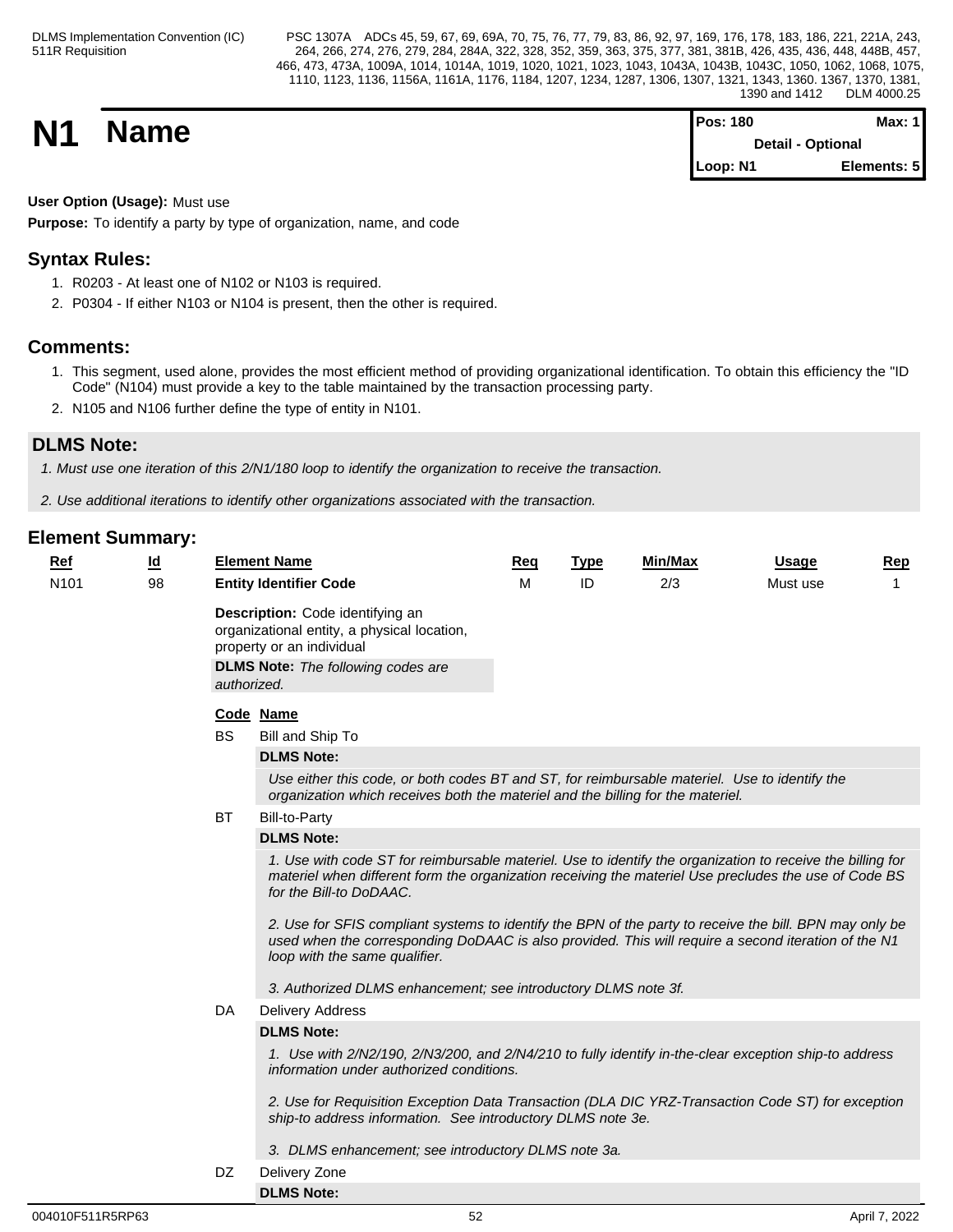#### **Code Name**

- *1. Use to provide the DELIVERY LOCATION indicating where the materiel is to be staged/stored.*
- *2. Authorized DLMS enhancement under DLA industrial activity support agreement. Refer to ADC 381.*
- IF International Freight Forwarder

#### **DLMS Note:**

*Use for Requisition Exception Data Transaction (DLA DIC YRZ-Transaction Code NA) Notice of Availability (NOA) address information. See introductory DLMS note 3e.*

#### MF Manufacturer of Goods

#### **DLMS Note:**

*Use to identify the manufacturer's name for nonstandard materiel.*

#### OB Ordered By

#### **DLMS Note:**

*1. Use to identify the requisitioner when the 1/N1/070 uses code ZL (Party Passing The Transaction) or Code Z5 (Management Control Activity) to identify the transaction originator.*

*2. DLMS enhancement: see introductory DLMS note 3a. Required entry for legacy MILSTRIP/DLMS conversion to support BSM.*

*3. For intra-USAF lateral requisitions, use to identify the routing identifier of the requisitioner (this is the same requisitioner identified by DoDAAC at 1/N101/070 Code OB).*

#### PK Party to Receive Copy

#### **DLMS Note:**

*1. Use as needed to identify an organization to be provided a copy of this transaction. Use with N103, qualifier M4 (Routing Identifier) and N106, qualifier To (Message To).*

*2. Must be used between Army and DLA for their integrated set assembly program, when an assembly component part being ordered by the Army is not managed by DLA, and DLA is acquiring it in support of the Army medical mission. Refer to ADC 276.*

*3. Used between Navy and DLA for Navy requisitions submitted directly to other Component SoS, so that DLA will be able to support follow-on actions on behalf of the Navy industrial activity (IA) under a DLA industrial activity support agreement. Refer to ADC 377.*

*4. DLMS enhancement; see introductory DLMS Note 3a.*

#### SB Storage Area

#### **DLMS Note:**

*1. Use to identify the distribution depot/storage activity.*

*2. This is a restricted use applicable when a Service has entered into an MOA with DLA relative to Service-owned stocks, centrally-managed/stored by DLA (1/BR06/020, Code RI).*

*3. For intra-Navy organic maintenance requisitions (citing Project Code Z5X), use to identify the storage activity from which the requisitioned item is requested. Refer to ADC 426.*

#### ST Ship To

#### **DLMS Note:**

*Use with code BT for reimbursable materiel. Use to identify the organization to receive the materiel when different from the activity being billed for the materiel. Use precludes the use of Code BS.*

#### UQ Subsequent Owner

#### **DLMS Note:**

*Use only on a referral order to initiate an inter-Service ammunition or ammunition-related ownership transfer with no physical movement of materiel. Use to identify the RIC to which ownership is being transferred (the New Owner RIC). DLMS enhancement. Refer to ADC 1020.*

#### XN Planning/Maintenance Organization

#### **DLMS Note:**

*1. Use between Service industrial/maintenance sites and DLA to identify the Shop Service Center (SSC) associated with a requisition. Also used to identify a Shop Store.*

*2. This may be used in the basic requisition, requisition alert or in the Post-Post (DIC C0A) DLMS 511R*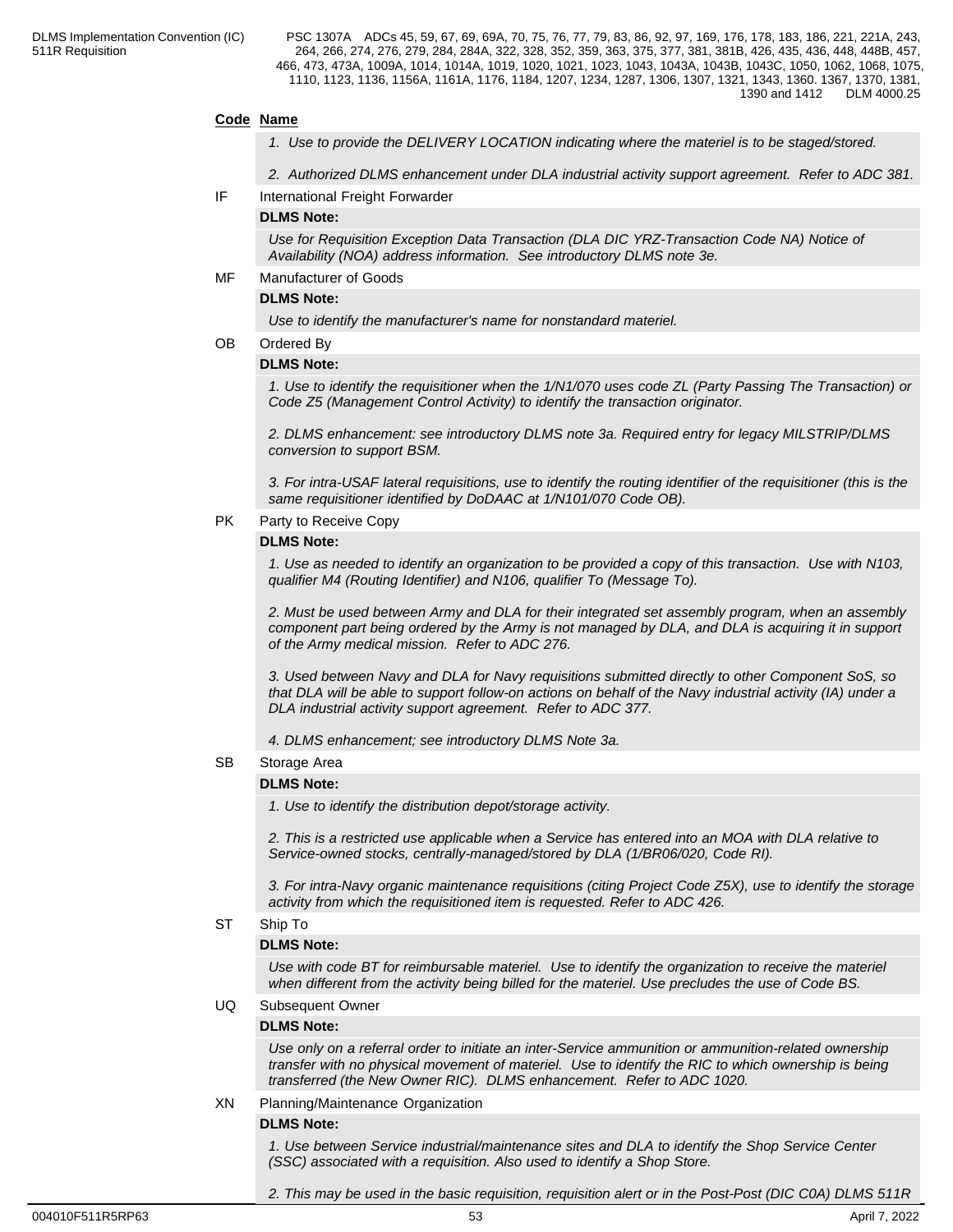### **Code Name**

#### *submitted to DLA.*

*3. Authorized DLMS enhancement under DLA industrial activity support agreement. Refer to ADC 284A & 381.*

Z1 Party to Receive Status

#### **DLMS Note:**

*1. Use to identify the party to receive status when different from Service/Agency prescribed status recipient. Use multiple iterations to identify all status recipients, as required.*

*2. The DLMS provides the capability to carry additional status recipients beyond those identified by legacy MILSTRIP. The Media and Status Code and the Distribution Code will be retained in the DLMS to facilitate transaction conversion in a mixed legacy MILSTRIP/DLMS environment. Additional status recipients identified here cannot be passed to legacy MILSTRIP users.*

#### Z3 Potential Source of Supply

#### **DLMS Note:**

*1. Use when requisitioning nonstandard materiel identified in PO106 only with code FT or MG to identify potential supply sources.*

*2. For intra-USAF lateral requisitions, use to identify the DoD Source of Supply (applicable when the requisition is submitted to another AF base).*

#### Z4 Owning Inventory Control Point

#### **DLMS Note:**

*1. Use to indicate the source of supply.*

*2. Use to indicate DLA ICP when directing the disposition of previously purchased assets. This is a restricted use applicable when a Service has entered into an MOA with DLA relative to Service-owned stocks, centrally-managed/stored by DLA (1/BR06/020, Code RI).*

 *3. For intra-USAF lateral requisitions, the supply source will be another AF base (rather than the DoD "Owning ICP"). The DoD supply source/owning ICP will be identified as the potential source of supply (Code Z3).*

Z5 Management Control Activity

#### **DLMS Note:**

*Use for submission of GFM or CFM requisitions.*

Z7 Mark-for Party

#### **DLMS Note:**

*1. Use to identify an entity located within the ship-to address that is to actually receive the materiel.*

*2. The Mark-for Party may be identified by DoDAAC, RIC, clear text, or a combination of these. Only one of DoDAAC or RIC may be used.*

*3. Maximum length of the Mark- for Party is 24 positions: Mark-for clear text (with no DoDAAC or RIC) displays on DoD shipment documents as two lines of 12 characters each. If text is combined with a DoDAAC, up to 17 clear text characters will be allowed. If text is combined with a RIC, up to 20 clear text characters will be allowed. A slash (/) will be inserted during printing of shipment documentation to separate the DoDAAC or RIC from clear text; do not perpetuate the slash (/) in the DLMS transaction.*

*4. Authorized DLMS enhancement; see introductory DLMS note 3f. Refer to ADC 1009A.*

*5. Also use for Requisition Exception Data Transaction (DLA DIC YRZ-Transaction Code MF) to identify mark-for delivery information. See introductory DLMS note 3e.*

ZL Party Passing the Transaction

#### **DLMS Note:**

*Use only for map requisitions. Map Support Office Distribution Systems (MSODS) will enter the MSODS RI Code SD7 in requisitions returned to Defense Mapping Agency Automated Distribution Management System (DADMS) (HM8) for processing. This will indicate to DADMS that this is not the initial processing of the requisition (requisition was previously reviewed and forwarded to MSODS, which was unable to fulfill).*

003 Application Party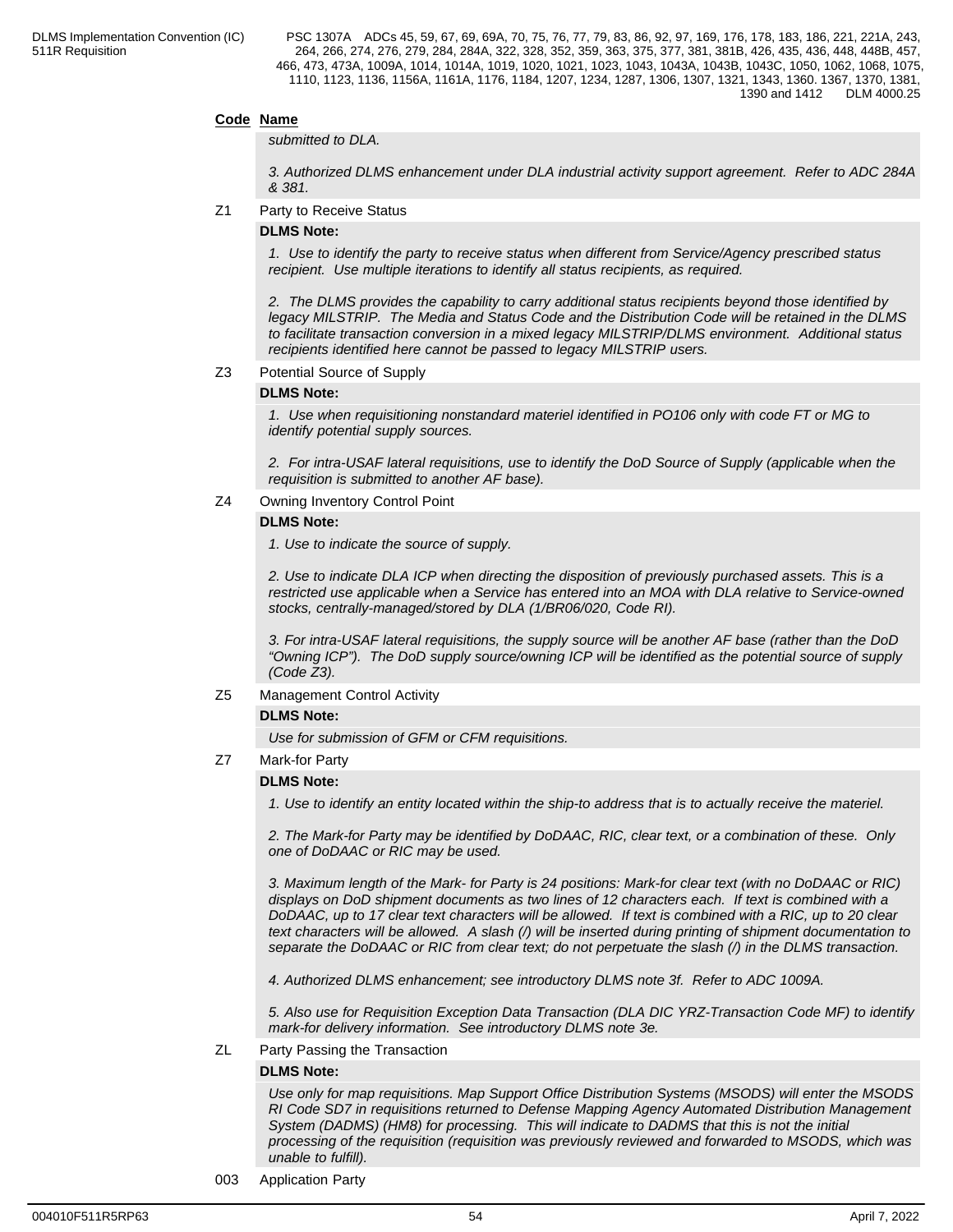### **Code Name**

#### **DLMS Note:**

*Used with Supply Status CX to identify the Routing Identifier of the internet ordering application in notification to DAAS that the requisition/referral order failed to receive authorization for continued processing under funds verification procedures. DAAS shall prepare CX Supply Status on behalf of the identified internet ordering application rather than continue processing the requisition. Refer to ADC 328.*

IAD Foreign Office

#### **DLMS Note:**

*1. Use for clear-text exception data FMS in country address.*

*2. Use for Requisition Exception Data Transaction (DLA DIC YRZ-Transaction Code MA) For FMS in-country mark-for address. See introductory DLMS note 3e.*

| N102 | 93 | <b>Name</b>                                                                                                                                                                                                                                                                                                                                                                                                                                                | X        | AN | 1/60 | Used | 1 |
|------|----|------------------------------------------------------------------------------------------------------------------------------------------------------------------------------------------------------------------------------------------------------------------------------------------------------------------------------------------------------------------------------------------------------------------------------------------------------------|----------|----|------|------|---|
|      |    | <b>Description:</b> Free-form name<br>DLMS Note: 1. Use with N101 code MF to<br>identify the manufacturer's name and<br>address (including ZIP code) when the<br>CAGE is not available.                                                                                                                                                                                                                                                                    |          |    |      |      |   |
|      |    | 2. Use with N101 code DA to identify the<br>exception ship-to organization. Also use<br>2/N2/190 if additional information is<br>required.                                                                                                                                                                                                                                                                                                                 |          |    |      |      |   |
|      |    | 3. Use with N101 Code Z7 to identify the<br>recipient of materiel. Total field length is<br>restricted to 24 clear text characters, when<br>not used in combination with a DoDAAC or<br>RIC characters. If combined with a<br>Mark-for DoDAAC, restrict clear text to 17<br>characters. If combined with a Mark-for<br>RIC, restrict clear text to 20 characters.<br>Authorized DLMS enhancement; see<br>introductory DLMS note 3f. Refer to ADC<br>1009A. |          |    |      |      |   |
|      |    | 4. Use for Requisition Exception Data<br>Transaction (DLA DIC YRZ-Transaction<br>Codes ST, MA, NA and MF) with N101<br>code DA, IAD, IF and Z7 to identify the<br>exception address line 1. For Codes DA,<br>IAD and IF a maximum of 35 positions<br>(including spaces) is allowed. For code Z7<br>a maximum of 30 positions (including<br>spaces) is allowed. See introductory DLMS<br>notes 3e.                                                          |          |    |      |      |   |
|      |    | 5. Use to identify the delivery location<br>(Qualifier DZ, 2/N101/180). Field length is<br>30 positions maximum.                                                                                                                                                                                                                                                                                                                                           |          |    |      |      |   |
| N103 | 66 | <b>Identification Code Qualifier</b>                                                                                                                                                                                                                                                                                                                                                                                                                       | $\times$ | ID | 1/2  | Used | 1 |
|      |    | Description: Code designating the<br>system/method of code structure used for<br>Identification Code (67)                                                                                                                                                                                                                                                                                                                                                  |          |    |      |      |   |
|      |    | Code Name                                                                                                                                                                                                                                                                                                                                                                                                                                                  |          |    |      |      |   |
|      |    | Department of Defense Activity Address Code (DODAAC)<br>10                                                                                                                                                                                                                                                                                                                                                                                                 |          |    |      |      |   |
|      |    | <b>DLMS Note:</b>                                                                                                                                                                                                                                                                                                                                                                                                                                          |          |    |      |      |   |
|      |    | DLMS enhancement; see introductory DLMS note 3a.                                                                                                                                                                                                                                                                                                                                                                                                           |          |    |      |      |   |
|      |    | <b>Business License Number</b><br>50                                                                                                                                                                                                                                                                                                                                                                                                                       |          |    |      |      |   |
|      |    | <b>DLMS Note:</b>                                                                                                                                                                                                                                                                                                                                                                                                                                          |          |    |      |      |   |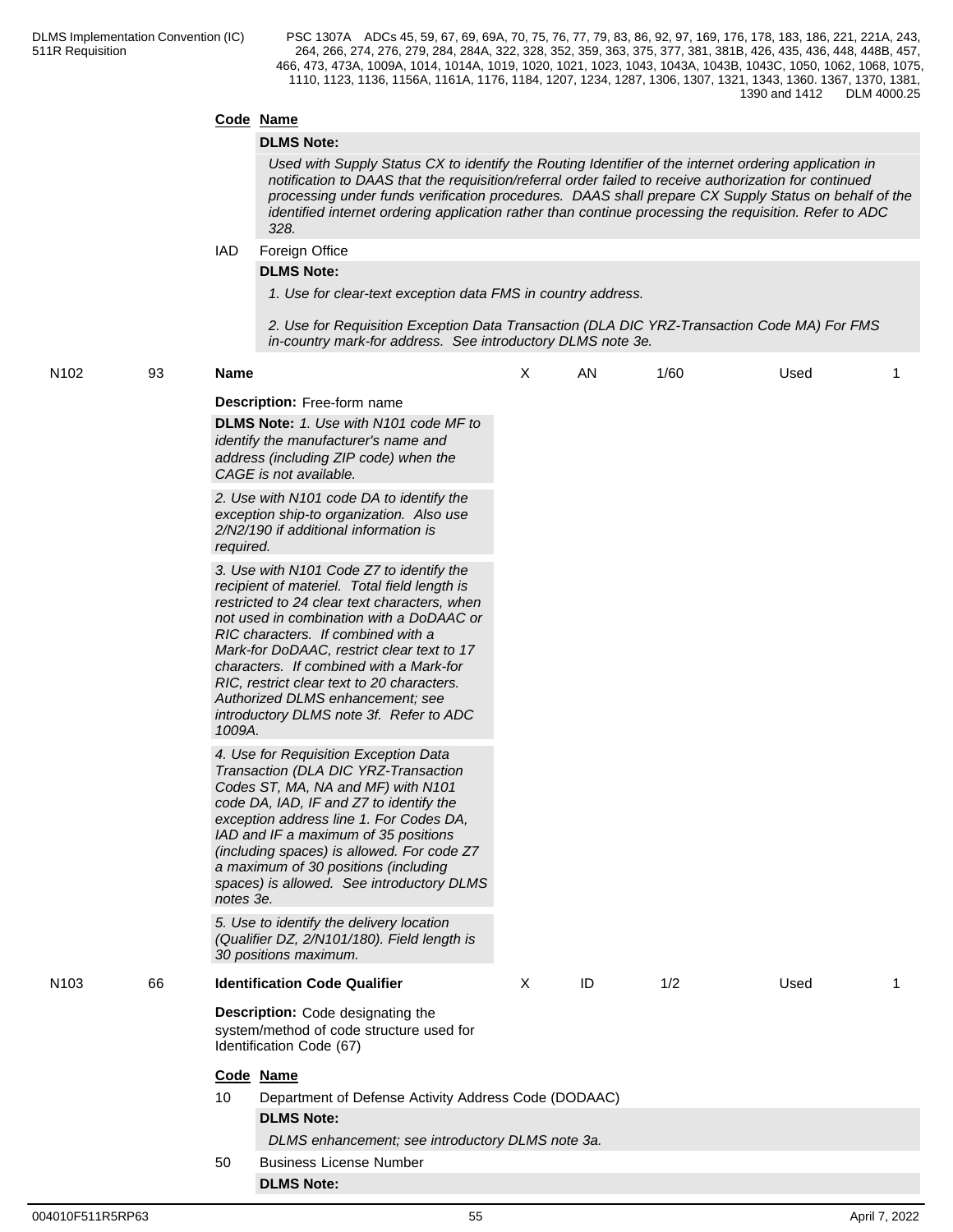|    |    | N <sub>104</sub> .                 |                                                                                                                                                                                                                                                                 |    |                                                                                                                                                                                                                      |                                                                |                                                                                                                                                                                                                                                                                                                   |  |  |
|----|----|------------------------------------|-----------------------------------------------------------------------------------------------------------------------------------------------------------------------------------------------------------------------------------------------------------------|----|----------------------------------------------------------------------------------------------------------------------------------------------------------------------------------------------------------------------|----------------------------------------------------------------|-------------------------------------------------------------------------------------------------------------------------------------------------------------------------------------------------------------------------------------------------------------------------------------------------------------------|--|--|
|    |    |                                    |                                                                                                                                                                                                                                                                 |    |                                                                                                                                                                                                                      |                                                                |                                                                                                                                                                                                                                                                                                                   |  |  |
|    | 92 | Assigned by Buyer or Buyer's Agent |                                                                                                                                                                                                                                                                 |    |                                                                                                                                                                                                                      |                                                                |                                                                                                                                                                                                                                                                                                                   |  |  |
|    |    | <b>DLMS Note:</b>                  |                                                                                                                                                                                                                                                                 |    |                                                                                                                                                                                                                      |                                                                |                                                                                                                                                                                                                                                                                                                   |  |  |
|    |    |                                    |                                                                                                                                                                                                                                                                 |    |                                                                                                                                                                                                                      |                                                                |                                                                                                                                                                                                                                                                                                                   |  |  |
|    | A2 |                                    |                                                                                                                                                                                                                                                                 |    |                                                                                                                                                                                                                      |                                                                |                                                                                                                                                                                                                                                                                                                   |  |  |
|    |    | <b>DLMS Note:</b>                  |                                                                                                                                                                                                                                                                 |    |                                                                                                                                                                                                                      |                                                                |                                                                                                                                                                                                                                                                                                                   |  |  |
|    |    |                                    |                                                                                                                                                                                                                                                                 |    |                                                                                                                                                                                                                      |                                                                |                                                                                                                                                                                                                                                                                                                   |  |  |
|    |    |                                    |                                                                                                                                                                                                                                                                 |    |                                                                                                                                                                                                                      |                                                                |                                                                                                                                                                                                                                                                                                                   |  |  |
|    | M4 |                                    |                                                                                                                                                                                                                                                                 |    |                                                                                                                                                                                                                      |                                                                |                                                                                                                                                                                                                                                                                                                   |  |  |
| 67 |    |                                    | $\times$                                                                                                                                                                                                                                                        | AN | 2/80                                                                                                                                                                                                                 | Used                                                           |                                                                                                                                                                                                                                                                                                                   |  |  |
|    |    |                                    |                                                                                                                                                                                                                                                                 |    |                                                                                                                                                                                                                      |                                                                |                                                                                                                                                                                                                                                                                                                   |  |  |
| 98 |    |                                    | $\circ$                                                                                                                                                                                                                                                         | ID | 2/3                                                                                                                                                                                                                  | Used                                                           | 1                                                                                                                                                                                                                                                                                                                 |  |  |
|    |    |                                    |                                                                                                                                                                                                                                                                 |    |                                                                                                                                                                                                                      |                                                                |                                                                                                                                                                                                                                                                                                                   |  |  |
|    |    |                                    |                                                                                                                                                                                                                                                                 |    |                                                                                                                                                                                                                      |                                                                |                                                                                                                                                                                                                                                                                                                   |  |  |
|    | TO | Message To                         |                                                                                                                                                                                                                                                                 |    |                                                                                                                                                                                                                      |                                                                |                                                                                                                                                                                                                                                                                                                   |  |  |
|    |    | <b>DLMS Note:</b>                  |                                                                                                                                                                                                                                                                 |    |                                                                                                                                                                                                                      |                                                                |                                                                                                                                                                                                                                                                                                                   |  |  |
|    |    | the transaction.                   |                                                                                                                                                                                                                                                                 |    |                                                                                                                                                                                                                      |                                                                |                                                                                                                                                                                                                                                                                                                   |  |  |
|    |    |                                    | Code Name<br><b>Identification Code</b><br>Description: Code identifying a party or<br>other code<br><b>Entity Identifier Code</b><br>Description: Code identifying an<br>organizational entity, a physical location,<br>property or an individual<br>Code Name |    | Military Assistance Program Address Code (MAPAC)<br>1. Use to indicate the SA structured address data.<br>2. DLMS enhancement; see introductory DLMS note 3a.<br>Department of Defense Routing Identifier Code (RIC) | 2. Authorized DLMS enhancement; see introductory DLMS note 3f. | 1. Use for SFIS to map to SFIS Data element "Business Partner Number TP3". Enter the buyer's BPN in<br>Use with N101 Code XN to identify the Shop Service Center or Shop Store. Refer to ADC 284A & 381.<br>Must use with the appropriate 2/N101/180 code to indicate the organization cited in N104 is receiving |  |  |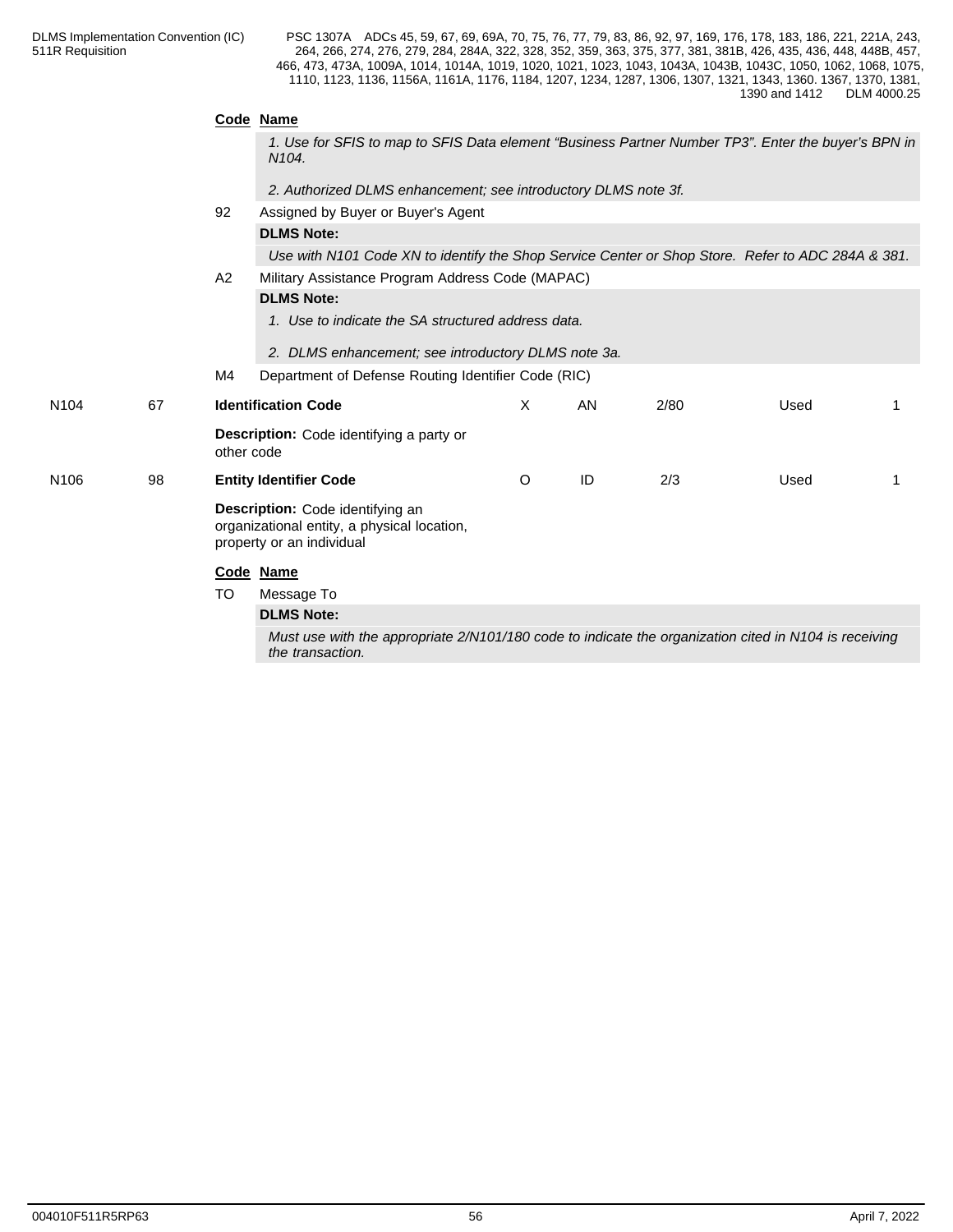## **N2 Additional Name Information Pos: 190 Max: 2 Max: 2**

**Detail - Optional Loop: N1 Elements: 2**

**User Option (Usage):** Used

**Purpose:** To specify additional names or those longer than 35 characters in length

## **DLMS Note:**

*1. Use to identify additional name information as authorized.*

*2. Use with 2/N101/180 code DA to identify additional in-the-clear exception ship-to name information and with code ST to provide the additional ship-to information for excess plant property.*

*3. DLMS enhancement; see introductory DLMS note 3a.*

*4. Use for Requisition Exception Data Transaction (DLA DIC YRZ) for mark-for, ship-to, FMS in-country mark-for and notice of availability address information. See introductory DLMS note 3e.*

| <b>Ref</b>       | <u>ld</u> | <b>Element Name</b>                                                                                                                                                                                                                                                                                                                                                                                                                                                                    | <b>Req</b> | <b>Type</b> | <b>Min/Max</b> | <b>Usage</b> | <b>Rep</b> |
|------------------|-----------|----------------------------------------------------------------------------------------------------------------------------------------------------------------------------------------------------------------------------------------------------------------------------------------------------------------------------------------------------------------------------------------------------------------------------------------------------------------------------------------|------------|-------------|----------------|--------------|------------|
| N <sub>201</sub> | 93        | <b>Name</b>                                                                                                                                                                                                                                                                                                                                                                                                                                                                            | М          | AN          | 1/60           | Must use     | 1          |
|                  |           | <b>Description:</b> Free-form name<br><b>DLMS Note:</b> Use for Requisition Exception<br>Data Transaction (DLA DIC<br>YRZ-Transaction Codes ST, MA, NA and<br>MF) with N101 Codes DA, IAD, and IF for<br>address line 2, if not the final line and with<br>Z7 for address line 2. For Codes DA, IAD<br>and IF a maximum of 35 positions<br>(including spaces) is allowed. For code Z7<br>a maximum of 30 positions (including<br>spaces) is allowed. See introductory DLMS<br>note 3e. |            |             |                |              |            |
| N202             | 93        | <b>Name</b>                                                                                                                                                                                                                                                                                                                                                                                                                                                                            | O          | AN          | 1/60           | Used         |            |
|                  |           | <b>Description:</b> Free-form name<br><b>DLMS Note:</b> Use for Requisition Exception<br>Data Transaction (DLA DIC<br>YRZ-Transaction Codes ST, MA, NA and<br>MF) with N101 Codes DA, IAD, and IF for<br>address line 3, if not the final line and with<br>Z7 for address line 3. For Codes DA, IAD<br>and IF a maximum of 35 positions<br>(including spaces) is allowed. For code Z7<br>a maximum of 30 positions (including<br>spaces) is allowed. See introductory DLMS<br>note 3e. |            |             |                |              |            |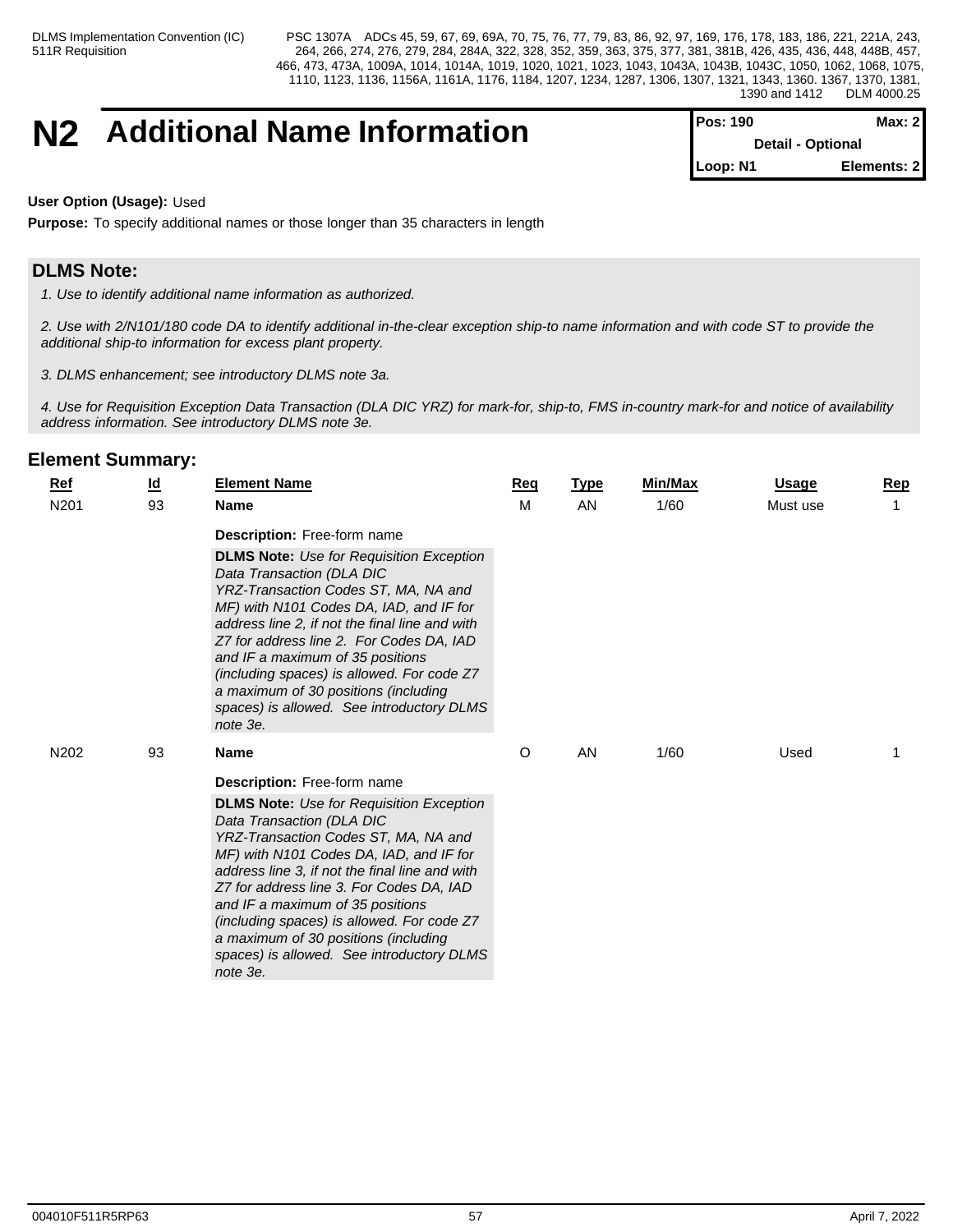## **N3** Address Information

| <b>Pos: 200</b> | Max: 2                   |  |
|-----------------|--------------------------|--|
|                 | <b>Detail - Optional</b> |  |
| Loop: N1        | Elements: 1              |  |

**User Option (Usage):** Used

**Purpose:** To specify the location of the named party

## **DLMS Note:**

*1. Use to identify additional address information as authorized.*

*2. Use with 2/N101/180 code DA to identify additional in-the-clear exception ship-to address information, with code MF to identify the manufacturer's geographical location information.*

*3. Use for Requisition Exception Data Transaction (DLA DIC YRZ) for mark-for delivery data. See introductory DLMS note 3e.*

*4. DLMS enhancement; see introductory DLMS note 3a.*

| <u>Ref</u> | <u>ld</u> | <b>Element Name</b>                              | Req | <u>Type</u> | Min/Max | <b>Usage</b> | <u>Rep</u> |
|------------|-----------|--------------------------------------------------|-----|-------------|---------|--------------|------------|
| N301       | 166       | <b>Address Information</b>                       | М   | AN          | 1/55    | Must use     |            |
|            |           | <b>Description: Address information</b>          |     |             |         |              |            |
|            |           | <b>DLMS Note:</b> Use for Requisition Exception  |     |             |         |              |            |
|            |           | Data Transaction (DLA DIC YRZ-                   |     |             |         |              |            |
|            |           | Transaction Code MF) with N101 code Z7           |     |             |         |              |            |
|            |           | to reflect line 4 of the mark-for delivery data. |     |             |         |              |            |
|            |           | A maximum of 30 positions (including             |     |             |         |              |            |
|            |           | spaces) is allowed.                              |     |             |         |              |            |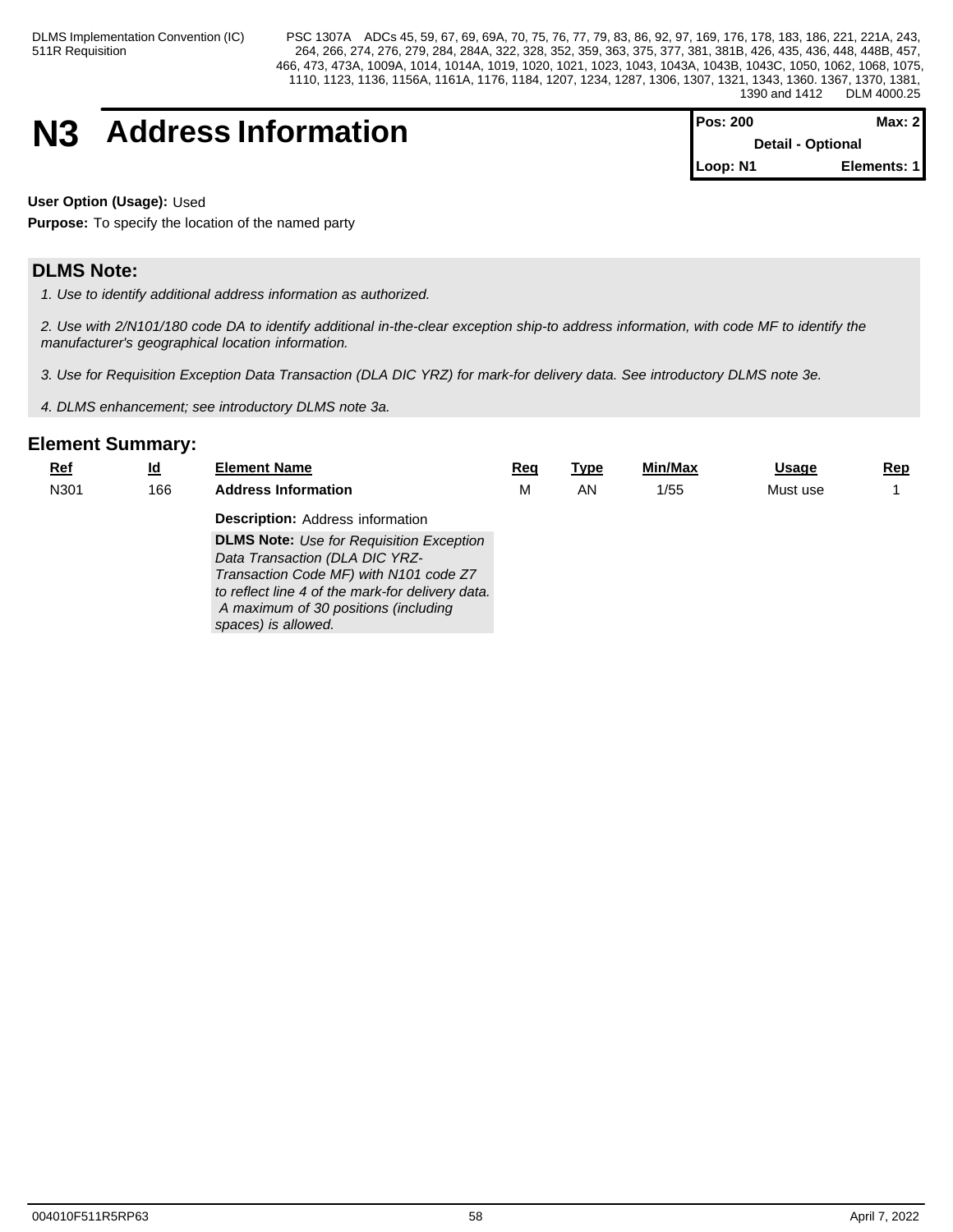## **N4 Geographic Location**

| Pos: 210 | Max: $1$                 |
|----------|--------------------------|
|          | <b>Detail - Optional</b> |
| Loop: N1 | Elements: 4              |

#### **User Option (Usage):** Used

**Purpose:** To specify the geographic place of the named party

## **Syntax Rules:**

1. C0605 - If N406 is present, then N405 is required.

## **Comments:**

- 1. A combination of either N401 through N404, or N405 and N406 may be adequate to specify a location.
- 2. N402 is required only if city name (N401) is in the U.S. or Canada.

## **DLMS Note:**

*1. Use with 2/N101/180 code DA to identify in-the-clear exception ship-to geographic location information and with code ST to provide the geographical location ship-to information for excess plant property.*

*2. Use for Requisition Exception Data Transaction to reflect address information. See introductory DLMS note 3e.*

*3. DLMS enhancement; see introductory DLMS note 3a.*

| Ref  | $\underline{\mathsf{Id}}$ | <b>Element Name</b>                                                                                                                                                                                                                                                                                                                                                                                       | Req     | <b>Type</b> | Min/Max | <b>Usage</b> | Rep            |
|------|---------------------------|-----------------------------------------------------------------------------------------------------------------------------------------------------------------------------------------------------------------------------------------------------------------------------------------------------------------------------------------------------------------------------------------------------------|---------|-------------|---------|--------------|----------------|
| N401 | 19                        | <b>City Name</b>                                                                                                                                                                                                                                                                                                                                                                                          | $\circ$ | AN          | 2/30    | Used         |                |
|      |                           | Description: Free-form text for city name                                                                                                                                                                                                                                                                                                                                                                 |         |             |         |              |                |
|      |                           | <b>DLMS Note:</b> Use for Requisition Exception<br>Data Transaction (DLA DIC<br>YRZ-Transaction Codes ST, MA and NA)<br>with N101 Codes DA, IF, and IAD for final<br>address line to reflect the city name. (DLA<br>DIC YRZ-City Name in field positions<br>22-41). A maximum of 20 positions<br>(including spaces) is allowed. See<br>introductory DLMS note 3e.                                         |         |             |         |              |                |
| N402 | 156                       | <b>State or Province Code</b>                                                                                                                                                                                                                                                                                                                                                                             | O       | ID          | 2/2     | Used         | 1              |
|      |                           | Description: Code (Standard<br>State/Province) as defined by appropriate<br>government agency<br><b>DLMS Note:</b> Use for Requisition Exception<br>Data Transaction (DLA DIC<br>YRZ-Transaction Code ST) with N101 code<br>DA and IF for final address line to indicate<br>the state code associated with the ship-to<br>address, when applicable. (DLA DIC<br>YRZ-State Code in field positions 43-44). |         |             |         |              |                |
| N403 | 116                       | <b>Postal Code</b>                                                                                                                                                                                                                                                                                                                                                                                        | O       | ID          | 3/15    | Used         | $\overline{1}$ |
|      |                           | Description: Code defining international<br>postal zone code excluding punctuation<br>and blanks (zip code for United States)<br><b>DLMS Note:</b> Use for the Requisition<br>Exception Data Transaction (DLA DIC<br>YRZ-Transaction Codes ST, MA, and NA)<br>with the N101 Codes DA, IF, and IAD for<br>final address line to reflect the postal code.<br>(DLA DIC YRZ-Postal Code in field              |         |             |         |              |                |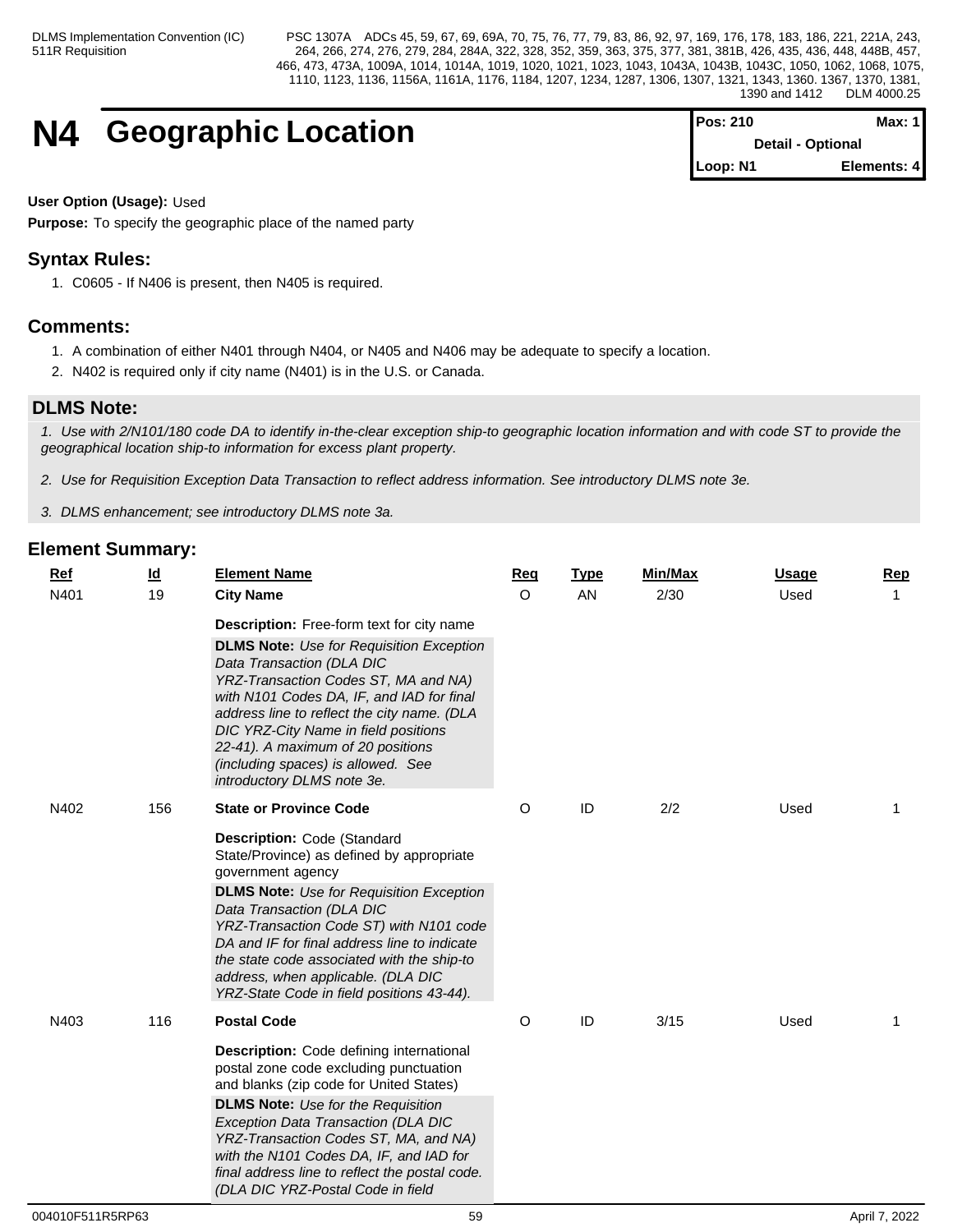| <b>Ref</b> | $\underline{\mathsf{Id}}$ | <b>Element Name</b><br>positions 46-56). A maximum of 11<br>positions (including spaces) is allowed.<br>See introductory DLMS note 3e.                                                                                                                                                                                                                                                                       | Req | <u>Type</u> | Min/Max | <b>Usage</b> | Rep |
|------------|---------------------------|--------------------------------------------------------------------------------------------------------------------------------------------------------------------------------------------------------------------------------------------------------------------------------------------------------------------------------------------------------------------------------------------------------------|-----|-------------|---------|--------------|-----|
| N404       | 26                        | <b>Country Code</b><br><b>Description:</b> Code identifying the country<br><b>DLMS Note:</b> 1. Use to identify the country.<br>See DLMS introductory note 5 (Refer to<br>ADC1075 for implementation).                                                                                                                                                                                                       | O   | ID          | 2/3     | Used         |     |
|            |                           | 2. Use for the Requisition Exception Data<br>Transaction (DLA DIC YRZ-Transaction<br>Codes ST, MA and NA) with the N101<br>Codes DA and IF (when other than U.S.),<br>and IAD for final address line to reflect the<br>country code. May reflect DLA 3-position<br>country code, until ADC 1075 is<br>implemented. (DLA DIC YRZ-Country Code<br>in field positions 43-45). See Introductory<br>DLMS note 3e. |     |             |         |              |     |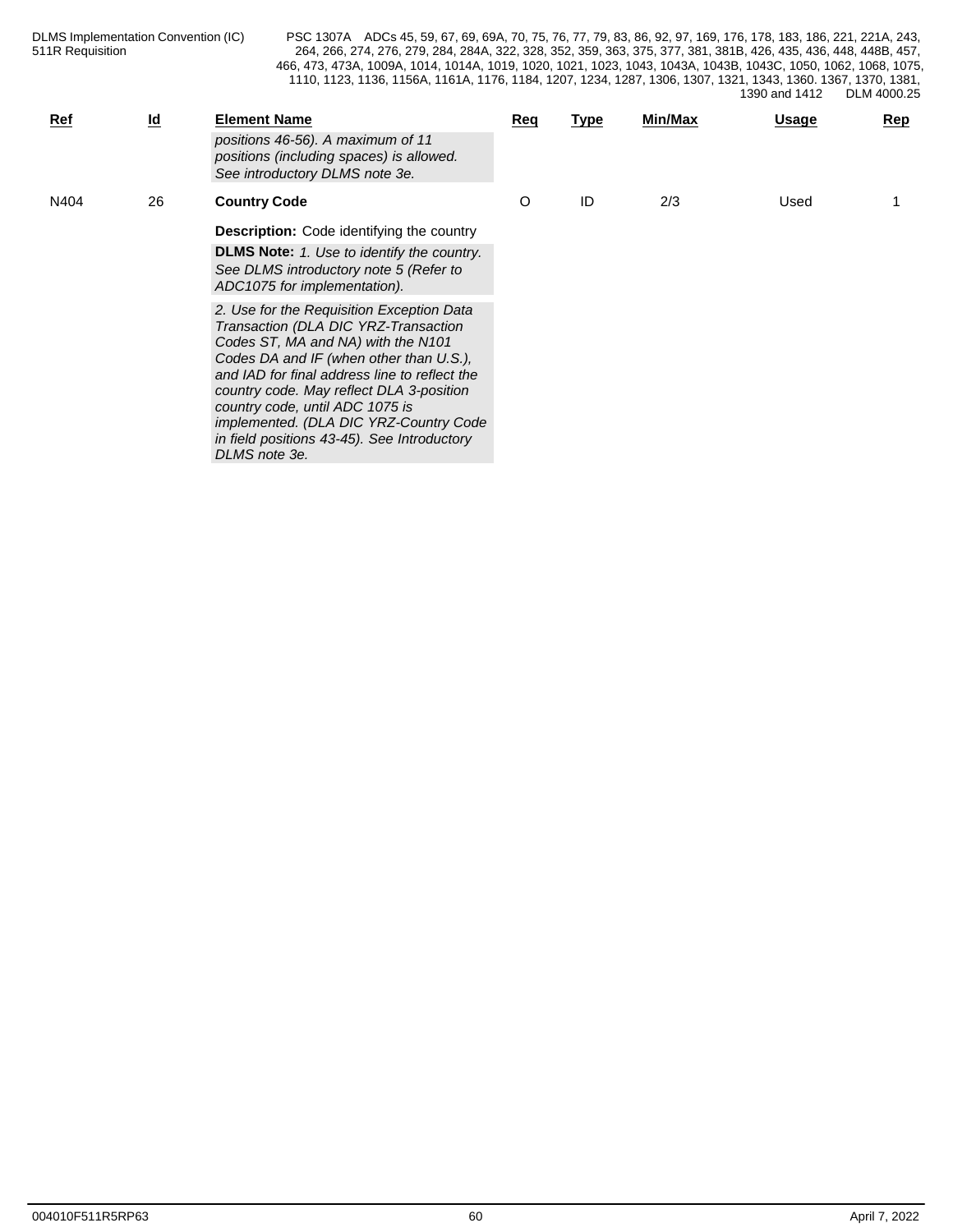## **REF** Reference Identification

| <b>IPos: 220</b>         | Max: 1 I    |  |
|--------------------------|-------------|--|
| <b>Detail - Optional</b> |             |  |
| Loop: REF                | Elements: 3 |  |

### **User Option (Usage):** Used

**Purpose:** To specify identifying information

## **Syntax Rules:**

1. R0203 - At least one of REF02 or REF03 is required.

## **Semantics:**

1. REF04 contains data relating to the value cited in REF02.

## **DLMS Note:**

*1. At this time, this loop is not authorized for use to provide IUID information. A PDC must be submitted and approved, documenting the requirement and procedures before using this transaction for transmitting IUID. All references to IUID data are placeholders for future use.*

*2. Use the 2/REF/220 loop in requisition transactions to supplement materiel identification in LIN03 of the 2/LIN/100 when requisitioning a specific item(s) identified by IUID.*

*3. This segment will support item identification based upon the UII or the serial number.*

*4. This segment also provides for use of a batch/lot number, when applicable.*

*5. If UII and serial number, and/or batch/lot number are required for the item, enter the UII in REF01, and enter the serial number and/or batch/lot number in the subsequent N9 segment. If UII is not used, enter the serial number in REF01 and enter the batch/lot number in the subsequent N9 segment. If only batch/lot number is required, enter the batch/lot number in REF01.*

*6. The entire 2/REF/220 loop is a DLMS enhancement. See introductory DLMS note 3a.*

| Ref   | $\underline{\mathsf{Id}}$ |           | <b>Element Name</b>                                                                                                                                                                                                                                                        | Req      | <b>Type</b> | <b>Min/Max</b> | <b>Usage</b> | Rep |  |  |  |
|-------|---------------------------|-----------|----------------------------------------------------------------------------------------------------------------------------------------------------------------------------------------------------------------------------------------------------------------------------|----------|-------------|----------------|--------------|-----|--|--|--|
| REF01 | 128                       |           | <b>Reference Identification Qualifier</b>                                                                                                                                                                                                                                  | м        | ID          | 2/3            | Must use     |     |  |  |  |
|       |                           |           | <b>Description:</b> Code qualifying the<br>Reference Identification                                                                                                                                                                                                        |          |             |                |              |     |  |  |  |
|       |                           |           | Code Name                                                                                                                                                                                                                                                                  |          |             |                |              |     |  |  |  |
|       |                           | BT        | <b>Batch Number</b>                                                                                                                                                                                                                                                        |          |             |                |              |     |  |  |  |
|       |                           |           | <b>DLMS Note:</b>                                                                                                                                                                                                                                                          |          |             |                |              |     |  |  |  |
|       |                           |           | Use to identify the manufacturer's batch/lot number or other number identifying the production run when<br>Ull and/or serial number are not required. If Ull and/or serial number are required in addition to the<br>batch/lot number, enter the batch/lot number in N901. |          |             |                |              |     |  |  |  |
|       |                           | <b>SE</b> | <b>Serial Number</b>                                                                                                                                                                                                                                                       |          |             |                |              |     |  |  |  |
|       |                           |           | <b>DLMS Note:</b>                                                                                                                                                                                                                                                          |          |             |                |              |     |  |  |  |
|       |                           |           | Use to identify the serial number when UII is not required. If UII is required in addition to the serial<br>number, enter serial number in N901.                                                                                                                           |          |             |                |              |     |  |  |  |
|       |                           | U3        | Unique Supplier Identification Number (USIN)                                                                                                                                                                                                                               |          |             |                |              |     |  |  |  |
|       |                           |           | <b>DLMS Note:</b>                                                                                                                                                                                                                                                          |          |             |                |              |     |  |  |  |
|       |                           |           | Use to identify the UII. Place UII value in REF03. A data maintenance action was approved in version<br>5020. The approved code/name is "UII - Department of Defense Unique Item Identifier".                                                                              |          |             |                |              |     |  |  |  |
| REF02 | 127                       |           | <b>Reference Identification</b>                                                                                                                                                                                                                                            | $\times$ | AN          | 1/30           | Used         |     |  |  |  |
|       |                           | Qualifier | Description: Reference information as<br>defined for a particular Transaction Set or<br>as specified by the Reference Identification                                                                                                                                       |          |             |                |              |     |  |  |  |
|       |                           |           | <b>DLMS Note:</b> For use with REF01 codes BT                                                                                                                                                                                                                              |          |             |                |              |     |  |  |  |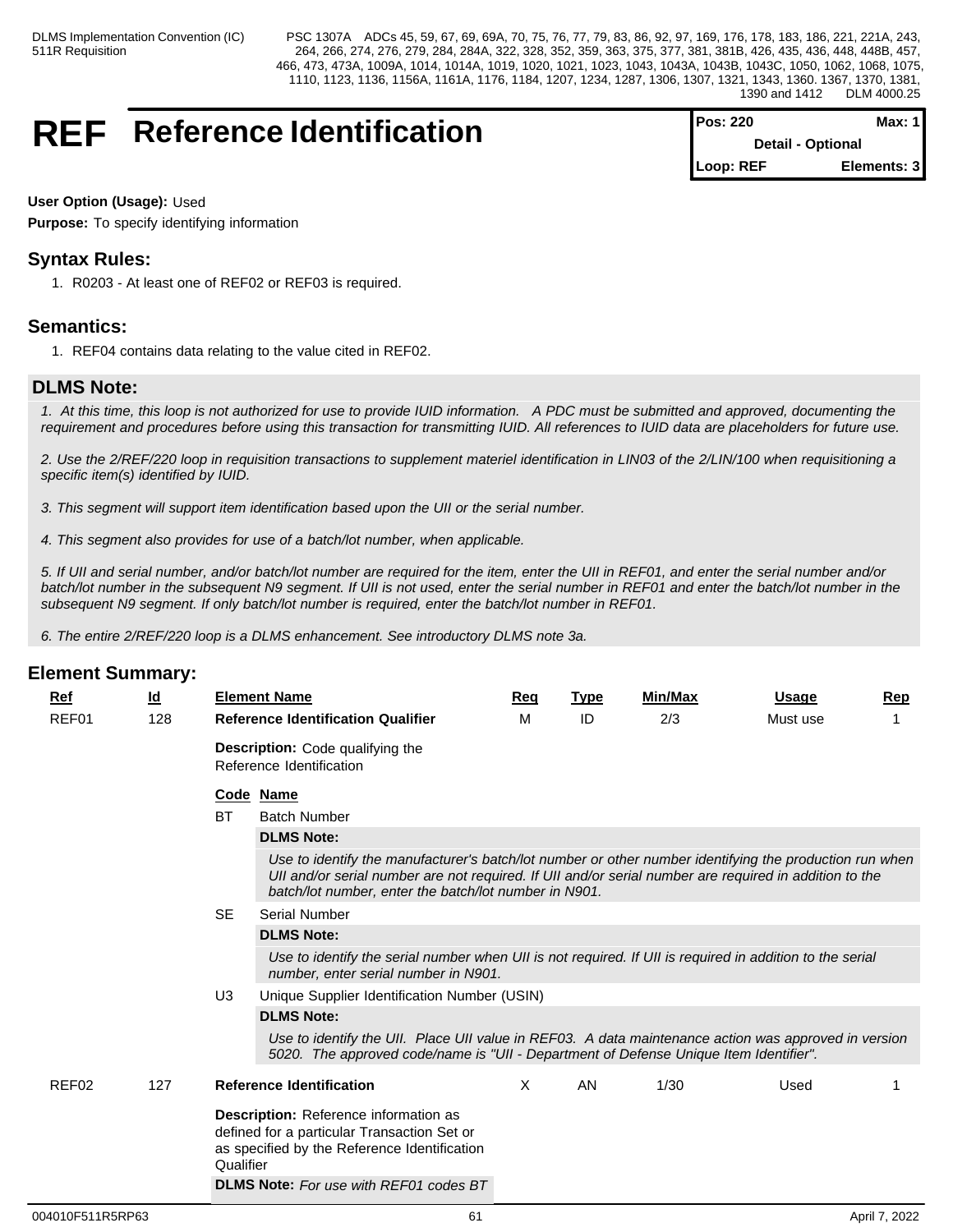| <b>Ref</b> | $\underline{\mathsf{Id}}$ | <b>Element Name</b><br>and SE.                                                                           | Req | <b>Type</b> | <b>Min/Max</b> | <u>Usage</u> | <b>Rep</b> |
|------------|---------------------------|----------------------------------------------------------------------------------------------------------|-----|-------------|----------------|--------------|------------|
| REF03      | 352                       | <b>Description</b>                                                                                       |     | AN          | 1/80           | Used         |            |
|            |                           | <b>Description:</b> A free-form description to<br>clarify the related data elements and their<br>content |     |             |                |              |            |
|            |                           | <b>DLMS Note:</b> Use to indicate UII value when<br>REF01=U3.                                            |     |             |                |              |            |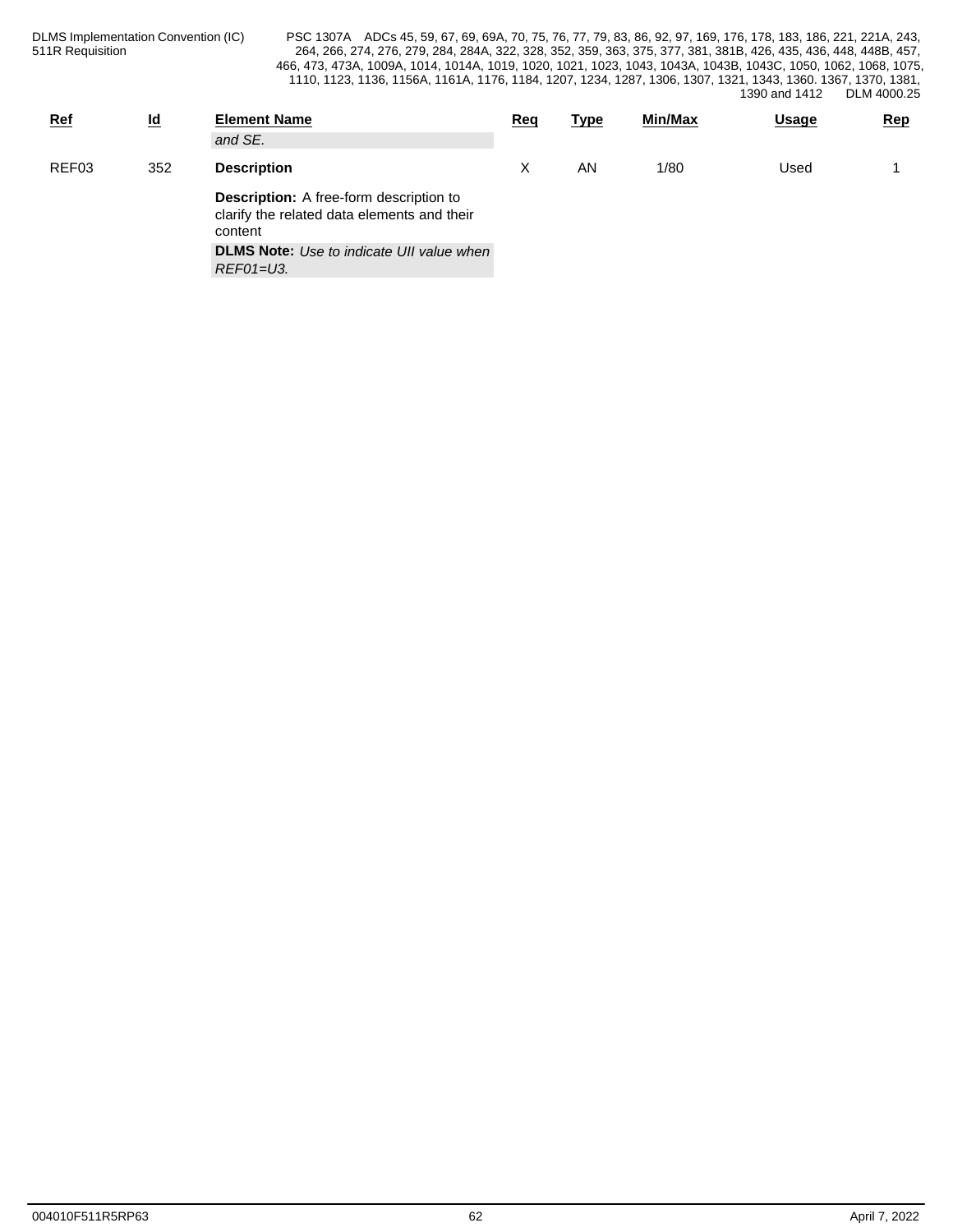## **N9** Reference Identification

| $Pos: 240$               | Max: > 11    |  |
|--------------------------|--------------|--|
| <b>Detail - Optional</b> |              |  |
| l Loop: REF              | Elements: 21 |  |

#### **User Option (Usage):** Used

**Purpose:** To transmit identifying information as specified by the Reference Identification Qualifier

## **Syntax Rules:**

- 1. R0203 At least one of N902 or N903 is required.
- 2. C0605 If N906 is present, then N905 is required.

## **Semantics:**

- 1. N906 reflects the time zone which the time reflects.
- 2. N907 contains data relating to the value cited in N902.

## **DLMS Note:**

*1. Use multiple repetitions to identify the characteristic(s) not defined in the 2/REF/220 segment.*

- *2. Use the 2/REF/220 loop to provide UIT information for controlled materiel.*
- *3. DLMS enhancement; see introductory DLMS note 3a.*

| <u>Ref</u> | $\underline{\mathsf{Id}}$ |           | <b>Element Name</b>                                                                                                                                                                                    | Req | <b>Type</b> | <b>Min/Max</b> | <u>Usage</u> | <b>Rep</b> |  |  |  |
|------------|---------------------------|-----------|--------------------------------------------------------------------------------------------------------------------------------------------------------------------------------------------------------|-----|-------------|----------------|--------------|------------|--|--|--|
| N901       | 128                       |           | <b>Reference Identification Qualifier</b>                                                                                                                                                              | M   | ID          | 2/3            | Must use     |            |  |  |  |
|            |                           |           | <b>Description:</b> Code qualifying the<br>Reference Identification<br><b>DLMS Note:</b> The following codes are used<br>to identify the characteristic not defined in<br>the 2/REF/220 segment.       |     |             |                |              |            |  |  |  |
|            |                           |           | Code Name                                                                                                                                                                                              |     |             |                |              |            |  |  |  |
|            |                           | BT        | <b>Batch Number</b>                                                                                                                                                                                    |     |             |                |              |            |  |  |  |
|            |                           |           | <b>DLMS Note:</b><br>Use to identify the manufacturer's batch/lot number or other number identifying the production run,<br>when UII or serial number is entered in REF01, and batch/lot is also used. |     |             |                |              |            |  |  |  |
|            |                           | <b>SE</b> | <b>Serial Number</b>                                                                                                                                                                                   |     |             |                |              |            |  |  |  |
|            |                           |           | <b>DLMS Note:</b>                                                                                                                                                                                      |     |             |                |              |            |  |  |  |
|            |                           |           | Use to identify the serial number when UII is entered in REF01 and serial number is also used.                                                                                                         |     |             |                |              |            |  |  |  |
| N902       | 127                       |           | <b>Reference Identification</b>                                                                                                                                                                        | X   | AN.         | 1/30           | Must use     |            |  |  |  |
|            |                           | Qualifier | Description: Reference information as<br>defined for a particular Transaction Set or<br>as specified by the Reference Identification                                                                   |     |             |                |              |            |  |  |  |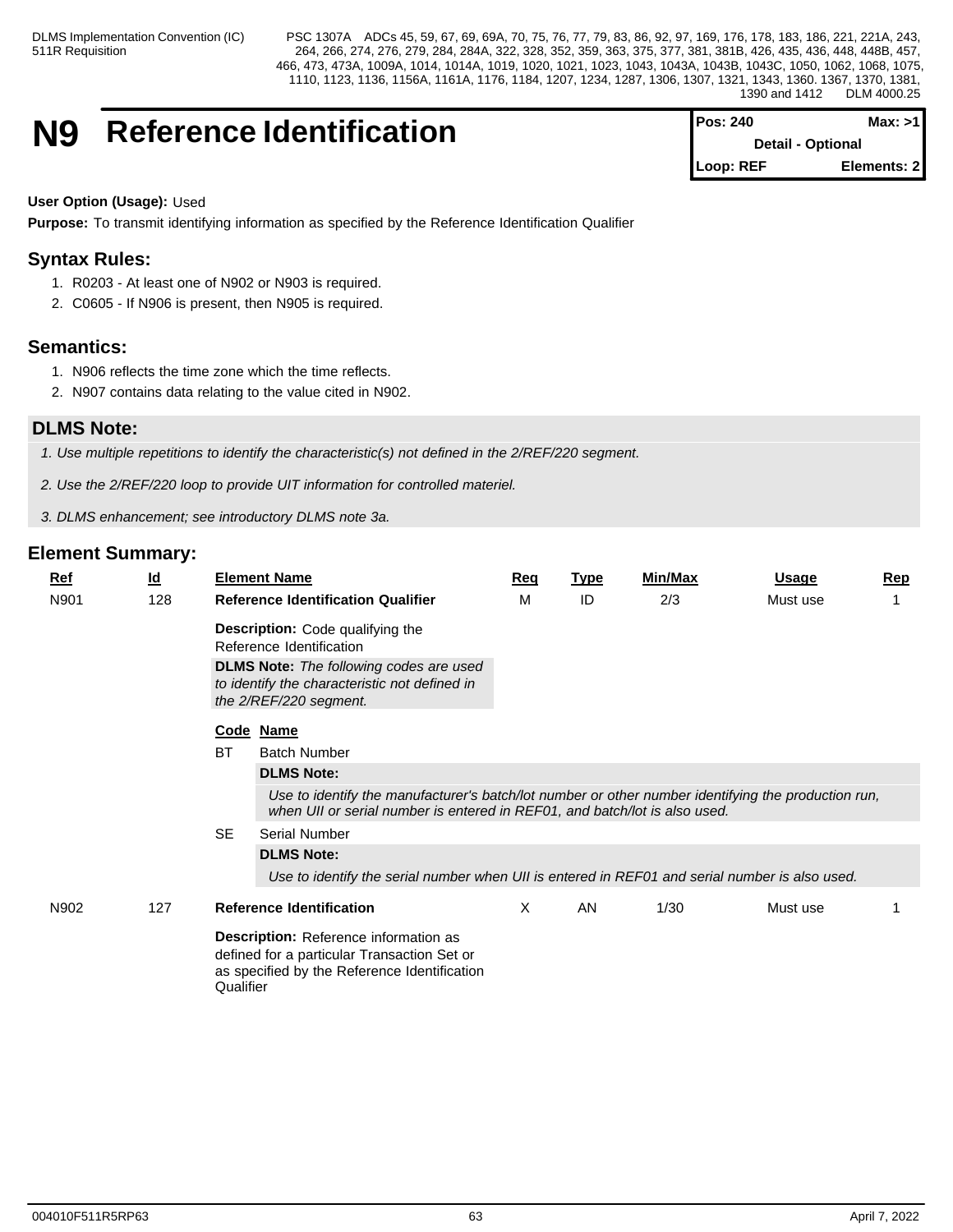| <b>N1</b> | <b>Name</b> | Pos: 250                 | Max: 1 <i>'</i> |  |
|-----------|-------------|--------------------------|-----------------|--|
|           |             | <b>Detail - Optional</b> |                 |  |
|           |             | $\triangle$ Loop: REF    | Elements: 3     |  |

## **User Option (Usage):** Used

**Purpose:** To identify a party by type of organization, name, and code

## **Syntax Rules:**

- 1. R0203 At least one of N102 or N103 is required.
- 2. P0304 If either N103 or N104 is present, then the other is required.

## **Comments:**

- 1. This segment, used alone, provides the most efficient method of providing organizational identification. To obtain this efficiency the "ID Code" (N104) must provide a key to the table maintained by the transaction processing party.
- 2. N105 and N106 further define the type of entity in N101.

## **DLMS Note:**

*1. Use the 2/REF/220 loop to provide UIT information for controlled materiel.*

- *2. Use to identify the manufacturer of the UIT item.*
- *3. DLMS enhancement; see introductory DLMS note 3a.*

| $Ref$<br>N101    | $\underline{\mathsf{Id}}$<br>98 | <b>Element Name</b><br><b>Entity Identifier Code</b>                                                             | Req<br>M | <u>Type</u><br>ID | <b>Min/Max</b><br>2/3 | <b>Usage</b><br>Must use | Rep |
|------------------|---------------------------------|------------------------------------------------------------------------------------------------------------------|----------|-------------------|-----------------------|--------------------------|-----|
|                  |                                 | Description: Code identifying an<br>organizational entity, a physical location,<br>property or an individual     |          |                   |                       |                          |     |
|                  |                                 | Code Name<br><b>MF</b><br>Manufacturer of Goods                                                                  |          |                   |                       |                          |     |
| N <sub>103</sub> | 66                              | <b>Identification Code Qualifier</b>                                                                             | X        | ID                | 1/2                   | Must use                 |     |
|                  |                                 | <b>Description:</b> Code designating the<br>system/method of code structure used for<br>Identification Code (67) |          |                   |                       |                          |     |
|                  |                                 | Code Name                                                                                                        |          |                   |                       |                          |     |
|                  |                                 | 33<br>Commercial and Government Entity (CAGE)                                                                    |          |                   |                       |                          |     |
| N <sub>104</sub> | 67                              | <b>Identification Code</b>                                                                                       | X        | AN                | 2/80                  | Must use                 |     |
|                  |                                 | Description: Code identifying a party or<br>other code                                                           |          |                   |                       |                          |     |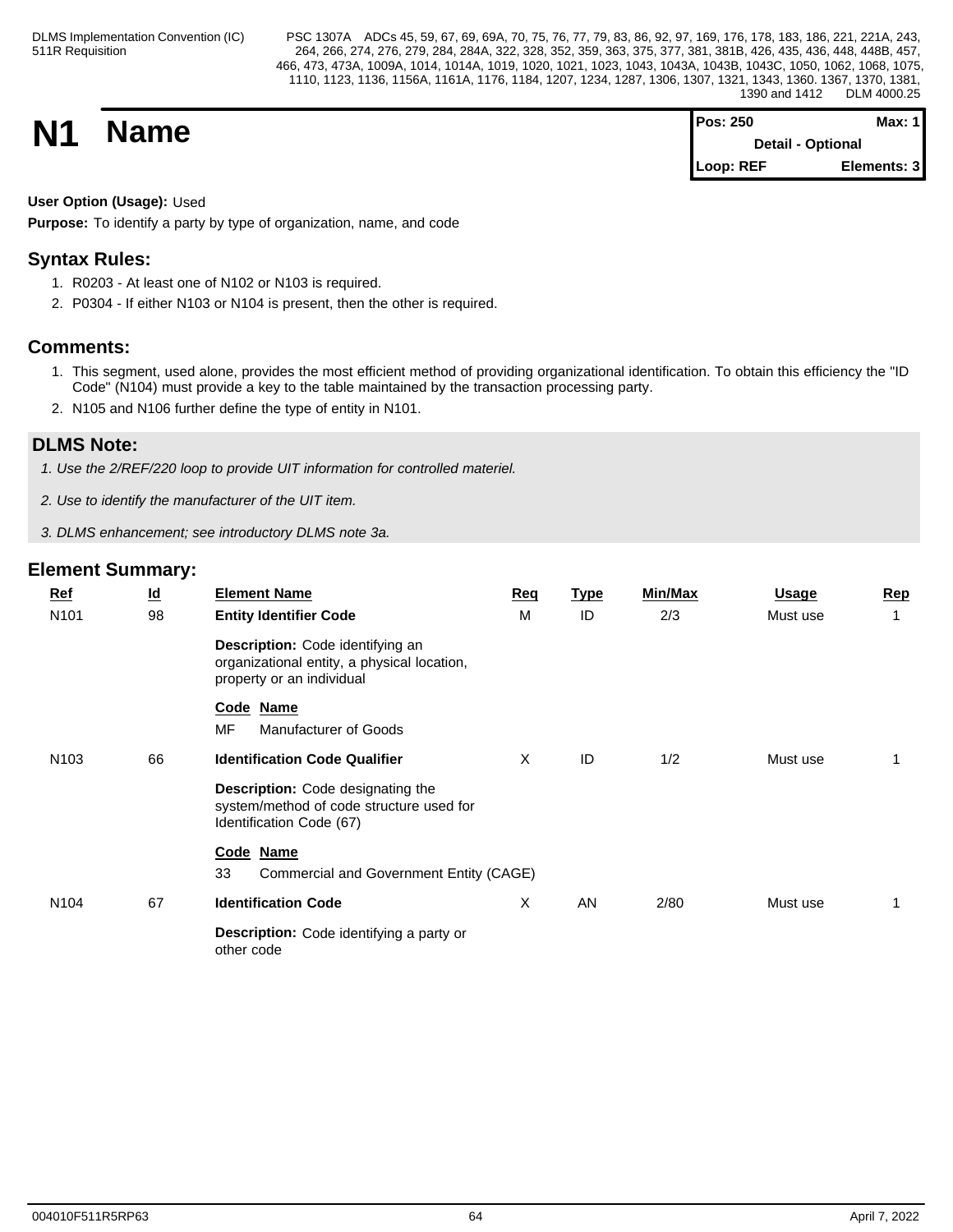## **FA1** Type of Financial Accounting Data

| IPos: 285                | Max: 1 I    |  |
|--------------------------|-------------|--|
| <b>Detail - Optional</b> |             |  |
| <b>ILoop: FA1</b>        | Elements: 2 |  |

### **User Option (Usage):** Used

Purpose: To specify the organization controlling the content of the accounting citation, and the purpose associated with the accounting citation

## **Semantics:**

- 1. FA101 Identifies the organization controlling the assignment of financial accounting information.
- 2. FA102 Identifies the purpose of the accounting allowance or charge information.

| $Ref$        | $\underline{\mathsf{Id}}$ |                              | <b>Element Name</b>                                                                                                                                                                                                                                                                                                                                                                  | Req     | <b>Type</b> | Min/Max | <b>Usage</b> | <b>Rep</b> |
|--------------|---------------------------|------------------------------|--------------------------------------------------------------------------------------------------------------------------------------------------------------------------------------------------------------------------------------------------------------------------------------------------------------------------------------------------------------------------------------|---------|-------------|---------|--------------|------------|
| FA101<br>559 |                           | <b>Agency Qualifier Code</b> |                                                                                                                                                                                                                                                                                                                                                                                      | M       | ID          | 2/2     | Must use     | -1         |
|              |                           | DF                           | Description: Code identifying the agency<br>assigning the code values<br><b>DLMS Note:</b> This data element is required<br>for X12 syntax. Select the code that<br>corresponds to the organization that is<br>responsible for the assignment of the<br>DoDAAC used to construct the controlling<br>document number for the transaction.<br>Code Name<br>Department of Defense (DoD) |         |             |         |              |            |
|              |                           |                              | <b>DLMS Note:</b>                                                                                                                                                                                                                                                                                                                                                                    |         |             |         |              |            |
|              |                           |                              | Use to indicate that the Component is a Department of Defense agency, including Defense Logistics<br>Agency. Refer to ADC 1043.                                                                                                                                                                                                                                                      |         |             |         |              |            |
|              |                           | DN                           | Department of the Navy                                                                                                                                                                                                                                                                                                                                                               |         |             |         |              |            |
|              |                           |                              | <b>DLMS Note:</b>                                                                                                                                                                                                                                                                                                                                                                    |         |             |         |              |            |
|              |                           |                              | Includes the United States Marine Corps.                                                                                                                                                                                                                                                                                                                                             |         |             |         |              |            |
|              |                           | DY                           | Department of Air Force                                                                                                                                                                                                                                                                                                                                                              |         |             |         |              |            |
|              |                           | DZ<br>FG                     | Department of Army<br><b>Federal Government</b>                                                                                                                                                                                                                                                                                                                                      |         |             |         |              |            |
|              | 1300                      |                              |                                                                                                                                                                                                                                                                                                                                                                                      |         |             |         |              |            |
| FA102        |                           |                              | Service, Promotion, Allowance, or<br><b>Charge Code</b>                                                                                                                                                                                                                                                                                                                              | $\circ$ | ID          | 4/4     | Must use     | -1         |
|              |                           |                              | Description: Code identifying the service,<br>promotion, allowance, or charge                                                                                                                                                                                                                                                                                                        |         |             |         |              |            |
|              |                           |                              | Code Name                                                                                                                                                                                                                                                                                                                                                                            |         |             |         |              |            |
|              |                           |                              | A170 Adjustments                                                                                                                                                                                                                                                                                                                                                                     |         |             |         |              |            |
|              |                           |                              | <b>DLMS Note:</b>                                                                                                                                                                                                                                                                                                                                                                    |         |             |         |              |            |
|              |                           |                              | Use only for adjustments not specified by any other code.                                                                                                                                                                                                                                                                                                                            |         |             |         |              |            |
|              |                           |                              | A520 Base Charge                                                                                                                                                                                                                                                                                                                                                                     |         |             |         |              |            |
|              |                           |                              | <b>DLMS Note:</b>                                                                                                                                                                                                                                                                                                                                                                    |         |             |         |              |            |
|              |                           |                              | Use for materiel charges only.                                                                                                                                                                                                                                                                                                                                                       |         |             |         |              |            |
|              |                           |                              | C930 Export Shipping Charge                                                                                                                                                                                                                                                                                                                                                          |         |             |         |              |            |
|              |                           |                              | D340 Goods and Services Charge                                                                                                                                                                                                                                                                                                                                                       |         |             |         |              |            |
|              |                           |                              | <b>DLMS Note:</b><br>Use for both materiel and related services.                                                                                                                                                                                                                                                                                                                     |         |             |         |              |            |
|              |                           |                              |                                                                                                                                                                                                                                                                                                                                                                                      |         |             |         |              |            |
|              |                           |                              | F060 Other Accessorial Service Charge<br>F560 Premium Transportation                                                                                                                                                                                                                                                                                                                 |         |             |         |              |            |
|              |                           |                              | <b>1260</b> Transportation Direct Billing                                                                                                                                                                                                                                                                                                                                            |         |             |         |              |            |
|              |                           |                              |                                                                                                                                                                                                                                                                                                                                                                                      |         |             |         |              |            |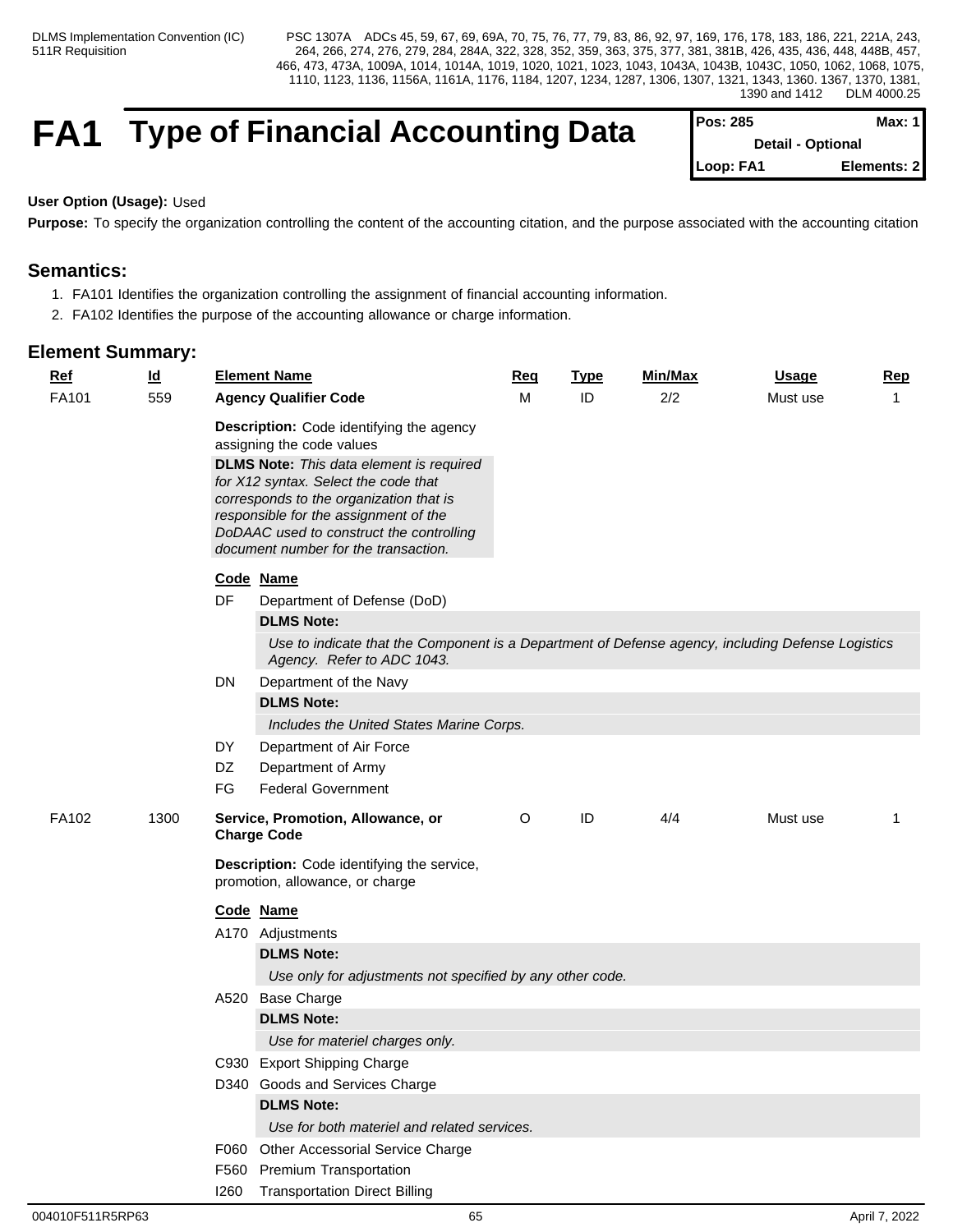## **Code Name**

**DLMS Note:** *Use for non-premium transportation.*

R060 Packing, Crating, and Handling Charge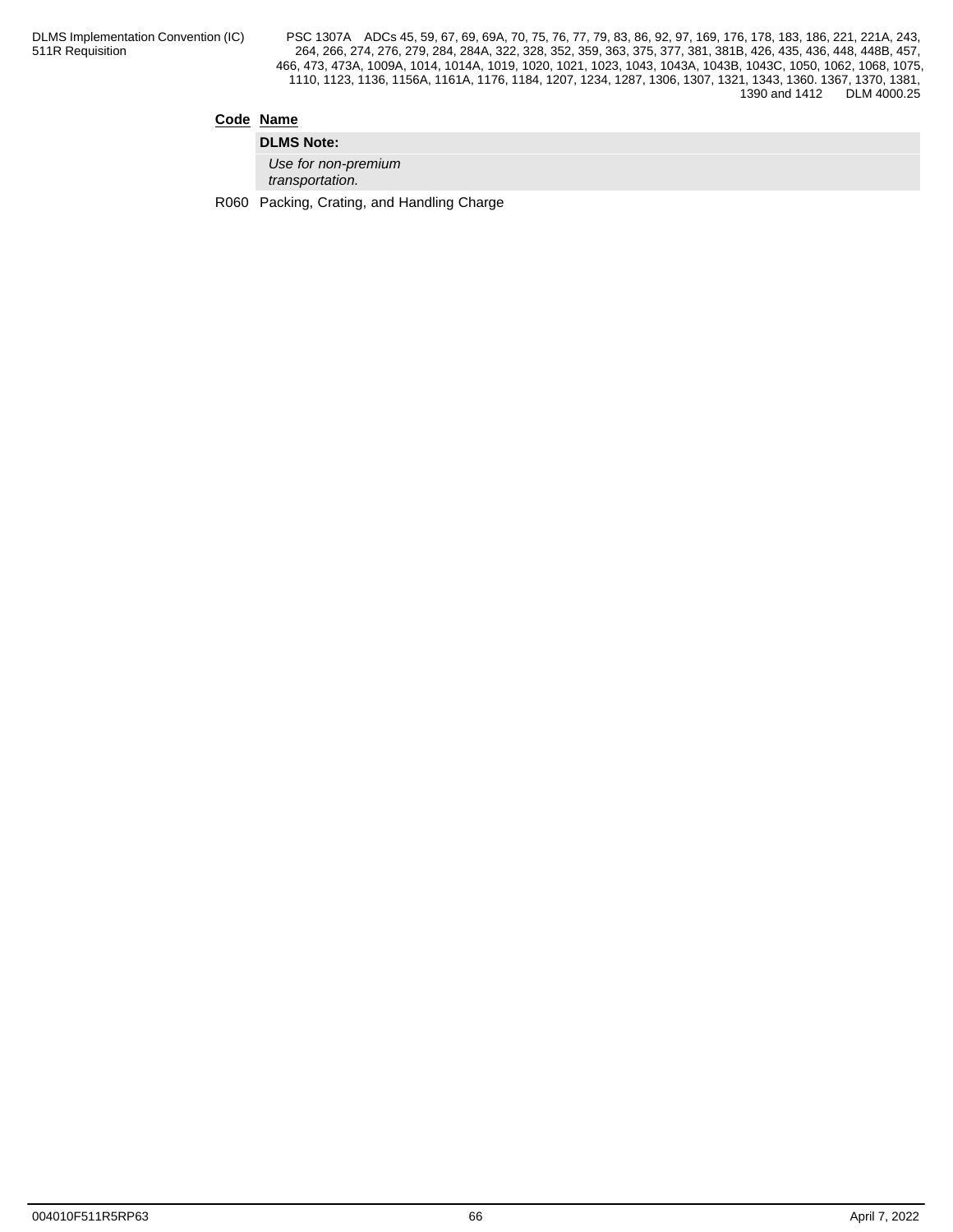## **FA2** Accounting Data

| <b>IPos: 286</b> | Max: >1                   |  |
|------------------|---------------------------|--|
|                  | <b>Detail - Mandatory</b> |  |
| Loop: FA1        | Elements: 2               |  |

**User Option (Usage):** Must use

**Purpose:** To specify the detailed accounting data

## **DLMS Note:**

*Use this segment to comply with the DoD SLOA/Accounting Classification. Cost object elements Project Identifier, Funding Center Identifier, Functional Area, Cost Element Code, Cost Center Identifier, Activity Identifier, and Work Order Number are used as appropriate for the system.*

| <u>Ref</u> | $\underline{\mathsf{Id}}$ |      | <b>Element Name</b>                                                                                 | <u>Req</u> | <u>Type</u> | <u>Min/Max</u> | <b>Usage</b> | <u>Rep</u>   |
|------------|---------------------------|------|-----------------------------------------------------------------------------------------------------|------------|-------------|----------------|--------------|--------------|
| FA201      | 1196                      |      | <b>Breakdown Structure Detail Code</b>                                                              | M          | ID          | 2/2            | Must use     | $\mathbf{1}$ |
|            |                           | tree | Description: Codes identifying details<br>relating to a reporting breakdown structure               |            |             |                |              |              |
|            |                           |      | Code Name                                                                                           |            |             |                |              |              |
|            |                           | 18   | Funds Appropriation                                                                                 |            |             |                |              |              |
|            |                           |      | <b>DLMS Note:</b>                                                                                   |            |             |                |              |              |
|            |                           |      | Use to indicate the basic appropriation number.                                                     |            |             |                |              |              |
|            |                           | 89   | Budget Line Item Identification                                                                     |            |             |                |              |              |
|            |                           |      | <b>DLMS Note:</b>                                                                                   |            |             |                |              |              |
|            |                           |      | 1. For DoD SLOA/Accounting Classification use to identify "Budget Line Item".                       |            |             |                |              |              |
|            |                           |      | 2. Qualifier 89 is a migration code approved for use in X12 version 4020. Refer to ADC 1043.        |            |             |                |              |              |
|            |                           |      | 3. Authorized DLMS enhancement; see introductory DLMS note 3f.                                      |            |             |                |              |              |
|            |                           | 90   | Project/Task                                                                                        |            |             |                |              |              |
|            |                           |      | <b>DLMS Note:</b>                                                                                   |            |             |                |              |              |
|            |                           |      | 1. For DoD SLOA/Accounting Classification use to identify "Project Identifier". Refer to ADC 1043.  |            |             |                |              |              |
|            |                           |      | 2. Qualifier 90 is a migration code approved for use in X12 version 4020.                           |            |             |                |              |              |
|            |                           |      | 3. Authorized DLMS enhancement; see introductory DLMS note 3f.                                      |            |             |                |              |              |
|            |                           | A1   | Department Indicator                                                                                |            |             |                |              |              |
|            |                           |      | <b>DLMS Note:</b>                                                                                   |            |             |                |              |              |
|            |                           |      | 1. For DoD SLOA/Accounting Classification use to identify "Department Regular". Refer to ADC 1043.  |            |             |                |              |              |
|            |                           |      | 2. Authorized DLMS enhancement; see introductory note 3f.                                           |            |             |                |              |              |
|            |                           | A2   | <b>Transfer from Department</b>                                                                     |            |             |                |              |              |
|            |                           |      | <b>DLMS Note:</b>                                                                                   |            |             |                |              |              |
|            |                           |      | 1. For DoD SLOA/Accounting Classification use to identify "Department Transfer". Refer to ADC 1043. |            |             |                |              |              |
|            |                           |      | 2. Authorized DLMS enhancement; see introductory DLMS note 3f.                                      |            |             |                |              |              |
|            |                           | A4   | <b>Basic Symbol Number</b>                                                                          |            |             |                |              |              |
|            |                           |      | <b>DLMS Note:</b>                                                                                   |            |             |                |              |              |
|            |                           |      | 1. For DoD SLOA/Accounting Classification use to identify "Main Account". Refer to ADC 1043.        |            |             |                |              |              |
|            |                           |      | 2. Authorized DLMS enhancement; see introductory DLMS note 3f.                                      |            |             |                |              |              |
|            |                           | A5   | Sub-class                                                                                           |            |             |                |              |              |
|            |                           |      | <b>DLMS Note:</b>                                                                                   |            |             |                |              |              |
|            |                           |      | 1. Reserved for DoD SLOA/Accounting Classification use to identify "Sub Class". Refer to ADC 1043.  |            |             |                |              |              |
|            |                           |      |                                                                                                     |            |             |                |              |              |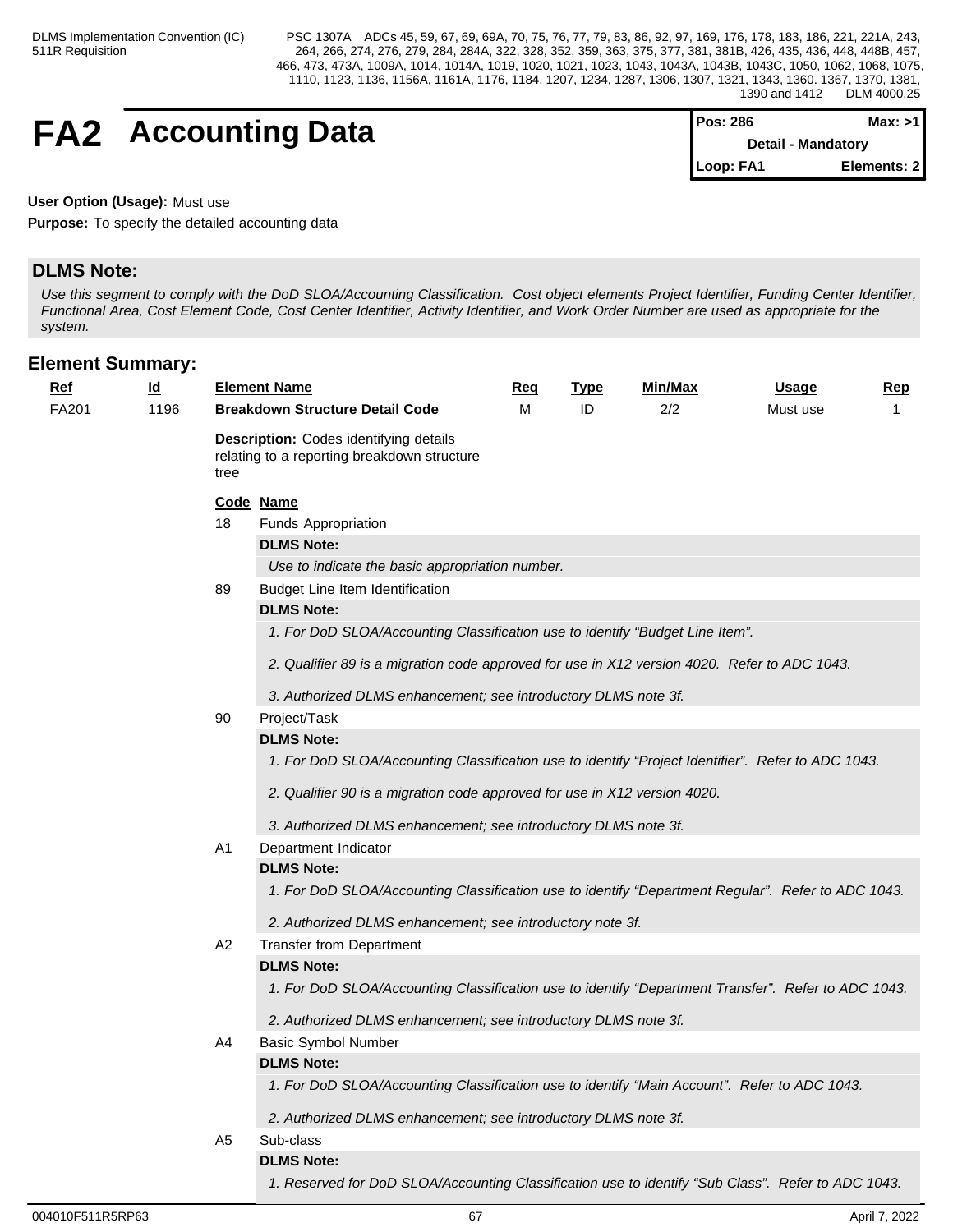## **Code Name**

| 2. Sub Class is a potential future DLMS enhancement; see introductory DLMS note 3a. |
|-------------------------------------------------------------------------------------|
|-------------------------------------------------------------------------------------|

## A6 Sub-Account Symbol

## **DLMS Note:**

*1. For DoD SLOA/Accounting Classification use to identify "Sub Account". Refer to ADC 1043.*

*2. Authorized DLMS enhancement; see introductory DLMS note 3f.*

#### AI Activity Identifier

#### **DLMS Note:**

*1. For DoD SLOA/Accounting Classification use to identify "Activity Identifier". Refer to ADC 1043.*

- *2. Authorized DLMS enhancement; see introductory DLMS note 3f.*
- *3. Qualifier AI is a migration code approved for use in X12 version 7020.*

#### B2 Budget Sub-activity Number

#### **DLMS Note:**

*1. For DoD SLOA/Accounting Classification use to identify "Sub-Allocation (formerly known as Limit/Subhead)". Refer to ADC 1043.*

*2. Authorized DLMS enhancement; see introductory DLMS note 3f.*

#### B5 Fund Code

BE Business Event Type Code

#### **DLMS Note:**

*1. Reserved for DoD SLOA/Accounting Classification use to identify "Business Event Type Code". Refer to ADC 1043.*

*2. Business Event type Code is a potential future DLMS enhancement; see introductory DLMS note 3a.*

*3. Qualifier BE is a migration code approved for use in X12 version 7020.*

#### C3 Budget Restriction

#### **DLMS Note:**

*1. For DoD SLOA/Accounting Classification use to identify "Availability Type". Refer to ADC 1043.*

*2. Authorized DLMS enhancement; see introductory DLMS note 3f.*

CC Cost Center Identifier

## **DLMS Note:**

*1. For DoD SLOA/Accounting Classification use to identify "Cost Center Identifier". Refer to ADC 1043.*

*2. Authorized DLMS enhancement; see introductory DLMS note 3f.*

*3. Qualifier CC is a migration code approved for use in X12 version 7020.*

#### F1 Object Class

#### **DLMS Note:**

*1. For DoD SLOA/Accounting Classification use to identify "Object Class". Refer to ADC 1043.*

*2. Authorized DLMS enhancement; see introductory DLMS note 3f.*

## FA Functional Area

#### **DLMS Note:**

*1. For DoD SLOA/Accounting Classification use to identify "Functional Area". Refer to ADC 1043.*

*2. Authorized DLMS enhancement; see introductory DLMS note 3f.*

*3. Qualifier FA is a migration code approved for use in X12 version 7020.*

FC Funding Center Identifier

### **DLMS Note:**

*1. For DoD SLOA/Accounting Classification use to identify "Funding Center Identifier". Refer to ADC 1043.*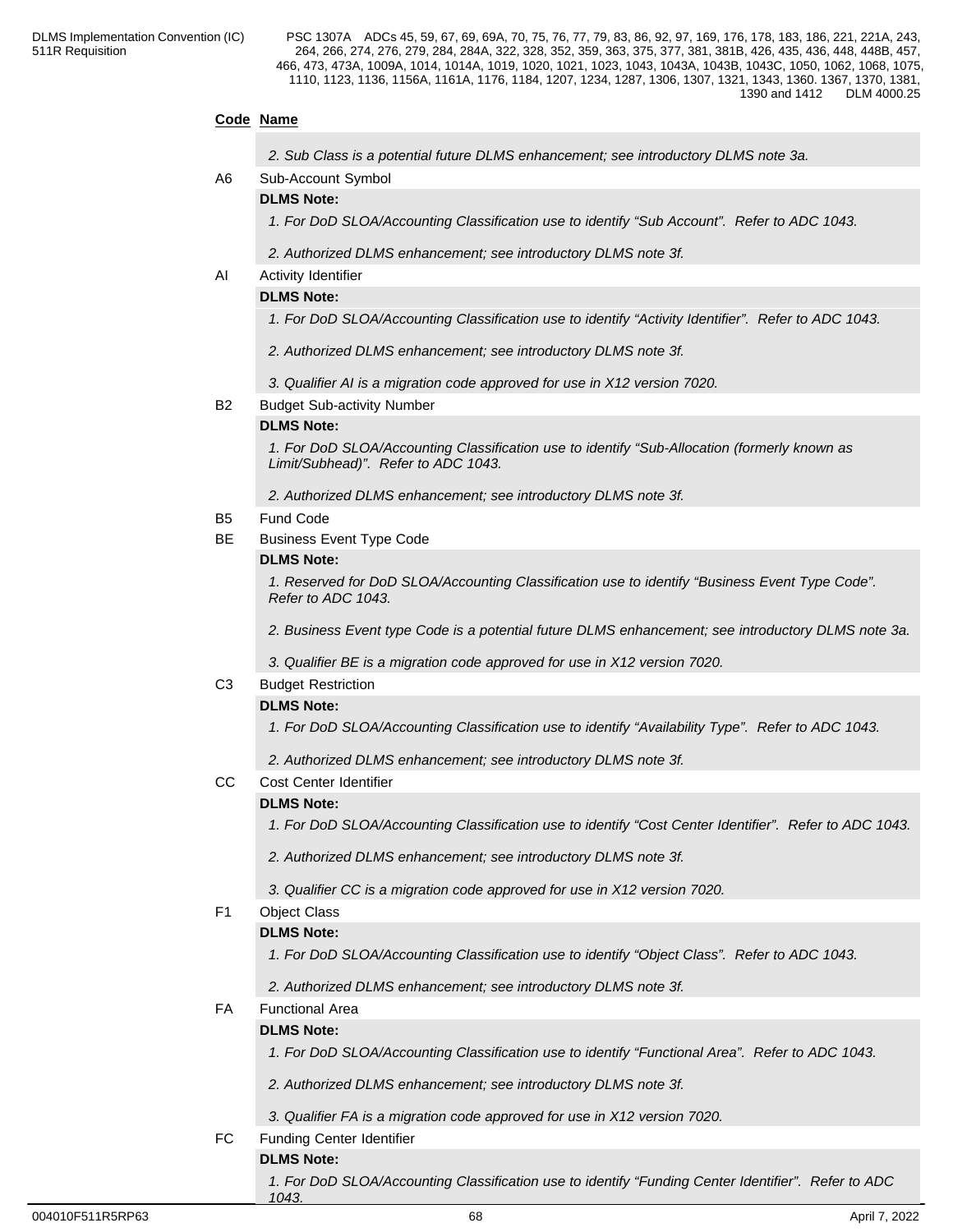## **Code Name**

- *2. Authorized DLMS enhancement; see introductory DLMS note 3f.*
- *3. Qualifier FC is a migration code approved for use in X12 version 7020.*
- FT Funding Type

#### **DLMS Note:**

*1. For DoD SLOA/Accounting Classification use to identify "Reimbursable Flag". Refer to ADC 1043.* 

- *2. Qualifier FT is an X12 Version Release 004030 Migration Code.*
- *3. Authorized DLMS enhancement; see introductory DLMS note 3f.*
- H1 Cost Code

#### **DLMS Note:**

*1. For DoD SLOA/Accounting Classification use to identify "Cost Element Code". Refer to ADC 1043.*

*2. Authorized DLMS enhancement; see introductory DLMS note 3f.*

IA Security Cooperation Implementing Agency

#### **DLMS Note:**

*1. For DoD SLOA/Accounting Classification use to identify "Security Cooperation Implementing Agency". Refer to ADC 1043.*

*2. Authorized DLMS enhancement; see introductory DLMS note 3f.*

*3. Qualifier IA is a migration code approved for use in X12 version 7020.*

L1 Accounting Installation Number

#### **DLMS Note:**

*1. For DoD SLOA/Accounting Classification use to identify "Agency Accounting Identifier". Refer to ADC 1043.*

*2. Authorized DLMS enhancement; see introductory DLMS note 3f.*

P1 Disbursing Station Number

#### **DLMS Note:**

*1. For DoD SLOA/Accounting Classification use to identify "Agency Disbursing Identifier Code". Refer to ADC 1043.*

*2. Authorized DLMS enhancement; see introductory DLMS note 3f.*

P5 Foreign Military Sales (FMS) Line Item Number

#### **DLMS Note:**

*1. For DoD SLOA/Accounting Classification use to identify "Security Cooperation Case Line Item Identifier". Refer to ADC 1043.*

*2. Authorized DLMS enhancement; see introductory DLMS note 3f.*

S1 Security Cooperation Customer Code

#### **DLMS Note:**

*1. For DoD SLOA/Accounting Classification use to identify "Security Cooperation Customer Code". Refer to ADC 1043.*

*2. DLMS enhancement; see introductory DLMS note 3d. A field size exceeding 2 positions is not supportable under current MILSTRIP and MAPAC processes. Three character codes are not authorized at this time.*

*3. Qualifier S1 is a migration code approved for use in X12 version 7020.*

S2 Security Cooperation Case Designator

#### **DLMS Note:**

*1. For DoD SLOA/Accounting Classification use to identify "Security Cooperation Case Designator". Refer to ADC 1043.*

*2. Authorized DLMS enhancement; see introductory DLMS note 3f. A field size exceeding 3 positions is not supportable under current MILSTRIP processes. Four character codes are not authorized at this*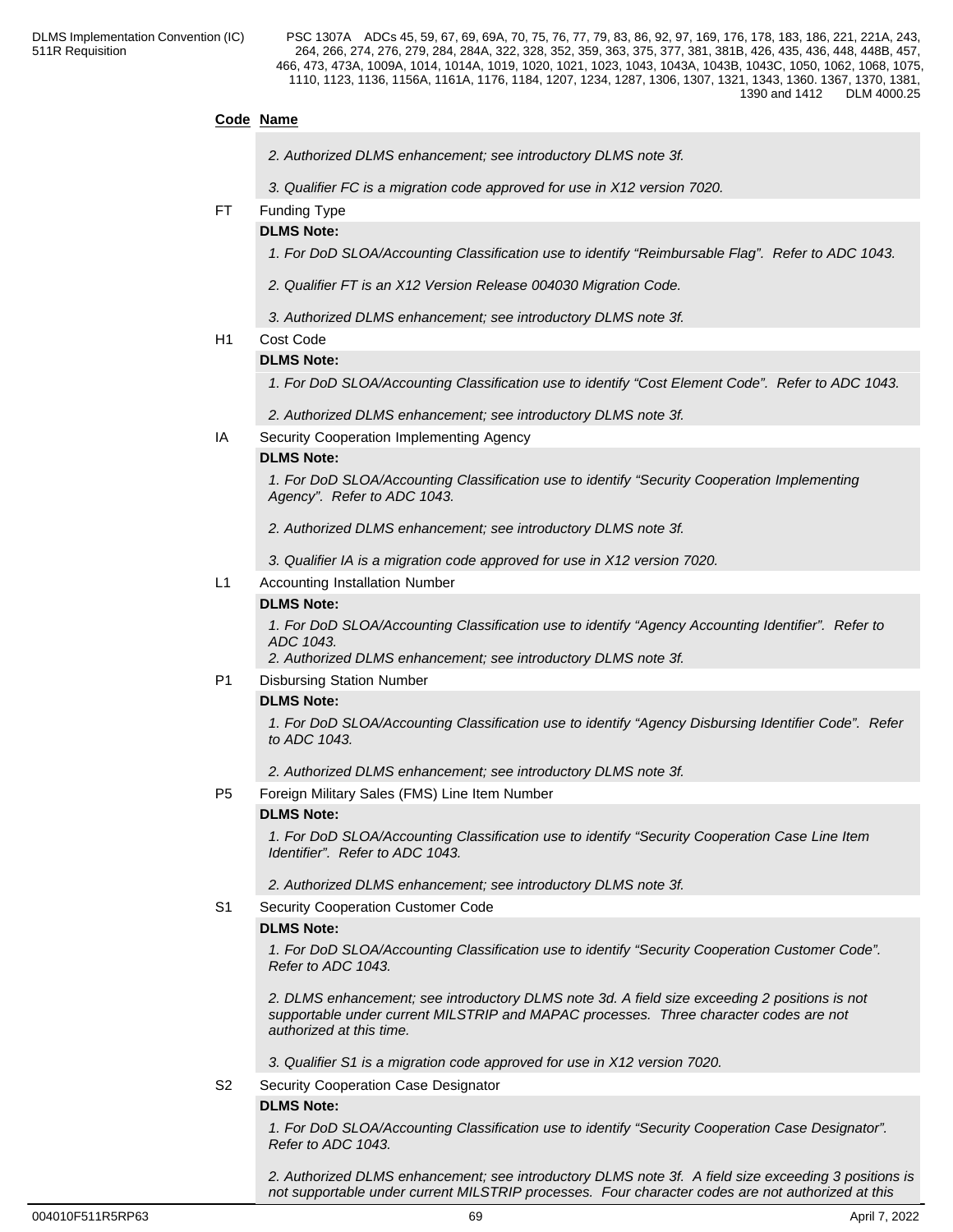|       |      | Code Name |                                                                                                                                      |
|-------|------|-----------|--------------------------------------------------------------------------------------------------------------------------------------|
|       |      |           | time.                                                                                                                                |
|       |      |           | 3. Qualifier S2 is a migration code approved for use in X12 version 7020.                                                            |
|       |      | <b>WO</b> | Work Order Number                                                                                                                    |
|       |      |           | <b>DLMS Note:</b>                                                                                                                    |
|       |      |           | 1. For DoD SLOA/Accounting Classification use to identify "Work Order Number". Refer to ADC 1043.                                    |
|       |      |           | 2. Authorized DLMS enhancement; see introductory DLMS note 3f.                                                                       |
|       |      |           | 3. Qualifier WO is a migration code approved for use in X12 version 7020.                                                            |
|       |      | <b>YB</b> | Beginning Period of Availability                                                                                                     |
|       |      |           | <b>DLMS Note:</b>                                                                                                                    |
|       |      |           | 1. For DoD SLOA/Accounting Classification use to identify "Beginning Period of Availability Fiscal Year<br>Date". Refer to ADC 1043. |
|       |      |           | 2. Use as appropriate to represent Program Year. Availability Type Code must be "X". Refer to ADC<br>1043B.                          |
|       |      |           | 3. Authorized DLMS enhancement; see introductory DLMS note 3f.                                                                       |
|       |      |           | 4. Qualifier YB is a migration code approved for use in X12 version 7020.                                                            |
|       |      | <b>YE</b> | <b>Ending Period of Availability</b>                                                                                                 |
|       |      |           | <b>DLMS Note:</b>                                                                                                                    |
|       |      |           | 1. For DoD SLOA/Accounting Classification use to identify "Ending Period of Availability Fiscal Year<br>Date". Refer to ADC 1043.    |
|       |      |           | 2. Authorized DLMS enhancement; see introductory DLMS note 3f.                                                                       |
|       |      |           | 3. Qualifier YE is a migration code approved for use in X12 version 7020.                                                            |
| FA202 | 1195 |           | <b>Financial Information Code</b><br>м<br>AN.<br>1/80<br>Must use                                                                    |
|       |      |           | <b>Description:</b> Code representing financial                                                                                      |
|       |      |           |                                                                                                                                      |

accounting information